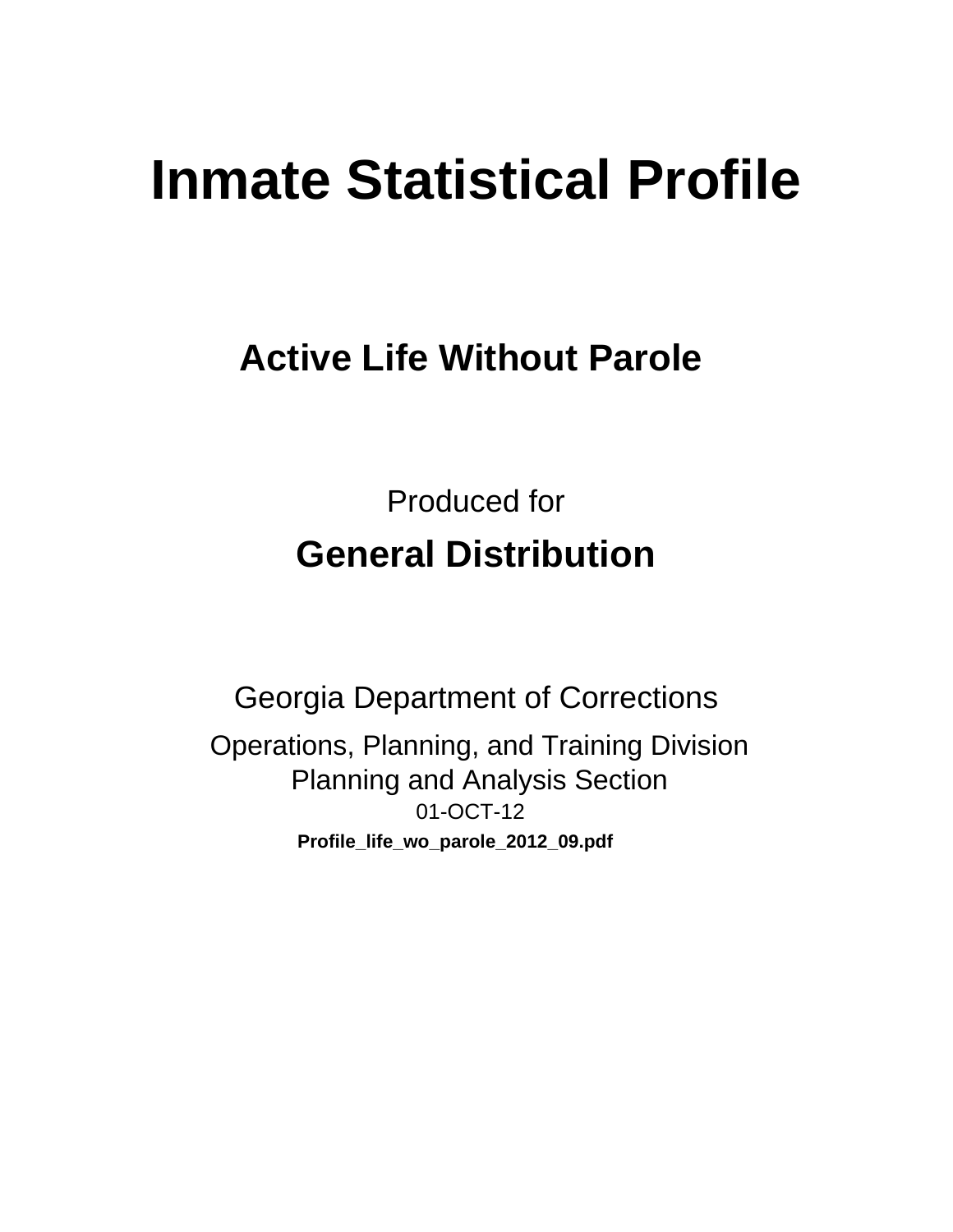#### **Inmate Statistical Profile 01-OCT-12** Contents

**Active Life Without Parole** 

Produced for General Distribution

## **Table of Contents**

| <b>Demographic information</b>                                       |
|----------------------------------------------------------------------|
| 5 Current age, broken out in ten year age groups                     |
| 6 Race group                                                         |
| 7 Marital status, self-reported at entry to prison                   |
| 8 Number of children, self-reported at entry to prison               |
| 9 Religious affiliation, self-reported at entry to prison            |
| 10 Home county - self-reported at entry to prison                    |
| 13 Home county - self-reported at entry to prison                    |
| 17 Socioeconomic class, self-reported at entry to prison             |
| 18 Environment to age 16, self-reported at entry to prison           |
| 19 Guardian status to age 16, self-reported at entry to prison       |
| 20 Employment status before prison, self-reported at entry to prison |
| 21 Age at admission                                                  |
| 23 Height, measured at entry to prison                               |
| 24 Weight, measured at entry to prison                               |
| 25 Military service                                                  |
| <b>Correctional information</b>                                      |
| 26 Type of admission to prison                                       |
| 27 Current / last security status                                    |
| 28 Current / last institution type                                   |
| 29 Institution type - transitional centers                           |
| 30 Institution type - county prisons                                 |
| 31 Institution type - state prisons                                  |
| 32 Institution type - private prisons                                |
| 33 Institution type - pre-release centers                            |
| 34 Institution type - inmate boot camp                               |
| 35 Number of disciplinary reports                                    |
| 36 Number of transfers                                               |
| 37 Number of escapes                                                 |
| 38 Time served in current (or last) institution                      |
| Educational, psychological and physical information                  |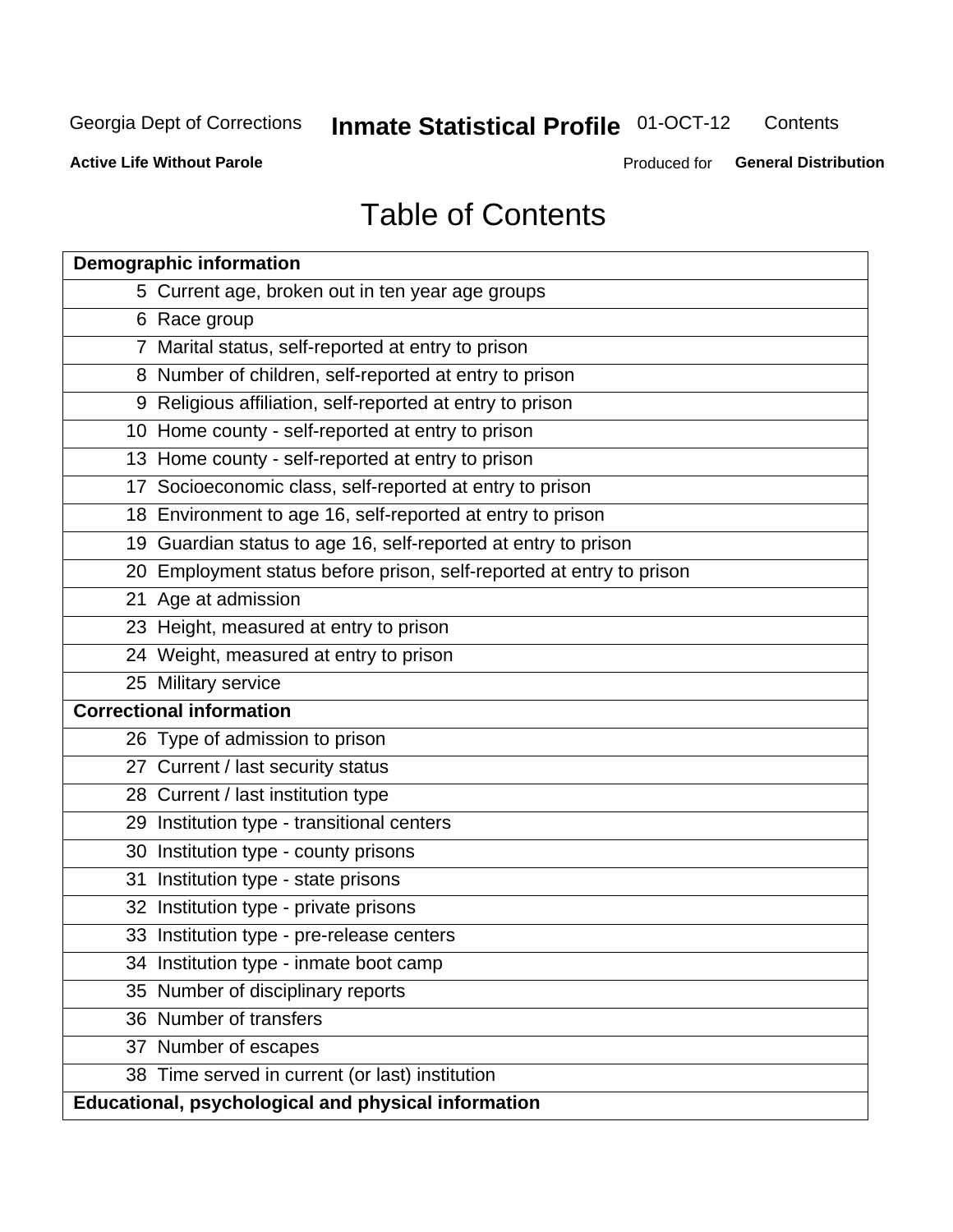#### **Inmate Statistical Profile 01-OCT-12** Contents

**Active Life Without Parole** 

Produced for General Distribution

## **Table of Contents**

| <b>Educational, psychological and physical information</b>       |
|------------------------------------------------------------------|
| 39 Highest grade level attained                                  |
| 40 Culture fair IQ scores                                        |
| 41 Wide Range Achievement Test (WRAT) reading score              |
| 42 Wide Range Achievement Test (WRAT) math score                 |
| 43 Wide Range Achievement Test (WRAT) spelling score             |
| 44 Scope of substance abuse - summary                            |
| 45 Scope of substance abuse - detail                             |
| 46 Current / last mental health treatment level                  |
| 47 PULHESDWIT medical scale - 'P' overall condition ('P'hysical) |
| 48 PULHESDWIT medical scale - 'U' upper body                     |
| 49 PULHESDWIT medical scale - 'L' lower body                     |
| 50 PULHESDWIT medical scale - 'H' hearing                        |
| 51 PULHESDWIT medical scale - 'E' vision                         |
| 52 PULHESDWIT medical scale -'S' psychiatric                     |
| 53 PULHESDWIT medical scale - 'D' dental                         |
| 54 PULHESDWIT medical scale - 'W' work ability                   |
| 55 PULHESDWIT medical scale - 'I' impairment                     |
| 56 PULHESDWIT medical scale - 'T' transportability               |
| 57 Criminality in family, self-reported                          |
| 58 Alcoholism in family, self-reported                           |
| 59 Drug abuse in family, self-reported                           |
| 60 Subjected to frequent beatings, self-reported                 |
| 61 Father absent during inmate's childhood                       |
| 62 Mother absent during inmate's childhood                       |
| 63 Inmate diagnosed as manipulative                              |
| 64 Inmate diagnosed as assaultive                                |
| <b>Crimes and criminal history information</b>                   |
| 65 Number of prior Georgia incarcerations                        |
| 66 Prison sentence in years                                      |
| 67 Primary offense, broken out into felonies vs misdemeanors     |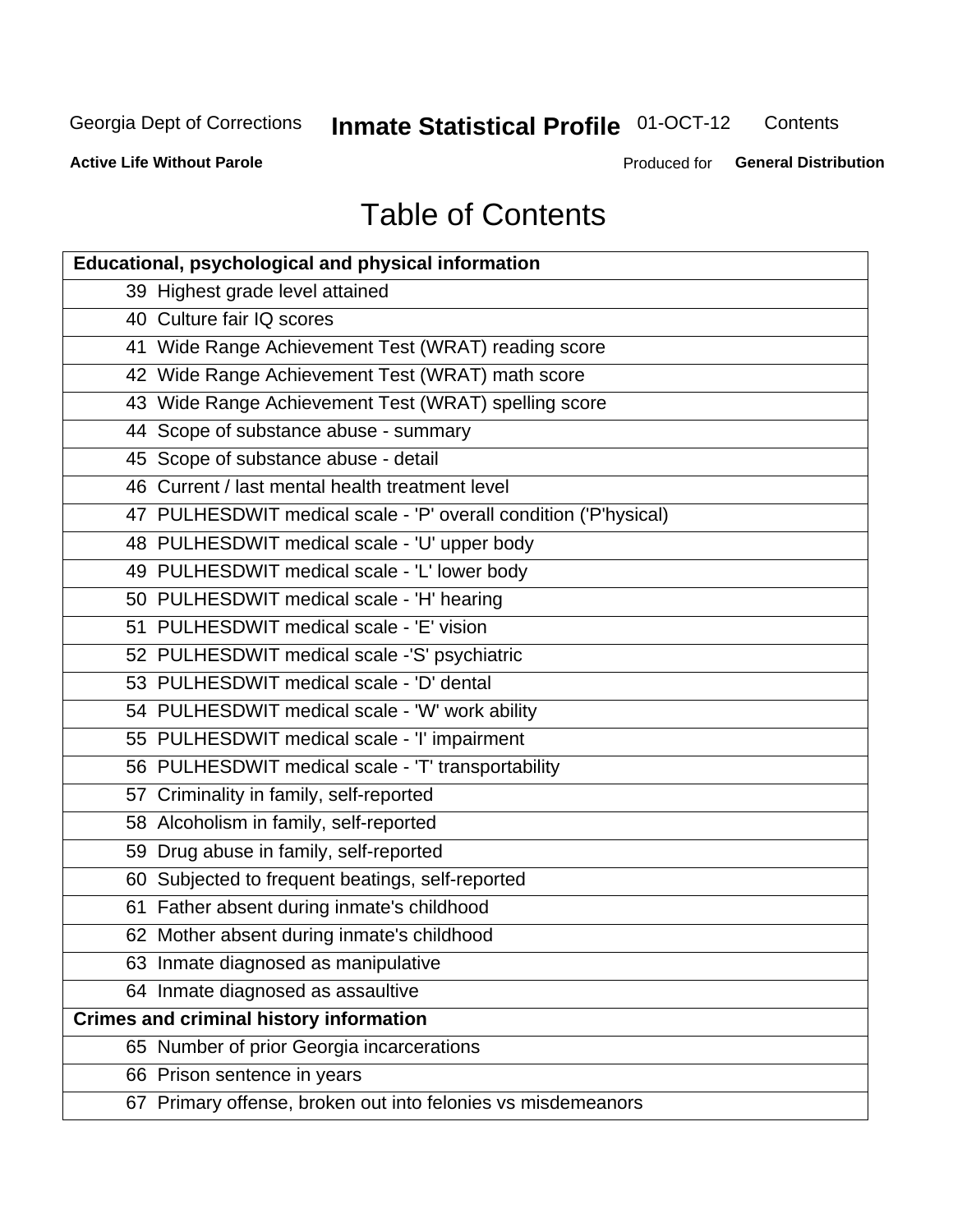#### **Inmate Statistical Profile 01-OCT-12** Contents

**Active Life Without Parole** 

Produced for General Distribution

## **Table of Contents**

| <b>Crimes and criminal history information</b>                 |
|----------------------------------------------------------------|
| 68 Primary offense, broken out into six broad crime categories |
| 69 Primary offense, detailed offense code                      |
| 70 County of conviction of primary offense                     |
| 74 Circuit of conviction of primary offense                    |
| 76 Years served (jail + prison) in this incarceration          |
| <b>Medical information</b>                                     |
| 77 Results of most recent HIV test                             |
| 78 Results of most recent tuberculosis test                    |
| 79 Results of most recent syphilis test                        |
| 80 Results of most recent Hepatitis-C test                     |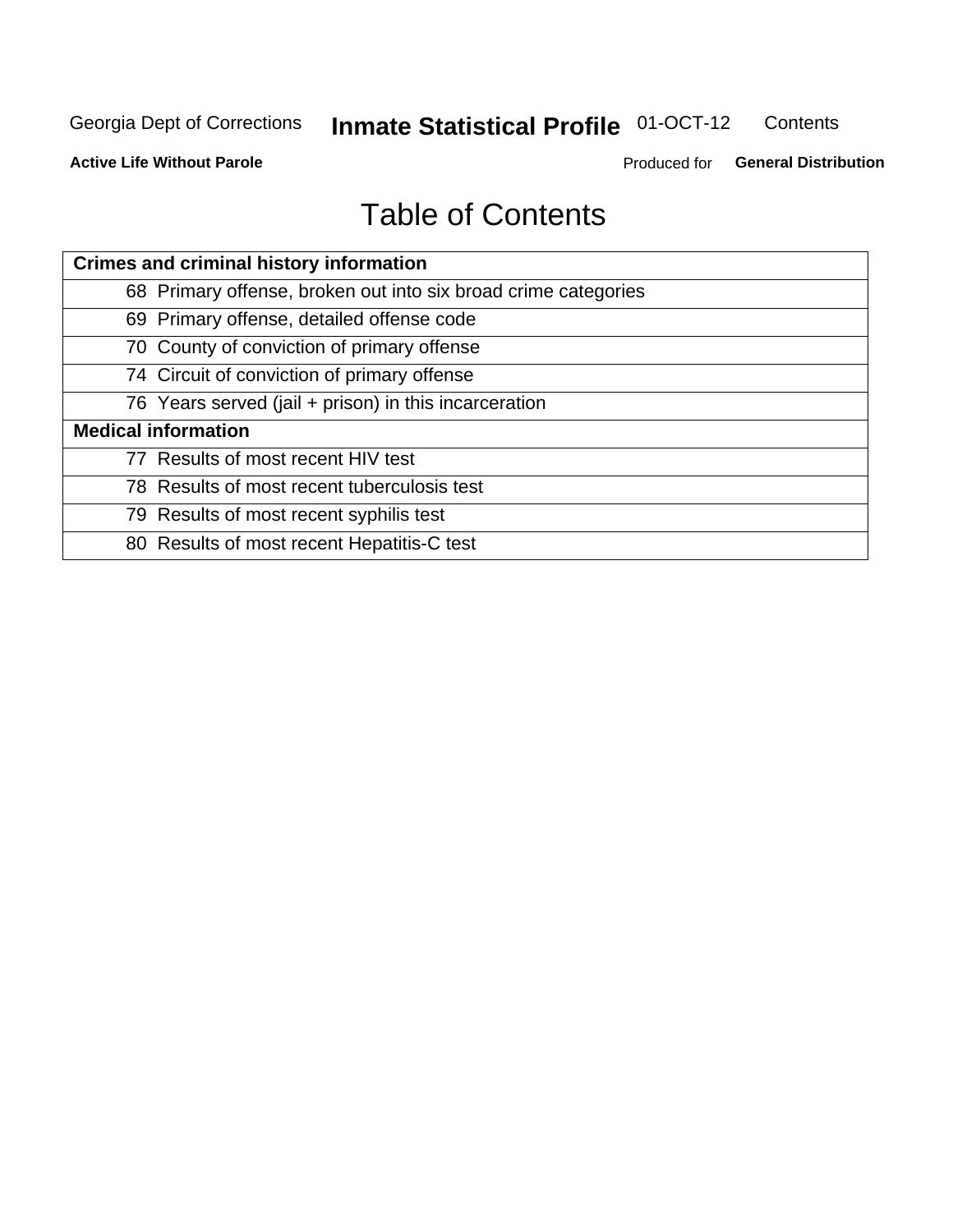#### Inmate Statistical Profile 01-OCT-12 Page 5

### **Active Life Without Parole**

### Produced for General Distribution

## Current age, broken out in ten-year age groups

COL % - percent each COUNT is of its particular column

|                          |                 | <b>Male</b> |         |                 | <b>Female</b> |       | <b>Total</b> |            |
|--------------------------|-----------------|-------------|---------|-----------------|---------------|-------|--------------|------------|
| <b>Current Age</b>       | <b>Count</b>    | Col %       | Row %   | <b>Count</b>    | Col %         | Row % | <b>Total</b> | Col %      |
| <b>Teens (1-19)</b>      | 5 <sup>1</sup>  | 0.68%       | 100.00% |                 |               |       | 5.           | 0.67%      |
| <b>Twenties (20-29)</b>  | 72 <sub>1</sub> | $9.86\%$    | 97.30%  | 2               | 13.33%        | 2.70% | 74           | 9.93%      |
| Thirties (30-39)         | 214             | 29.32%      | 97.72%  | 5               | 33.33%        | 2.28% |              | 219 29.40% |
| <b>Forties (40-49)</b>   | 229             | $31.37\%$   | 98.71%  | 3               | 20.00%        | 1.29% |              | 232 31.14% |
| <b>Fifties (50-59)</b>   | 154             | 21.10%      | 96.86%  | 5               | 33.33%        | 3.14% |              | 159 21.34% |
| <b>Sixties (60-69)</b>   | 43              | 5.89%       | 100.00% |                 |               |       | 43           | 5.77%      |
| Seventy + (70 and above) | 13              | 1.78%       | 100.00% |                 |               |       | 13           | 1.74%      |
| <b>Total Reported</b>    | 730             | 100%        | 97.99%  | 15 <sup>1</sup> | 100%          | 2.01% | 745          | 100%       |

| ______ | 700<br>.JU | $\sim$ | - - -<br>, TJ |
|--------|------------|--------|---------------|

| Mean<br>(average)    | 43.06 | 41.4 | 43.03 |
|----------------------|-------|------|-------|
| Median (middle)      |       |      |       |
| Mode (most frequent) |       | 50   |       |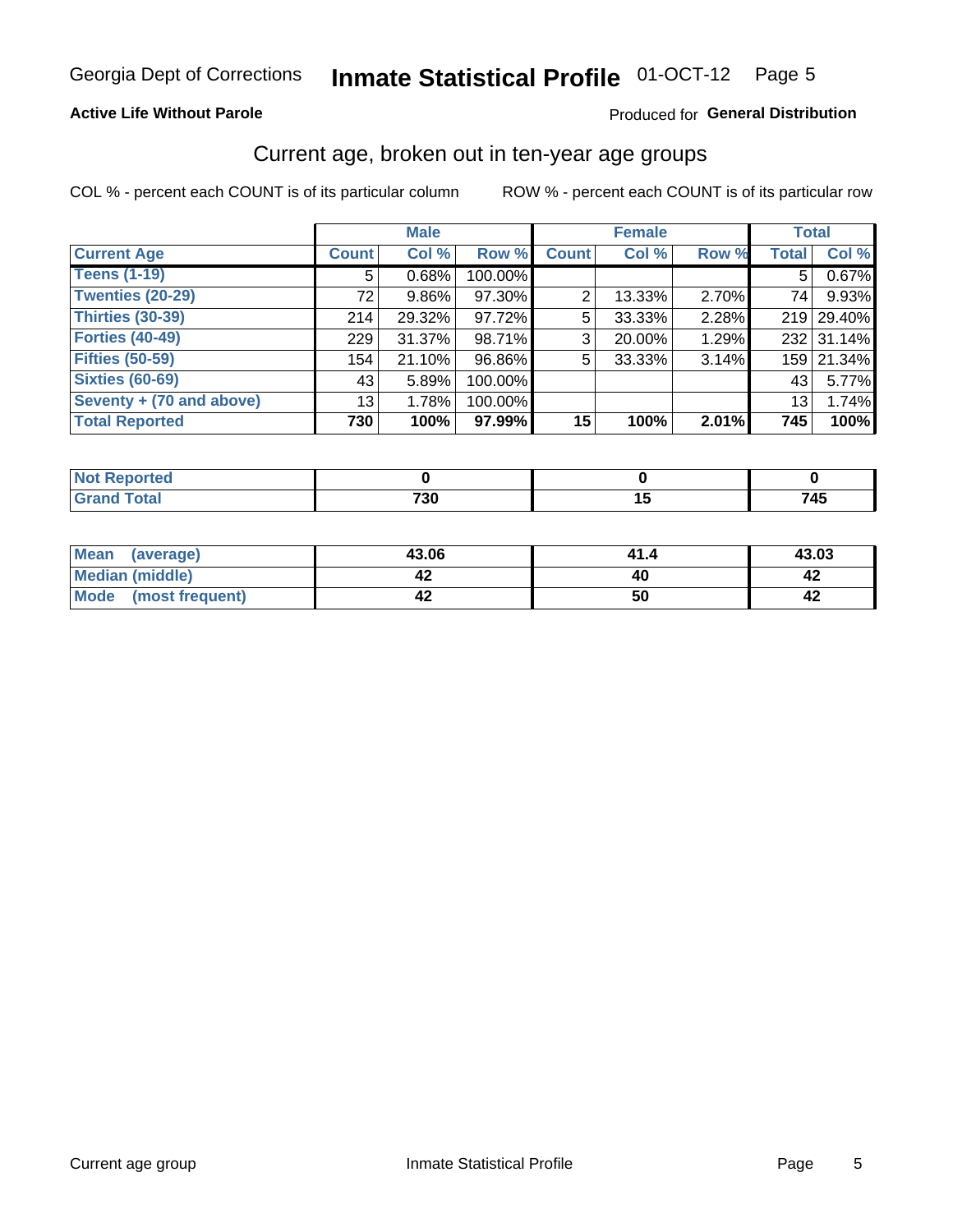#### **Inmate Statistical Profile 01-OCT-12** Page 6

### **Active Life Without Parole**

**Produced for General Distribution** 

## Race group

COL % - percent each COUNT is of its particular column

|                       |              | <b>Male</b> |                    |    | <b>Female</b> |       |       | <b>Total</b> |
|-----------------------|--------------|-------------|--------------------|----|---------------|-------|-------|--------------|
| <b>Race Group</b>     | <b>Count</b> | Col %       | <b>Row % Count</b> |    | Col %         | Row % | Total | Col %        |
| <b>White</b>          | 174          | 23.84%      | 96.67%             | 6  | 40.00%        | 3.33% | 180   | 24.16%       |
| <b>Black</b>          | 540          | 73.97%      | 98.36%             | 9  | 60.00%        | 1.64% | 549   | 73.69%       |
| <b>Other</b><br>5     |              | $.14\%$     | 100.00%            |    |               |       |       | .13%         |
| <b>Asian</b><br>6     |              | .27%        | 100.00%            |    |               |       | ⌒     | .27%         |
| <b>Hispanic</b><br>10 | 13           | 1.78%       | 100.00%            |    |               |       | 13    | 1.74%        |
| <b>Total Reported</b> | 730          | 100%        | 97.99%             | 15 | 100%          | 2.01% | 745   | 100%         |

| <b>Section Administration</b><br>тео |                 |         |
|--------------------------------------|-----------------|---------|
| <b>Fotal</b><br>______               | 720<br>vu<br>__ | <br>745 |

| M | --- | $-1$ |
|---|-----|------|
|   |     |      |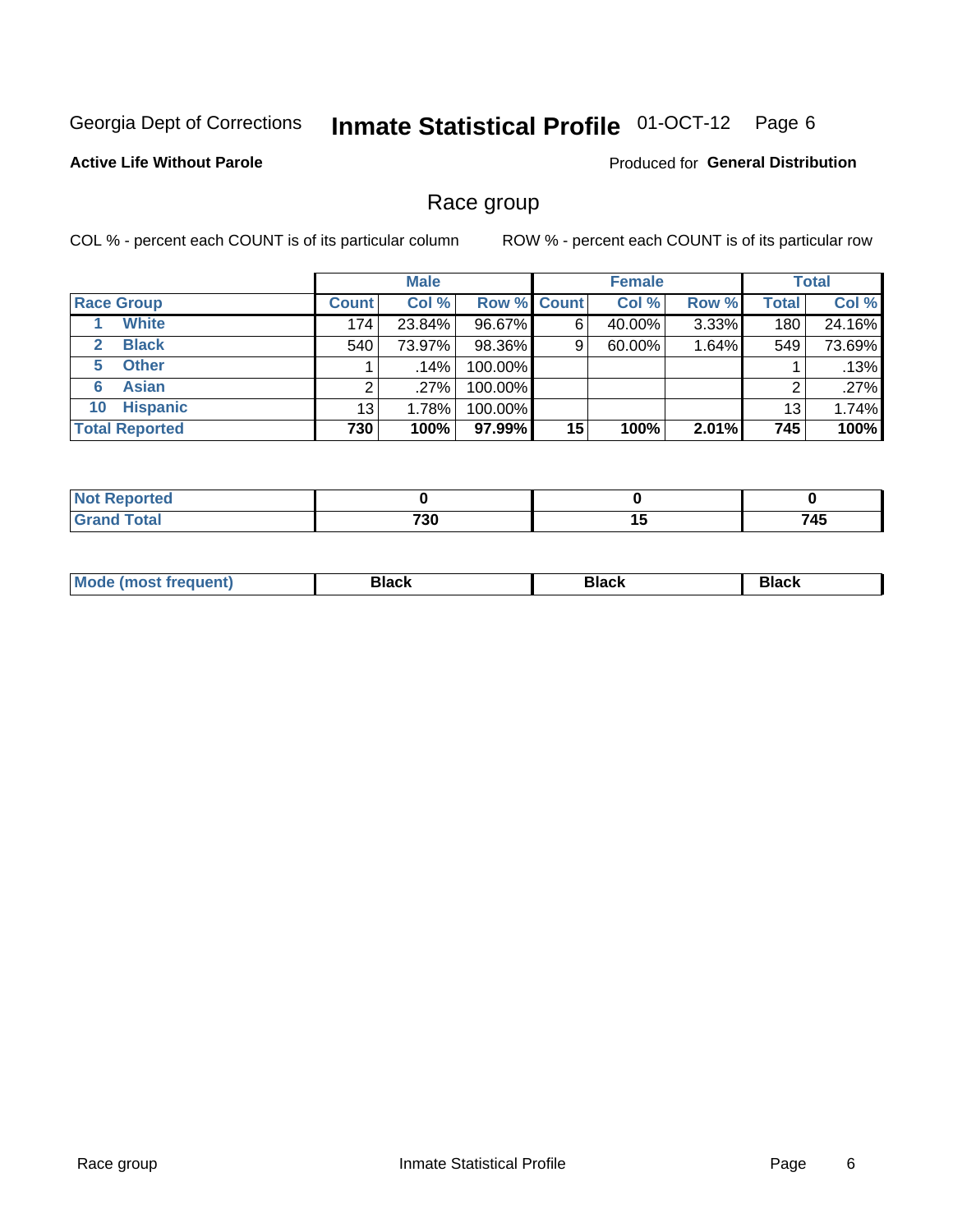## Inmate Statistical Profile 01-OCT-12 Page 7

### **Active Life Without Parole**

#### Produced for General Distribution

## Marital status, self-reported at entry to prison

COL % - percent each COUNT is of its particular column

|                            |              | <b>Male</b> |         |                 | <b>Female</b> |        |              | <b>Total</b> |
|----------------------------|--------------|-------------|---------|-----------------|---------------|--------|--------------|--------------|
| <b>Marital Status</b>      | <b>Count</b> | Col %       | Row %   | <b>Count</b>    | Col %         | Row %  | <b>Total</b> | Col %        |
| <b>Unknown</b><br>$\bf{0}$ | 4            | .55%        | 80.00%  |                 | 6.67%         | 20.00% | 5            | $.67\%$      |
| <b>Divorced</b><br>D       | 59           | 8.08%       | 98.33%  |                 | 6.67%         | 1.67%  | 60           | 8.05%        |
| <b>Married</b><br>М        | 113          | 15.48%      | 96.58%  | 4               | 26.67%        | 3.42%  | 117          | 15.70%       |
| <b>Separated</b><br>S.     | 18           | 2.47%       | 100.00% |                 |               |        | 18           | 2.42%        |
| <b>Unmarried</b><br>U      | 522          | 71.51%      | 98.68%  |                 | 46.67%        | 1.32%  | 529          | 71.01%       |
| <b>Widow</b><br>W          | 14           | 1.92%       | 87.50%  | 2               | 13.33%        | 12.50% | 16           | 2.15%        |
| <b>Total Reported</b>      | 730          | 100%        | 97.99%  | 15 <sup>1</sup> | 100%          | 2.01%  | 745          | 100%         |

| للمراجع باللومون<br><b>Not Reported</b><br>. <b>.</b> |            |     |
|-------------------------------------------------------|------------|-----|
| <b>Total</b>                                          | 700<br>ึงบ | 745 |

|--|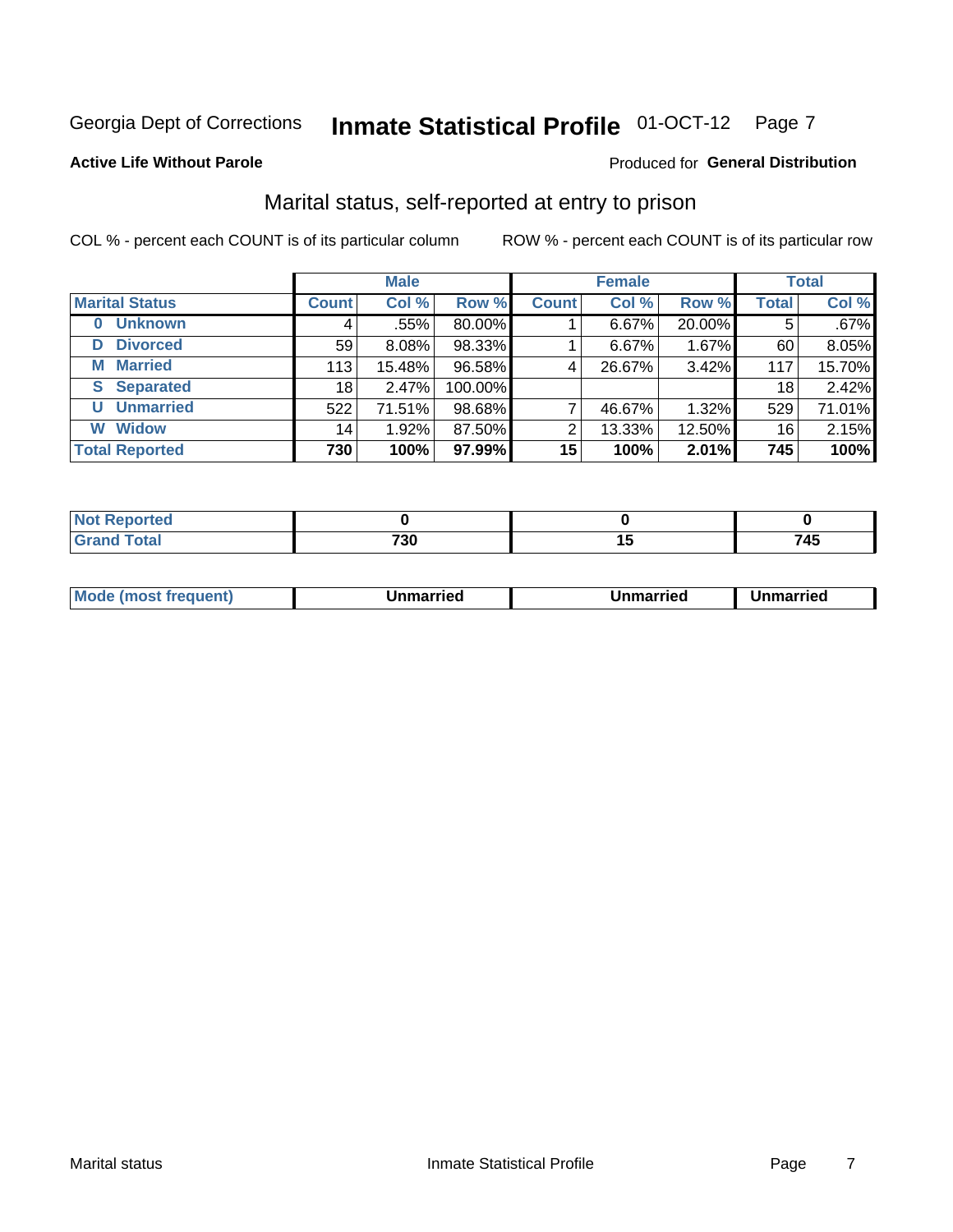#### **Inmate Statistical Profile 01-OCT-12** Page 8

### **Active Life Without Parole**

### **Produced for General Distribution**

## Number of children, self reported at entry to prison

COL % - percent each COUNT is of its particular column

|                           |              | <b>Male</b> |         |              | <b>Female</b> |       | <b>Total</b>   |        |
|---------------------------|--------------|-------------|---------|--------------|---------------|-------|----------------|--------|
| <b>Number of Children</b> | <b>Count</b> | Col %       | Row %   | <b>Count</b> | Col %         | Row % | <b>Total</b>   | Col %  |
| $\bf{0}$                  | 273          | 37.55%      | 98.20%  | 5            | 33.33%        | 1.80% | 278            | 37.47% |
|                           | 173          | 23.80%      | 97.74%  | 4            | 26.67%        | 2.26% | 177            | 23.85% |
| $\overline{2}$            | 129          | 17.74%      | 97.73%  | 3            | 20.00%        | 2.27% | 132            | 17.79% |
| 3                         | 73           | 10.04%      | 98.65%  |              | 6.67%         | 1.35% | 74             | 9.97%  |
| 4                         | 48           | 6.60%       | 97.96%  |              | 6.67%         | 2.04% | 49             | 6.60%  |
| 5                         | 17           | 2.34%       | 94.44%  |              | 6.67%         | 5.56% | 18             | 2.43%  |
| 6                         | 5            | 0.69%       | 100.00% |              |               |       | 5              | 0.67%  |
|                           | 2            | 0.28%       | 100.00% |              |               |       | 2              | 0.27%  |
| 8                         |              | 0.14%       | 100.00% |              |               |       |                | 0.13%  |
| 9                         | 2            | 0.28%       | 100.00% |              |               |       | $\overline{2}$ | 0.27%  |
| 10                        |              | 0.14%       | 100.00% |              |               |       |                | 0.13%  |
| Over 10                   | 3            | 0.41%       | 100.00% |              |               |       | 3              | 0.40%  |
| <b>Total Reported</b>     | 727          | 100%        | 97.98%  | 15           | 100%          | 2.02% | 742            | 100%   |

| τeα<br>$\sim$<br>. |     |     |
|--------------------|-----|-----|
| υιαι               | 700 | 74E |
| $\sim$             | טכ  | 745 |

| <b>Mean</b><br>(average) | 1.44 | . 47 | 1.44 |
|--------------------------|------|------|------|
| Median (middle)          |      |      |      |
| Mode (most frequent)     |      |      |      |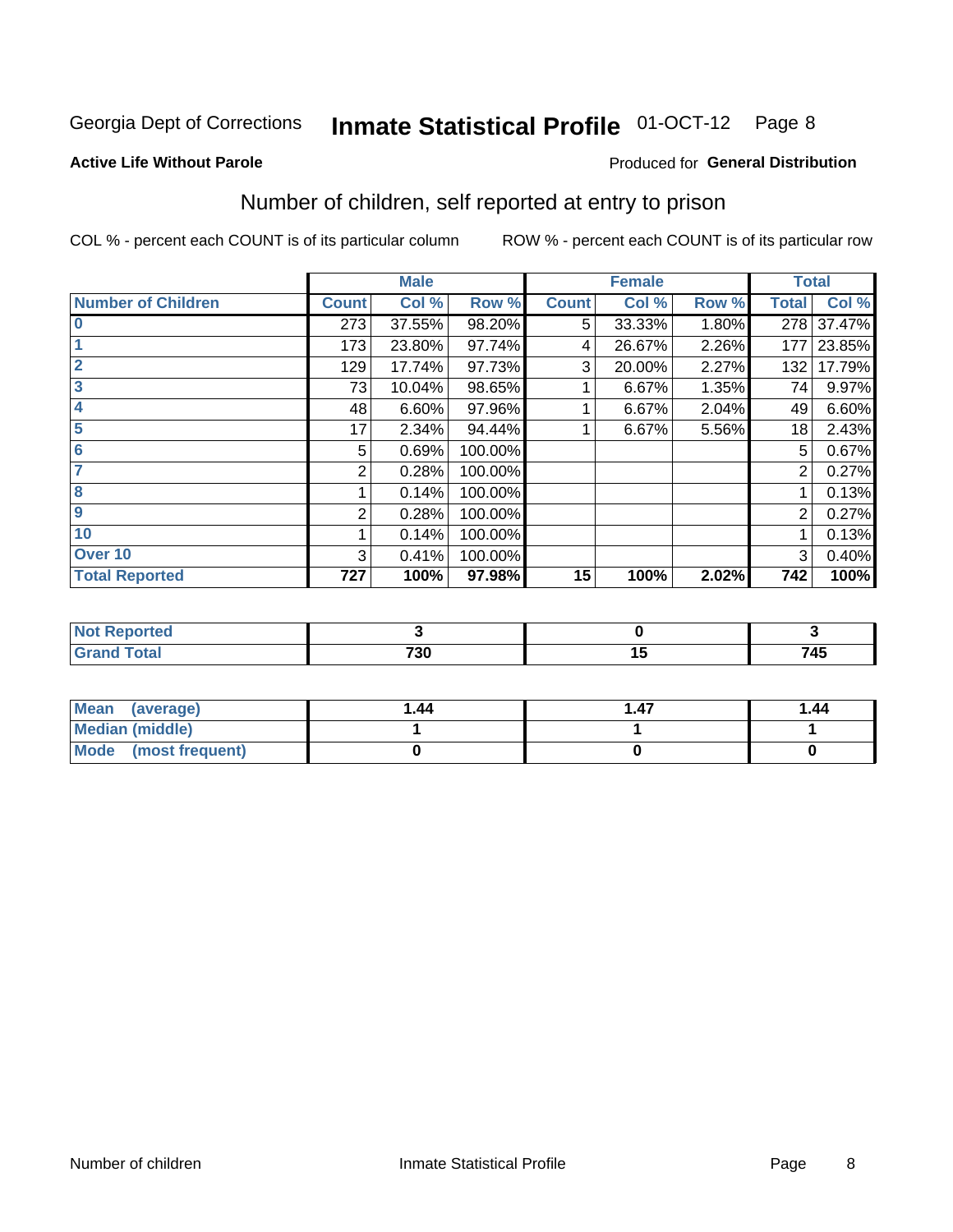#### **Inmate Statistical Profile 01-OCT-12** Page 9

#### **Active Life Without Parole**

### Produced for General Distribution

## Religious affiliation, self-reported at entry to prison

COL % - percent each COUNT is of its particular column

|              |                              |              | <b>Male</b> |         |              | <b>Female</b> |       |              | <b>Total</b> |
|--------------|------------------------------|--------------|-------------|---------|--------------|---------------|-------|--------------|--------------|
|              | <b>Religious Affiliation</b> | <b>Count</b> | Col %       | Row %   | <b>Count</b> | Col %         | Row % | <b>Total</b> | Col %        |
|              | <b>Islam</b>                 | 44           | 8.43%       | 97.78%  |              | 9.09%         | 2.22% | 45           | 8.44%        |
| $\mathbf{2}$ | <b>Catholic</b>              | 18           | 3.45%       | 94.74%  |              | 9.09%         | 5.26% | 19           | 3.56%        |
| 3            | <b>Baptist</b>               | 225          | 43.10%      | 96.98%  |              | 63.64%        | 3.02% | 232          | 43.53%       |
| 4            | <b>Methodist</b>             | 10           | 1.92%       | 100.00% |              |               |       | 10           | 1.88%        |
| 7            | <b>Chc Of God</b>            |              | .19%        | 100.00% |              |               |       |              | .19%         |
| 8            | <b>Holiness</b>              | 20           | 3.83%       | 100.00% |              |               |       | 20           | 3.75%        |
| 9            | <b>Jewish</b>                |              | .19%        | 100.00% |              |               |       |              | .19%         |
| 10           | <b>Anglican</b>              |              | .19%        | 100.00% |              |               |       |              | .19%         |
| 12           | <b>Hindu</b>                 | 2            | .38%        | 100.00% |              |               |       | 2            | .38%         |
| 16           | <b>Seven D Ad</b>            | 4            | .77%        | 100.00% |              |               |       | 4            | .75%         |
| 17           | <b>Jehovah Wt</b>            | 8            | 1.53%       | 100.00% |              |               |       | 8            | 1.50%        |
| 18           | <b>Latr Day S</b>            |              | .19%        | 100.00% |              |               |       |              | .19%         |
| 20           | <b>Other Prot</b>            | 78           | 14.94%      | 97.50%  | 2            | 18.18%        | 2.50% | 80           | 15.01%       |
| 96           | <b>None</b>                  | 109          | 20.88%      | 100.00% |              |               |       | 109          | 20.45%       |
|              | <b>Total Reported</b>        | 522          | 100%        | 97.94%  | 11           | 100%          | 2.06% | 533          | 100%         |

| rteo<br>$\sim$ | 208         |    | 245<br>- - - |
|----------------|-------------|----|--------------|
| _____          | 720<br>טט ו | יי | 745<br>- 1   |

| <b>Mode (most frequent)</b> | Baptist | Baptist | <b>Baptist</b> |
|-----------------------------|---------|---------|----------------|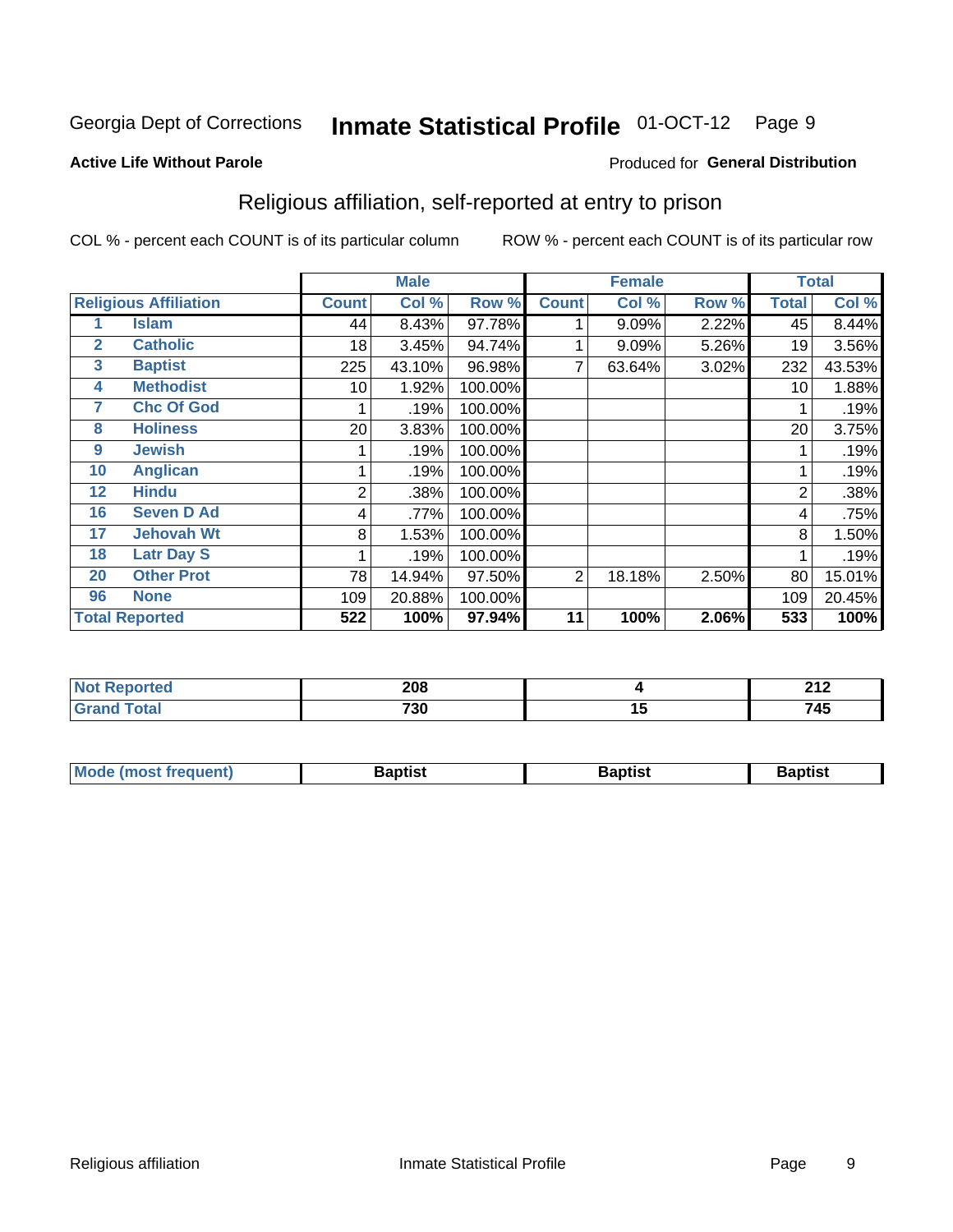#### **Inmate Statistical Profile 01-OCT-12** Page 10

#### **Active Life Without Parole**

#### Produced for General Distribution

## Home county, self-reported at entry to prison

COL % - percent each COUNT is of its particular column

|     |                             |                | <b>Male</b> |         |              | <b>Female</b> |        | <b>Total</b>   |        |
|-----|-----------------------------|----------------|-------------|---------|--------------|---------------|--------|----------------|--------|
|     | <b>Home County</b>          | <b>Count</b>   | Col %       | Row %   | <b>Count</b> | Col %         | Row %  | <b>Total</b>   | Col %  |
| 000 | <b>Unknown</b>              | 103            | 14.11%      | 99.04%  | 1            | 6.67%         | .96%   | 104            | 13.96% |
| 001 | <b>Appling County</b>       | 3              | .41%        | 100.00% |              |               |        | 3              | .40%   |
| 002 | <b>Atkinson County</b>      | $\mathbf 1$    | .14%        | 100.00% |              |               |        | 1              | .13%   |
| 003 | <b>Bacon County</b>         | $\mathbf 1$    | .14%        | 100.00% |              |               |        | 1              | .13%   |
| 005 | <b>Baldwin County</b>       | 3              | .41%        | 100.00% |              |               |        | 3              | .40%   |
| 007 | <b>Barrow County</b>        | 3              | .41%        | 100.00% |              |               |        | 3              | .40%   |
| 008 | <b>Bartow County</b>        | $\overline{7}$ | .96%        | 100.00% |              |               |        | 7              | .94%   |
| 009 | <b>Ben Hill County</b>      | 4              | .55%        | 100.00% |              |               |        | 4              | .54%   |
| 010 | <b>Berrien County</b>       | $\overline{2}$ | .27%        | 100.00% |              |               |        | $\overline{2}$ | .27%   |
| 011 | <b>Bibb County</b>          | 16             | 2.19%       | 100.00% |              |               |        | 16             | 2.15%  |
| 012 | <b>Bleckley County</b>      | 3              | .41%        | 100.00% |              |               |        | 3              | .40%   |
| 014 | <b>Brooks County</b>        | 1              | .14%        | 100.00% |              |               |        | 1              | .13%   |
| 016 | <b>Bulloch County</b>       | 4              | .55%        | 100.00% |              |               |        | 4              | .54%   |
| 017 | <b>Burke County</b>         | $\overline{7}$ | .96%        | 100.00% |              |               |        | 7              | .94%   |
| 018 | <b>Butts County</b>         | 3              | .41%        | 100.00% |              |               |        | 3              | .40%   |
| 020 | <b>Camden County</b>        | 4              | .55%        | 100.00% |              |               |        | 4              | .54%   |
| 021 | <b>Candler County</b>       | $\overline{2}$ | .27%        | 100.00% |              |               |        | $\overline{2}$ | .27%   |
| 022 | <b>Carroll County</b>       | $\overline{c}$ | .27%        | 100.00% |              |               |        | $\overline{2}$ | .27%   |
| 023 | <b>Catoosa County</b>       | $\overline{2}$ | .27%        | 100.00% |              |               |        | $\overline{2}$ | .27%   |
| 025 | <b>Chatham County</b>       | 35             | 4.79%       | 100.00% |              |               |        | 35             | 4.70%  |
| 026 | <b>Chattahoochee County</b> | $\mathbf 1$    | .14%        | 100.00% |              |               |        | 1              | .13%   |
| 028 | <b>Cherokee County</b>      | $\overline{2}$ | .27%        | 100.00% |              |               |        | $\overline{2}$ | .27%   |
| 029 | <b>Clarke County</b>        | 15             | 2.05%       | 100.00% |              |               |        | 15             | 2.01%  |
| 031 | <b>Clayton County</b>       | 18             | 2.47%       | 100.00% |              |               |        | 18             | 2.42%  |
| 033 | <b>Cobb County</b>          | 21             | 2.88%       | 100.00% |              |               |        | 21             | 2.82%  |
| 034 | <b>Coffee County</b>        | 2              | .27%        | 100.00% |              |               |        | $\overline{2}$ | .27%   |
| 035 | <b>Colquitt County</b>      | 3              | .41%        | 100.00% |              |               |        | 3              | .40%   |
| 036 | <b>Columbia County</b>      | 4              | .55%        | 80.00%  | 1            | 6.67%         | 20.00% | 5              | .67%   |
| 037 | <b>Cook County</b>          | 4              | .55%        | 100.00% |              |               |        | 4              | .54%   |
| 038 | <b>Coweta County</b>        | 4              | .55%        | 100.00% |              |               |        | 4              | .54%   |
| 040 | <b>Crisp County</b>         | 4              | .55%        | 100.00% |              |               |        | 4              | .54%   |
| 043 | <b>Decatur County</b>       | 2              | .27%        | 100.00% |              |               |        | $\overline{2}$ | .27%   |
| 044 | <b>Dekalb County</b>        | 55             | 7.53%       | 100.00% |              |               |        | 55             | 7.38%  |
| 046 | <b>Dooly County</b>         | 1              | .14%        | 50.00%  | 1            | 6.67%         | 50.00% | $\overline{2}$ | .27%   |
| 047 | <b>Dougherty County</b>     | 21             | 2.88%       | 100.00% |              |               |        | 21             | 2.82%  |
| 048 | <b>Douglas County</b>       | 10             | 1.37%       | 90.91%  | 1            | 6.67%         | 9.09%  | 11             | 1.48%  |
| 049 | <b>Early County</b>         | $\mathbf{1}$   | .14%        | 100.00% |              |               |        | 1              | .13%   |
| 051 | <b>Effingham County</b>     | $\overline{c}$ | .27%        | 100.00% |              |               |        | $\overline{2}$ | .27%   |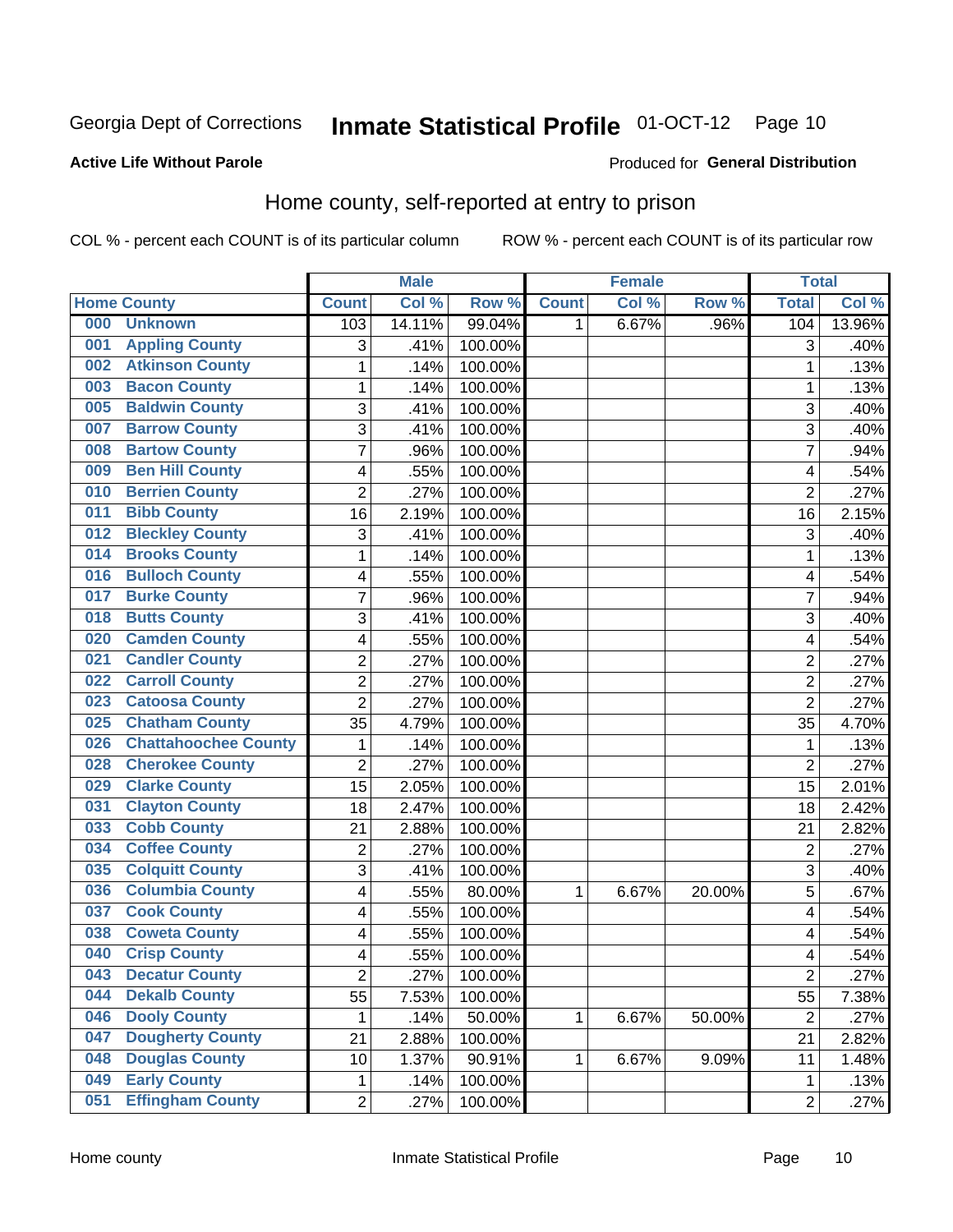#### **Inmate Statistical Profile 01-OCT-12** Page 11

### **Active Life Without Parole**

#### Produced for General Distribution

## Home county, self-reported at entry to prison

COL % - percent each COUNT is of its particular column

|     |                          |                          | <b>Male</b> |         |                | <b>Female</b> |        | <b>Total</b>   |        |
|-----|--------------------------|--------------------------|-------------|---------|----------------|---------------|--------|----------------|--------|
|     | <b>Home County</b>       | <b>Count</b>             | Col %       | Row %   | <b>Count</b>   | Col %         | Row %  | <b>Total</b>   | Col %  |
| 052 | <b>Elbert County</b>     | $\overline{4}$           | .55%        | 100.00% |                |               |        | 4              | .54%   |
| 053 | <b>Emanuel County</b>    | $\overline{2}$           | .27%        | 100.00% |                |               |        | $\overline{2}$ | .27%   |
| 056 | <b>Fayette County</b>    | 3                        | .41%        | 100.00% |                |               |        | 3              | .40%   |
| 057 | <b>Floyd County</b>      | 8                        | 1.10%       | 100.00% |                |               |        | 8              | 1.07%  |
| 058 | <b>Forsyth County</b>    | $\mathbf{1}$             | .14%        | 100.00% |                |               |        | 1              | .13%   |
| 059 | <b>Franklin County</b>   | $\overline{2}$           | .27%        | 100.00% |                |               |        | $\overline{2}$ | .27%   |
| 060 | <b>Fulton County</b>     | 93                       | 12.74%      | 97.89%  | $\overline{2}$ | 13.33%        | 2.11%  | 95             | 12.75% |
| 061 | <b>Gilmer County</b>     | $\overline{2}$           | .27%        | 100.00% |                |               |        | $\overline{2}$ | .27%   |
| 063 | <b>Glynn County</b>      | 11                       | 1.51%       | 100.00% |                |               |        | 11             | 1.48%  |
| 066 | <b>Greene County</b>     | 1                        | .14%        | 100.00% |                |               |        | 1              | .13%   |
| 067 | <b>Gwinnett County</b>   | 14                       | 1.92%       | 93.33%  | 1              | 6.67%         | 6.67%  | 15             | 2.01%  |
| 068 | <b>Habersham County</b>  | 1                        | .14%        | 100.00% |                |               |        | 1              | .13%   |
| 069 | <b>Hall County</b>       | 10                       | 1.37%       | 100.00% |                |               |        | 10             | 1.34%  |
| 070 | <b>Hancock County</b>    | $\mathbf 2$              | .27%        | 100.00% |                |               |        | 2              | .27%   |
| 071 | <b>Haralson County</b>   | $\overline{2}$           | .27%        | 100.00% |                |               |        | $\overline{2}$ | .27%   |
| 072 | <b>Harris County</b>     | 1                        | .14%        | 100.00% |                |               |        | 1              | .13%   |
| 073 | <b>Hart County</b>       | $\overline{2}$           | .27%        | 100.00% |                |               |        | $\overline{2}$ | .27%   |
| 075 | <b>Henry County</b>      | 5                        | .68%        | 100.00% |                |               |        | 5              | .67%   |
| 076 | <b>Houston County</b>    | 10                       | 1.37%       | 100.00% |                |               |        | 10             | 1.34%  |
| 078 | <b>Jackson County</b>    | 5                        | .68%        | 100.00% |                |               |        | 5              | .67%   |
| 080 | <b>Jeff Davis County</b> | $\mathbf{1}$             | .14%        | 100.00% |                |               |        | 1              | .13%   |
| 081 | <b>Jefferson County</b>  | $\overline{2}$           | .27%        | 100.00% |                |               |        | $\overline{2}$ | .27%   |
| 082 | <b>Jenkins County</b>    | $\overline{2}$           | .27%        | 100.00% |                |               |        | $\overline{2}$ | .27%   |
| 087 | <b>Laurens County</b>    | $\overline{\mathbf{4}}$  | .55%        | 100.00% |                |               |        | 4              | .54%   |
| 088 | <b>Lee County</b>        | $\mathbf 1$              | .14%        | 100.00% |                |               |        | 1              | .13%   |
| 089 | <b>Liberty County</b>    | 6                        | .82%        | 85.71%  | 1              | 6.67%         | 14.29% | 7              | .94%   |
| 090 | <b>Lincoln County</b>    | $\mathbf 1$              | .14%        | 100.00% |                |               |        | 1              | .13%   |
| 091 | <b>Long County</b>       | $\mathbf{1}$             | .14%        | 100.00% |                |               |        | 1              | .13%   |
| 092 | <b>Lowndes County</b>    | 5                        | .68%        | 100.00% |                |               |        | 5              | .67%   |
| 095 | <b>Madison County</b>    | 1                        | .14%        | 100.00% |                |               |        | 1              | .13%   |
| 096 | <b>Marion County</b>     | $\mathbf{1}$             | .14%        | 100.00% |                |               |        | 1              | .13%   |
| 097 | <b>Mcduffie County</b>   | 2                        | .27%        | 100.00% |                |               |        | 2              | .27%   |
| 098 | <b>Mcintosh County</b>   | $\overline{2}$           | .27%        | 100.00% |                |               |        | $\overline{2}$ | .27%   |
| 100 | <b>Miller County</b>     | 1                        | .14%        | 100.00% |                |               |        | 1              | .13%   |
| 102 | <b>Monroe County</b>     | $\overline{\mathcal{A}}$ | .55%        | 100.00% |                |               |        | 4              | .54%   |
| 104 | <b>Morgan County</b>     | $\overline{2}$           | .27%        | 100.00% |                |               |        | $\overline{2}$ | .27%   |
| 106 | <b>Muscogee County</b>   | 23                       | 3.15%       | 100.00% |                |               |        | 23             | 3.09%  |
| 107 | <b>Newton County</b>     | 1                        | .14%        | 50.00%  | $\mathbf{1}$   | 6.67%         | 50.00% | $\overline{2}$ | .27%   |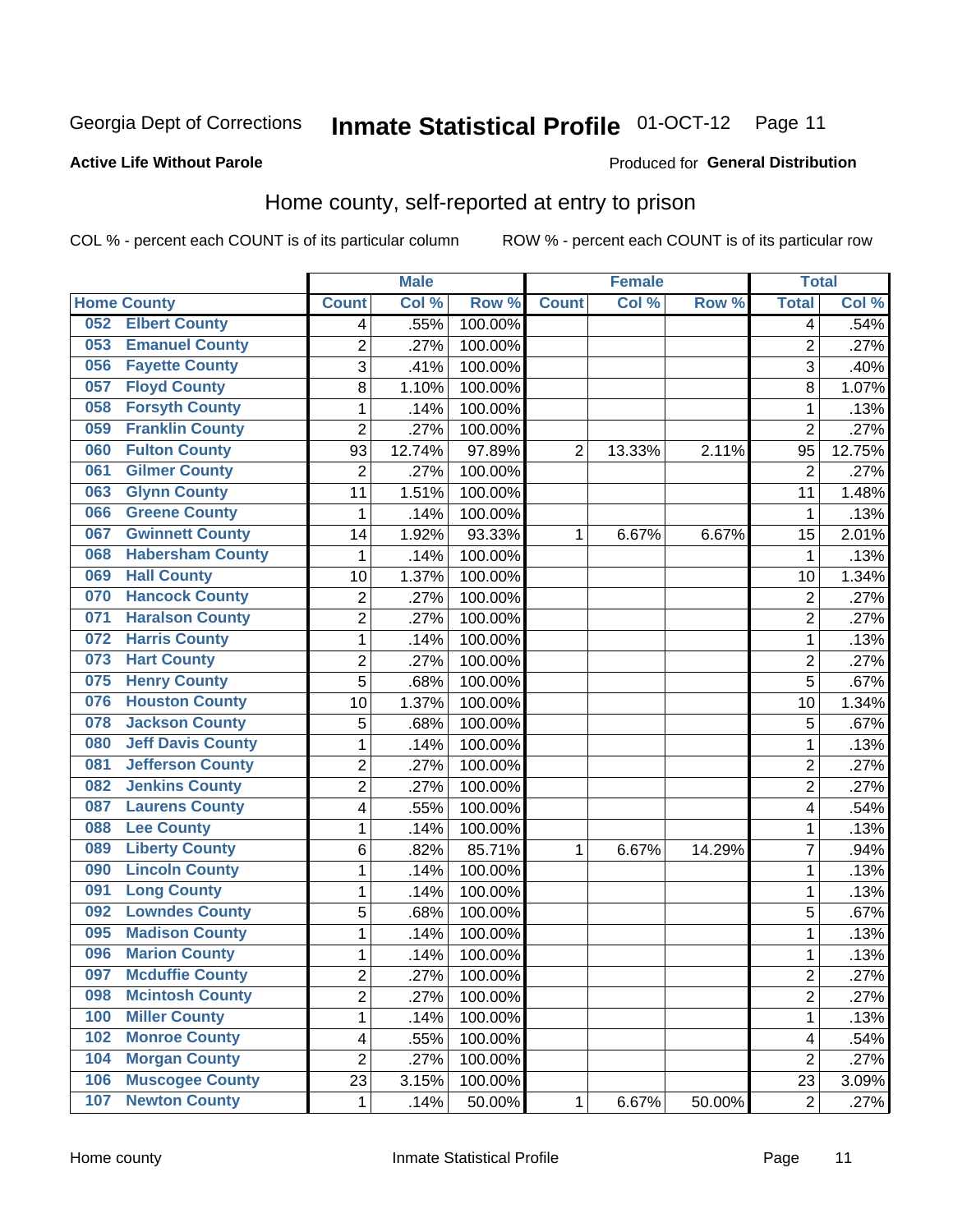## Inmate Statistical Profile 01-OCT-12 Page 12

### **Active Life Without Parole**

#### Produced for General Distribution

## Home county, self-reported at entry to prison

COL % - percent each COUNT is of its particular column

|                  |                             |                  | <b>Male</b> |         |                 | <b>Female</b> |        | <b>Total</b>   |       |
|------------------|-----------------------------|------------------|-------------|---------|-----------------|---------------|--------|----------------|-------|
|                  | <b>Home County</b>          | <b>Count</b>     | Col %       | Row %   | <b>Count</b>    | Col %         | Row %  | <b>Total</b>   | Col % |
| 109              | <b>Oglethorpe County</b>    | $\overline{3}$   | .41%        | 100.00% |                 |               |        | 3              | .40%  |
| 110              | <b>Paulding County</b>      | 3                | .41%        | 100.00% |                 |               |        | 3              | .40%  |
| $\overline{111}$ | <b>Peach County</b>         | $\mathbf{1}$     | .14%        | 100.00% |                 |               |        | $\mathbf 1$    | .13%  |
| 113              | <b>Pierce County</b>        | $\overline{2}$   | .27%        | 100.00% |                 |               |        | $\overline{2}$ | .27%  |
| 114              | <b>Pike County</b>          | 4                | .55%        | 80.00%  | $\mathbf{1}$    | 6.67%         | 20.00% | $\overline{5}$ | .67%  |
| 115              | <b>Polk County</b>          | $\overline{3}$   | .41%        | 100.00% |                 |               |        | 3              | .40%  |
| 117              | <b>Putnam County</b>        | 4                | .55%        | 100.00% |                 |               |        | 4              | .54%  |
| 119              | <b>Rabun County</b>         | $\mathbf{1}$     | .14%        | 100.00% |                 |               |        | 1              | .13%  |
| 120              | <b>Randolph County</b>      | $\overline{3}$   | .41%        | 100.00% |                 |               |        | 3              | .40%  |
| 121              | <b>Richmond County</b>      | 26               | 3.56%       | 92.86%  | $\overline{2}$  | 13.33%        | 7.14%  | 28             | 3.76% |
| 122              | <b>Rockdale County</b>      | $\overline{2}$   | .27%        | 100.00% |                 |               |        | $\overline{2}$ | .27%  |
| 125              | <b>Seminole County</b>      | $\overline{2}$   | .27%        | 100.00% |                 |               |        | $\overline{2}$ | .27%  |
| 126              | <b>Spalding County</b>      | 6                | .82%        | 100.00% |                 |               |        | 6              | .81%  |
| 127              | <b>Stephens County</b>      | $\mathbf{1}$     | .14%        | 50.00%  | $\mathbf{1}$    | 6.67%         | 50.00% | $\overline{2}$ | .27%  |
| 128              | <b>Stewart County</b>       | $\mathbf{1}$     | .14%        | 100.00% |                 |               |        | $\mathbf 1$    | .13%  |
| 129              | <b>Sumter County</b>        | $\mathbf{1}$     | .14%        | 100.00% |                 |               |        | $\mathbf 1$    | .13%  |
| $\overline{132}$ | <b>Tattnall County</b>      | $\mathbf{1}$     | .14%        | 100.00% |                 |               |        | $\mathbf 1$    | .13%  |
| 134              | <b>Telfair County</b>       | $\mathbf{1}$     | .14%        | 100.00% |                 |               |        | $\mathbf 1$    | .13%  |
| 136              | <b>Thomas County</b>        | 4                | .55%        | 100.00% |                 |               |        | 4              | .54%  |
| $\overline{137}$ | <b>Tift County</b>          | 4                | .55%        | 100.00% |                 |               |        | 4              | .54%  |
| 138              | <b>Toombs County</b>        | $\boldsymbol{9}$ | 1.23%       | 100.00% |                 |               |        | 9              | 1.21% |
| 140              | <b>Treutlen County</b>      | $\mathbf 1$      | .14%        | 100.00% |                 |               |        | 1              | .13%  |
| 145              | <b>Upson County</b>         | $\overline{2}$   | .27%        | 100.00% |                 |               |        | $\overline{2}$ | .27%  |
| 146              | <b>Walker County</b>        | 4                | .55%        | 80.00%  | 1               | 6.67%         | 20.00% | 5              | .67%  |
| 147              | <b>Walton County</b>        | 4                | .55%        | 100.00% |                 |               |        | 4              | .54%  |
| 148              | <b>Ware County</b>          | 6                | .82%        | 100.00% |                 |               |        | 6              | .81%  |
| 150              | <b>Washington County</b>    | 4                | .55%        | 100.00% |                 |               |        | 4              | .54%  |
| 151              | <b>Wayne County</b>         | $\overline{2}$   | .27%        | 100.00% |                 |               |        | $\overline{2}$ | .27%  |
| 154              | <b>White County</b>         | $\mathbf{1}$     | .14%        | 100.00% |                 |               |        | 1              | .13%  |
| 155              | <b>Whitfield County</b>     | 3                | .41%        | 100.00% |                 |               |        | 3              | .40%  |
| 156              | <b>Wilcox County</b>        | $\mathbf 1$      | .14%        | 100.00% |                 |               |        | 1              | .13%  |
| 158              | <b>Wilkinson County</b>     | $\overline{2}$   | .27%        | 100.00% |                 |               |        | $\overline{2}$ | .27%  |
| 159              | <b>Worth County</b>         | $\mathbf{1}$     | .14%        | 100.00% |                 |               |        | 1              | .13%  |
| 999              | <b>Other Custody/Out Of</b> | $\overline{2}$   | .27%        | 66.67%  | $\mathbf{1}$    | 6.67%         | 33.33% | 3              | .40%  |
|                  | <b>State</b>                |                  |             |         |                 |               |        |                |       |
|                  | <b>Total Rported</b>        | 730              | 100%        | 97.99%  | $\overline{15}$ | 100%          | 2.01%  | 745            | 100%  |

| <b>Not Reported</b> |  |  |  |
|---------------------|--|--|--|
|---------------------|--|--|--|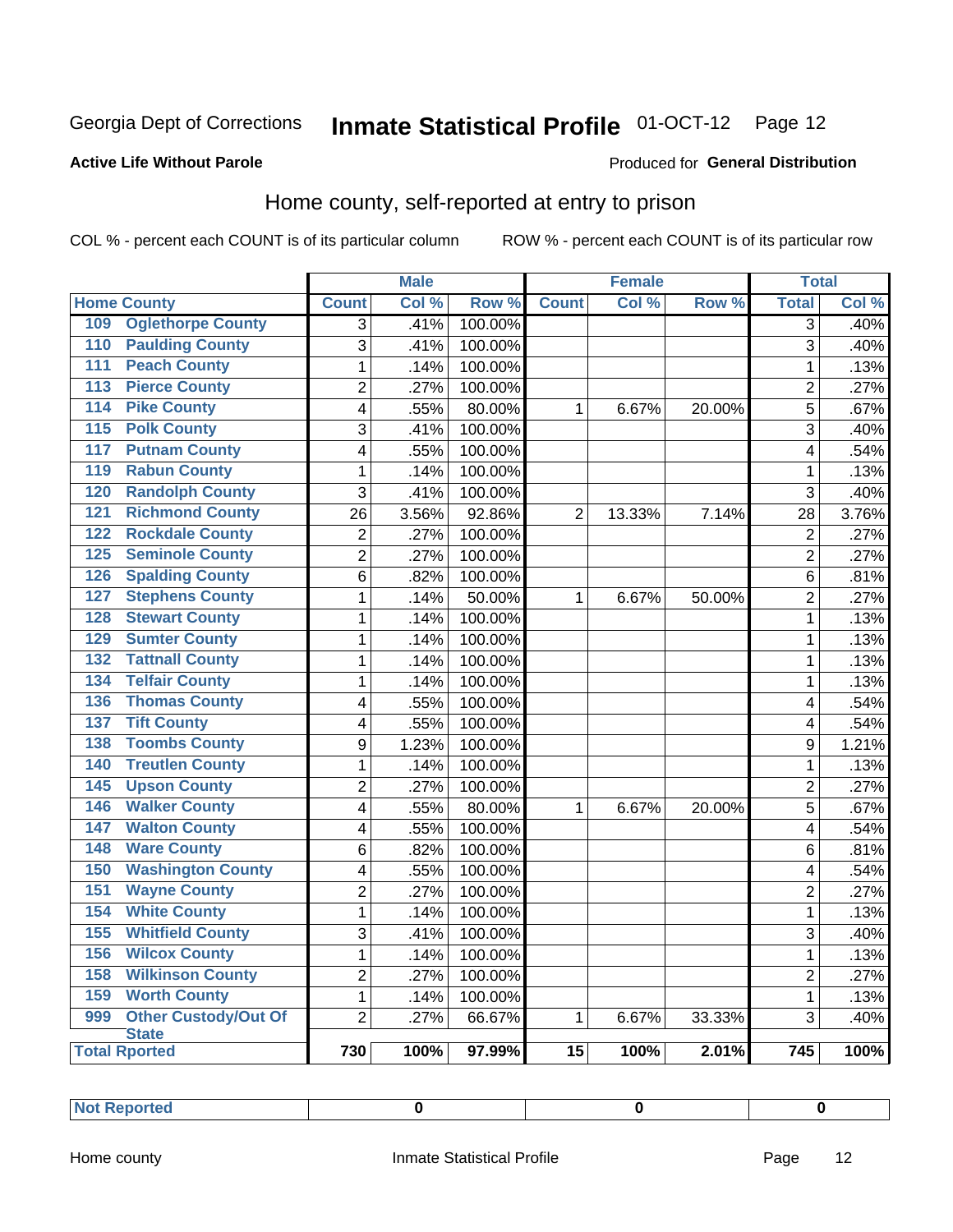## Inmate Statistical Profile 01-OCT-12 Page 13

#### **Active Life Without Parole**

#### Produced for General Distribution

## Home county, self-reported at entry to prison

COL % - percent each COUNT is of its particular column

|                    | <b>Male</b> | Female | <b>Total</b> |
|--------------------|-------------|--------|--------------|
| <b>Grand Total</b> | 730         |        | 745          |
|                    |             |        |              |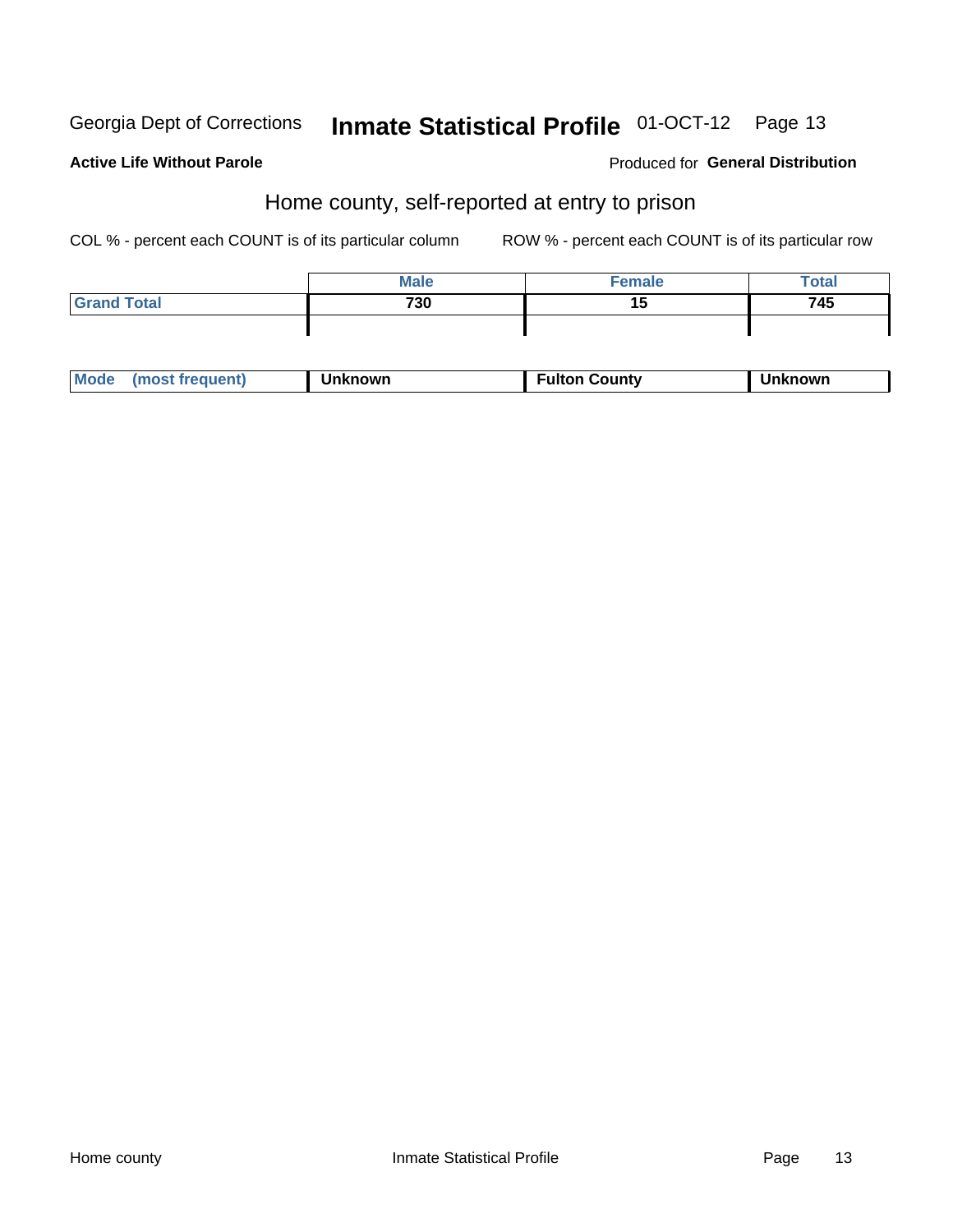## Inmate Statistical Profile 01-OCT-12 Page 17

#### **Active Life Without Parole**

#### **Produced for General Distribution**

## Socioeconomic class, self-reported at entry to prison

COL % - percent each COUNT is of its particular column

|                       |              | <b>Male</b> |         |              | <b>Female</b> |       |        | <b>Total</b> |
|-----------------------|--------------|-------------|---------|--------------|---------------|-------|--------|--------------|
| Socioeconomic Class   | <b>Count</b> | Col %       | Row %   | <b>Count</b> | Col %         | Row % | Total, | Col %        |
| <b>Welfare</b>        | 32           | 6.05%       | 100.00% |              |               |       | 32     | $5.95\%$     |
| <b>Occ Employ</b>     | 23           | 4.35%       | 100.00% |              |               |       | 23     | 4.28%        |
| <b>Minimum Std</b>    | 271          | 51.23%      | 99.27%  |              | 22.22%        | .73%  | 273    | 50.74%       |
| <b>Middle</b><br>4    | 203          | 38.37%      | 96.67%  |              | 77.78%        | 3.33% | 210    | 39.03%       |
| <b>Total Reported</b> | 529          | 100%        | 98.33%  | 9            | 100%          | 1.67% | 538    | 100%         |

| <b>001</b><br>LV I<br>____ |        | 007<br>ZV I                              |
|----------------------------|--------|------------------------------------------|
| 700<br>∂∪<br>__            | $\sim$ | – <i>. .</i><br>$\overline{\phantom{a}}$ |

|  | Mo | Minin<br>Std<br>$- - - -$ | <b>Middle</b> | Min<br>Std<br>. |
|--|----|---------------------------|---------------|-----------------|
|--|----|---------------------------|---------------|-----------------|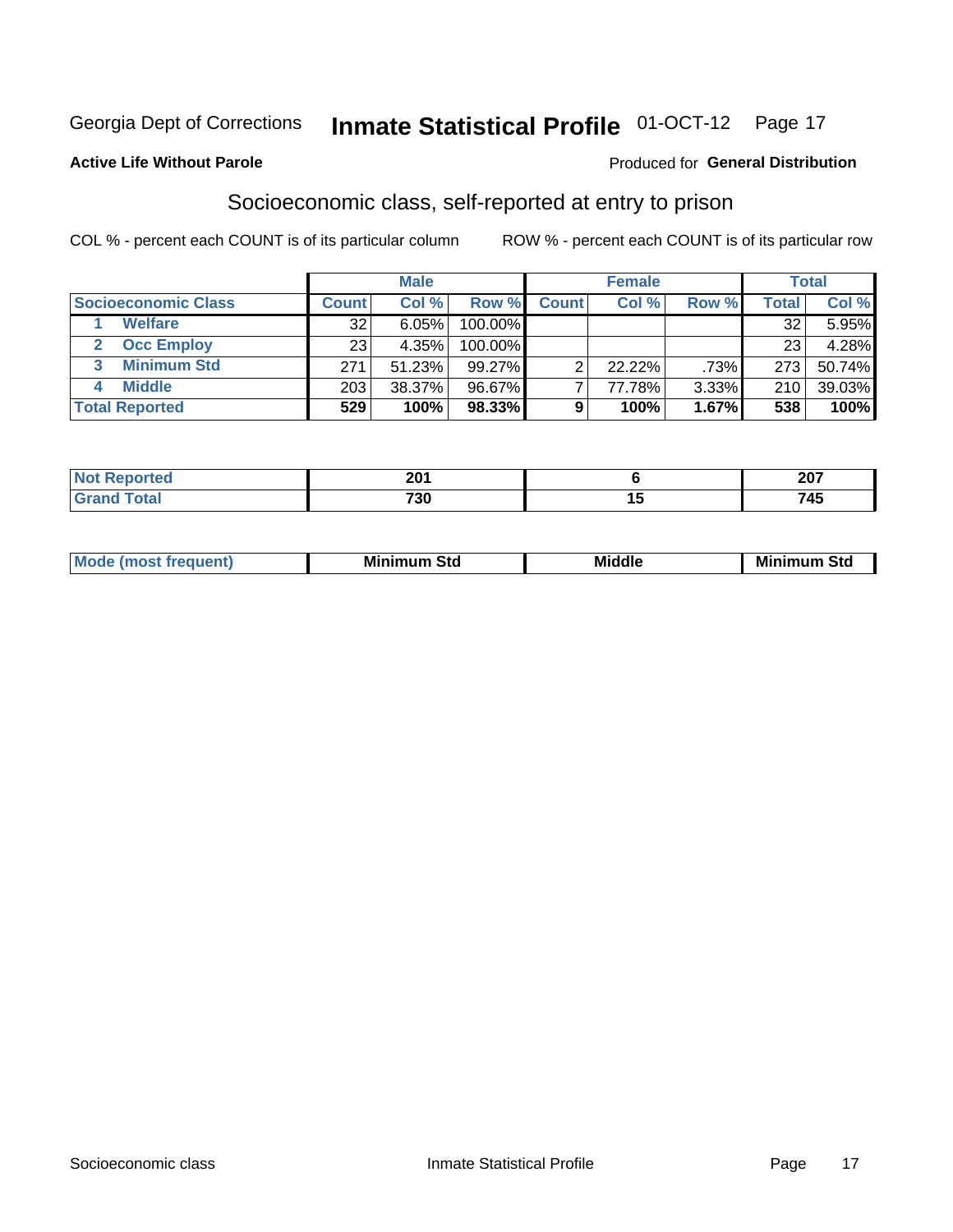## Inmate Statistical Profile 01-OCT-12 Page 18

### **Active Life Without Parole**

#### Produced for General Distribution

## Environment to age 16, self-reported at entry to prison

COL % - percent each COUNT is of its particular column

|                                      |                 | <b>Male</b> |         |              | <b>Female</b> |          |                 | <b>Total</b> |
|--------------------------------------|-----------------|-------------|---------|--------------|---------------|----------|-----------------|--------------|
| <b>Environment to age 16</b>         | <b>Count</b>    | Col %       | Row %   | <b>Count</b> | Col %         | Row %    | Total           | Col %        |
| <b>Rural/Farm</b>                    | 10              | 1.86%       | 100.00% |              |               |          | 10 <sub>1</sub> | 1.82%        |
| <b>Rural/Nfarm</b><br>$\overline{2}$ | 26 <sub>1</sub> | 4.82%       | 89.66%  | 3            | 30.00%        | 10.34%   | 29              | 5.28%        |
| 3 S.M.S.A                            | 224             | 41.56%      | 99.56%  |              | 10.00%        | .44%     | 225             | 40.98%       |
| <b>Urban</b><br>4                    | 115             | 21.34%      | 96.64%  |              | 40.00%        | $3.36\%$ | 119             | 21.68%       |
| <b>Small Town</b><br>5               | 164             | 30.43%      | 98.80%  | 2            | 20.00%        | 1.20%    | 166             | 30.24%       |
| <b>Total Reported</b>                | 539             | 100%        | 98.18%  | 10           | 100%          | 1.82%    | 549             | 100%         |

| <b>Not Reported</b> | ໍ່  |    | 1 ሰ ፎ<br>I JU |
|---------------------|-----|----|---------------|
| <b>Total</b>        | 730 | '' | 71 C<br>40    |

| Mo | M | lulaam<br>Ua.<br>_____ | M |
|----|---|------------------------|---|
|    |   |                        |   |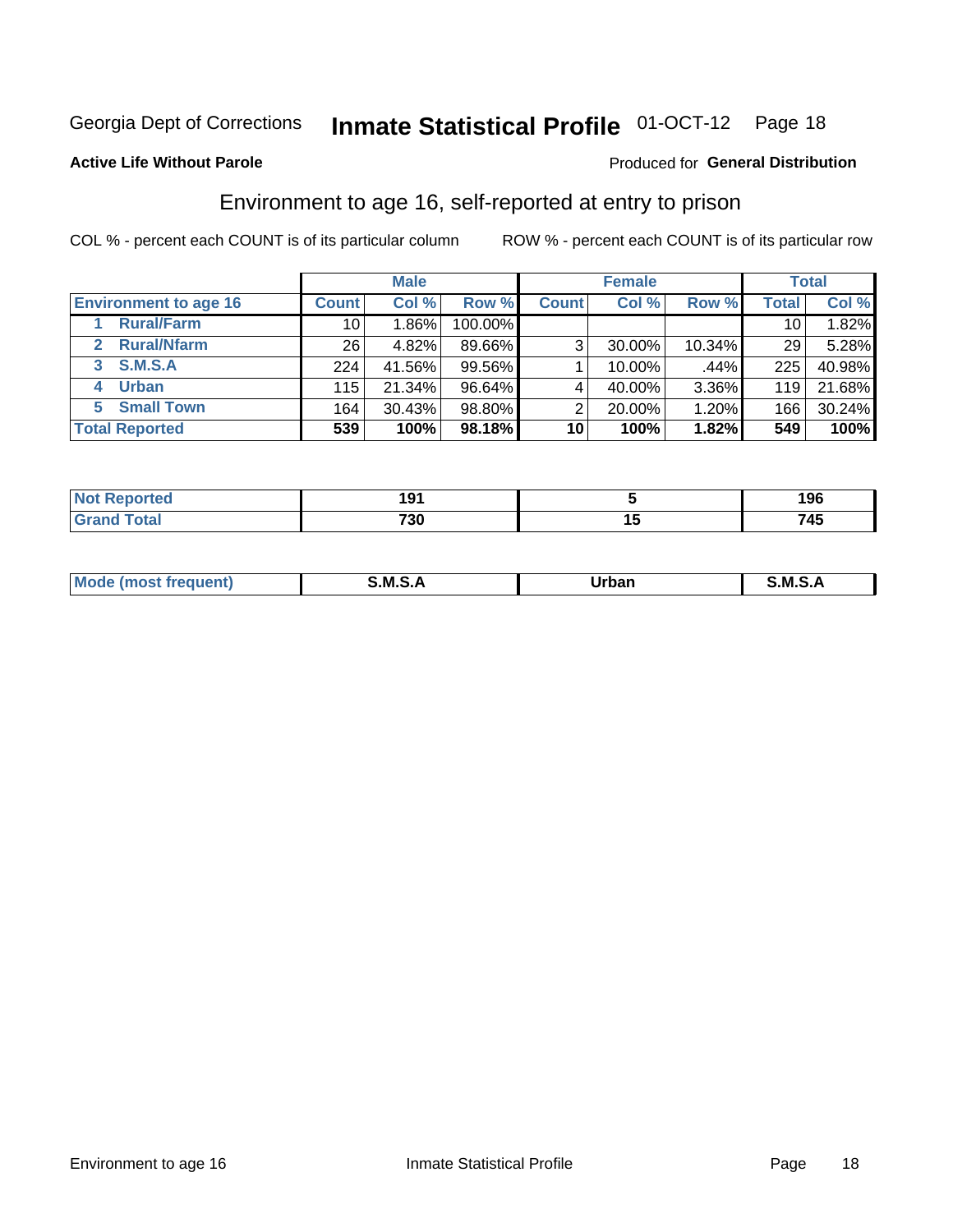## Inmate Statistical Profile 01-OCT-12 Page 19

### **Active Life Without Parole**

### Produced for General Distribution

## Guardian status to age 16, self-reported at entry to prison

COL % - percent each COUNT is of its particular column

|                                  |                  | <b>Male</b> |         |              | <b>Female</b> |       |                 | <b>Total</b> |
|----------------------------------|------------------|-------------|---------|--------------|---------------|-------|-----------------|--------------|
| <b>Guardian Status To Age 16</b> | <b>Count</b>     | Col %       | Row %   | <b>Count</b> | Col %         | Row % | <b>Total</b>    | Col %        |
| 2 Father Only                    | 10               | 2.21%       | 100.00% |              |               |       | 10              | 2.18%        |
| <b>3 Both Parents</b>            | 190              | 42.04%      | 97.94%  | 4            | 66.67%        | 2.06% | 194             | 42.36%       |
| <b>4 Mother Only</b>             | 174              | 38.50%      | 99.43%  |              | 16.67%        | .57%  | 175             | 38.21%       |
| <b>6 Oth Female</b>              | 15 <sub>15</sub> | 3.32%       | 100.00% |              |               |       | 15 <sub>1</sub> | 3.28%        |
| <b>7 Oth Male</b>                | 4                | .88%        | 100.00% |              |               |       | 4               | .87%         |
| 8 Step-Parents                   | 12               | 2.65%       | 100.00% |              |               |       | 12              | 2.62%        |
| 9 Foster Home                    | 9                | 1.99%       | 100.00% |              |               |       | 9               | 1.97%        |
| <b>10 Grand Parents</b>          | 38               | 8.41%       | 97.44%  |              | 16.67%        | 2.56% | 39              | 8.52%        |
| <b>Total Reported</b>            | 452              | 100%        | 98.69%  | 6            | 100%          | 1.31% | 458             | 100%         |

| æс | 270<br>— . U<br>___ | 207<br>ZO I        |
|----|---------------------|--------------------|
|    | 730                 | - - -<br>7 A<br>⊶ט |

| <b>Mode (most frequent)</b> | <b>Both Parents</b> | <b>Both Parents</b> | <b>Both Parents</b> |
|-----------------------------|---------------------|---------------------|---------------------|
|                             |                     |                     |                     |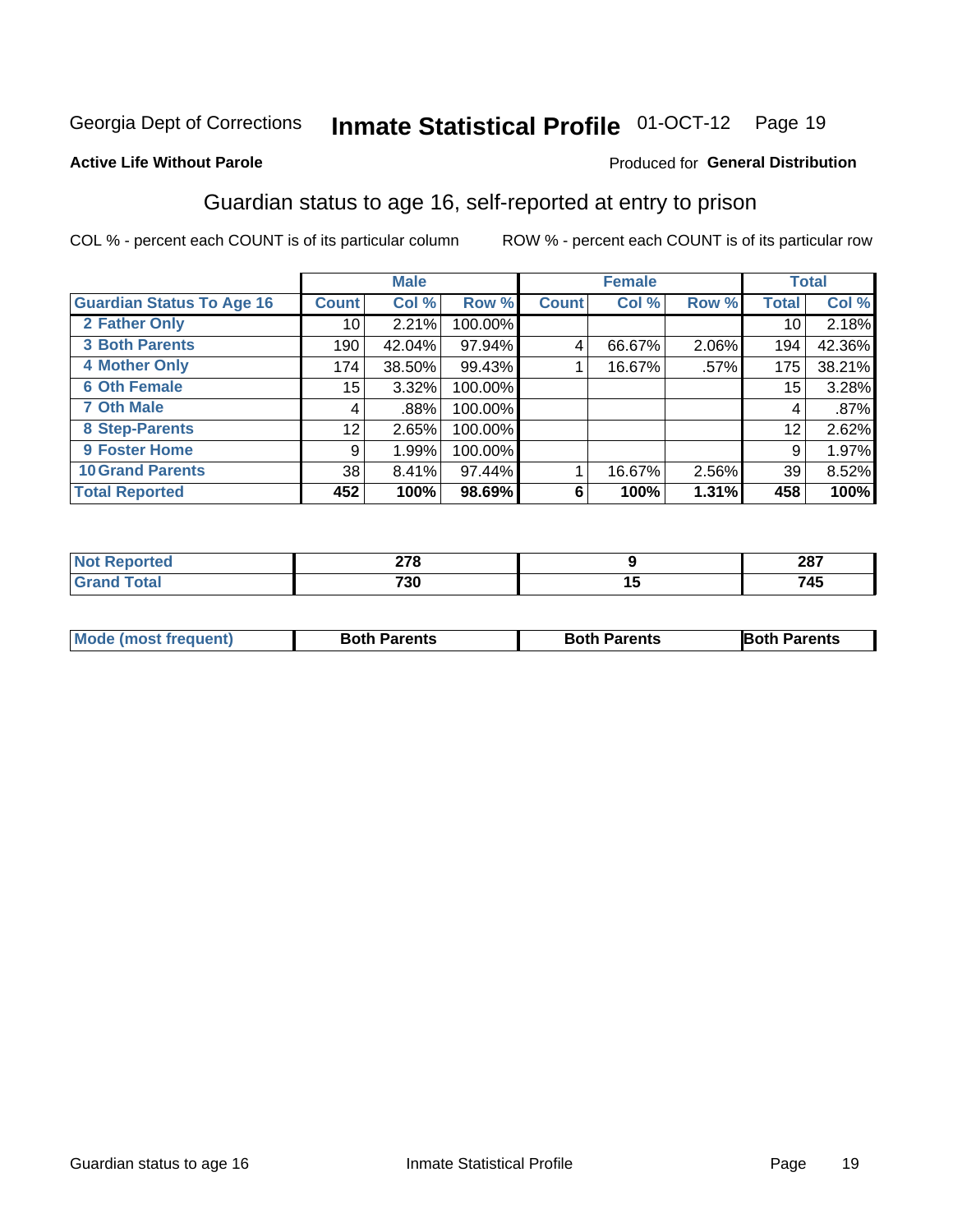#### **Inmate Statistical Profile 01-OCT-12** Page 20

#### **Active Life Without Parole**

### Produced for General Distribution

## Employment status before prison, self-reported at entry to prison

COL % - percent each COUNT is of its particular column

|                                  |              | <b>Male</b> |         |              | <b>Female</b> |       |       | <b>Total</b> |
|----------------------------------|--------------|-------------|---------|--------------|---------------|-------|-------|--------------|
| <b>Employment Status</b>         | <b>Count</b> | Col %       | Row %   | <b>Count</b> | Col %         | Row % | Total | Col %        |
| <b>Full Time</b>                 | 322          | 52.79%      | 97.87%  | ⇁            | 70.00%        | 2.13% | 329   | 53.06%       |
| <b>Part Time</b><br>$\mathbf{2}$ | 46           | 7.54%       | 100.00% |              |               |       | 46    | 7.42%        |
| Unempl $<$ 6m<br>3               | 61           | 10.00%      | 98.39%  |              | 10.00%        | 1.61% | 62    | 10.00%       |
| Unempl > 6m<br>4                 | 97           | 15.90%      | 97.98%  | 2            | 20.00%        | 2.02% | 99    | 15.97%       |
| <b>Never Workd</b><br>5          | 53           | 8.69%       | 100.00% |              |               |       | 53    | 8.55%        |
| <b>Student</b><br>6              | 8            | 1.31%       | 100.00% |              |               |       | 8     | 1.29%        |
| <b>Incapable</b>                 | 23           | 3.77%       | 100.00% |              |               |       | 23    | 3.71%        |
| <b>Total Reported</b>            | 610          | 100%        | 98.39%  | 10           | 100%          | 1.61% | 620   | 100%         |

| тео | .<br>14V |          | $\overline{\phantom{a}}$<br>ᅜ |
|-----|----------|----------|-------------------------------|
|     | 730      | ''<br>__ | 745                           |

| Mc | ∴ul! | ----<br>ıme<br>w |
|----|------|------------------|
|    |      |                  |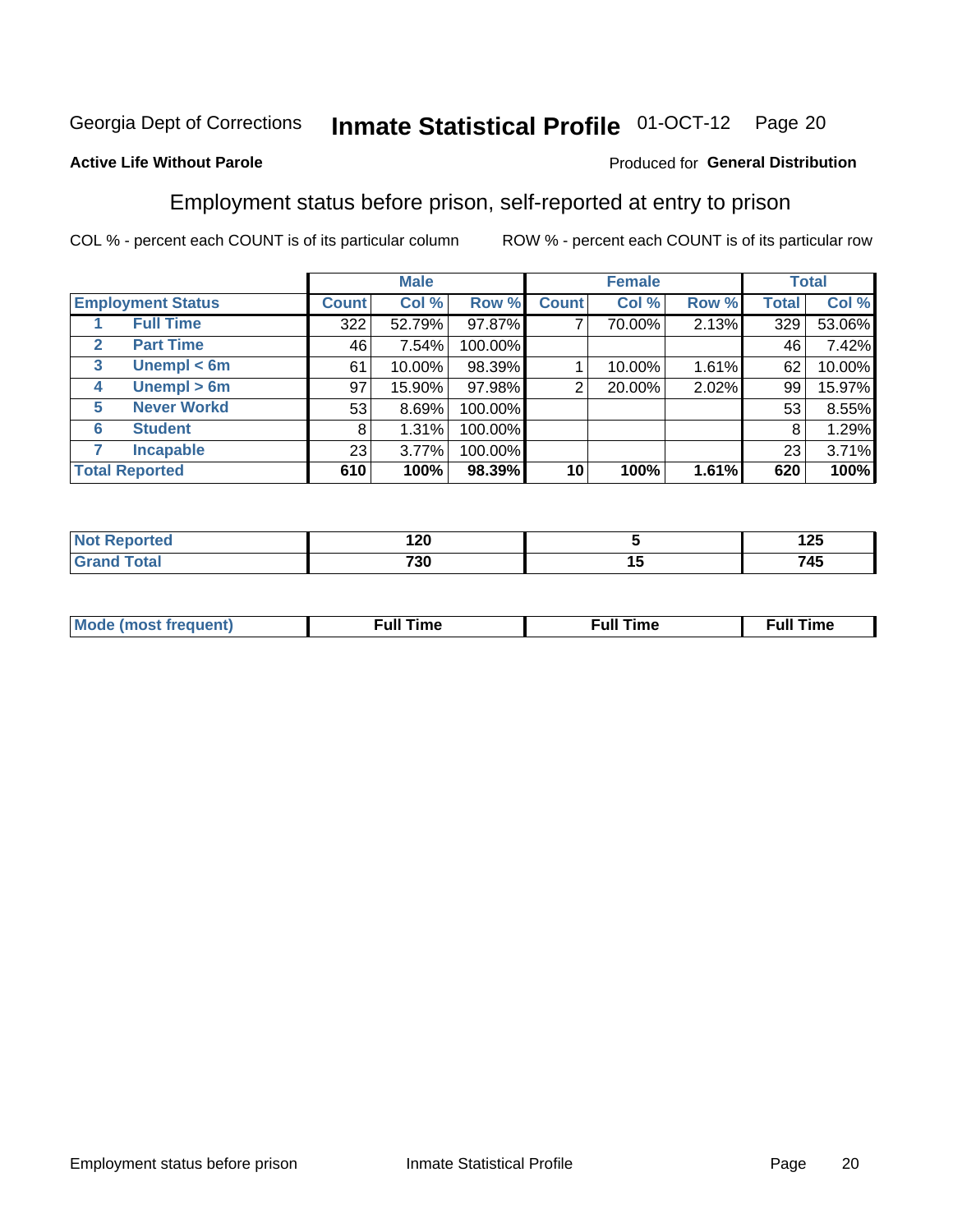## Inmate Statistical Profile 01-OCT-12 Page 21

### **Active Life Without Parole**

Produced for General Distribution

## Age at admission

COL % - percent each COUNT is of its particular column

|                         |                          | <b>Male</b> |         |                | <b>Female</b> |        |                         | <b>Total</b> |
|-------------------------|--------------------------|-------------|---------|----------------|---------------|--------|-------------------------|--------------|
| <b>Age At Admission</b> | <b>Count</b>             | Col %       | Row %   | <b>Count</b>   | Col %         | Row %  | <b>Total</b>            | Col %        |
| 15                      | $\overline{2}$           | 0.27%       | 100.00% |                |               |        | $\overline{2}$          | 0.27%        |
| 16                      | 1                        | 0.14%       | 100.00% |                |               |        | $\mathbf{1}$            | 0.13%        |
| $\overline{17}$         | $\overline{\mathbf{c}}$  | 0.27%       | 100.00% |                |               |        | $\overline{2}$          | 0.27%        |
| 18                      | $\overline{7}$           | 0.96%       | 100.00% |                |               |        | 7                       | 0.94%        |
| 19                      | 13                       | 1.78%       | 100.00% |                |               |        | 13                      | 1.74%        |
| 20                      | 12                       | 1.64%       | 92.31%  | 1              | 6.67%         | 7.69%  | 13                      | 1.74%        |
| 21                      | 21                       | 2.88%       | 100.00% |                |               |        | 21                      | 2.82%        |
| 22                      | 34                       | 4.66%       | 100.00% |                |               |        | 34                      | 4.56%        |
| 23                      | 21                       | 2.88%       | 95.45%  | 1              | 6.67%         | 4.55%  | 22                      | 2.95%        |
| 24                      | 26                       | 3.56%       | 100.00% |                |               |        | 26                      | 3.49%        |
| $\overline{25}$         | 24                       | 3.29%       | 96.00%  | 1              | 6.67%         | 4.00%  | 25                      | 3.36%        |
| 26                      | 31                       | 4.25%       | 100.00% |                |               |        | 31                      | 4.16%        |
| $\overline{27}$         | 27                       | 3.70%       | 96.43%  | $\mathbf{1}$   | 6.67%         | 3.57%  | 28                      | 3.76%        |
| 28                      | 30                       | 4.11%       | 100.00% |                |               |        | 30                      | 4.03%        |
| 29                      | 30                       | 4.11%       | 100.00% |                |               |        | 30                      | 4.03%        |
| 30                      | 24                       | 3.29%       | 100.00% |                |               |        | 24                      | 3.22%        |
| $\overline{31}$         | 28                       | 3.84%       | 100.00% |                |               |        | 28                      | 3.76%        |
| 32                      | 25                       | 3.42%       | 89.29%  | 3              | 20.00%        | 10.71% | 28                      | 3.76%        |
| 33                      | 20                       | 2.74%       | 100.00% |                |               |        | 20                      | 2.68%        |
| 34                      | 16                       | 2.19%       | 100.00% |                |               |        | 16                      | 2.15%        |
| 35                      | 19                       | 2.60%       | 95.00%  | 1              | 6.67%         | 5.00%  | 20                      | 2.68%        |
| 36                      | 33                       | 4.52%       | 100.00% |                |               |        | 33                      | 4.43%        |
| $\overline{37}$         | 21                       | 2.88%       | 100.00% |                |               |        | 21                      | 2.82%        |
| 38                      | 21                       | 2.88%       | 100.00% |                |               |        | 21                      | 2.82%        |
| 39                      | 18                       | 2.47%       | 94.74%  | 1              | 6.67%         | 5.26%  | 19                      | 2.55%        |
| 40                      | 14                       | 1.92%       | 100.00% |                |               |        | 14                      | 1.88%        |
| 41                      | 29                       | 3.97%       | 100.00% |                |               |        | 29                      | 3.89%        |
| 42                      | 24                       | 3.29%       | 100.00% |                |               |        | 24                      | 3.22%        |
| 43                      | 15                       | 2.05%       | 93.75%  | 1              | 6.67%         | 6.25%  | 16                      | 2.15%        |
| 44                      | 13                       | 1.78%       | 86.67%  | $\overline{2}$ | 13.33%        | 13.33% | 15                      | 2.01%        |
| 45                      | 19                       | 2.60%       | 100.00% |                |               |        | 19                      | 2.55%        |
| 46                      | 17                       | 2.33%       | 89.47%  | $\overline{2}$ | 13.33%        | 10.53% | 19                      | 2.55%        |
| 47                      | 12                       | 1.64%       | 100.00% |                |               |        | 12                      | 1.61%        |
| 48                      | 12                       | 1.64%       | 92.31%  | 1              | 6.67%         | 7.69%  | 13                      | 1.74%        |
| 49                      | 12                       | 1.64%       | 100.00% |                |               |        | 12                      | 1.61%        |
| 50                      | 8                        | 1.10%       | 100.00% |                |               |        | 8                       | 1.07%        |
| $\overline{51}$         | $6\phantom{1}6$          | 0.82%       | 100.00% |                |               |        | 6                       | 0.81%        |
| 52                      | 7                        | 0.96%       | 100.00% |                |               |        | 7                       | 0.94%        |
| 53                      | 4                        | 0.55%       | 100.00% |                |               |        | 4                       | 0.54%        |
| 54                      | $\overline{\mathcal{A}}$ | 0.55%       | 100.00% |                |               |        | $\overline{\mathbf{4}}$ | 0.54%        |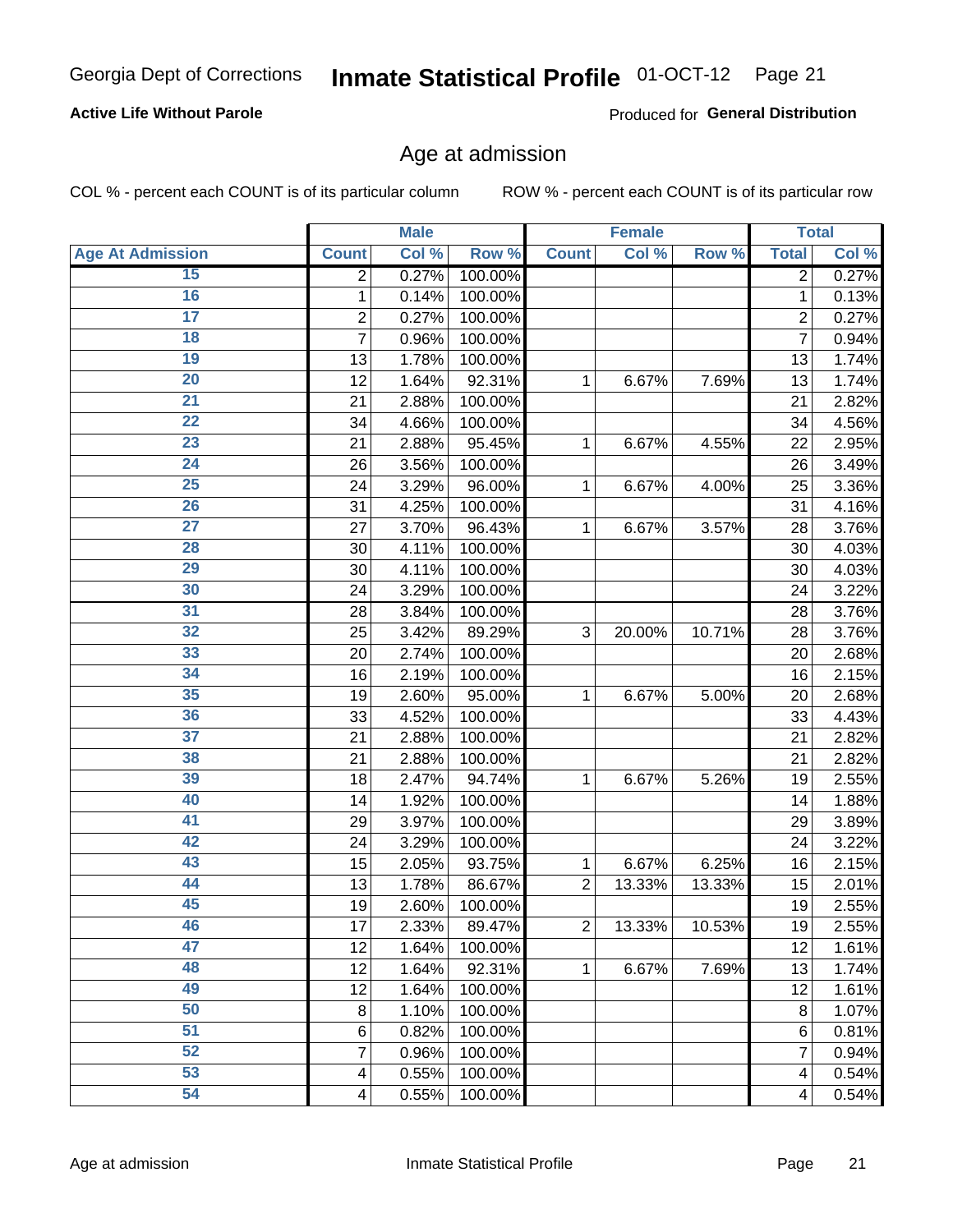## Inmate Statistical Profile 01-OCT-12 Page 22

### **Active Life Without Parole**

Produced for General Distribution

## Age at admission

COL % - percent each COUNT is of its particular column

|                         |              | <b>Male</b> |         |              | <b>Female</b> |       |              | <b>Total</b> |
|-------------------------|--------------|-------------|---------|--------------|---------------|-------|--------------|--------------|
| <b>Age At Admission</b> | <b>Count</b> | Col %       | Row %   | <b>Count</b> | Col %         | Row % | <b>Total</b> | Col %        |
| 55                      | 4            | 0.55%       | 100.00% |              |               |       | 4            | 0.54%        |
| 56                      | 6            | 0.82%       | 100.00% |              |               |       | 6            | 0.81%        |
| 57                      | 5            | 0.68%       | 100.00% |              |               |       | 5            | 0.67%        |
| 58                      | 2            | 0.27%       | 100.00% |              |               |       | 2            | 0.27%        |
| 60                      | 2            | 0.27%       | 100.00% |              |               |       | 2            | 0.27%        |
| 62                      |              | 0.14%       | 100.00% |              |               |       |              | 0.13%        |
| 63                      |              | 0.14%       | 100.00% |              |               |       |              | 0.13%        |
| 64                      | 3            | 0.41%       | 100.00% |              |               |       | 3            | 0.40%        |
| 65                      |              | 0.14%       | 100.00% |              |               |       |              | 0.13%        |
| 66                      |              | 0.14%       | 100.00% |              |               |       |              | 0.13%        |
| 69                      |              | 0.14%       | 100.00% |              |               |       |              | 0.13%        |
| 71                      |              | 0.14%       | 100.00% |              |               |       |              | 0.13%        |
| <b>Total Reported</b>   | 730          | 100%        | 97.99%  | 15           | 100%          | 2.01% | 745          | 100%         |

| <b>rted</b>          |             |    |     |
|----------------------|-------------|----|-----|
| $\sim$ $\sim$ $\sim$ | 700<br>7 JU | יי | 745 |

| Mean<br>(average)              | 34.33 | 35.73    | 34.35    |
|--------------------------------|-------|----------|----------|
| <b>Median (middle)</b>         | ົ     | 35       | n.<br>نە |
| <b>Mode</b><br>(most frequent) | --    | ^^<br>JZ | n,<br>LL |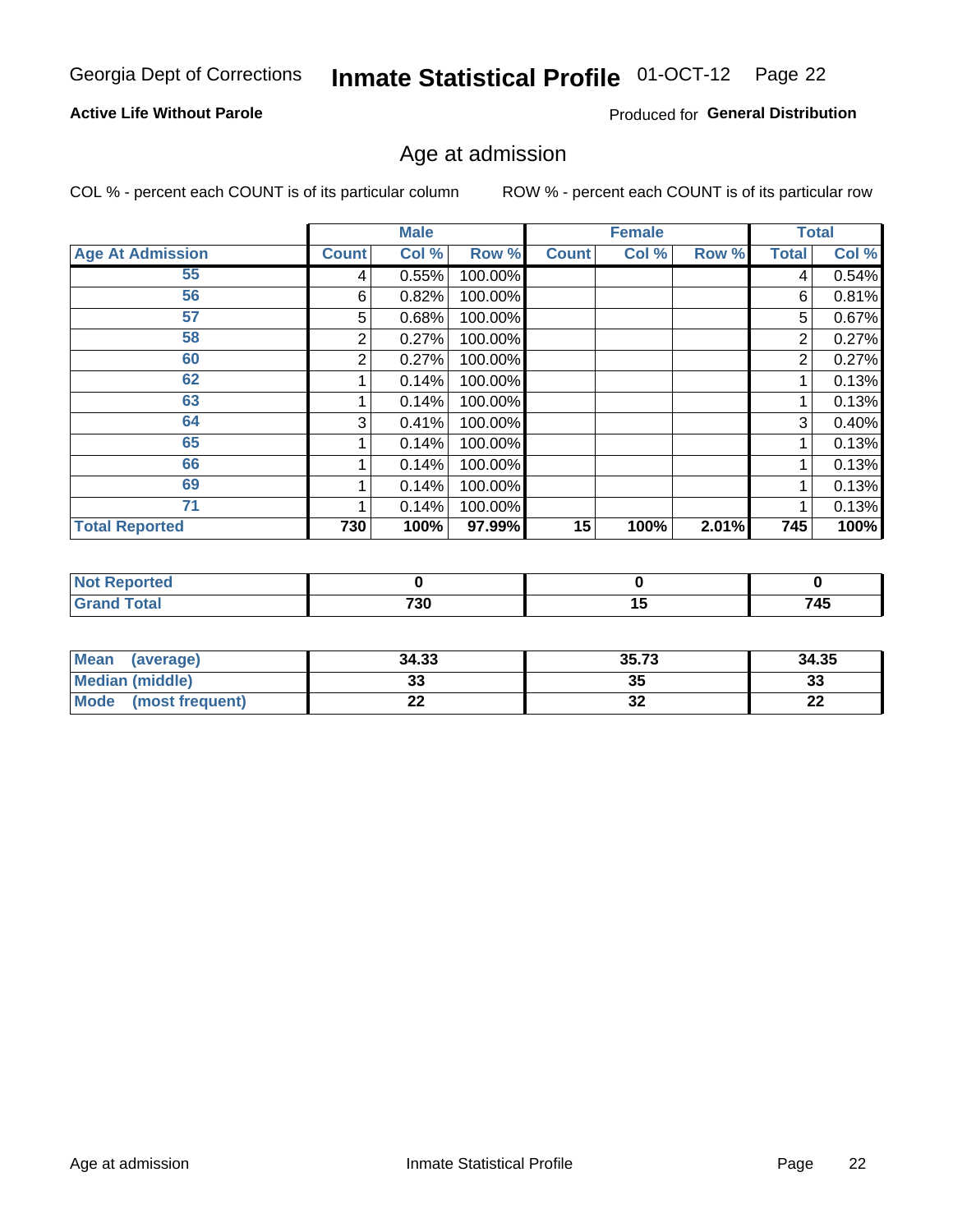#### Inmate Statistical Profile 01-OCT-12 Page 23

### **Active Life Without Parole**

### Produced for General Distribution

## Height, measured at entry to prison

COL % - percent each COUNT is of its particular column

|                       |              | <b>Male</b> |          |              | <b>Female</b> |       |         | Total     |
|-----------------------|--------------|-------------|----------|--------------|---------------|-------|---------|-----------|
| <b>Height</b>         | <b>Count</b> | Col %       | Row %    | <b>Count</b> | Col %         | Row % | Total I | Col %     |
| 5'10''                | 99           | 51.03%      | 100.00%  |              |               |       |         | 99 51.03% |
| 5'11''                | 95           | 48.97%      | 100.00%  |              |               |       |         | 95 48.97% |
| <b>Total Reported</b> | 194          | 100%        | 100.00%) |              |               | 0.00% | 194     | 100%      |

| <b>No</b>             | EOC | $\sim$ | 551  |
|-----------------------|-----|--------|------|
| rted                  | JJU |        | ັບປະ |
| Total<br><b>Grand</b> | 730 |        | 745  |

| <b>Mean</b><br>(average)       | 5'10'' | ,,,         | 5'10"  |
|--------------------------------|--------|-------------|--------|
| Median (middle)                | 5'10"  |             | 5'10'' |
| <b>Mode</b><br>(most frequent) | 5'10"  | <b>Null</b> | 5'10"  |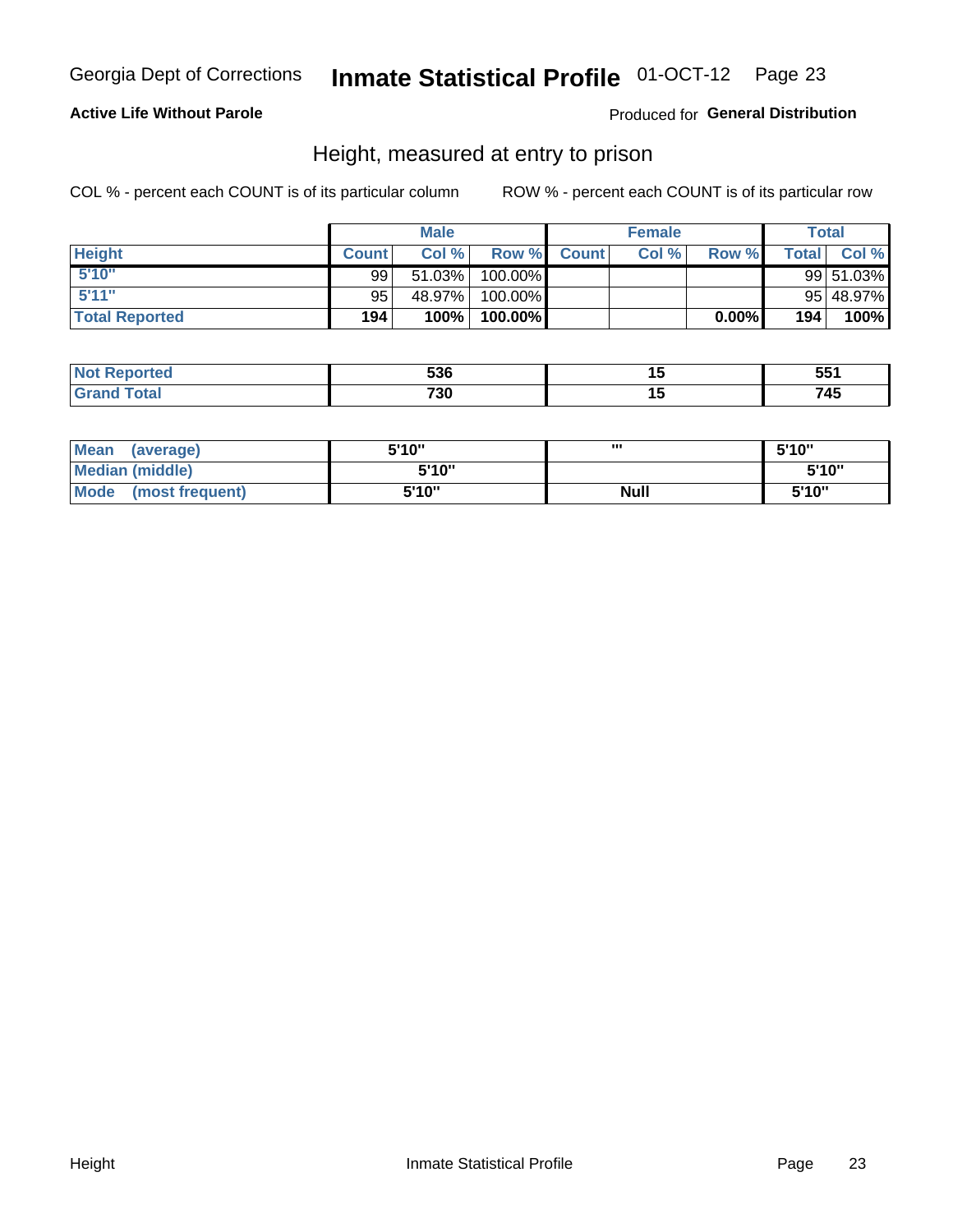#### Inmate Statistical Profile 01-OCT-12 Page 24

### **Active Life Without Parole**

### Produced for General Distribution

## Weight, measured at entry to prison

COL % - percent each COUNT is of its particular column

|                       |                | <b>Male</b> |         |                | <b>Female</b> |         |                | <b>Total</b> |
|-----------------------|----------------|-------------|---------|----------------|---------------|---------|----------------|--------------|
| Weight                | <b>Count</b>   | Col %       | Row %   | <b>Count</b>   | Col %         | Row %   | <b>Total</b>   | Col %        |
| 110 - 119 pounds      |                |             |         | $\overline{2}$ | 13.33%        | 100.00% | $\overline{2}$ | 0.27%        |
| 120 - 129 pounds      | 3              | 0.41%       | 100.00% |                |               |         | 3              | 0.40%        |
| 130 - 139 pounds      | 15             | 2.06%       | 93.75%  | 1              | 6.67%         | 6.25%   | 16             | 2.15%        |
| 140 - 149 pounds      | 43             | 5.90%       | 100.00% |                |               |         | 43             | 5.78%        |
| 150 - 159 pounds      | 70             | 9.60%       | 100.00% |                |               |         | 70             | 9.41%        |
| 160 - 169 pounds      | 92             | 12.62%      | 96.84%  | 3              | 20.00%        | 3.16%   | 95             | 12.77%       |
| 170 - 179 pounds      | 109            | 14.95%      | 99.09%  | 1              | 6.67%         | 0.91%   | 110            | 14.78%       |
| 180 - 189 pounds      | 88             | 12.07%      | 97.78%  | 2              | 13.33%        | 2.22%   | 90             | 12.10%       |
| 190 - 199 pounds      | 61             | 8.37%       | 98.39%  | 1              | 6.67%         | 1.61%   | 62             | 8.33%        |
| 200 - 209 pounds      | 64             | 8.78%       | 98.46%  | 1              | 6.67%         | 1.54%   | 65             | 8.74%        |
| 210 - 219 pounds      | 48             | 6.58%       | 96.00%  | $\overline{2}$ | 13.33%        | 4.00%   | 50             | 6.72%        |
| 220 - 229 pounds      | 42             | 5.76%       | 100.00% |                |               |         | 42             | 5.65%        |
| 230 - 239 pounds      | 24             | 3.29%       | 100.00% |                |               |         | 24             | 3.23%        |
| 240 - 249 pounds      | 24             | 3.29%       | 100.00% |                |               |         | 24             | 3.23%        |
| 250 - 259 pounds      | 12             | 1.65%       | 92.31%  | $\mathbf{1}$   | 6.67%         | 7.69%   | 13             | 1.75%        |
| 260 - 269 pounds      | 9              | 1.23%       | 100.00% |                |               |         | 9              | 1.21%        |
| 270 - 279 pounds      | 8              | 1.10%       | 100.00% |                |               |         | 8              | 1.08%        |
| 280 - 289 pounds      | 4              | 0.55%       | 80.00%  | 1              | 6.67%         | 20.00%  | 5              | 0.67%        |
| 290 - 299 pounds      | 3              | 0.41%       | 100.00% |                |               |         | 3              | 0.40%        |
| 300 - 309 pounds      | $\overline{2}$ | 0.27%       | 100.00% |                |               |         | $\overline{2}$ | 0.27%        |
| 310 - 319 pounds      | 1              | 0.14%       | 100.00% |                |               |         | 1              | 0.13%        |
| 320 - 329 pounds      | 4              | 0.55%       | 100.00% |                |               |         | 4              | 0.54%        |
| 330 - 339 pounds      | $\overline{2}$ | 0.27%       | 100.00% |                |               |         | $\overline{2}$ | 0.27%        |
| 400 pounds and over   | 1              | 0.14%       | 100.00% |                |               |         | $\mathbf 1$    | 0.13%        |
| <b>Total Reported</b> | 729            | 100%        | 97.98%  | 15             | 100%          | 2.02%   |                | 744 100.0%   |

| Reported     |     |             |
|--------------|-----|-------------|
| <b>Fotal</b> | 730 | 71 C<br>45، |

| Mean<br>(average)              | 189 | 182 | 189 |
|--------------------------------|-----|-----|-----|
| <b>Median (middle)</b>         | 180 | 180 | 180 |
| <b>Mode</b><br>(most frequent) | 170 | 110 | 170 |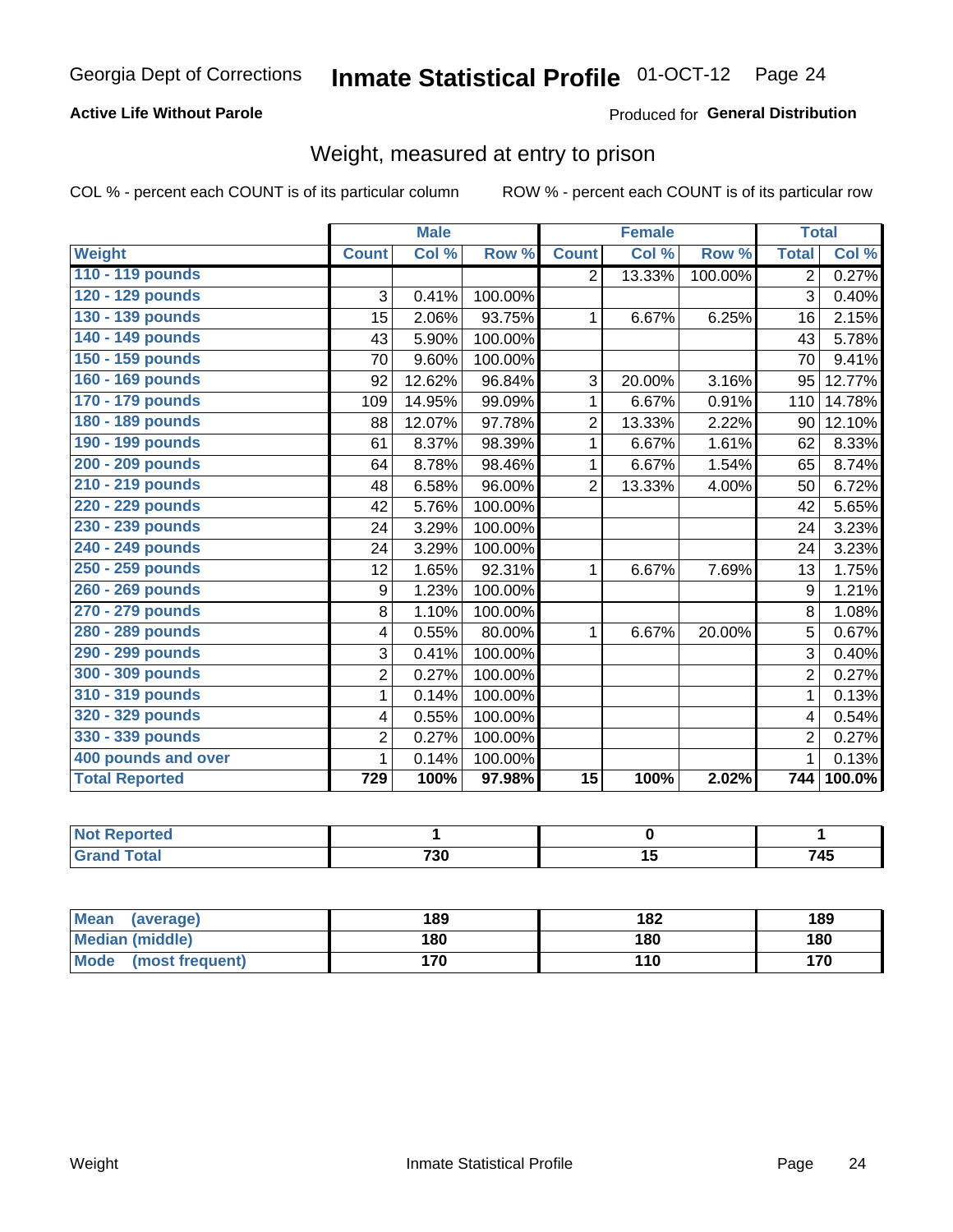## Inmate Statistical Profile 01-OCT-12 Page 25

**Active Life Without Parole** 

**Produced for General Distribution** 

## Military service

COL % - percent each COUNT is of its particular column

|                             |              | <b>Male</b> |                    |    | <b>Female</b> |       |              | <b>Total</b> |
|-----------------------------|--------------|-------------|--------------------|----|---------------|-------|--------------|--------------|
| <b>Military service</b>     | <b>Count</b> | Col %       | <b>Row % Count</b> |    | Col %         | Row % | <b>Total</b> | Col %        |
| <b>Air Force</b>            | 40           | 9.43%       | 100.00%            |    |               |       | 40           | 9.22%        |
| $\mathbf{2}$<br><b>Army</b> | 6            | 1.42%       | 100.00%            |    |               |       | 6            | 1.38%        |
| <b>Navy</b><br>3            | 3            | $.71\%$     | 100.00%            |    |               |       | 3            | .69%         |
| <b>Marines</b><br>4         |              | .24%        | 100.00%            |    |               |       |              | .23%         |
| <b>Coast Guard</b><br>5     | 6            | 1.42%       | 100.00%            |    |               |       | 6            | 1.38%        |
| <b>None</b><br>96           | 368          | 86.79%      | 97.35%             | 10 | 100.00%       | 2.65% | 378          | 87.10%       |
| <b>Total Reported</b>       | 424          | 100%        | 97.70%             | 10 | 100%          | 2.30% | 434          | 100%         |

| <b>rted</b> | 306        |     | 24  |
|-------------|------------|-----|-----|
| Гоtal       | <b>720</b> | . . | 745 |
|             | טט ו       |     | --  |

|  |  | <b>Mode</b><br>uent)<br>most tren | Force<br>Aır | <b>Null</b> | orce |
|--|--|-----------------------------------|--------------|-------------|------|
|--|--|-----------------------------------|--------------|-------------|------|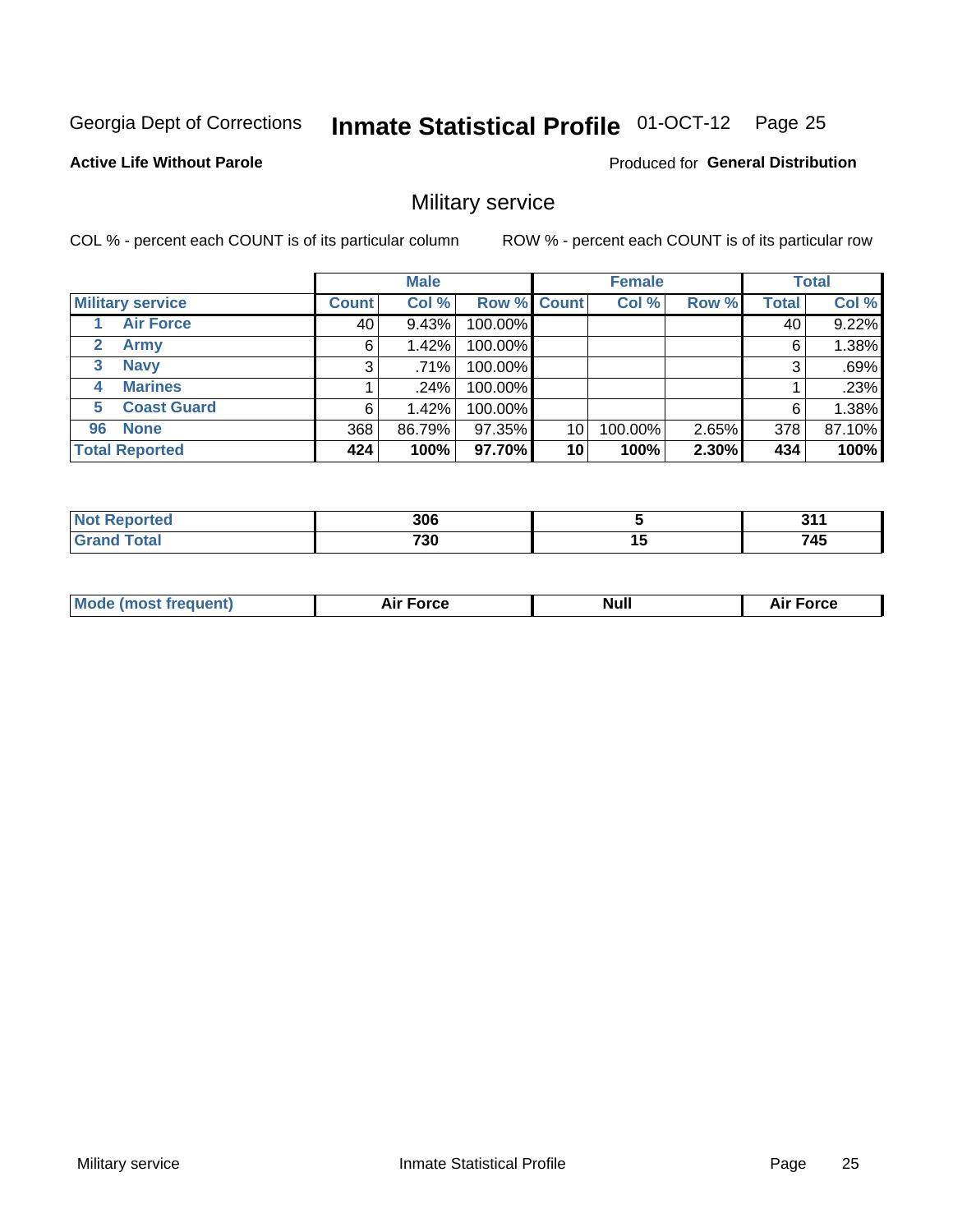## Inmate Statistical Profile 01-OCT-12 Page 26

**Active Life Without Parole** 

Produced for General Distribution

## Type of admission to prison

COL % - percent each COUNT is of its particular column

|                                 |                 | <b>Male</b> |                    |    | <b>Female</b> |       |                 | <b>Total</b> |
|---------------------------------|-----------------|-------------|--------------------|----|---------------|-------|-----------------|--------------|
| <b>Type of Admission</b>        | <b>Count</b>    | Col %       | <b>Row % Count</b> |    | Col %         | Row % | Total           | Col %        |
| <b>Committed From Court</b>     | 712             | $97.53\%$   | 97.94%             | 15 | $100.00\%$    | 2.06% | 727             | 97.58%       |
| <b>Parole Rev/New Sent</b><br>3 | 3               | ا %41.      | 100.00%            |    |               |       | 3               | .40%         |
| <b>Prob Viol/Partial</b><br>6.  |                 | ا 14%.      | 100.00%            |    |               |       |                 | .13%         |
| <b>Prob Rev/Remainder</b><br>9  | 2               | $.27\%$     | 100.00%            |    |               |       | ⌒               | .27%         |
| <b>Life W/O Parole</b><br>11    | 12 <sup>°</sup> | 1.64%       | 100.00%            |    |               |       | 12 <sub>1</sub> | 1.61%        |
| <b>Total Reported</b>           | 730             | 100%        | 97.99%             | 15 | 100%          | 2.01% | 745             | 100%         |

| ਾ∩rted <b>ਜ</b><br><b>NOT</b> |     |                      |
|-------------------------------|-----|----------------------|
| T <sub>of</sub><br><b></b>    | 730 | - - -<br>- 1<br>. 4v |

| Mode (most frequent) | Court Cmmt | Cmmt<br>Court ( | Court Cmmt |
|----------------------|------------|-----------------|------------|
|                      |            |                 |            |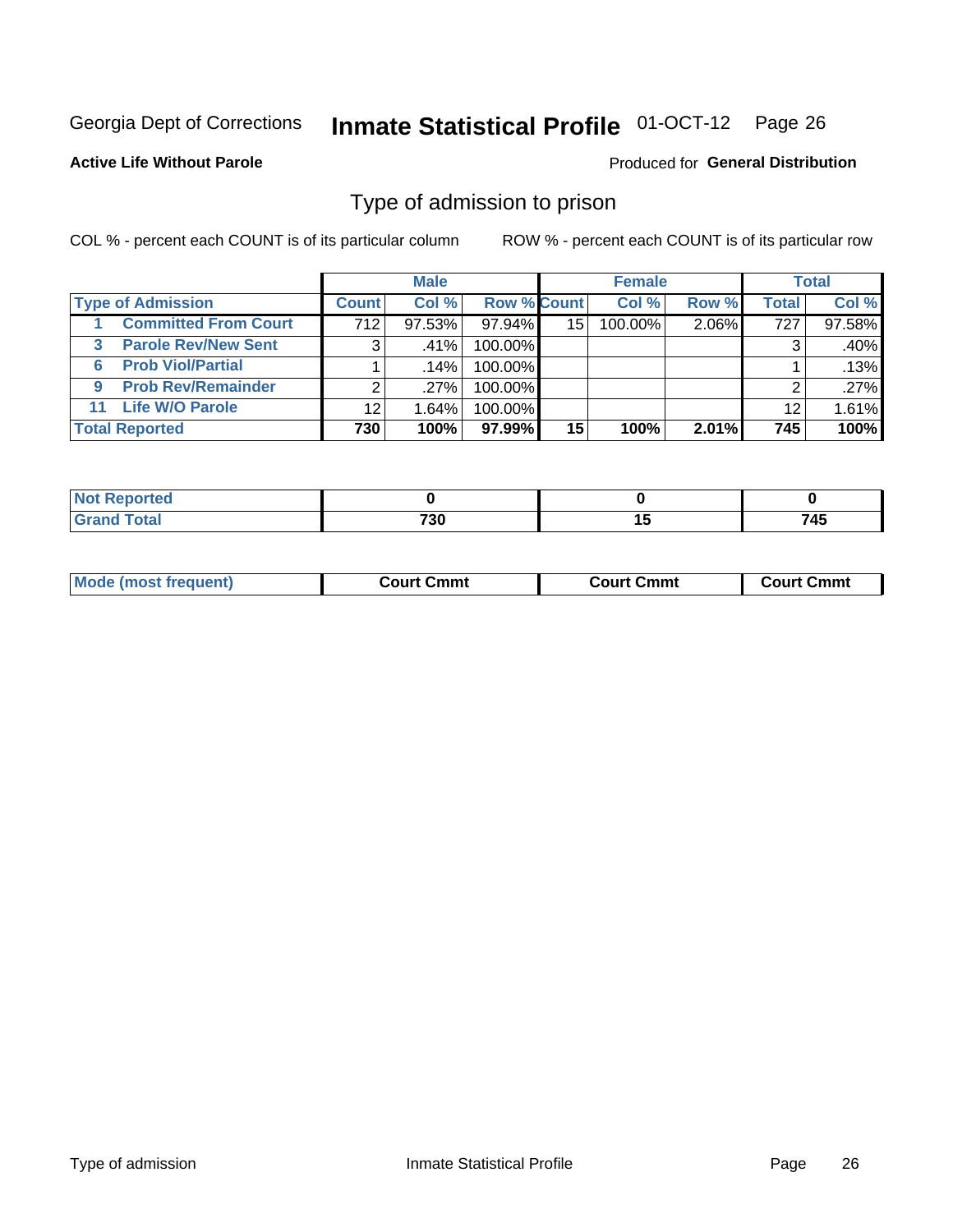## Inmate Statistical Profile 01-OCT-12 Page 27

**Active Life Without Parole** 

#### Produced for General Distribution

## Current / last security status

COL % - percent each COUNT is of its particular column

|                        |                | <b>Male</b> |                    |    | <b>Female</b> |          |                    | <b>Total</b> |
|------------------------|----------------|-------------|--------------------|----|---------------|----------|--------------------|--------------|
| <b>Security Status</b> | <b>Count</b> l | Col %       | <b>Row % Count</b> |    | Col %         | Row %    | $\mathsf{Total}$ , | Col %        |
| 4 Medium               | 24             | $3.32\%$    | $92.31\%$          |    | 14.29%        | $7.69\%$ | 26                 | $3.53\%$     |
| 5 Close                | 696            | 96.40%      | 98.31%             | 12 | 85.71%        | $1.69\%$ | 708                | 96.20%       |
| <b>6 Maximum</b>       |                | $.28\%$     | 100.00%            |    | .00%          |          | ົ                  | .27%         |
| <b>Total Reported</b>  | 722            | 100%        | 98.1%              | 14 | 100%          | $1.9\%$  | 736                | 100%         |

| <b>Still being diagnosed</b> |     |     |
|------------------------------|-----|-----|
| <b>Not Reported</b>          |     |     |
| <b>Grand Total</b>           | 730 | 745 |

| Mode (most frequent) | Close | Close | <b>Close</b> |
|----------------------|-------|-------|--------------|
|                      |       |       |              |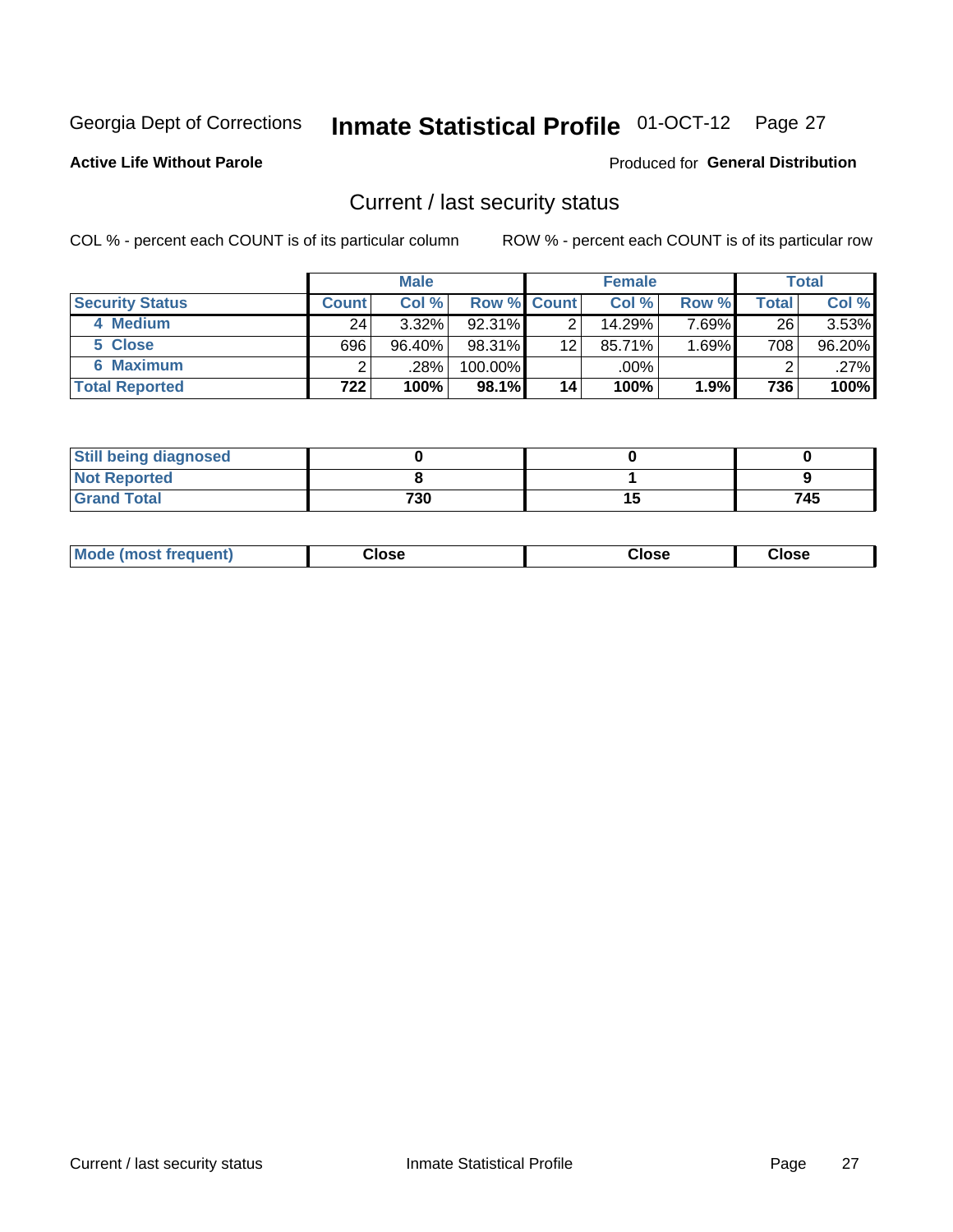## Inmate Statistical Profile 01-OCT-12 Page 28

**Active Life Without Parole** 

Produced for General Distribution

## Current / last type of institution

COL % - percent each COUNT is of its particular column

|                            |              | <b>Male</b> |                    |    | <b>Female</b> |       |                          | <b>Total</b> |
|----------------------------|--------------|-------------|--------------------|----|---------------|-------|--------------------------|--------------|
| <b>Type of Institution</b> | <b>Count</b> | Col %       | <b>Row % Count</b> |    | Col %         | Row % | $\mathsf{Total}_{\perp}$ | Col %        |
| <b>State Prison</b>        | 724.         | 99.59%      | 98.10%             | 14 | 100.00%       | 1.90% | 738                      | 99.60%       |
| <b>Private Prison</b>      |              | $.41\%$     | 100.00%            |    |               |       |                          | .40%         |
| <b>Total Reported</b>      | 727          | 100%        | 98.11%             | 14 | 100%          | 1.89% | 741                      | 100%         |

| τeα                         |             |    |                 |
|-----------------------------|-------------|----|-----------------|
| $\sim$ $\sim$ $\sim$ $\sim$ | 700<br>7 JU | יי | л<br>. .<br>___ |

| <b>Mode (most frequent)</b> | <b>State Prison</b> | <b>State Prison</b> | <b>State Prison</b> |
|-----------------------------|---------------------|---------------------|---------------------|
|                             |                     |                     |                     |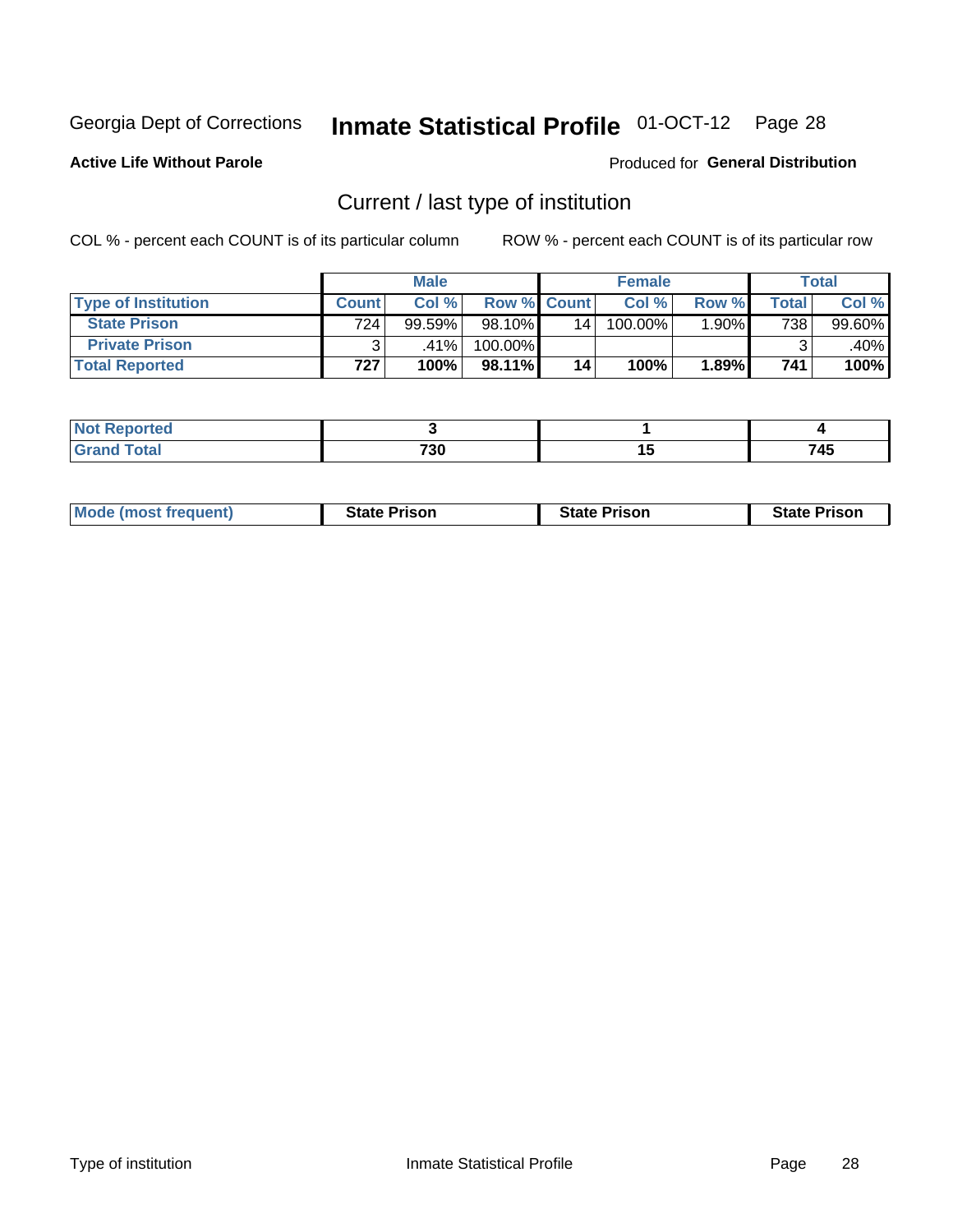## Inmate Statistical Profile 01-OCT-12 Page 29

#### **Active Life Without Parole**

### Produced for General Distribution

## Institution type - transitional centers

COL % - percent each COUNT is of its particular column

|                                                | <b>Male</b> |                          | <b>Female</b> |             | Total |
|------------------------------------------------|-------------|--------------------------|---------------|-------------|-------|
| <b>Institution Type - Trans. Centers Count</b> |             | <b>Col %</b> Row % Count | CoI%          | Row % Total | Col % |
| <b>Total Reported</b>                          |             |                          |               |             |       |

| <b>Reported</b><br><b>NOT</b><br>$\sim$            |  |  |
|----------------------------------------------------|--|--|
| $f$ $f \circ f \circ f$<br>$C = 1$<br><b>TULAI</b> |  |  |

| Mode (most frequent) | <b>Null</b> | <b>Null</b> | <b>Null</b> |
|----------------------|-------------|-------------|-------------|
|                      |             |             |             |
|                      |             |             |             |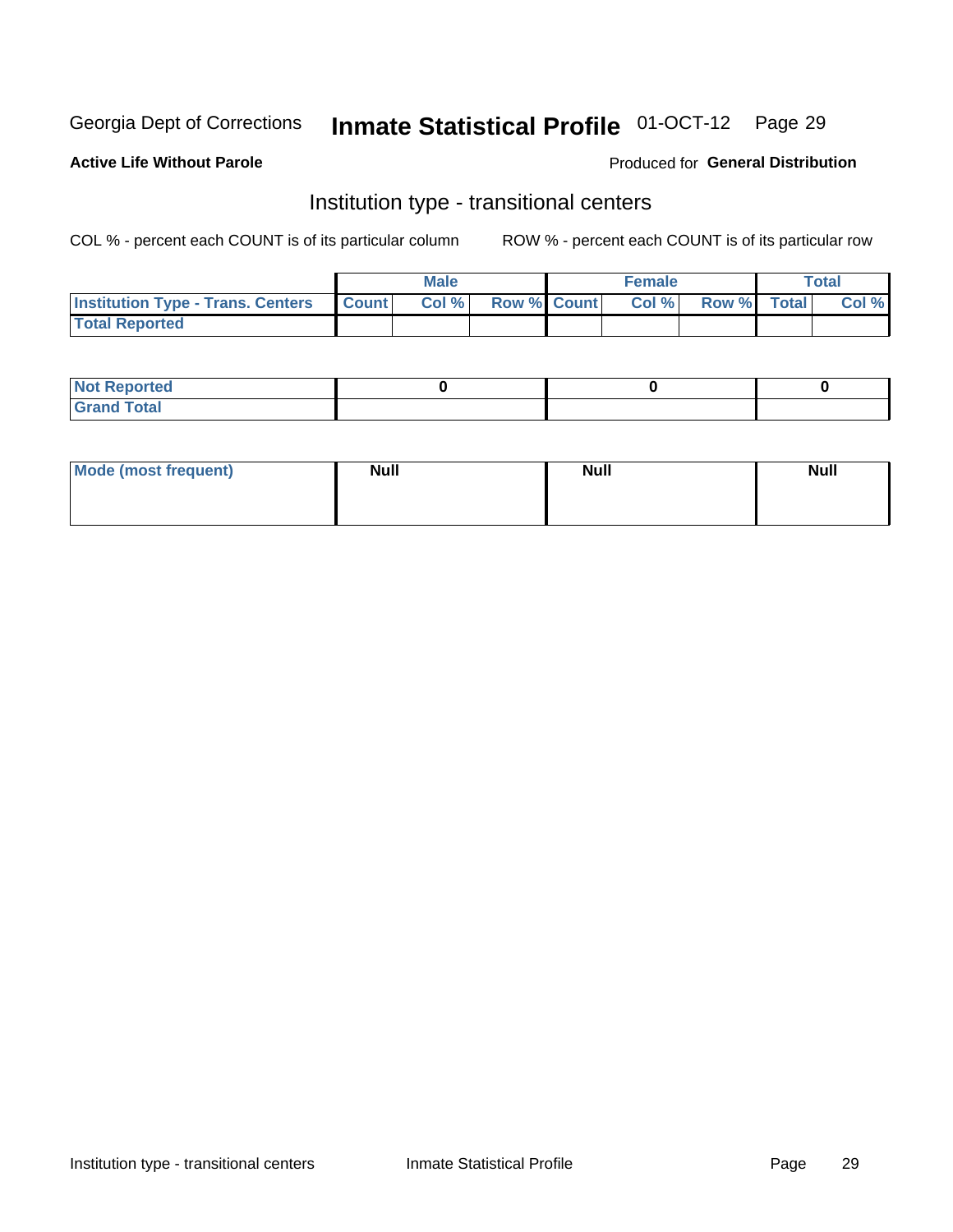## Inmate Statistical Profile 01-OCT-12 Page 30

**Active Life Without Parole** 

**Produced for General Distribution** 

## Institution type - county prisons

COL % - percent each COUNT is of its particular column

|                                                    | <b>Male</b> |       |  | <b>Female</b> |                          |             | <b>Total</b> |       |
|----------------------------------------------------|-------------|-------|--|---------------|--------------------------|-------------|--------------|-------|
| <b>Institution Type - County Prisons   Count  </b> |             | Col % |  |               | <b>Row % Count Col %</b> | Row % Total |              | Col % |
| <b>Total Reported</b>                              |             |       |  |               |                          |             |              |       |

| <b>Not Reported</b>         |  |  |
|-----------------------------|--|--|
| <b>Total</b><br>-<br>______ |  |  |

| <b>Mode</b>      | <b>Null</b> | <b>Null</b> | <b>Null</b> |
|------------------|-------------|-------------|-------------|
| (most freauent). |             |             |             |
|                  |             |             |             |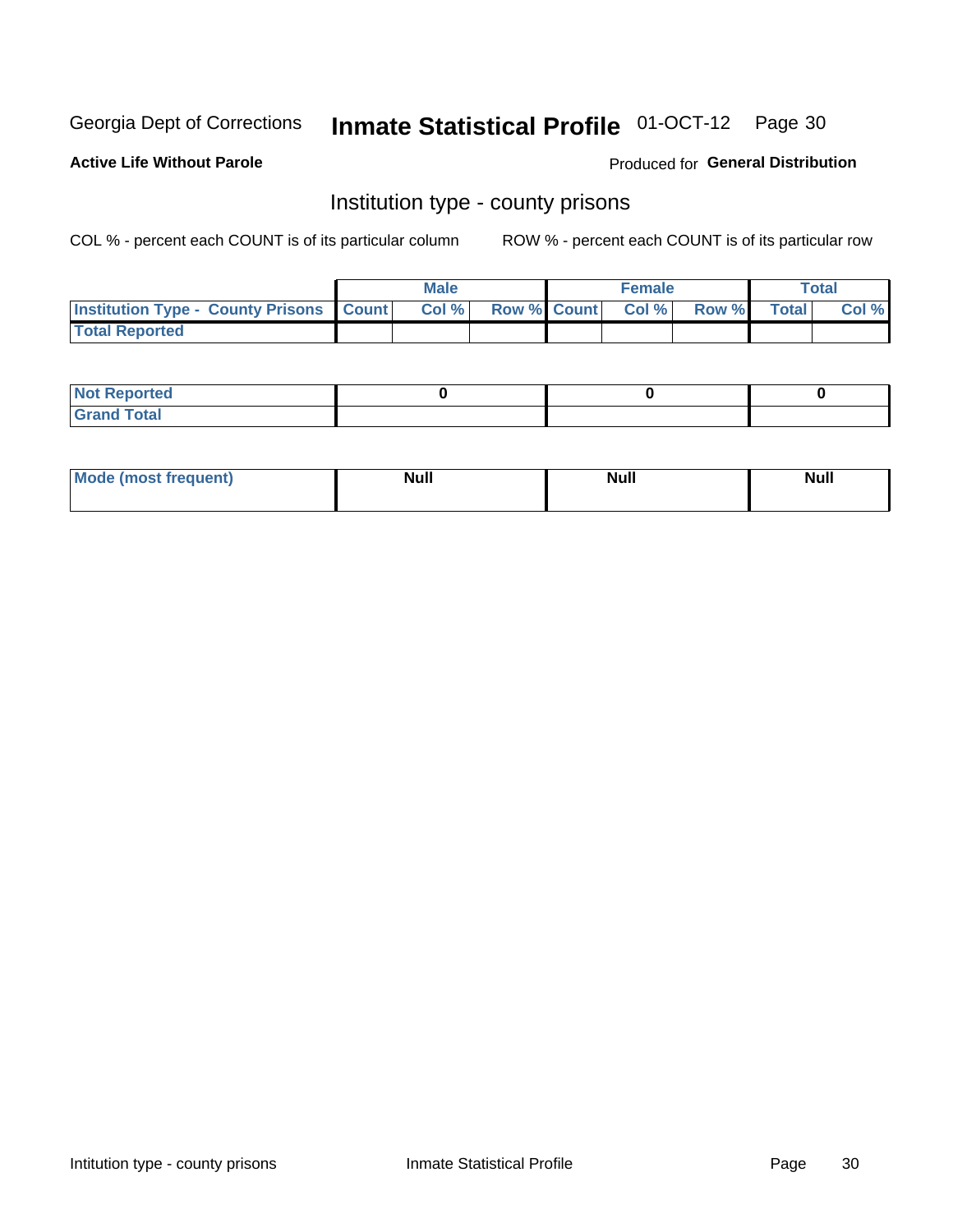## Inmate Statistical Profile 01-OCT-12 Page 31

### **Active Life Without Parole**

#### Produced for General Distribution

## Institution type - state prisons

COL % - percent each COUNT is of its particular column

|                                         | <b>Male</b>               |        |                               |                 | <b>Female</b> |                                     | <b>Total</b> |          |
|-----------------------------------------|---------------------------|--------|-------------------------------|-----------------|---------------|-------------------------------------|--------------|----------|
| <b>Institution Type - State Prisons</b> | <b>Count</b>              | Col %  | Row %                         | <b>Count</b>    | Col %         | Row %                               | <b>Total</b> | Col %    |
| <b>Arrendale State Prison</b>           |                           |        |                               | 10              | 71.43%        | 100.00%                             | 10           | $1.36\%$ |
| <b>Augusta State Med. Prison</b>        | 52                        | 7.18%  | 100.00%                       |                 |               |                                     | 52           | 7.05%    |
| <b>Baldwin State Prison</b>             | 25                        | 3.45%  | 100.00%                       |                 |               |                                     | 25           | 3.39%    |
| <b>Burrus Corr Trn Cntr</b>             |                           | .14%   | 100.00%                       |                 |               |                                     |              | .14%     |
| <b>Central State Prison</b>             |                           | .14%   | 100.00%                       |                 |               |                                     |              | .14%     |
| <b>Coastal State Prison</b>             | 1                         | .14%   | 100.00%                       |                 |               |                                     | 1            | .14%     |
| <b>Ga Diag Class Prison</b>             | 28                        | 3.87%  | 100.00%                       |                 |               |                                     | 28           | 3.79%    |
| <b>Ga State Prison</b>                  | 13                        | 1.80%  | 100.00%                       |                 |               |                                     | 13           | 1.76%    |
| <b>Hancock State Prison</b>             | 73                        | 10.08% | 100.00%                       |                 |               |                                     | 73           | 9.89%    |
| <b>Hays State Prison</b>                | 81                        | 11.19% | 100.00%                       |                 |               |                                     | 81           | 10.98%   |
| <b>Johnson State Prison</b>             |                           | .14%   | 100.00%                       |                 |               |                                     |              | .14%     |
| <b>Macon State Prison</b>               | 117                       | 16.16% | 100.00%                       |                 |               |                                     | 117          | 15.85%   |
| <b>Phillips State Prison</b>            | 12                        | 1.66%  | 100.00%                       |                 |               |                                     | 12           | 1.63%    |
| <b>Pulaski State Prison</b>             |                           |        |                               | 4               | 28.57%        | 100.00%                             | 4            | .54%     |
| <b>Smith State Prison</b>               | 85                        | 11.74% | 100.00%                       |                 |               |                                     | 85           | 11.52%   |
| <b>Telfair State Prison</b>             | 82                        | 11.33% | 100.00%                       |                 |               |                                     | 82           | 11.11%   |
| <b>Valdosta Sp</b>                      | 79                        | 10.91% | 100.00%                       |                 |               |                                     | 79           | 10.70%   |
| <b>Ware State Prison</b>                | 72                        | 9.94%  | 100.00%                       |                 |               |                                     | 72           | 9.76%    |
| <b>Washington State Prison</b>          | 1                         | .14%   | 100.00%                       |                 |               |                                     | 1            | .14%     |
| <b>Total Reported</b>                   | 724                       | 100%   | 98.1%                         | 14              | 100%          | 1.9%                                | 738          | 100%     |
| <b>Not Reported</b>                     | 0                         |        | $\bf{0}$                      |                 |               | $\bf{0}$                            |              |          |
| <b>Grand Total</b>                      |                           | 724    |                               | $\overline{14}$ |               |                                     |              | 738      |
| <b>Mode (most frequent)</b>             | <b>Macon State Prison</b> |        | <b>Arrendale State Prison</b> |                 |               | <b>Macon State</b><br><b>Prison</b> |              |          |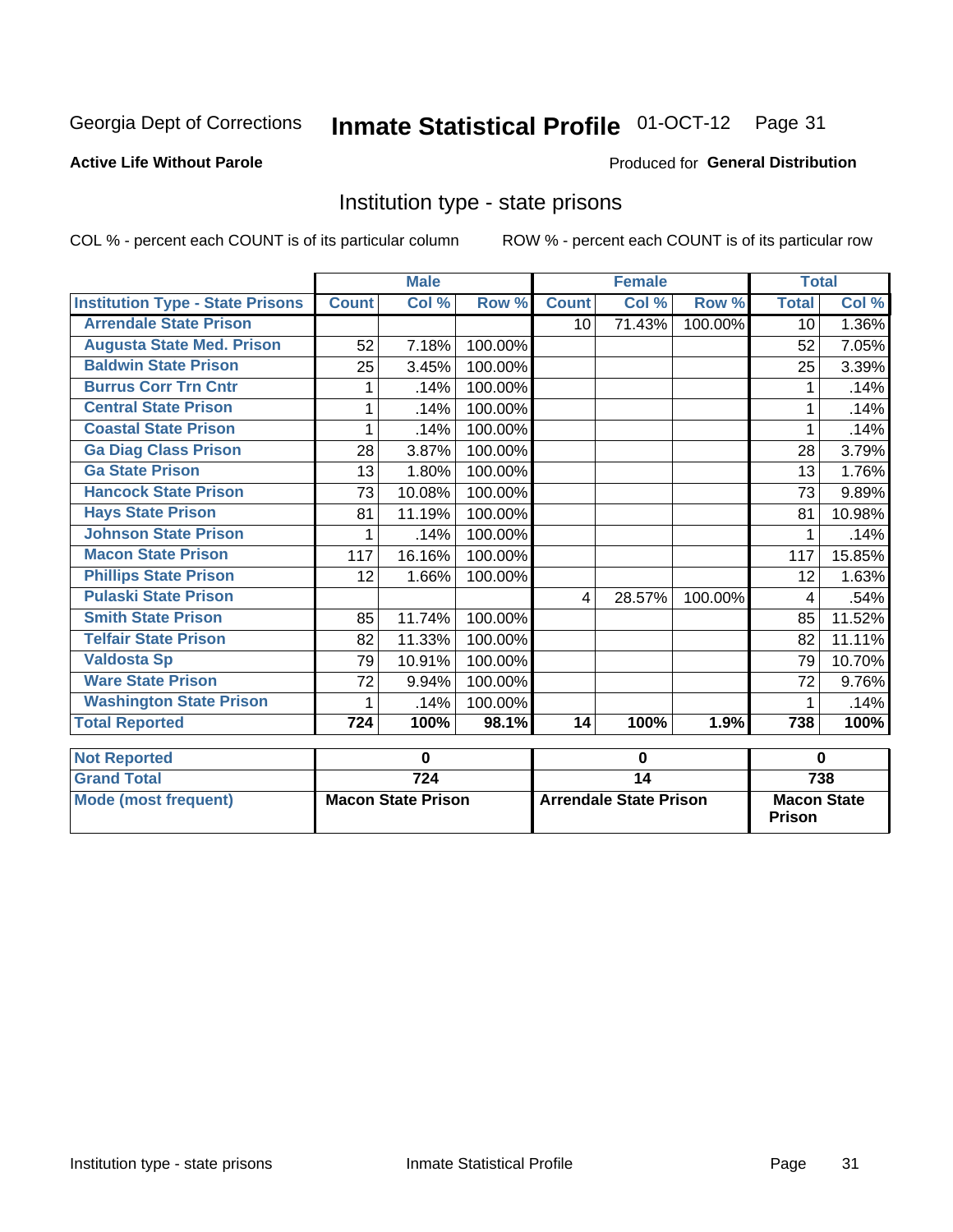## Inmate Statistical Profile 01-OCT-12 Page 32

**Active Life Without Parole** 

### Produced for General Distribution

## Institution type - private prisons

COL % - percent each COUNT is of its particular column

|                                           | <b>Male</b>  |           |                    | <b>Female</b> |      |       |       | <b>Total</b> |
|-------------------------------------------|--------------|-----------|--------------------|---------------|------|-------|-------|--------------|
| <b>Institution Type - Private Prisons</b> | <b>Count</b> | Col $%$   | <b>Row % Count</b> |               | Col% | Row % | Total | Col %        |
| <b>Coffee Corr Facility</b>               |              | 66.67%    | $100.00\%$         |               |      |       |       | 66.67%       |
| <b>Wheeler Corr Facility</b>              |              | $33.33\%$ | $100.00\%$         |               |      |       |       | 33.33%       |
| <b>Total Reported</b>                     |              | 100%      | 100%               |               |      | %।    |       | 100%         |

| <b>Not Reported</b>     |  |  |
|-------------------------|--|--|
| <u>i Utal</u><br>------ |  |  |

| Mode (most frequent) | <b>Coffee Corr Facility</b> | Null | <b>Coffee Corr</b><br><b>Facility</b> |
|----------------------|-----------------------------|------|---------------------------------------|
|----------------------|-----------------------------|------|---------------------------------------|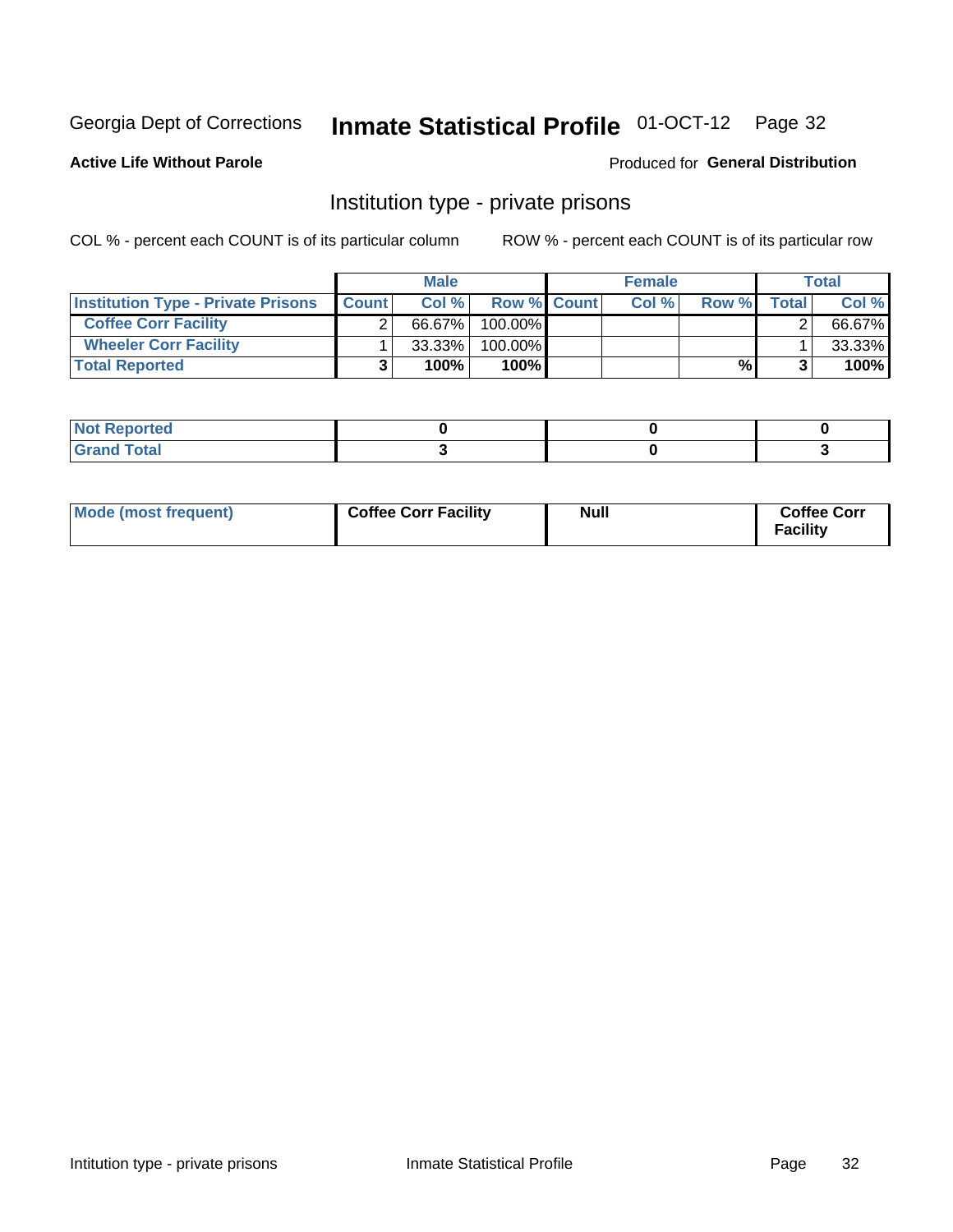## Inmate Statistical Profile 01-OCT-12 Page 33

**Active Life Without Parole** 

Produced for General Distribution

## Institution type - pre-release centers

COL % - percent each COUNT is of its particular column

|                                                    | <b>Male</b> |       |  |             | <b>Female</b> | <b>Total</b> |  |       |
|----------------------------------------------------|-------------|-------|--|-------------|---------------|--------------|--|-------|
| <b>Institution Type - Prison Annexe   Count   </b> |             | Col % |  | Row % Count | Col %         | Row % Total  |  | Col % |
| <b>Total Reported</b>                              |             |       |  |             |               |              |  |       |

| <b>Reported</b><br>I NOT |  |  |
|--------------------------|--|--|
| <b>Total</b><br>$C$ ren  |  |  |

| $^{\circ}$ Mo<br>frequent)<br>⊥(mos* | <b>Null</b> | Noll<br><b>vull</b> | <b>Null</b> |
|--------------------------------------|-------------|---------------------|-------------|
|                                      |             |                     |             |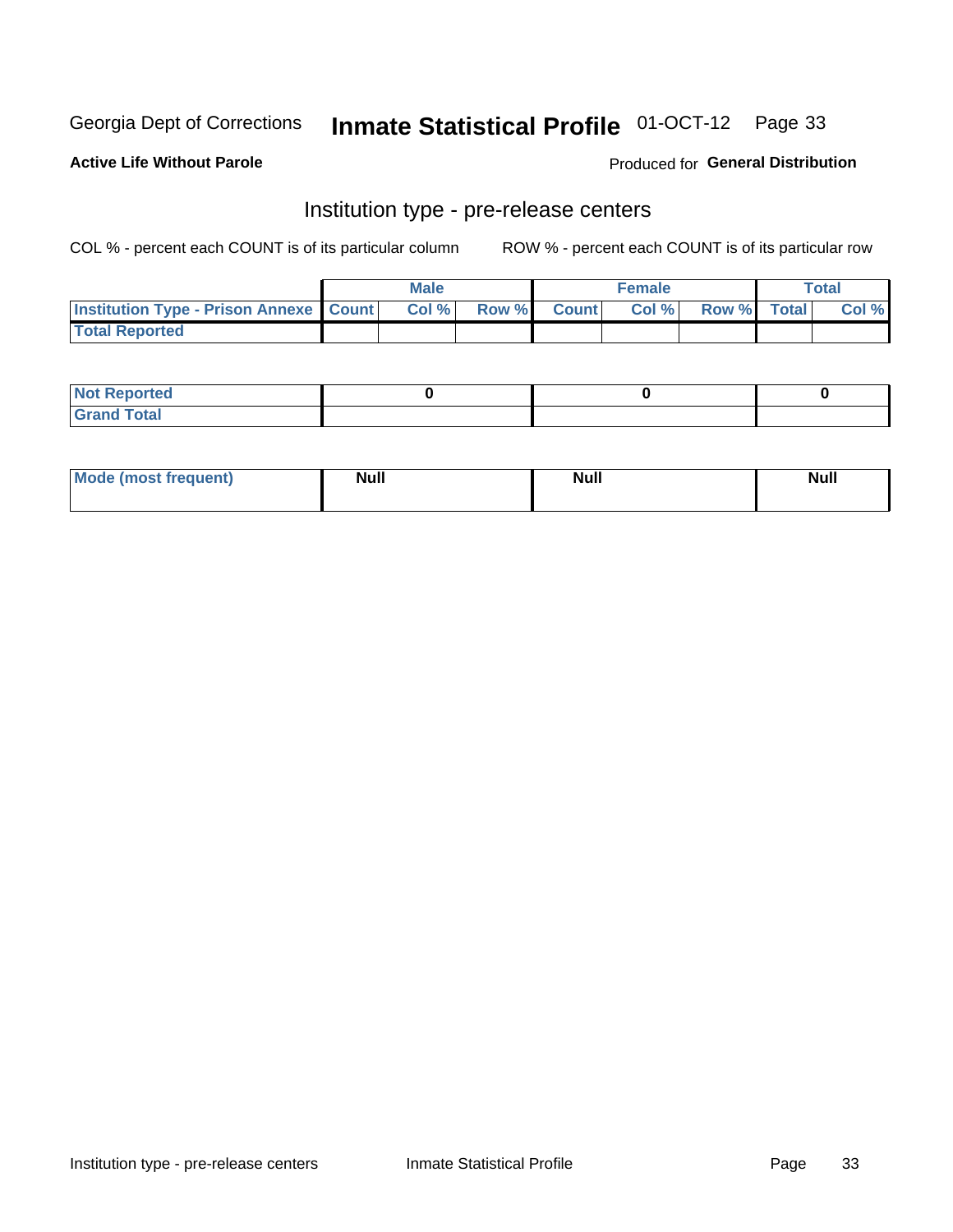## Inmate Statistical Profile 01-OCT-12 Page 34

#### **Active Life Without Parole**

### Produced for General Distribution

## Institution type - inmate boot camp

COL % - percent each COUNT is of its particular column

|                                      |                  | <b>Male</b> |              |              | <b>Female</b> |             | <b>Total</b> |
|--------------------------------------|------------------|-------------|--------------|--------------|---------------|-------------|--------------|
| <b>Institution Type - Boot Camps</b> | <b>I</b> Count I | Col %       | <b>Row %</b> | <b>Count</b> | Col %         | Row % Total | Col %        |
| <b>Total Rported</b>                 |                  |             |              |              |               |             |              |

| <b>Not Reported</b> |  |  |
|---------------------|--|--|
| <b>Total</b><br>Cro |  |  |

| <b>AhoM</b>       | <b>Null</b> | <b>Null</b> | Ab d' |
|-------------------|-------------|-------------|-------|
| <b>"requent</b> ) |             |             |       |
|                   |             |             |       |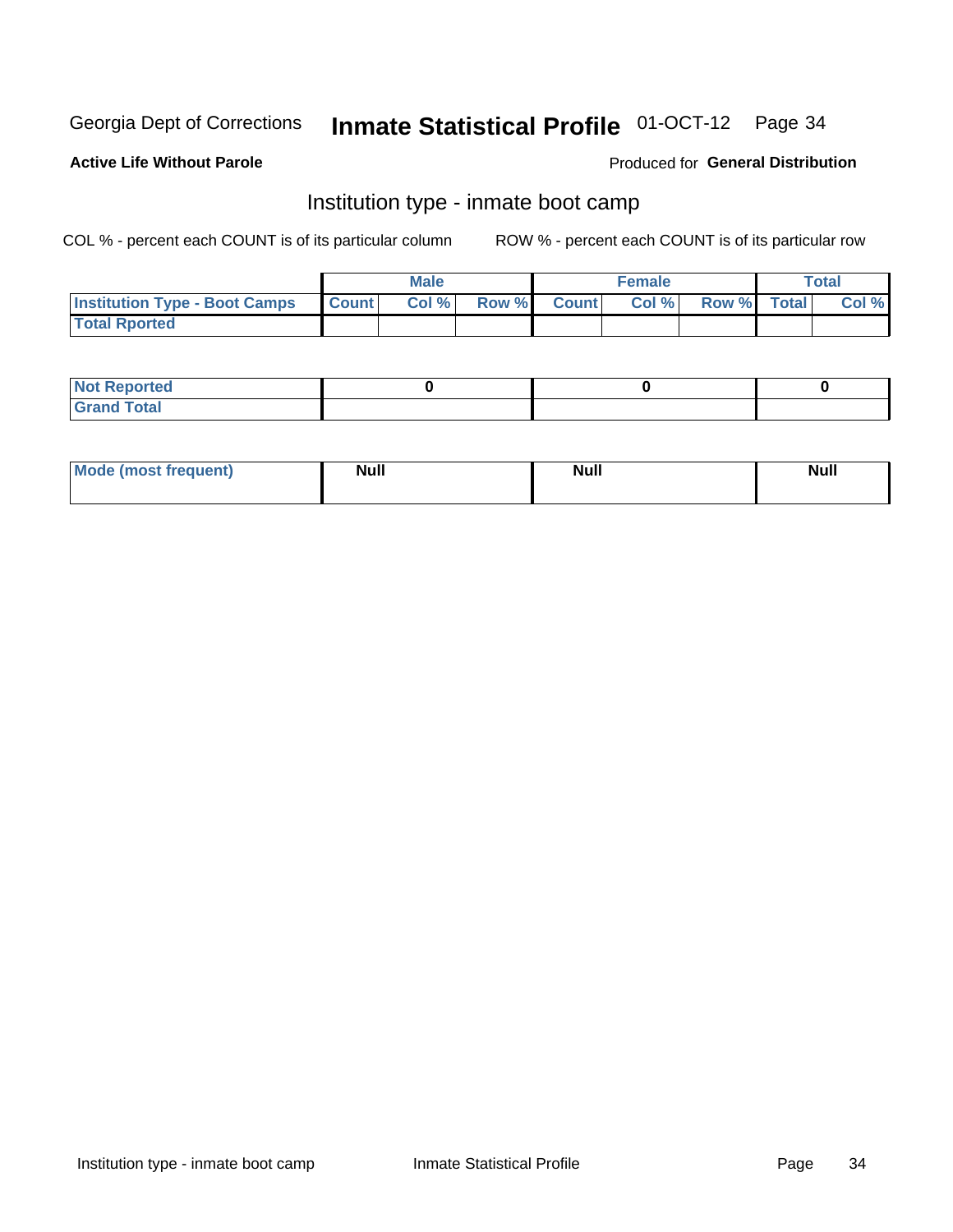## Inmate Statistical Profile 01-OCT-12 Page 35

#### **Active Life Without Parole**

#### Produced for General Distribution

## Number of disciplinary reports

COL % - percent each COUNT is of its particular column

|                                       |              | <b>Male</b> |         |                 | <b>Female</b> |       |              | <b>Total</b> |
|---------------------------------------|--------------|-------------|---------|-----------------|---------------|-------|--------------|--------------|
| <b>Number of Disciplinary Reports</b> | <b>Count</b> | Col %       | Row %   | <b>Count</b>    | Col %         | Row % | <b>Total</b> | Col %        |
|                                       | 192          | 26.30%      | 97.96%  | 4               | 26.67%        | 2.04% | 196          | 26.31%       |
|                                       | 96           | 13.15%      | 97.96%  | 2               | 13.33%        | 2.04% | 98           | 13.15%       |
|                                       | 61           | $8.36\%$    | 96.83%  | 2               | 13.33%        | 3.17% | 63           | 8.46%        |
| 3                                     | 34           | 4.66%       | 94.44%  | 2               | 13.33%        | 5.56% | 36           | 4.83%        |
|                                       | 41           | 5.62%       | 97.62%  |                 | 6.67%         | 2.38% | 42           | 5.64%        |
| 5                                     | 33           | 4.52%       | 100.00% |                 |               |       | 33           | 4.43%        |
| <b>More Than 5</b>                    | 273          | 37.40%      | 98.56%  | 4               | 26.67%        | 1.44% | 277          | 37.18%       |
| <b>Total Reported</b>                 | 730          | 100%        | 97.99%  | 15 <sup>1</sup> | 100%          | 2.01% | 745          | 100%         |

| prted<br>NOT. |     |     |
|---------------|-----|-----|
| Total         | 730 | 745 |

| Mean (average)       | 8.28 | 6.93 | 8.26 |
|----------------------|------|------|------|
| Median (middle)      |      |      |      |
| Mode (most frequent) |      |      |      |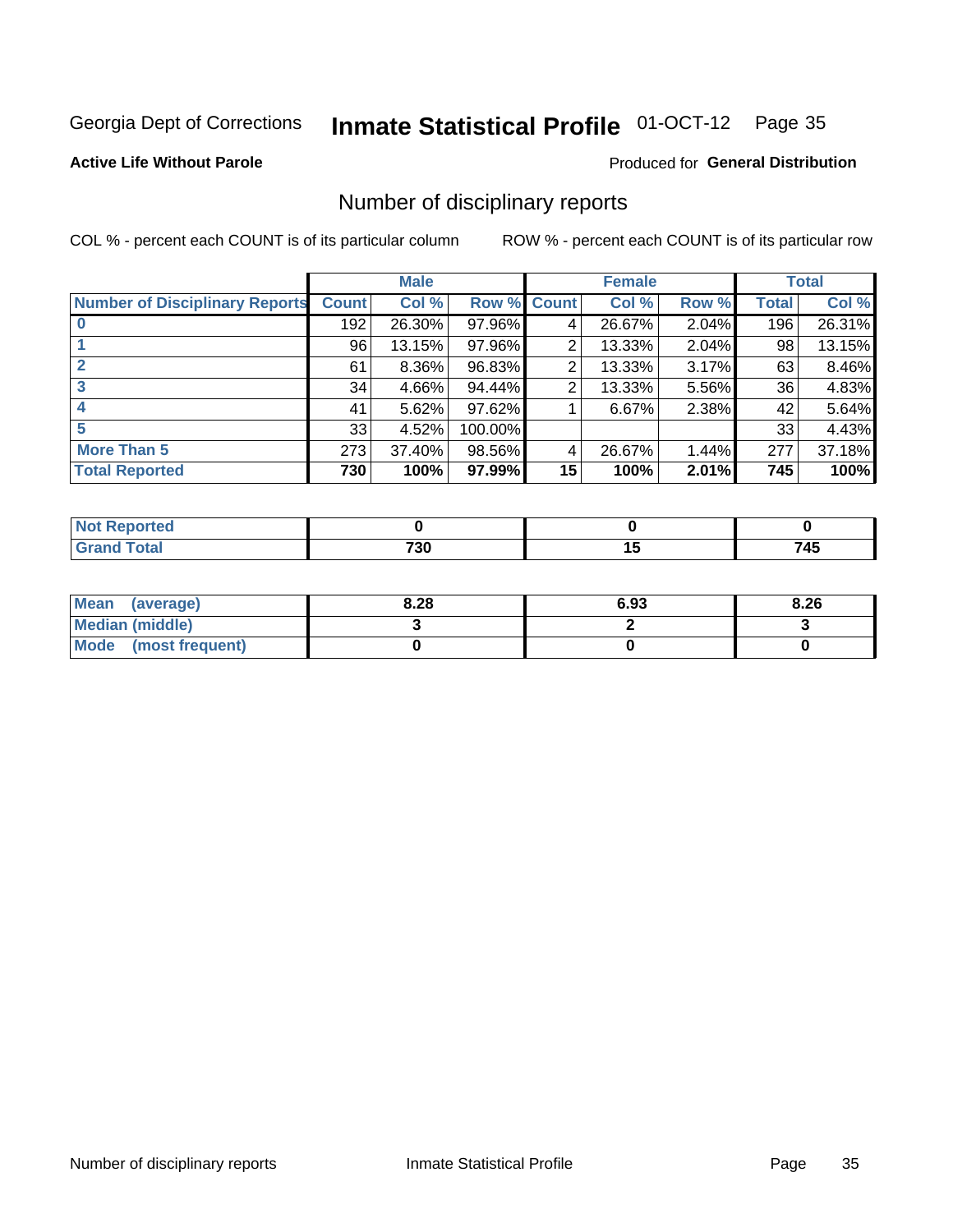## Inmate Statistical Profile 01-OCT-12 Page 36

### **Active Life Without Parole**

### **Produced for General Distribution**

## Number of transfers

COL % - percent each COUNT is of its particular column

|                            |         | <b>Male</b> |         |                 | <b>Female</b> |        |              | <b>Total</b> |
|----------------------------|---------|-------------|---------|-----------------|---------------|--------|--------------|--------------|
| <b>Number of Transfers</b> | Count l | Col %       | Row %   | <b>Count</b>    | Col %         | Row %  | <b>Total</b> | Col %        |
|                            | 21      | 2.88%       | 84.00%  | 4               | 26.67%        | 16.00% | 25           | 3.36%        |
|                            | 17      | 2.33%       | 100.00% |                 |               |        | 17           | 2.28%        |
|                            | 121     | 16.58%      | 96.03%  | 5               | 33.33%        | 3.97%  | 126          | 16.91%       |
| 3                          | 67      | 9.18%       | 100.00% |                 |               |        | 67           | 8.99%        |
|                            | 69      | 9.45%       | 100.00% |                 |               |        | 69           | 9.26%        |
| 5                          | 52      | 7.12%       | 98.11%  |                 | 6.67%         | 1.89%  | 53           | 7.11%        |
| <b>More Than 5</b>         | 383     | 52.47%      | 98.71%  | 5               | 33.33%        | 1.29%  | 388          | 52.08%       |
| <b>Total Reported</b>      | 730     | 100%        | 97.99%  | 15 <sup>1</sup> | 100%          | 2.01%  | 745          | 100%         |

| prted<br>NOT. |     |     |
|---------------|-----|-----|
| Total         | 730 | 745 |

| Mean (average)       | 7.84 | J.U | 7.76 |
|----------------------|------|-----|------|
| Median (middle)      |      |     |      |
| Mode (most frequent) |      |     |      |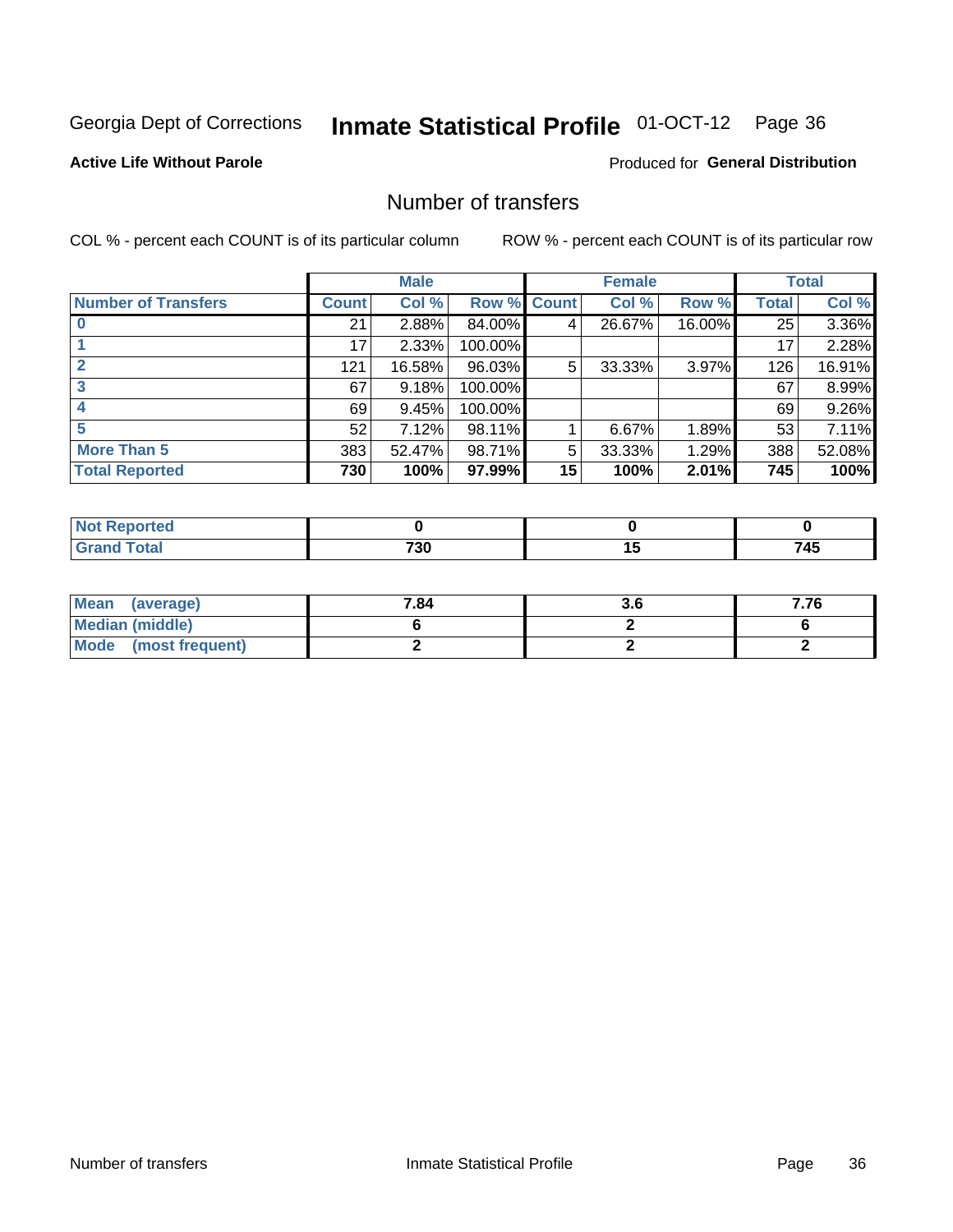## Inmate Statistical Profile 01-OCT-12 Page 37

**Active Life Without Parole** 

**Produced for General Distribution** 

## Number of escapes

COL % - percent each COUNT is of its particular column

|                          |              | <b>Male</b> |                    |    | <b>Female</b> |       |       | Total  |
|--------------------------|--------------|-------------|--------------------|----|---------------|-------|-------|--------|
| <b>Number of Escapes</b> | <b>Count</b> | Col %       | <b>Row % Count</b> |    | Col %         | Row % | Total | Col %  |
|                          | 728          | 99.73%      | $97.98\%$          | 15 | $100.00\%$    | 2.02% | 743   | 99.73% |
|                          |              | 0.14%       | 100.00%            |    |               |       |       | 0.13%  |
|                          |              | 0.14%       | $100.00\%$         |    |               |       |       | 0.13%  |
| <b>Total Reported</b>    | 730          | 100%        | $97.99\%$          | 15 | 100%          | 2.01% | 745   | 100%   |

| <b>Not Reported</b> |     |              |
|---------------------|-----|--------------|
| Total<br>Grar       | 730 | 71F<br>. – J |

| Mean (average)       |  |  |
|----------------------|--|--|
| Median (middle)      |  |  |
| Mode (most frequent) |  |  |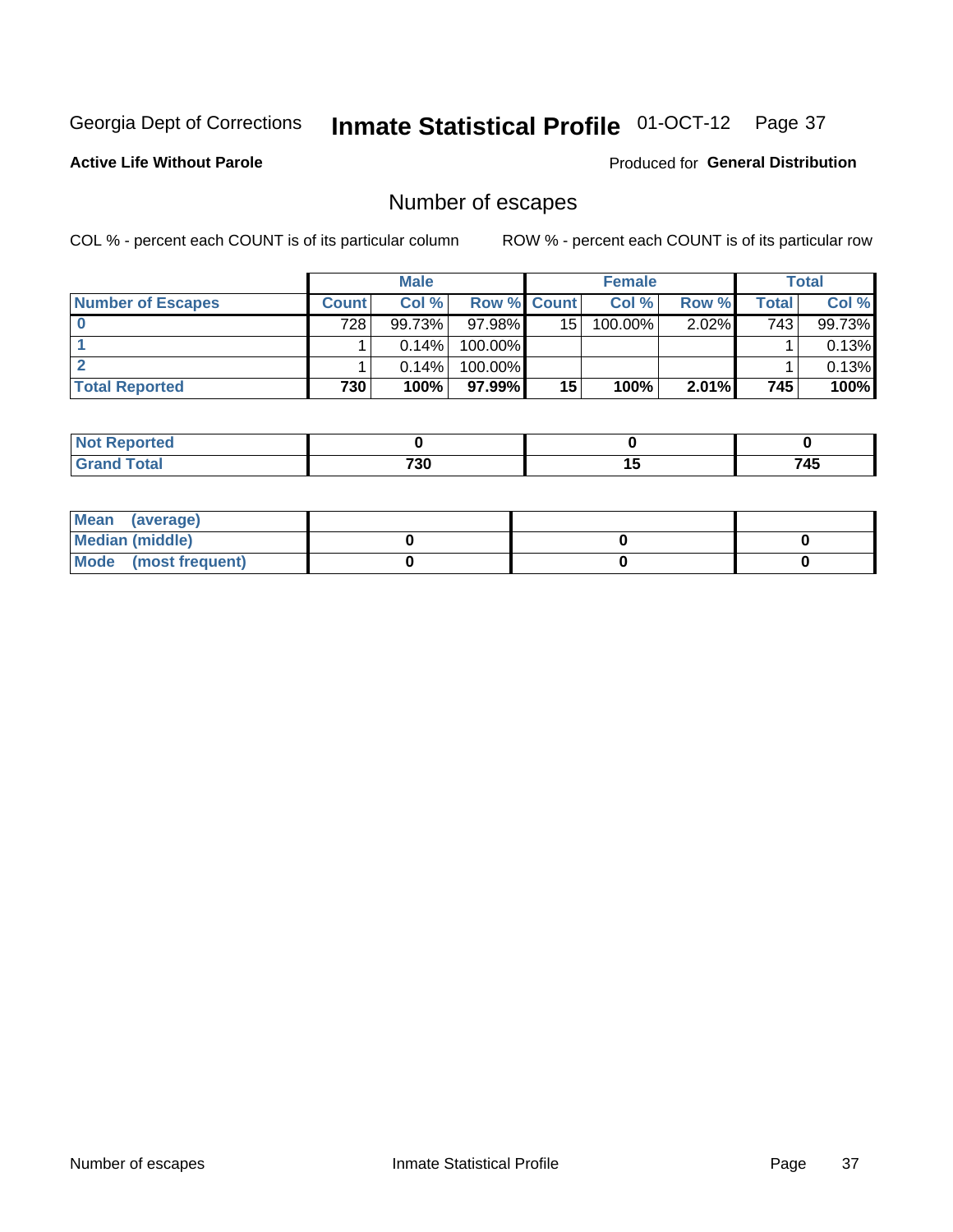#### Inmate Statistical Profile 01-OCT-12 Page 38

### **Active Life Without Parole**

### Produced for General Distribution

## Time served in current (or last) institution

COL % - percent each COUNT is of its particular column

|                            |              | <b>Male</b> |         |                | <b>Female</b> |       |              | <b>Total</b> |
|----------------------------|--------------|-------------|---------|----------------|---------------|-------|--------------|--------------|
| <b>Time In Institution</b> | <b>Count</b> | Col %       | Row %   | <b>Count</b>   | Col %         | Row % | <b>Total</b> | Col %        |
| 0 to 3 months              | 91           | 12.47%      | 98.91%  | 1              | 6.67%         | 1.09% | 92           | 12.35%       |
| 3.01 to 6 months           | 77           | 10.55%      | 98.72%  | 1              | 6.67%         | 1.28% | 78           | 10.47%       |
| 6.01 to 9 months           | 66           | 9.04%       | 100.00% |                |               |       | 66           | 8.86%        |
| 9.01 to 12 months          | 37           | 5.07%       | 100.00% |                |               |       | 37           | 4.97%        |
| 12.01 to 18 months         | 84           | 11.51%      | 90.32%  | 9              | 60.00%        | 9.68% | 93           | 12.48%       |
| <b>18.01 to 24 months</b>  | 53           | 7.26%       | 96.36%  | $\overline{2}$ | 13.33%        | 3.64% | 55           | 7.38%        |
| $2.01$ to 3 years          | 85           | 11.64%      | 100.00% |                |               |       | 85           | 11.41%       |
| 3.01 to 4 years            | 67           | 9.18%       | 100.00% |                |               |       | 67           | 8.99%        |
| 4.01 to 5 years            | 47           | 6.44%       | 100.00% |                |               |       | 47           | 6.31%        |
| $5.01$ to 6 years          | 19           | 2.60%       | 100.00% |                |               |       | 19           | 2.55%        |
| 6.01 to 7 years            | 26           | 3.56%       | 100.00% |                |               |       | 26           | 3.49%        |
| $7.01$ to 8 years          | 24           | 3.29%       | 96.00%  | 1              | 6.67%         | 4.00% | 25           | 3.36%        |
| $8.01$ to 9 years          | 11           | 1.51%       | 91.67%  | 1              | 6.67%         | 8.33% | 12           | 1.61%        |
| 9.01 to 10 years           | 11           | 1.51%       | 100.00% |                |               |       | 11           | 1.48%        |
| Over 10 years              | 32           | 4.38%       | 100.00% |                |               |       | 32           | 4.30%        |
| <b>Total Reported</b>      | 730          | 100%        | 97.99%  | 15             | 100%          | 2.01% | 745          | 100.0%       |

| Reported<br>NOT F |     |     |           |
|-------------------|-----|-----|-----------|
| $T_{\alpha}$ ial  | 730 | . . | 745<br>__ |

| <b>Mean</b><br>(average) | 33 months | 26 months | 33 months |  |
|--------------------------|-----------|-----------|-----------|--|
| Median (middle)          | 19 months | 18 months | 18 months |  |
| Mode (most frequent)     | 0 months  | 1 months  | 1 months  |  |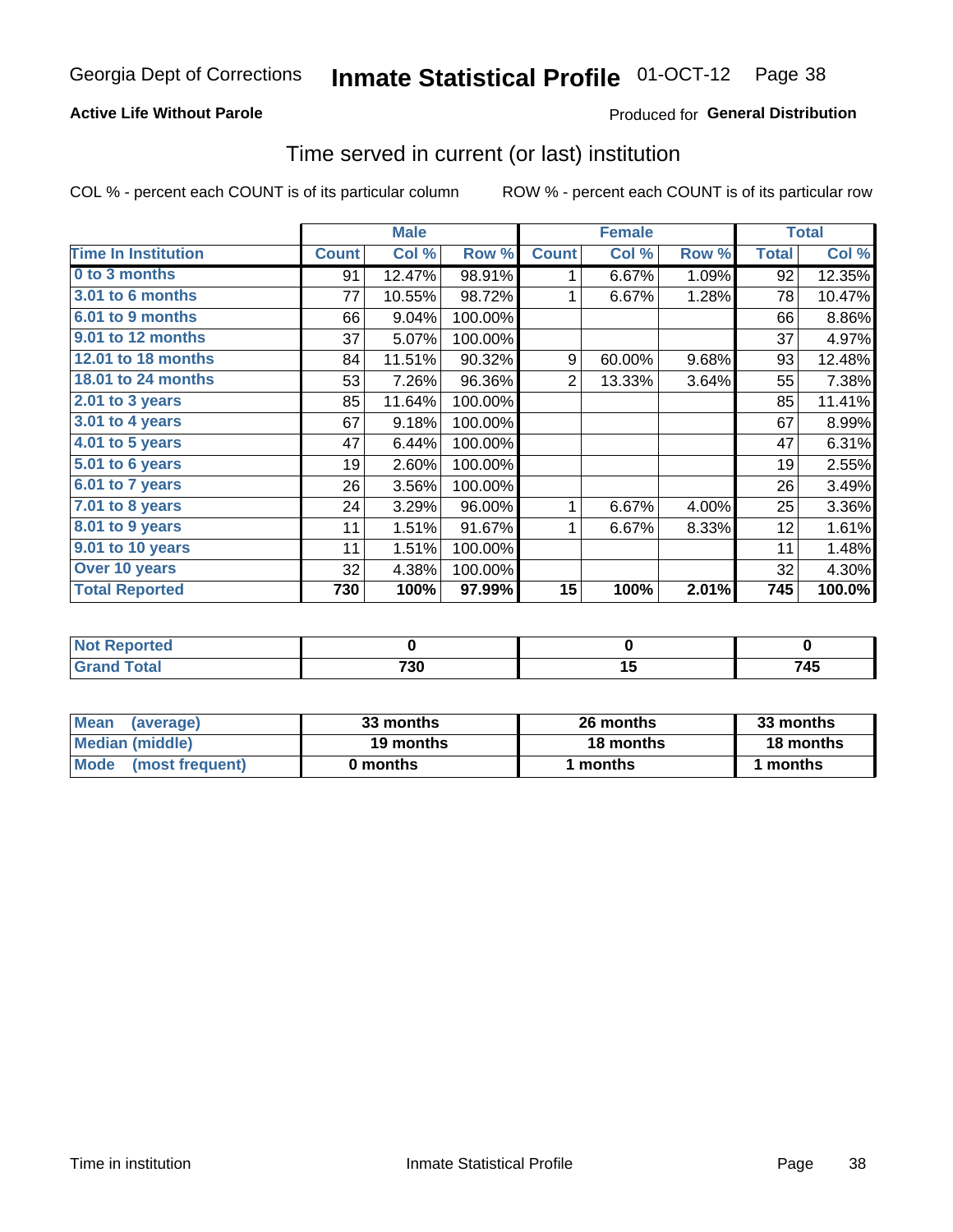## Inmate Statistical Profile 01-OCT-12 Page 39

### **Active Life Without Parole**

#### Produced for General Distribution

## Highest grade level attained

COL % - percent each COUNT is of its particular column

|                              |                 | <b>Male</b> |         |                 | <b>Female</b> |        |                  | <b>Total</b> |
|------------------------------|-----------------|-------------|---------|-----------------|---------------|--------|------------------|--------------|
| <b>Grade Level</b>           | <b>Count</b>    | Col %       | Row %   | <b>Count</b>    | Col %         | Row %  | <b>Total</b>     | Col %        |
| No school at all             | 1               | 0.14%       | 100.00% |                 |               |        | 1                | 0.14%        |
| <b>Grade 1</b>               | $\overline{c}$  | 0.28%       | 100.00% |                 |               |        | $\overline{c}$   | 0.28%        |
| <b>Grade 2</b>               | 1               | 0.14%       | 100.00% |                 |               |        | 1                | 0.14%        |
| Grade 4                      | 4               | 0.57%       | 100.00% |                 |               |        | 4                | 0.56%        |
| Grade 5                      | 3               | 0.43%       | 100.00% |                 |               |        | 3                | 0.42%        |
| Grade 6                      | 4               | 0.57%       | 100.00% |                 |               |        | 4                | 0.56%        |
| <b>Grade 7</b>               | 21              | 2.98%       | 100.00% |                 |               |        | 21               | 2.92%        |
| <b>Grade 8</b>               | 50              | 7.10%       | 100.00% |                 |               |        | 50               | 6.96%        |
| <b>Grade 9</b>               | 85              | 12.07%      | 98.84%  | 1               | 7.14%         | 1.16%  | 86               | 11.98%       |
| Grade 10                     | 122             | 17.33%      | 98.39%  | $\overline{c}$  | 14.29%        | 1.61%  | 124              | 17.27%       |
| Grade 11                     | 98              | 13.92%      | 98.99%  | 1               | 7.14%         | 1.01%  | 99               | 13.79%       |
| <b>Grade 12 or GED</b>       | 203             | 28.84%      | 96.67%  | 7               | 50.00%        | 3.33%  | 210              | 29.25%       |
| <b>Some tech school</b>      | 6               | 0.85%       | 85.71%  | 1               | 7.14%         | 14.29% | 7                | 0.97%        |
| <b>Completed tech school</b> | 10 <sup>1</sup> | 1.42%       | 90.91%  | 1               | 7.14%         | 9.09%  | 11               | 1.53%        |
| College, 1 year              | 21              | 2.98%       | 100.00% |                 |               |        | 21               | 2.92%        |
| College, 2 year              | 38              | 5.40%       | 97.44%  | 1               | 7.14%         | 2.56%  | 39               | 5.43%        |
| College, 3 year              | 11              | 1.56%       | 100.00% |                 |               |        | 11               | 1.53%        |
| <b>Bachelor's degree</b>     | 14              | 1.99%       | 100.00% |                 |               |        | 14               | 1.95%        |
| <b>Master's degree</b>       | 7               | 0.99%       | 100.00% |                 |               |        | 7                | 0.97%        |
| Ph.D. degree                 | 1               | 0.14%       | 100.00% |                 |               |        | 1                | 0.14%        |
| Law degree                   | 2               | 0.28%       | 100.00% |                 |               |        | $\overline{2}$   | 0.28%        |
| <b>Total Reported</b>        | 704             | 100%        | 98.05%  | $\overline{14}$ | 100%          | 1.95%  | $\overline{718}$ | 100%         |

| orreg | n e<br>ZU  |    | $\sim$<br>-- |
|-------|------------|----|--------------|
| īota. | 701<br>13L | יי | - - -<br>743 |

| <b>Mean</b><br>(average)       | 11.79<br>10.94  |                 | 10.96             |
|--------------------------------|-----------------|-----------------|-------------------|
| Median (middle)                | Grade 11        | Grade 12 or GED | Grade 11          |
| <b>Mode</b><br>(most frequent) | Grade 12 or GED | Grade 12 or GED | I Grade 12 or GED |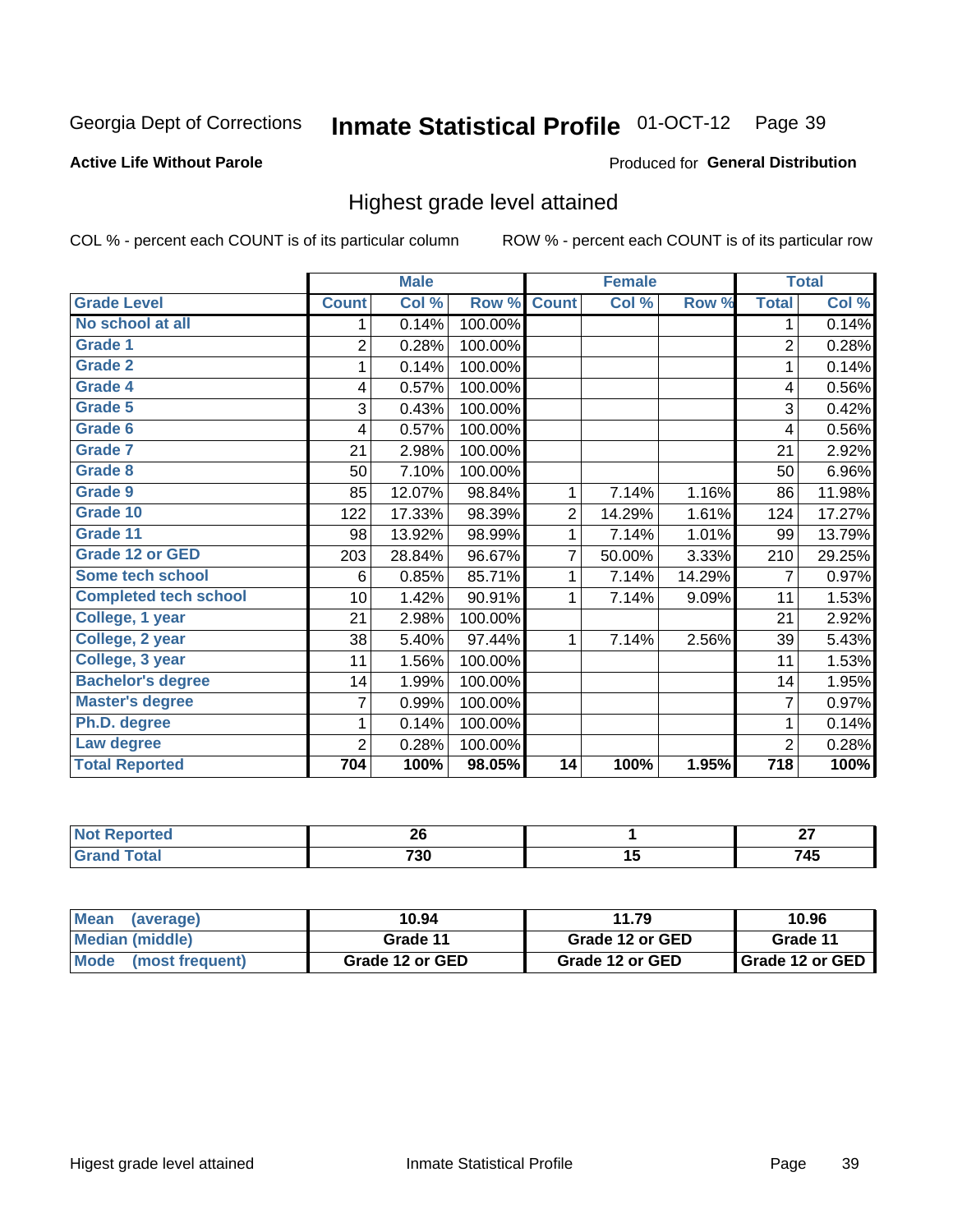# Inmate Statistical Profile 01-OCT-12 Page 40

### **Active Life Without Parole**

### **Produced for General Distribution**

## Culture fair IQ scores

COL % - percent each COUNT is of its particular column

|                       |         | <b>Male</b> |             |    | <b>Female</b> |          |              | <b>Total</b> |
|-----------------------|---------|-------------|-------------|----|---------------|----------|--------------|--------------|
| <b>IQ Scores</b>      | Count l | Col %       | Row % Count |    | Col %         | Row %    | <b>Total</b> | Col %        |
| $60 - 69$             | 24      | 4.42%       | 100.00%     |    |               |          | 24           | 4.33%        |
| $70 - 79$             | 42      | 7.73%       | 97.67%      |    | $9.09\%$      | 2.33%    | 43           | 7.76%        |
| $80 - 89$             | 86      | 15.84%      | 97.73%      | 2  | 18.18%        | 2.27%    | 88           | 15.88%       |
| $90 - 99$             | 98      | 18.05%      | 97.03%      | 3  | 27.27%        | 2.97%    | 101          | 18.23%       |
| $100 - 109$           | 151     | 27.81%      | 98.69%      | 2  | 18.18%        | 1.31%    | 153          | 27.62%       |
| $110 - 119$           | 117     | 21.55%      | 98.32%      | 2  | 18.18%        | 1.68%    | 119          | 21.48%       |
| $120 - 129$           | 25      | 4.60%       | 96.15%      |    | 9.09%         | $3.85\%$ | 26           | 4.69%        |
| <b>Total Reported</b> | 543     | 100%        | 98.01%      | 11 | 100%          | 1.99%    | 554          | 100%         |

| <b>Not Reported</b>         | 184 |     | 188 |
|-----------------------------|-----|-----|-----|
| <b>Not Valid (under 60)</b> |     |     |     |
| <b>Grand Total</b>          | 730 | u J | 745 |

| Mean (average)       | 98  | 100 | 98  |
|----------------------|-----|-----|-----|
| Median (middle)      | 101 | 96  | 101 |
| Mode (most frequent) | 110 | 96  | 110 |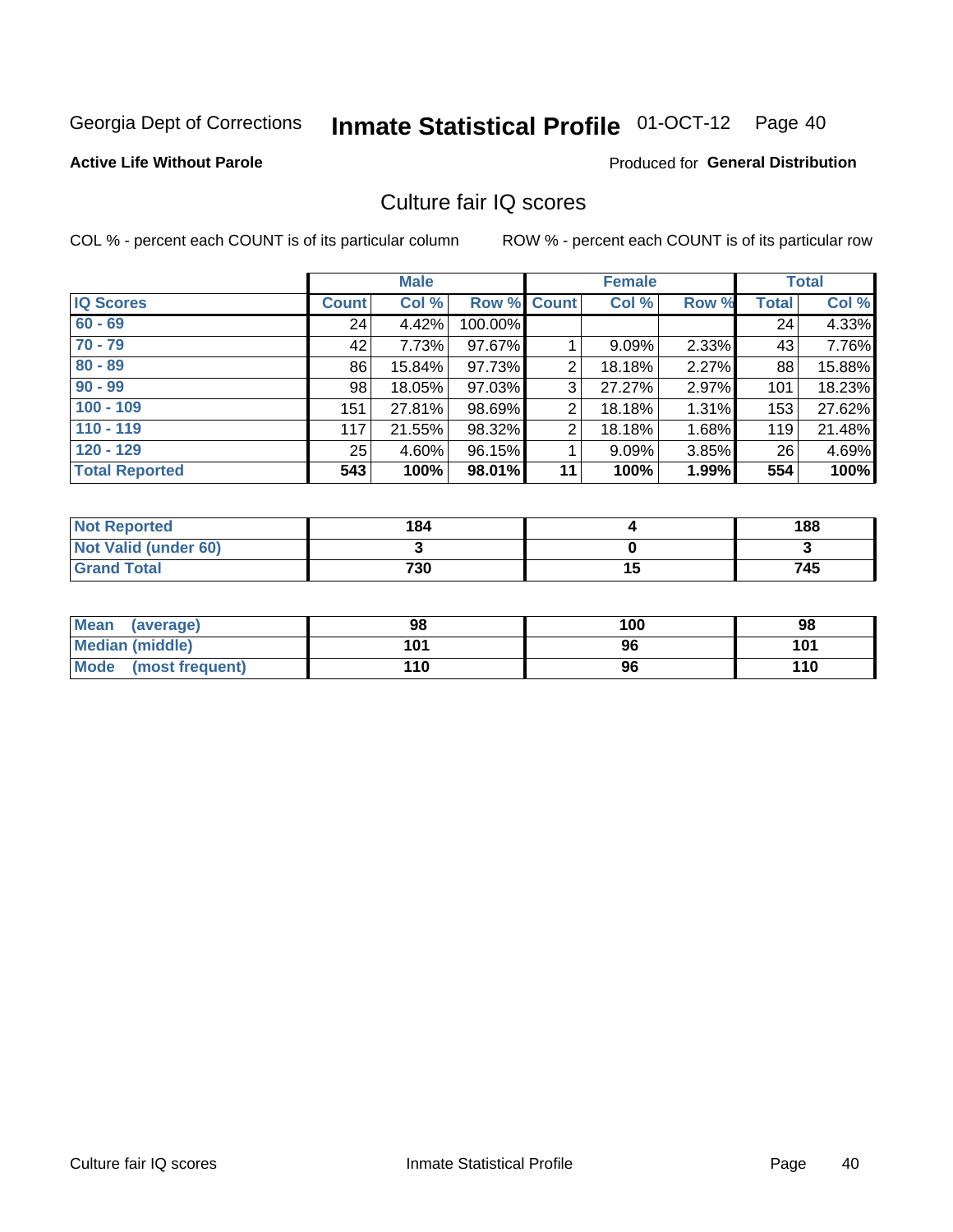#### **Inmate Statistical Profile 01-OCT-12** Page 41

#### **Active Life Without Parole**

### **Produced for General Distribution**

## Wide Range Achievement Test (WRAT) reading score

COL % - percent each COUNT is of its particular column

|                                                                        |              | <b>Male</b>    |         |                | <b>Female</b> |       |              | <b>Total</b>   |
|------------------------------------------------------------------------|--------------|----------------|---------|----------------|---------------|-------|--------------|----------------|
| <b>WRAT Reading Score</b>                                              | <b>Count</b> | Col %          | Row %   | <b>Count</b>   | Col %         | Row % | <b>Total</b> | Col %          |
| 0.1 to 0.9                                                             | 13           | 2.36%          | 100.00% |                |               |       | 13           | 2.31%          |
| 1.0 to 1.9                                                             | 16           | 2.90%          | 100.00% |                |               |       | 16           | 2.85%          |
| 2.0 to 2.9                                                             | 29           | 5.26%          | 96.67%  | 1              | 9.09%         | 3.33% | 30           | 5.34%          |
| 3.0 to 3.9                                                             | 32           | 5.81%          | 100.00% |                |               |       | 32           | 5.69%          |
| 4.0 to 4.9                                                             | 41           | 7.44%          | 100.00% |                |               |       | 41           | 7.30%          |
| 5.0 to 5.9                                                             | 50           | 9.07%          | 96.15%  | $\overline{2}$ | 18.18%        | 3.85% | 52           | 9.25%          |
| 6.0 to 6.9                                                             | 48           | 8.71%          | 100.00% |                |               |       | 48           | 8.54%          |
| 7.0 to 7.9                                                             | 21           | 3.81%          | 100.00% |                |               |       | 21           | 3.74%          |
| 8.0 to 8.9                                                             | 41           | 7.44%          | 100.00% |                |               |       | 41           | 7.30%          |
| 9.0 to 9.9                                                             | 43           | 7.80%          | 97.73%  | 1              | 9.09%         | 2.27% | 44           | 7.83%          |
| 10.0 to 10.9                                                           | 12           | 2.18%          | 92.31%  | 1              | 9.09%         | 7.69% | 13           | 2.31%          |
| 11.0 to 11.9                                                           | 33           | 5.99%          | 94.29%  | $\overline{2}$ | 18.18%        | 5.71% | 35           | 6.23%          |
| 12.0 to 12.9                                                           | 114          | 20.69%         | 99.13%  | 1              | 9.09%         | 0.87% | 115          | 20.46%         |
| 13                                                                     | 58           | 10.53%         | 95.08%  | 3              | 27.27%        | 4.92% | 61           | 10.85%         |
| <b>Total Reported</b>                                                  | 551          | 100%           | 98.04%  | 11             | 100%          | 1.96% | 562          | 100%           |
|                                                                        |              |                |         |                |               |       |              |                |
| <b>Contract Contract Contract</b><br><b>Contract Contract Contract</b> |              | $\overline{a}$ |         |                |               |       |              | $\overline{1}$ |

| orreg                  | .<br>70<br>.<br>$\sim$ |              | ,<br>183<br>- -                 |
|------------------------|------------------------|--------------|---------------------------------|
| int<br>------<br>_____ | 730                    | יי<br>$\sim$ | - - -<br>. Л.<br>. 4J<br>$\sim$ |

| <b>Mean</b><br>(average)       | 8.35 | 9.76                | 0.27<br>0.31 |
|--------------------------------|------|---------------------|--------------|
| <b>Median (middle)</b>         | 8.5  | 112<br>. . <u>.</u> | o.ວ          |
| <b>Mode</b><br>(most frequent) |      |                     | IJ           |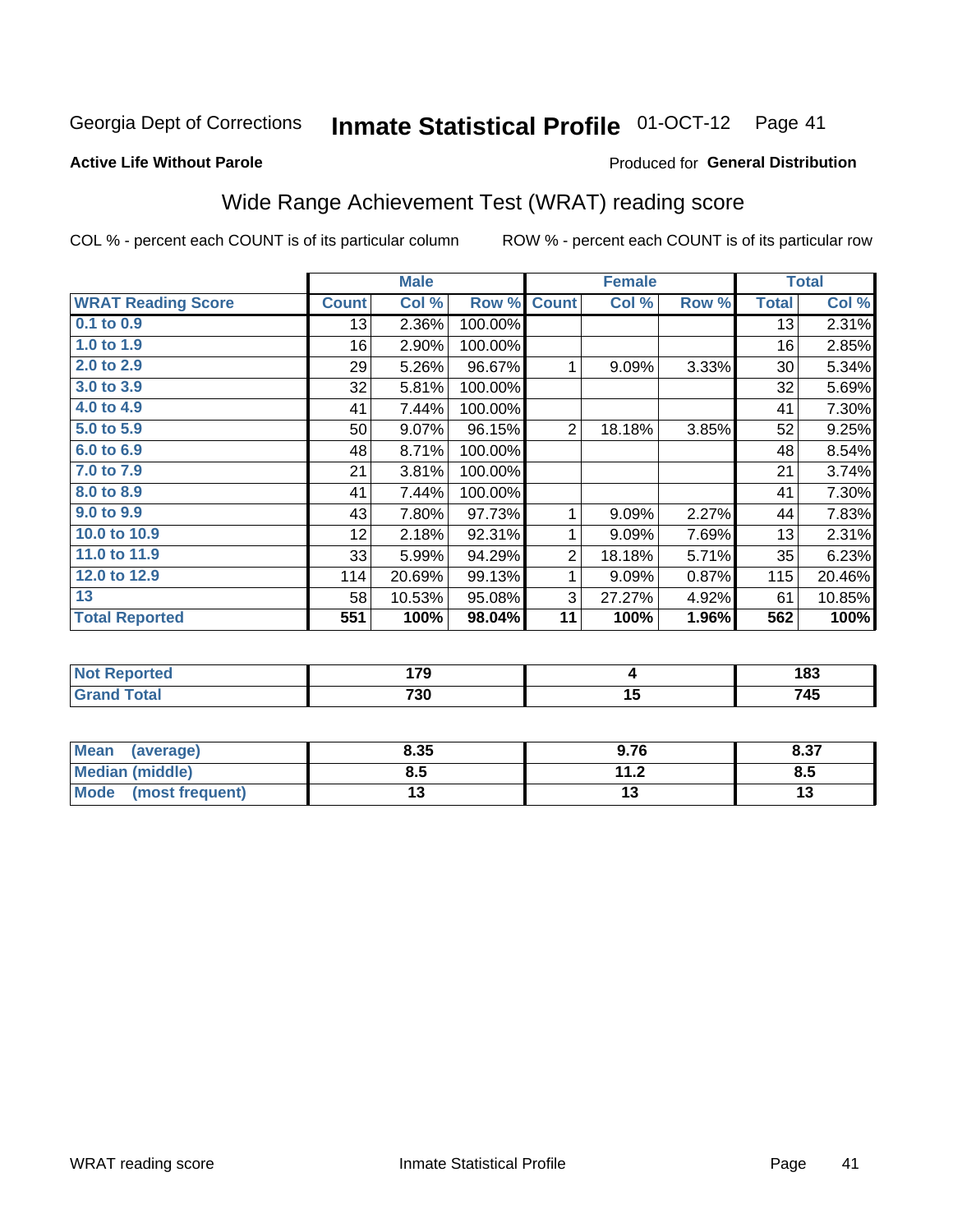#### Inmate Statistical Profile 01-OCT-12 Page 42

#### **Active Life Without Parole**

#### Produced for General Distribution

## Wide Range Achievement Test (WRAT) math score

COL % - percent each COUNT is of its particular column

|                              | <b>Male</b>      |        | <b>Female</b> |                |                 | <b>Total</b> |              |        |
|------------------------------|------------------|--------|---------------|----------------|-----------------|--------------|--------------|--------|
| <b>WRAT Mathematic Score</b> | <b>Count</b>     | Col %  | Row %         | <b>Count</b>   | Col %           | Row %        | <b>Total</b> | Col %  |
| 0.1 to 0.9                   | 1                | 0.18%  | 100.00%       |                |                 |              | 1            | 0.18%  |
| 1.0 to 1.9                   | 4                | 0.73%  | 100.00%       |                |                 |              | 4            | 0.71%  |
| 2.0 to 2.9                   | 16               | 2.90%  | 100.00%       |                |                 |              | 16           | 2.85%  |
| 3.0 to 3.9                   | 38               | 6.90%  | 100.00%       |                |                 |              | 38           | 6.76%  |
| 4.0 to 4.9                   | 57               | 10.34% | 96.61%        | $\sqrt{2}$     | 18.18%          | 3.39%        | 59           | 10.50% |
| 5.0 to 5.9                   | 72               | 13.07% | 98.63%        | 1              | 9.09%           | 1.37%        | 73           | 12.99% |
| 6.0 to 6.9                   | 112              | 20.33% | 99.12%        | 1              | 9.09%           | 0.88%        | 113          | 20.11% |
| 7.0 to 7.9                   | 68               | 12.34% | 98.55%        | 1              | 9.09%           | 1.45%        | 69           | 12.28% |
| 8.0 to 8.9                   | 42               | 7.62%  | 95.45%        | $\overline{2}$ | 18.18%          | 4.55%        | 44           | 7.83%  |
| 9.0 to 9.9                   | 56               | 10.16% | 96.55%        | $\overline{2}$ | 18.18%          | 3.45%        | 58           | 10.32% |
| 10.0 to 10.9                 | 26               | 4.72%  | 100.00%       |                |                 |              | 26           | 4.63%  |
| 11.0 to $11.9$               | 15 <sub>15</sub> | 2.72%  | 100.00%       |                |                 |              | 15           | 2.67%  |
| 12.0 to 12.9                 | 34               | 6.17%  | 97.14%        | 1              | 9.09%           | 2.86%        | 35           | 6.23%  |
| 13                           | 10               | 1.81%  | 90.91%        | 1              | 9.09%           | 9.09%        | 11           | 1.96%  |
| <b>Total Reported</b>        | 551              | 100%   | 98.04%        | 11             | 100%            | 1.96%        | 562          | 100.0% |
|                              |                  |        |               |                |                 |              |              |        |
| <b>Not Reported</b>          |                  | 179    |               |                | 4               |              |              | 183    |
| <b>Grand Total</b>           |                  | 730    |               |                | $\overline{15}$ |              |              | 745    |

| Mean (average)         | ר ר<br>.22 | о о<br>o.z | 7.24 |
|------------------------|------------|------------|------|
| <b>Median (middle)</b> | 6.9        | o.z        | 6.9  |
| Mode (most frequent)   | 6.9        | 7. O       | 6.9  |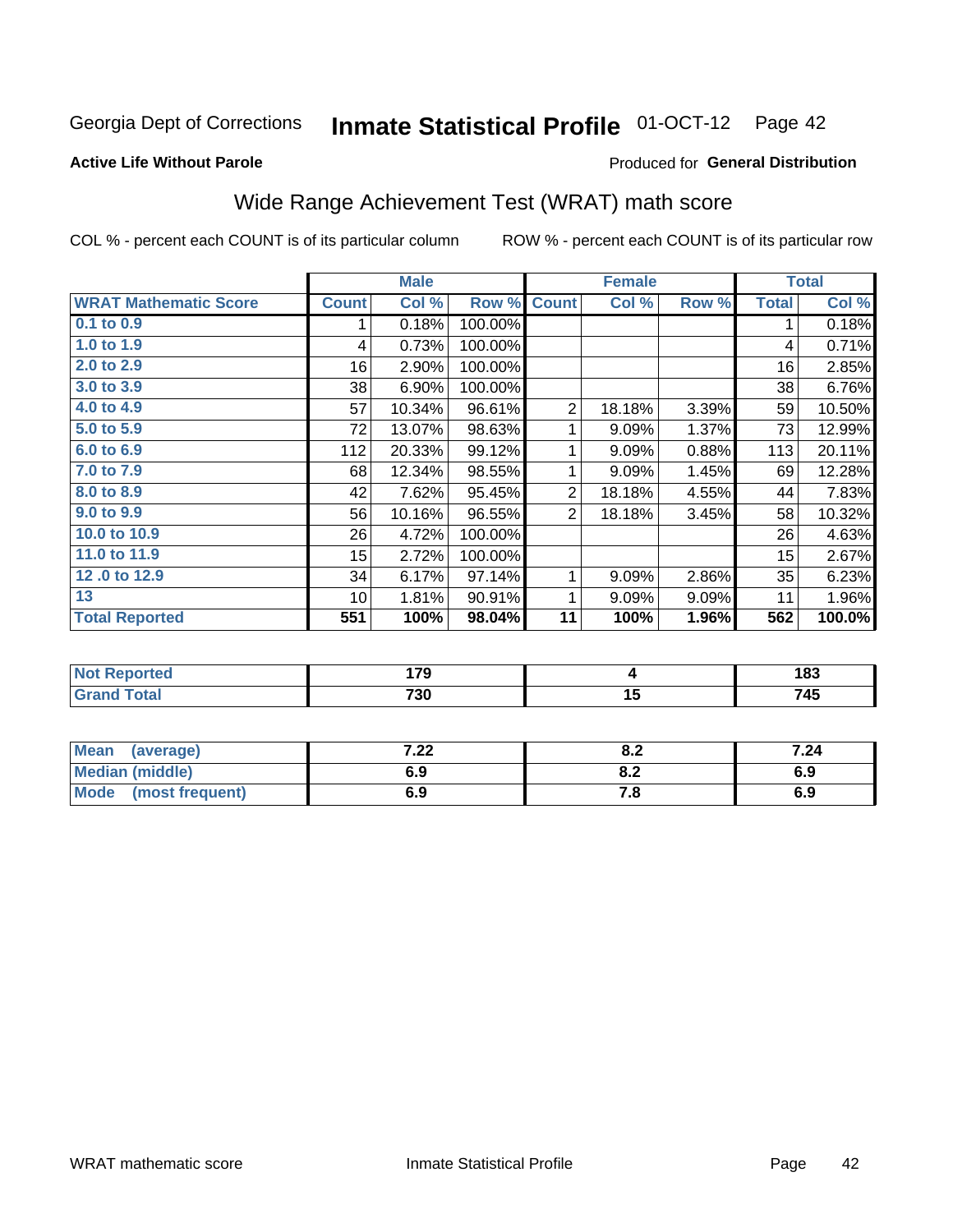#### **Inmate Statistical Profile 01-OCT-12** Page 43

#### **Active Life Without Parole**

### Produced for General Distribution

## Wide Range Achievement Test (WRAT) spelling score

COL % - percent each COUNT is of its particular column

|                                     |              | <b>Male</b>      |         |              | <b>Female</b>  |       |              | <b>Total</b> |
|-------------------------------------|--------------|------------------|---------|--------------|----------------|-------|--------------|--------------|
| <b>WRAT Spelling Score</b>          | <b>Count</b> | Col %            | Row %   | <b>Count</b> | Col %          | Row % | <b>Total</b> | Col %        |
| $0.1$ to $0.9$                      | 6            | 1.09%            | 100.00% |              |                |       | 6            | 1.07%        |
| 1.0 to 1.9                          | 25           | 4.55%            | 100.00% |              |                |       | 25           | 4.46%        |
| 2.0 to 2.9                          | 39           | 7.09%            | 100.00% |              |                |       | 39           | 6.95%        |
| 3.0 to 3.9                          | 31           | 5.64%            | 100.00% |              |                |       | 31           | 5.53%        |
| 4.0 to 4.9                          | 43           | 7.82%            | 97.73%  | 1            | 9.09%          | 2.27% | 44           | 7.84%        |
| 5.0 to 5.9                          | 54           | 9.82%            | 100.00% |              |                |       | 54           | 9.63%        |
| 6.0 to 6.9                          | 63           | 11.45%           | 98.44%  | 1            | 9.09%          | 1.56% | 64           | 11.41%       |
| 7.0 to 7.9                          | 46           | 8.36%            | 97.87%  | 1            | 9.09%          | 2.13% | 47           | 8.38%        |
| 8.0 to 8.9                          | 44           | 8.00%            | 97.78%  | 1            | 9.09%          | 2.22% | 45           | 8.02%        |
| 9.0 to 9.9                          | 39           | 7.09%            | 100.00% |              |                |       | 39           | 6.95%        |
| 10.0 to 10.9                        | 34           | 6.18%            | 100.00% |              |                |       | 34           | 6.06%        |
| 11.0 to 11.9                        | 36           | 6.55%            | 92.31%  | 3            | 27.27%         | 7.69% | 39           | 6.95%        |
| 12.0 to 12.9                        | 61           | 11.09%           | 95.31%  | 3            | 27.27%         | 4.69% | 64           | 11.41%       |
| 13                                  | 29           | 5.27%            | 96.67%  | 1            | 9.09%          | 3.33% | 30           | 5.35%        |
| <b>Total Reported</b>               | 550          | 100%             | 98.04%  | 11           | 100%           | 1.96% | 561          | 100.0%       |
|                                     |              |                  |         |              |                |       |              |              |
| <b>All and Photographs and Call</b> |              | $\overline{100}$ |         |              | $\blacksquare$ |       |              | 101          |

| 'No.<br>eported       | ιoυ |            |
|-----------------------|-----|------------|
| <b>otal</b><br>$\sim$ | 730 | 'A E<br>т. |

| <b>Mean</b><br>(average)       | 7.54 | 10.12        | 7.59 |
|--------------------------------|------|--------------|------|
| Median (middle)                | ن. ا | 11.3         | ن. ا |
| <b>Mode</b><br>(most frequent) | 8.5  | 122<br>1 Z.J | ช.ว  |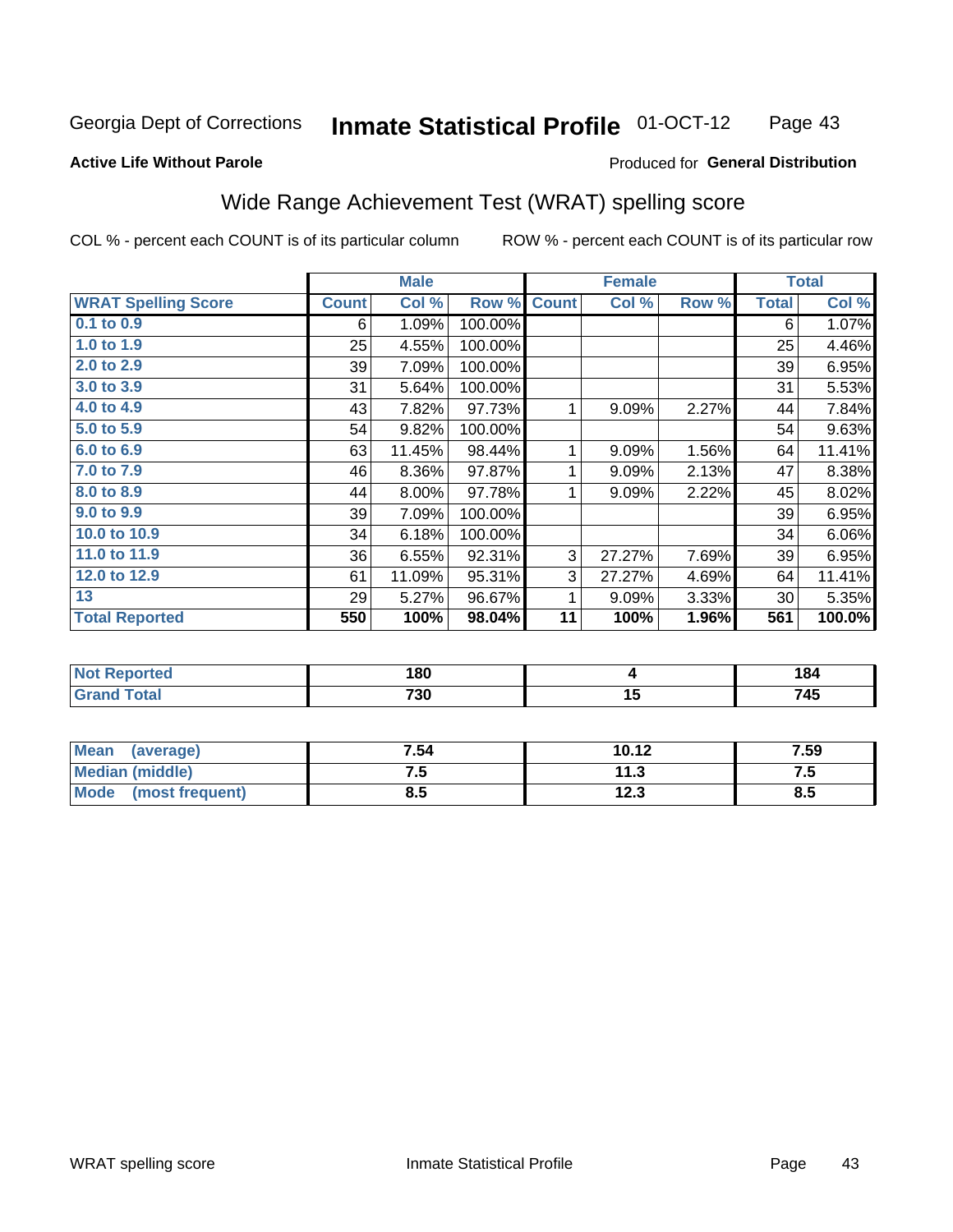### **Active Life Without Parole**

### **Produced for General Distribution**

### Scope of substance abuse - summary

COL % - percent each COUNT is of its particular column

|                        | <b>Male</b>  |           | <b>Female</b> |                 |           | <b>Total</b> |              |        |
|------------------------|--------------|-----------|---------------|-----------------|-----------|--------------|--------------|--------|
| <b>Substance Abuse</b> | <b>Count</b> | Col %     | Row %         | <b>Count</b>    | Col %     | Row %        | <b>Total</b> | Col %  |
| <b>None</b>            | 367          | $50.27\%$ | 97.61%        |                 | $60.00\%$ | $2.39\%$     | 376          | 50.47% |
| <b>Drugs only</b>      | 205          | 28.08%    | 98.56%        |                 | $20.00\%$ | 1.44%        | 208          | 27.92% |
| <b>Alcohol only</b>    | 36           | 4.93%     | 100.00%       |                 |           |              | 36           | 4.83%  |
| Drugs and alcohol      | 122          | $16.71\%$ | 97.60%        |                 | $20.00\%$ | $2.40\%$     | 125          | 16.78% |
| <b>Total Reported</b>  | 730          | 100%      | 97.99% I      | 15 <sup>1</sup> | 100%      | 2.01%        | 745          | 100%   |

| <b>Not</b><br>Reported       |     |     |
|------------------------------|-----|-----|
| <b>Total</b><br><b>Grand</b> | 730 | 7AP |

| <b>Mod</b><br>'one<br>None<br><b>None</b> |
|-------------------------------------------|
|-------------------------------------------|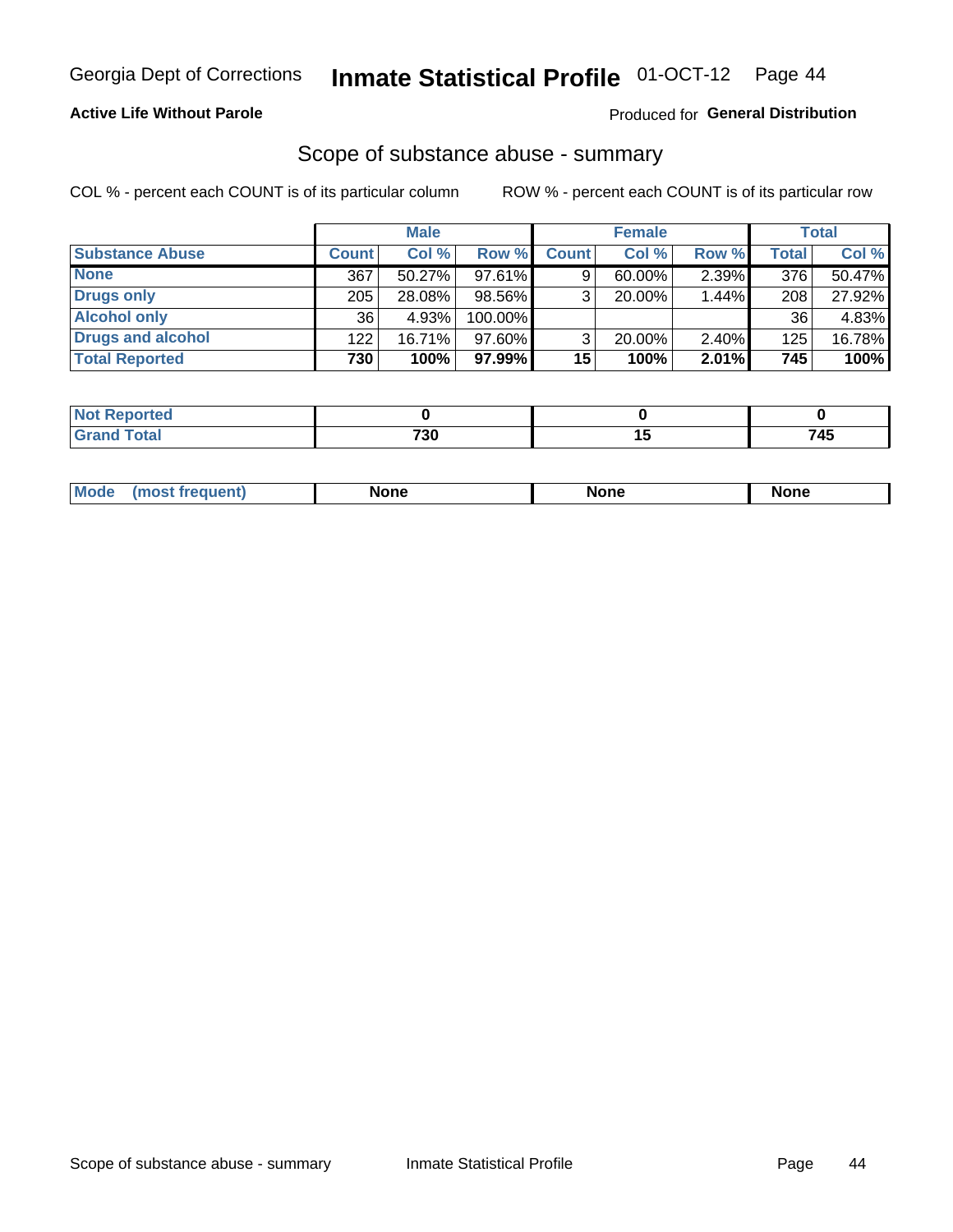### **Active Life Without Parole**

### **Produced for General Distribution**

### Scope of substance abuse - detail

COL % - percent each COUNT is of its particular column

|                                      |                 | <b>Male</b> |         |              | <b>Female</b> |        |                | <b>Total</b> |
|--------------------------------------|-----------------|-------------|---------|--------------|---------------|--------|----------------|--------------|
| <b>Substance Abuse</b>               | <b>Count</b>    | Col %       | Row %   | <b>Count</b> | Col %         | Row %  | Total          | Col %        |
| No drug or alcohol problems          | 367             | 50.27%      | 97.61%  | 9            | 60.00%        | 2.39%  | 376            | 50.47%       |
| Drug addiction but no alcohol        | 3               | 0.41%       | 100.00% |              |               |        | 3              | 0.40%        |
| <b>Drug addiction and alcohol</b>    | 3               | 0.41%       | 100.00% |              |               |        | 3              | 0.40%        |
| abuse                                |                 |             |         |              |               |        |                |              |
| <b>Drug addiction and alcoholism</b> | 2               | 0.27%       | 100.00% |              |               |        | $\overline{2}$ | 0.27%        |
| No drug problem but alcohol          | 30              | 4.11%       | 100.00% |              |               |        | 30             | 4.03%        |
| abuse                                |                 |             |         |              |               |        |                |              |
| No drug problem but alcoholism       | 6               | 0.82%       | 100.00% |              |               |        | 6              | 0.81%        |
| Drug experiment but no alcohol       | 116             | 15.89%      | 99.15%  |              | 6.67%         | 0.85%  | 117            | 15.70%       |
| <b>Drug experiment &amp; alcohol</b> | 13 <sup>1</sup> | 1.78%       | 100.00% |              |               |        | 13             | 1.74%        |
| abuse                                |                 |             |         |              |               |        |                |              |
| Drug experiment & alcoholism         | 11              | 1.51%       | 100.00% |              |               |        | 11             | 1.48%        |
| Drug abuse but no alcohol            | 86              | 11.78%      | 97.73%  | 2            | 13.33%        | 2.27%  | 88             | 11.81%       |
| Drug abuse and alcohol abuse         | 78              | 10.68%      | 98.73%  |              | 6.67%         | 1.27%  | 79             | 10.60%       |
| <b>Drug abuse and alcoholism</b>     | 15              | 2.05%       | 88.24%  | 2            | 13.33%        | 11.76% | 17             | 2.28%        |
| <b>Total Reported</b>                | 730             | 100%        | 97.99%  | 15           | 100%          | 2.01%  | 745            | 100%         |

| portea                 |                                |                 |     |
|------------------------|--------------------------------|-----------------|-----|
| $\sim$ $\sim$<br>_____ | 730<br>$\cdot$ $\cdot$ $\cdot$ | $\cdot$ $\cdot$ | 745 |

| Mode (most frequent) | No drug or alcohol problems No drug or alcohol problems No drug or alcohol |          |
|----------------------|----------------------------------------------------------------------------|----------|
|                      |                                                                            | problems |
|                      |                                                                            |          |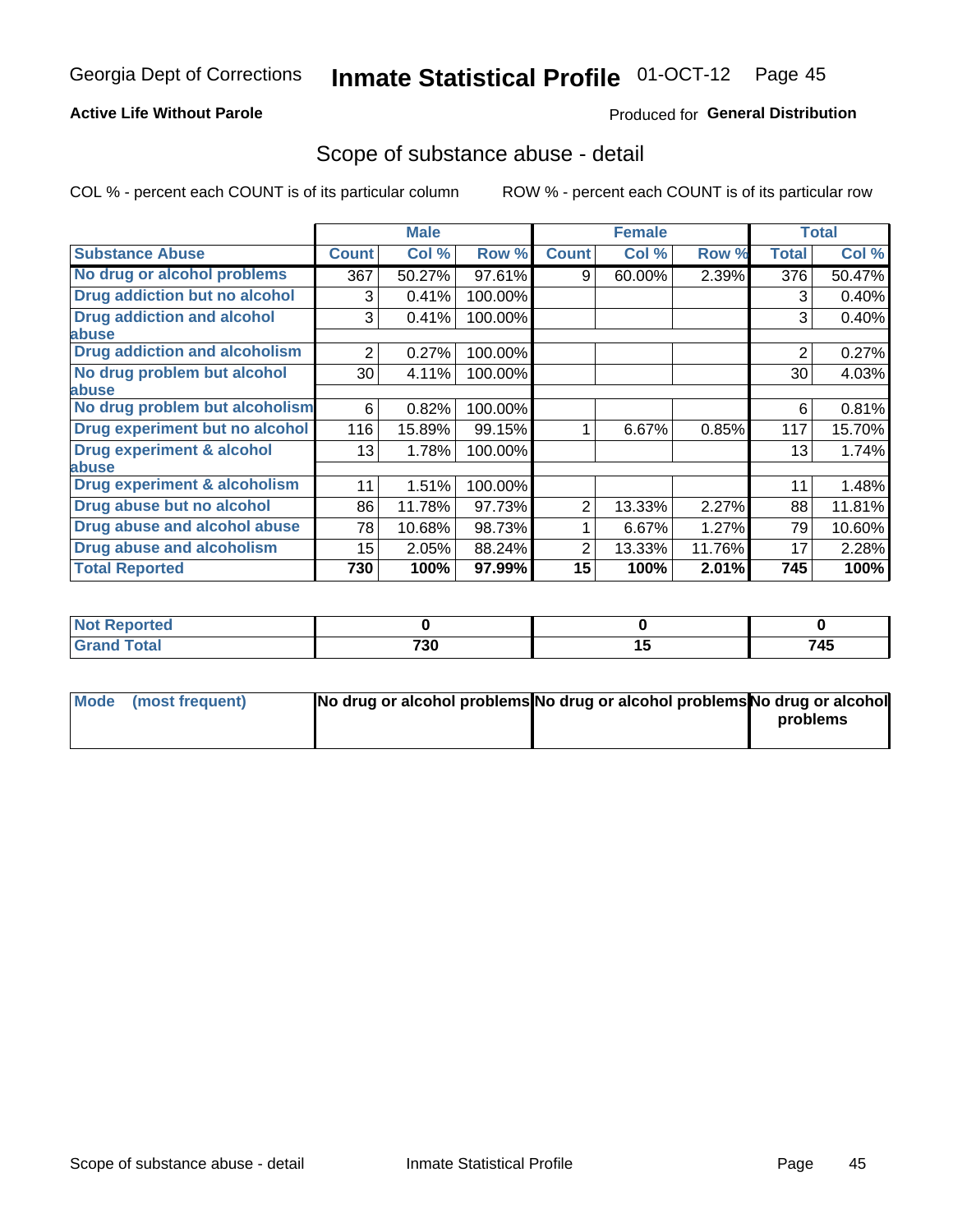# Inmate Statistical Profile 01-OCT-12 Page 46

#### **Active Life Without Parole**

#### Produced for General Distribution

## Current / last mental health treatment level

COL % - percent each COUNT is of its particular column

|                                    |              | <b>Male</b> |            |              | <b>Female</b> |       |       | <b>Total</b> |
|------------------------------------|--------------|-------------|------------|--------------|---------------|-------|-------|--------------|
| <b>Mental Health Treatment Lev</b> | <b>Count</b> | Col%        | Row %      | <b>Count</b> | Col %         | Row % | Total | Col %        |
| 1 No problem at current time       | 138          | 44.23%      | 97.18%     | 4            | 33.33%        | 2.82% | 142   | 43.83%       |
| 2 Receiving outpatient             | 115          | 36.86%      | 93.50%     | 8            | 66.67%        | 6.50% | 123   | 37.96%       |
| <b>Treatment</b>                   |              |             |            |              |               |       |       |              |
| 3 Inpatient, moderate              | 50           | 16.03%      | $100.00\%$ |              |               |       | 50    | 15.43%       |
| Treatment                          |              |             |            |              |               |       |       |              |
| 4 Inpatient, intensive             | 9            | 2.88%       | 100.00%    |              |               |       | 9     | 2.78%        |
| <b>Treatment</b>                   |              |             |            |              |               |       |       |              |
| <b>Total Evaluated</b>             | 312          | 100%        | 96.30%     | $12 \,$      | 100%          | 3.70% | 324   | 100%         |

| Never had MH evaluation | - 10 |     |
|-------------------------|------|-----|
| Total                   | 730  | 745 |

| <b>Median (middle)</b> | <b>Receiving outpatient</b><br>treatment | <b>Receiving outpatient</b><br>treatment | <b>Receiving</b><br>outpatient<br>treatment |  |  |
|------------------------|------------------------------------------|------------------------------------------|---------------------------------------------|--|--|
| <b>Mode</b>            | No problem at current time               | <b>Receiving outpatient</b>              | No problem at                               |  |  |
| (most frequent)        |                                          | treatment                                | current time                                |  |  |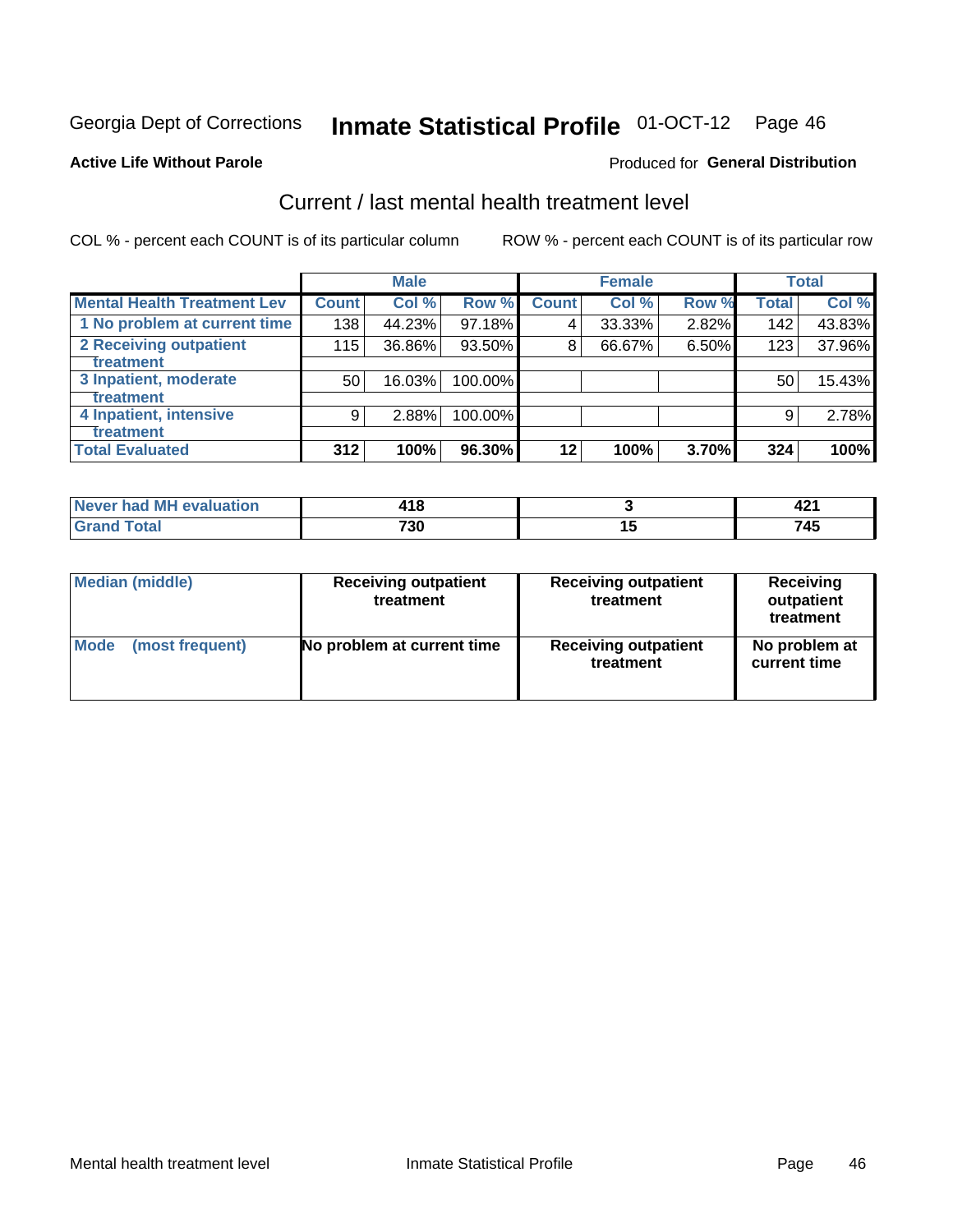#### **Inmate Statistical Profile 01-OCT-12** Page 47

### **Active Life Without Parole**

### Produced for General Distribution

## PULHESDWIT medical scale - 'P' overall condition ('P'hysical)

COL % - percent each COUNT is of its particular column

|                                  |                 | <b>Male</b> |             |    | <b>Female</b> |       |                 | <b>Total</b> |
|----------------------------------|-----------------|-------------|-------------|----|---------------|-------|-----------------|--------------|
| 'P' Overall Condition            | Count l         | Col %       | Row % Count |    | Col %         | Row % | <b>Total</b>    | Col %        |
| 1 No medical illness             | 494             | 72.86%      | 99.20%      |    | 28.57%        | 0.80% | 498             | 71.97%       |
| 2 Well-controlled chronic        | 155             | 22.86%      | 93.94%      | 10 | 71.43%        | 6.06% | 165             | 23.84%       |
| <b>illness</b>                   |                 |             |             |    |               |       |                 |              |
| 3 Poorly-controlled chronic      | 26 <sub>1</sub> | 3.83%       | 100.00%     |    |               |       | 26 <sub>1</sub> | 3.76%        |
| <b>illness</b>                   |                 |             |             |    |               |       |                 |              |
| 4 Significant problems requiring | 3               | 0.44%       | 100.00%     |    |               |       | 3               | 0.43%        |
| special housing                  |                 |             |             |    |               |       |                 |              |
| <b>Total Reported</b>            | 678             | 100%        | 97.98%      | 14 | 100%          | 2.02% | 692             | 100%         |

|        | _          |    | ◡            |
|--------|------------|----|--------------|
| ______ | 700<br>JJ. | __ | - - -<br>' л |

| <b>Mode</b> | (most frequent) | 1 No medical illness | 2 Well-controlled chronic<br>illness | 1 No medical<br>illness |
|-------------|-----------------|----------------------|--------------------------------------|-------------------------|
|-------------|-----------------|----------------------|--------------------------------------|-------------------------|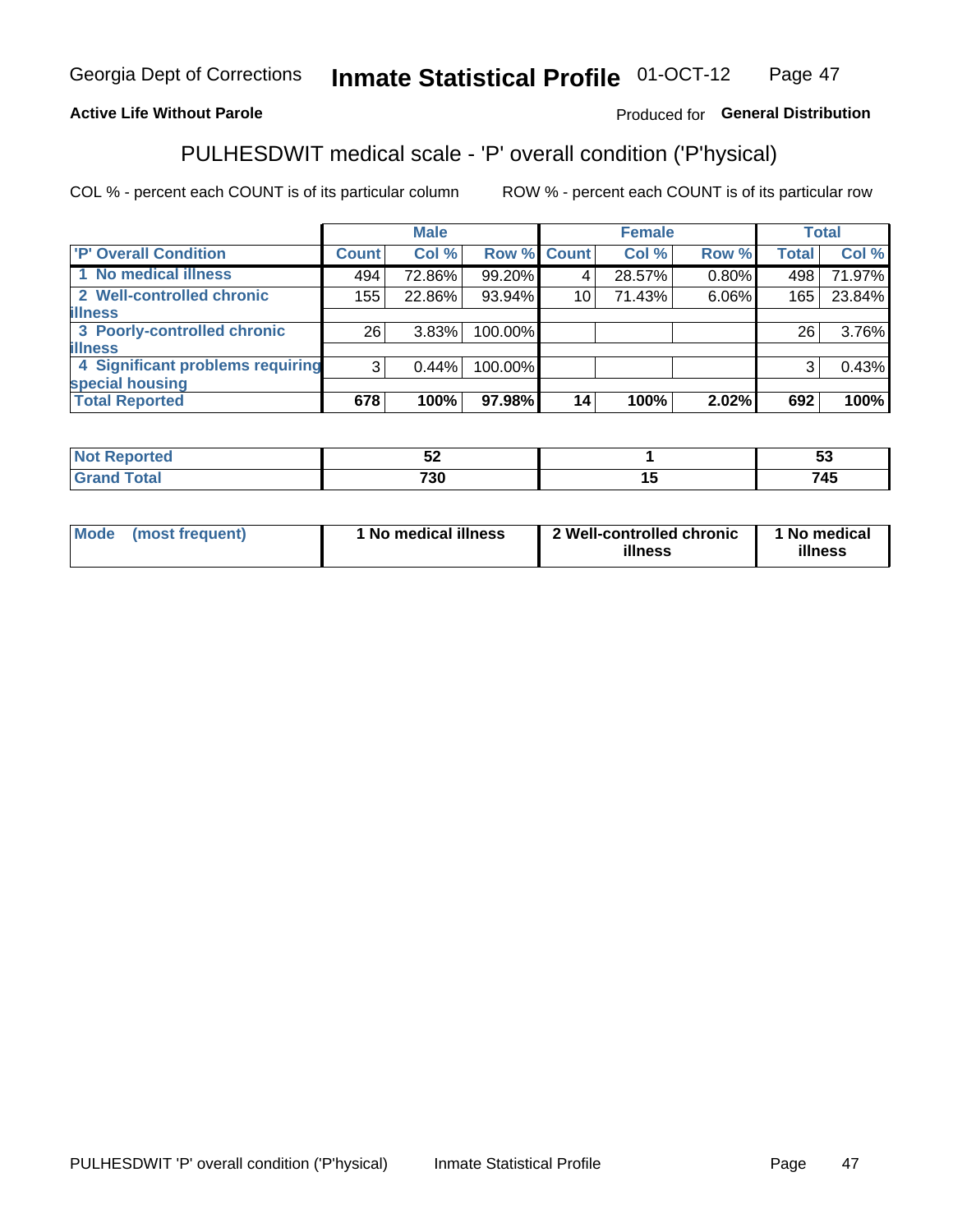#### **Active Life Without Parole**

### Produced for General Distribution

# PULHESDWIT medical scale - 'U' upper body

COL % - percent each COUNT is of its particular column

|                              |              | <b>Male</b> |         |                 | <b>Female</b> |       |              | <b>Total</b> |
|------------------------------|--------------|-------------|---------|-----------------|---------------|-------|--------------|--------------|
| <b>'U' Upper Body</b>        | <b>Count</b> | Col %       | Row %   | <b>Count</b>    | Col %         | Row % | <b>Total</b> | Col %        |
| 1 Upper bones, joints,       | 643          | 94.98%      | 98.17%  | 12 <sup>2</sup> | 85.71%        | 1.83% | 655          | 94.79%       |
| muscles all OK               |              |             |         |                 |               |       |              |              |
| 2 One or both arms minimally | 26           | 3.84%       | 92.86%  | $\overline{2}$  | 14.29%        | 7.14% | 28           | 4.05%        |
| limited                      |              |             |         |                 |               |       |              |              |
| 3 One or both arms           | 6            | 0.89%       | 100.00% |                 |               |       | 6            | 0.87%        |
| moderately limited           |              |             |         |                 |               |       |              |              |
| 4 One arm disabled,          |              | 0.15%       | 100.00% |                 |               |       |              | 0.14%        |
| paralyzed, or amputated      |              |             |         |                 |               |       |              |              |
| 5 Both arms disabled,        |              | 0.15%       | 100.00% |                 |               |       |              | 0.14%        |
| paralyzed, or amputated      |              |             |         |                 |               |       |              |              |
| <b>Total Reported</b>        | 677          | 100%        | 97.97%  | 14              | 100%          | 2.03% | 691          | 100%         |

| <b>Not Reported</b>              | Ju.       | 54  |
|----------------------------------|-----------|-----|
| <b>Total</b><br>Gran<br>ا الله ا | 700<br>ാ∪ | 745 |

| Mode (most frequent) | 1 Upper bones, joints,<br>muscles all OK | 1 Upper bones, joints,<br>muscles all OK | 1 Upper bones,<br>joints, muscles all<br>ΟK |
|----------------------|------------------------------------------|------------------------------------------|---------------------------------------------|
|----------------------|------------------------------------------|------------------------------------------|---------------------------------------------|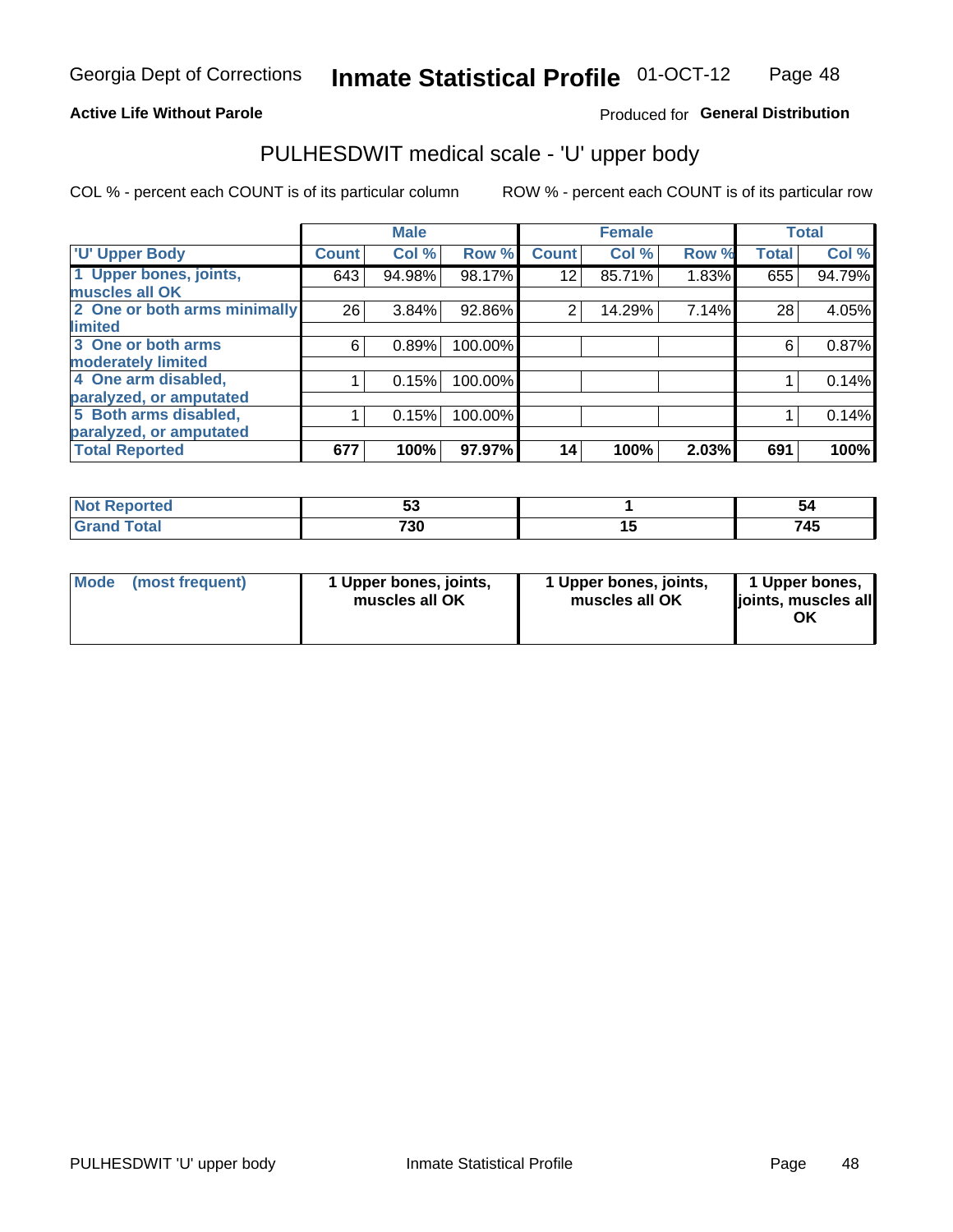#### **Active Life Without Parole**

### Produced for General Distribution

## PULHESDWIT medical scale - 'L' lower body

COL % - percent each COUNT is of its particular column

|                                |                | <b>Male</b> |         |              | <b>Female</b> |       |                 | <b>Total</b> |
|--------------------------------|----------------|-------------|---------|--------------|---------------|-------|-----------------|--------------|
| 'L' Lower Body                 | <b>Count</b>   | Col %       | Row %   | <b>Count</b> | Col %         | Row % | <b>Total</b>    | Col %        |
| 1 Lower bones, joints,         | 588            | 86.85%      | 98.16%  | 11           | 78.57%        | 1.84% | 599             | 86.69%       |
| muscles all OK                 |                |             |         |              |               |       |                 |              |
| 2 One or both legs minimally   | 74             | 10.93%      | 96.10%  | 3            | 21.43%        | 3.90% | 77              | 11.14%       |
| limited                        |                |             |         |              |               |       |                 |              |
| 3 One or both legs             | 13             | 1.92%       | 100.00% |              |               |       | 13 <sub>1</sub> | 1.88%        |
| moderately limited             |                |             |         |              |               |       |                 |              |
| 4 One leg disabled, paralyzed, | $\overline{2}$ | 0.30%       | 100.00% |              |               |       | 2               | 0.29%        |
| or amputated                   |                |             |         |              |               |       |                 |              |
| <b>Total Reported</b>          | 677            | 100%        | 97.97%  | 14           | 100%          | 2.03% | 691             | 100%         |

| <b>prted</b><br><b>NOT.</b><br>$\cdots$ | <u>Ju</u>   | ວະ  |
|-----------------------------------------|-------------|-----|
| <b>Total</b><br>_____                   | 700<br>טכ ו | 74F |

| Mode | (most frequent) | 1 Lower bones, joints,<br>muscles all OK | 1 Lower bones, joints,<br>muscles all OK | 1 Lower bones,<br>ljoints, muscles all<br>ΟK |
|------|-----------------|------------------------------------------|------------------------------------------|----------------------------------------------|
|------|-----------------|------------------------------------------|------------------------------------------|----------------------------------------------|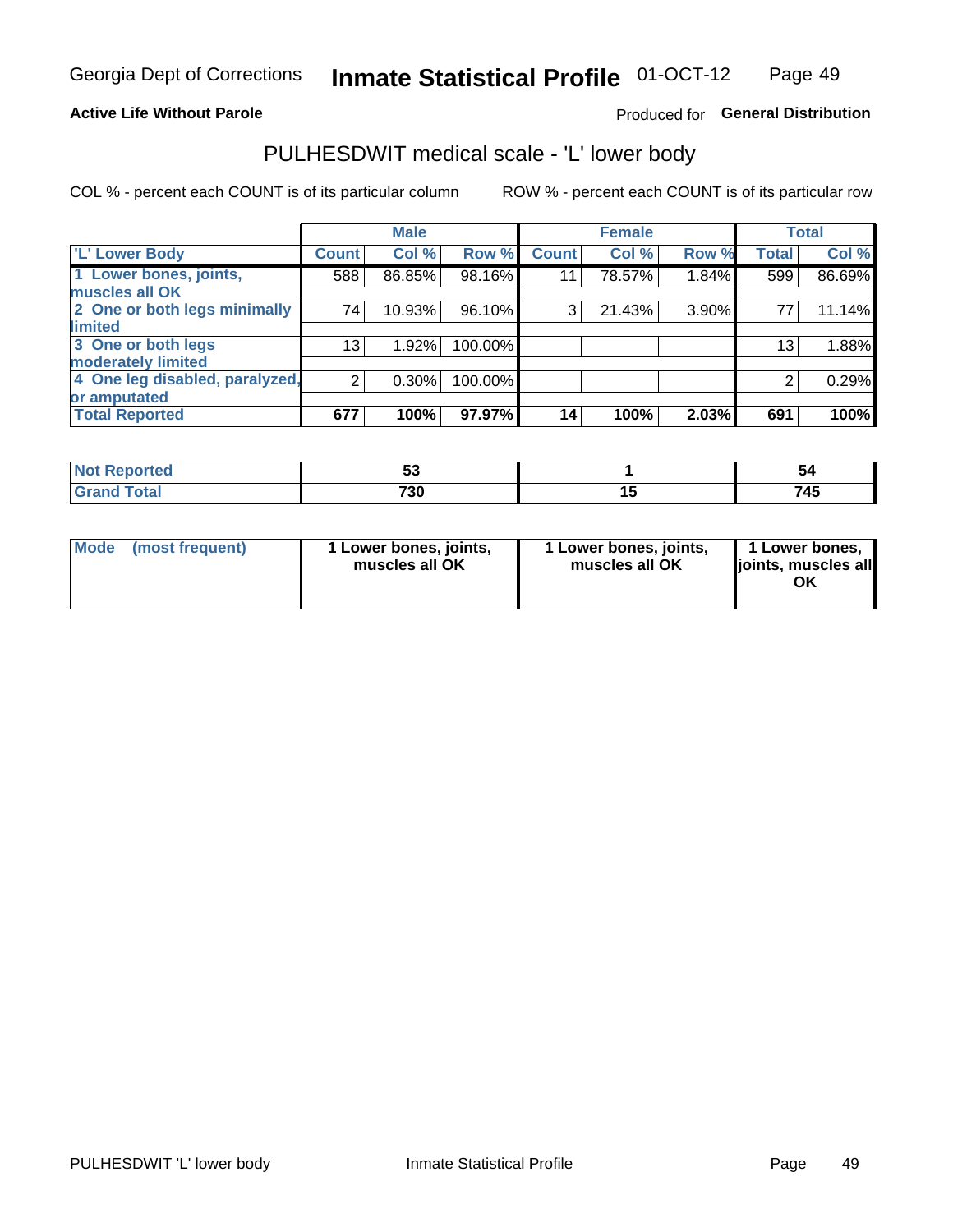**Active Life Without Parole** 

Produced for General Distribution

## PULHESDWIT medical scale - 'H' hearing

COL % - percent each COUNT is of its particular column

|                                | <b>Male</b>  |        | <b>Female</b>      |    |         | <b>Total</b> |              |        |
|--------------------------------|--------------|--------|--------------------|----|---------|--------------|--------------|--------|
| <b>'H' Hearing</b>             | <b>Count</b> | Col %  | <b>Row % Count</b> |    | Col %   | Row %        | <b>Total</b> | Col %  |
| 1 Normal hearing both ears     | 668          | 98.82% | 97.95%             | 14 | 100.00% | 2.05%        | 682          | 98.84% |
| 2 Some loss in one ear with    |              | 1.04%  | 100.00%            |    |         |              |              | 1.01%  |
| other OK, or mild loss in both |              |        |                    |    |         |              |              |        |
| 4 Severe loss in both ears     |              | 0.15%  | 100.00%            |    |         |              |              | 0.14%  |
| <b>Total Reported</b>          | 676          | 100%   | 97.97%             | 14 | 100%    | $2.03\%$     | 690          | 100%   |

| нао |     | $ -$<br>◡ |
|-----|-----|-----------|
|     | 730 | 745       |

| Mode (most frequent) | 1 Normal hearing both ears 1 Normal hearing both ears 1 Normal hearing |           |
|----------------------|------------------------------------------------------------------------|-----------|
|                      |                                                                        | both ears |
|                      |                                                                        |           |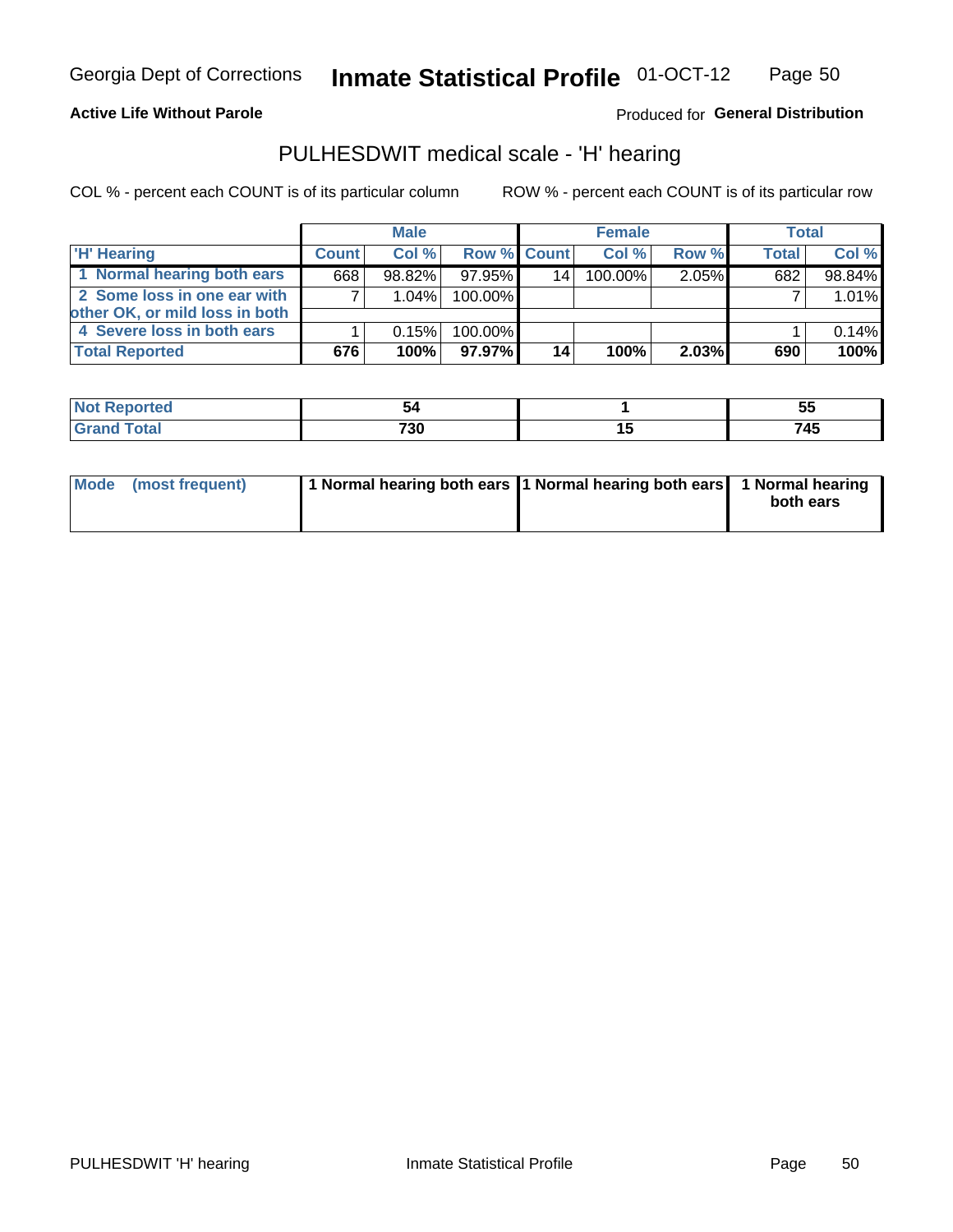#### **Active Life Without Parole**

### Produced for General Distribution

## PULHESDWIT medical scale - 'E' vision

COL % - percent each COUNT is of its particular column

|                                |              | <b>Male</b> |             |    | <b>Female</b> |       |              | <b>Total</b> |
|--------------------------------|--------------|-------------|-------------|----|---------------|-------|--------------|--------------|
| <b>E' Vision</b>               | <b>Count</b> | Col %       | Row % Count |    | Col %         | Row % | <b>Total</b> | Col %        |
| 1 Correctable to 20/40 in both | 500          | 79.62%      | 98.23%      |    | 64.29%        | 1.77% | 509          | 79.28%       |
| eyes                           |              |             |             |    |               |       |              |              |
| 2 Correctable to 20/70 in one  | 116          | 18.47%      | 95.87%      | 5  | 35.71%        | 4.13% | 121          | 18.85%       |
| eye, may be blind in other     |              |             |             |    |               |       |              |              |
| 3 Correctable to 20/200 in one | 10           | 1.59%       | 100.00%     |    |               |       | 10           | 1.56%        |
| eye, may be blind in other     |              |             |             |    |               |       |              |              |
| 4 One eye not correctable to   | 2            | 0.32%       | 100.00%     |    |               |       | 2            | 0.31%        |
| 20/200, other may be blind     |              |             |             |    |               |       |              |              |
| <b>Total Reported</b>          | 628          | 100%        | 97.82%      | 14 | 100%          | 2.18% | 642          | 100%         |

| <b>Not Reported</b> | י ה         |     | $\sim$         |
|---------------------|-------------|-----|----------------|
| $\sim$              | I VZ        |     | ט ו            |
| <b>Total</b>        | 700<br>טכ ו | . . | - - -<br>1 T.V |

| Mode (most frequent) | <b>1</b> Correctable to 20/40 in both 1 Correctable to 20/40 in $\vert$ 1 Correctable to<br>eves | both eves | 20/40 in both eyes |  |
|----------------------|--------------------------------------------------------------------------------------------------|-----------|--------------------|--|
|                      |                                                                                                  |           |                    |  |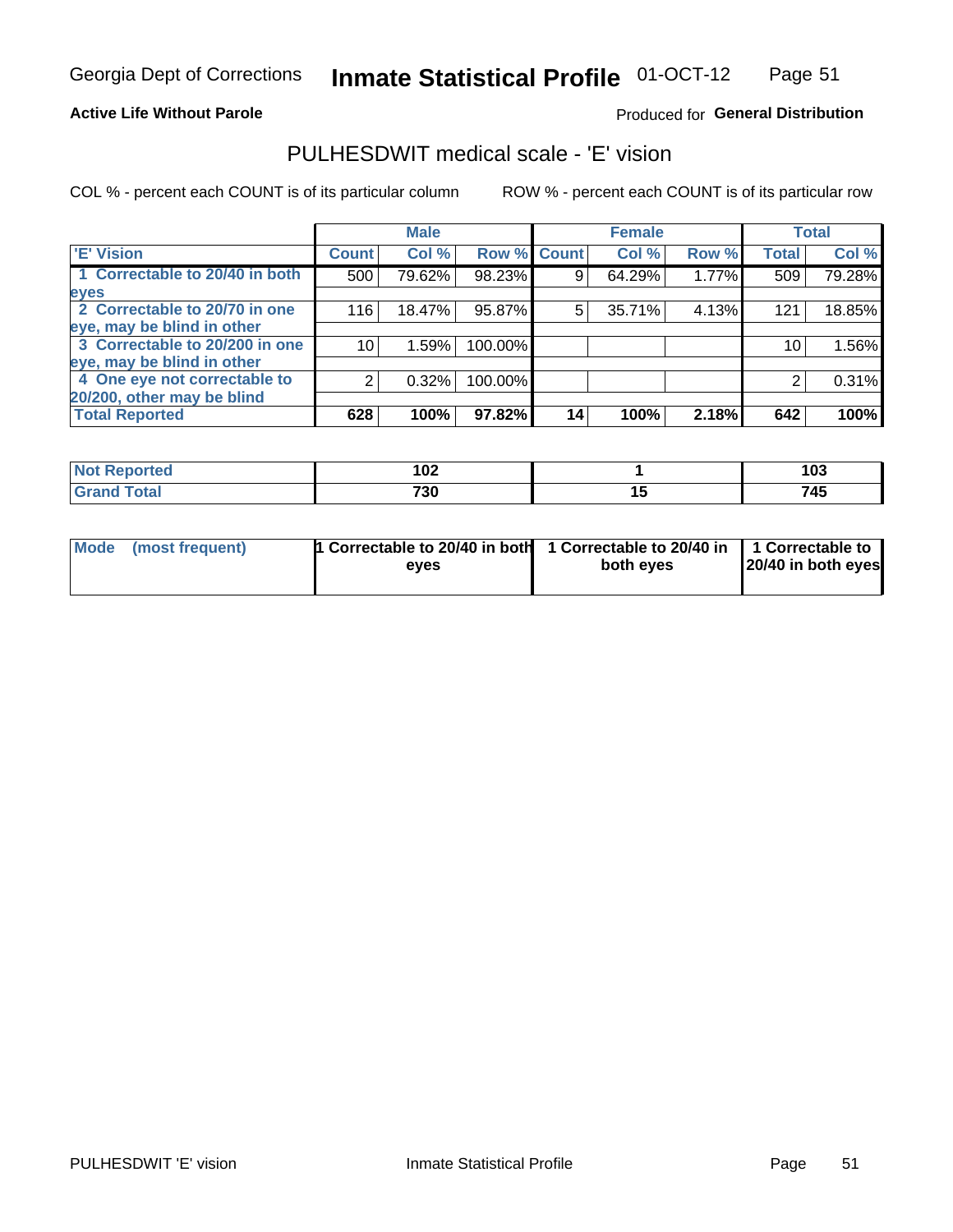#### **Active Life Without Parole**

### Produced for General Distribution

## PULHESDWIT medical scale - 'S' pSychiatric

COL % - percent each COUNT is of its particular column

|                                |              | <b>Male</b> |                    |    | <b>Female</b> |       |              | Total  |
|--------------------------------|--------------|-------------|--------------------|----|---------------|-------|--------------|--------|
| 'S' pSychiatric                | <b>Count</b> | Col %       | <b>Row % Count</b> |    | Col %         | Row % | <b>Total</b> | Col %  |
| 1 No impairment or disorders   | 533          | 80.64%      | 99.07%             | 5  | 41.67%        | 0.93% | 538          | 79.94% |
| 2 Stable, or in remission, or  | 85           | 12.86%      | 92.39%             |    | 58.33%        | 7.61% | 92           | 13.67% |
| mild impairment or retardation |              |             |                    |    |               |       |              |        |
| 3 Requires moderate inpatient  | 38           | 5.75%       | 100.00%            |    |               |       | 38           | 5.65%  |
| treatment                      |              |             |                    |    |               |       |              |        |
| 4 Requires intensive inpatient | 5            | 0.76%       | 100.00%            |    |               |       | 5            | 0.74%  |
| treatment                      |              |             |                    |    |               |       |              |        |
| <b>Total Reported</b>          | 661          | 100%        | 98.22%             | 12 | 100%          | 1.78% | 673          | 100%   |

| тео | . .<br>vu          | --<br>. .            |
|-----|--------------------|----------------------|
|     | 720<br>טכ ו<br>- - | 74E<br>.43<br>$\sim$ |

| Mode (most frequent) | <sup>1</sup> No impairment or disorders 2 Stable, or in remission, <sup>1</sup> No impairment or |                       |           |
|----------------------|--------------------------------------------------------------------------------------------------|-----------------------|-----------|
|                      |                                                                                                  | or mild impairment or | disorders |
|                      |                                                                                                  | retardation           |           |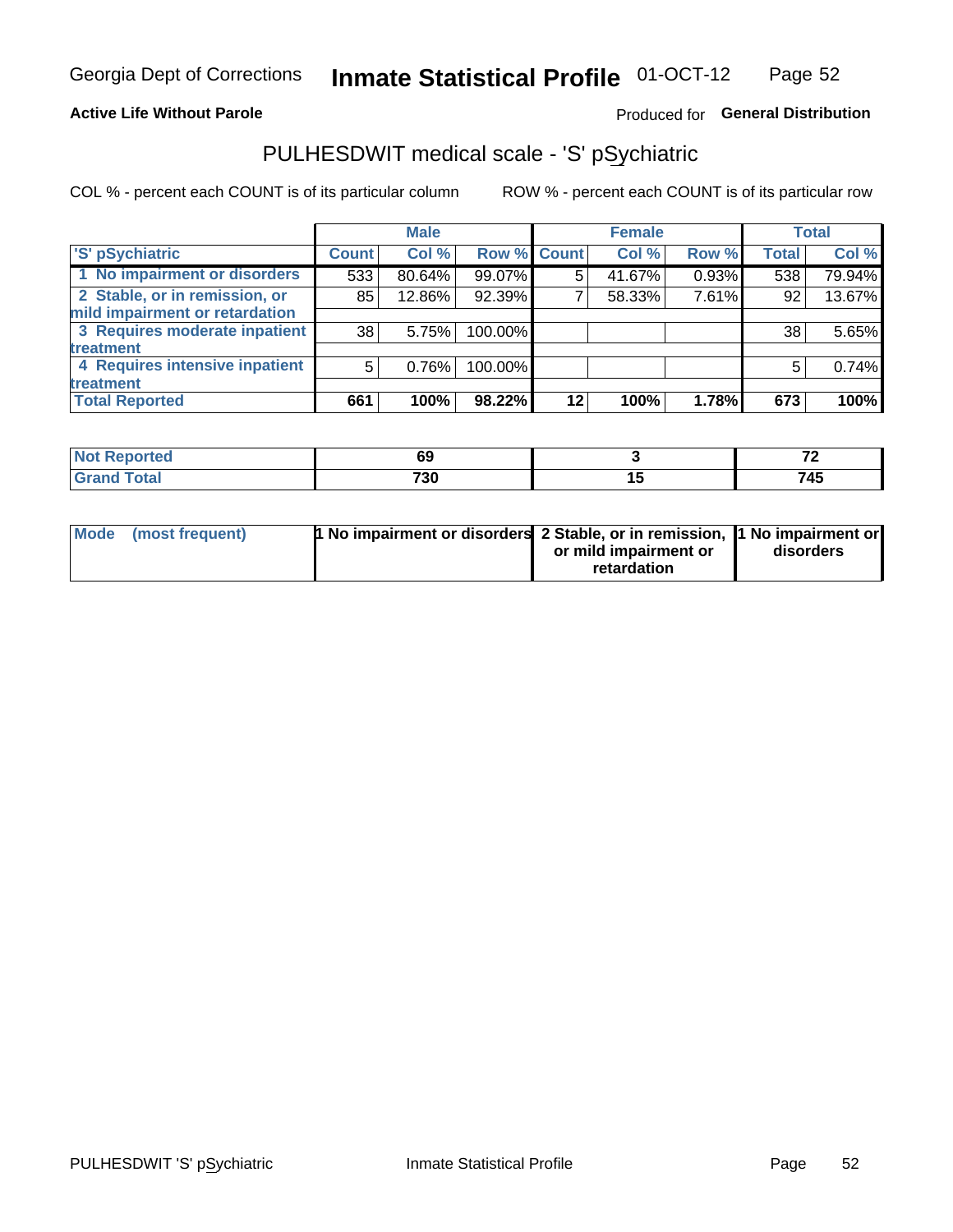#### **Active Life Without Parole**

### Produced for General Distribution

## PULHESDWIT medical scale - 'D' dental

COL % - percent each COUNT is of its particular column

|                                 |                 | <b>Male</b> |         |                 | <b>Female</b> |       |              | <b>Total</b> |
|---------------------------------|-----------------|-------------|---------|-----------------|---------------|-------|--------------|--------------|
| <b>D'</b> Dental                | <b>Count</b>    | Col %       |         | Row % Count     | Col %         | Row % | <b>Total</b> | Col %        |
| 1 Minimal routine dental health | 459             | 72.06%      | 97.87%  | 10 <sub>1</sub> | 76.92%        | 2.13% | 469          | 72.15%       |
| <b>needs</b>                    |                 |             |         |                 |               |       |              |              |
| 2 Moderate cavities and/or gum  | 149             | 23.39%      | 98.03%  | 3               | 23.08%        | 1.97% | 152          | 23.38%       |
| disease                         |                 |             |         |                 |               |       |              |              |
| 3 Extensive gum disease         | 28 <sub>1</sub> | 4.40%       | 100.00% |                 |               |       | 28           | 4.31%        |
| and/or widespread decay         |                 |             |         |                 |               |       |              |              |
| 4 Urgent need for dental        |                 | 0.16%       | 100.00% |                 |               |       |              | 0.15%        |
| <b>services</b>                 |                 |             |         |                 |               |       |              |              |
| <b>Total Reported</b>           | 637             | 100%        | 98.00%  | 13              | 100%          | 2.00% | 650          | 100%         |

| المناسب المسار<br>rtea<br>. | ◡           |    | ◡     |
|-----------------------------|-------------|----|-------|
| $C = 4 - 7$<br><b>TULAI</b> | 700<br>טע ו | __ | - - - |

| <b>Mode</b> | (most frequent) | <b>Minimal routine dental</b><br>health needs | 1 Minimal routine dental<br>health needs | <b>11 Minimal routine I</b><br>dental health<br>needs |
|-------------|-----------------|-----------------------------------------------|------------------------------------------|-------------------------------------------------------|
|-------------|-----------------|-----------------------------------------------|------------------------------------------|-------------------------------------------------------|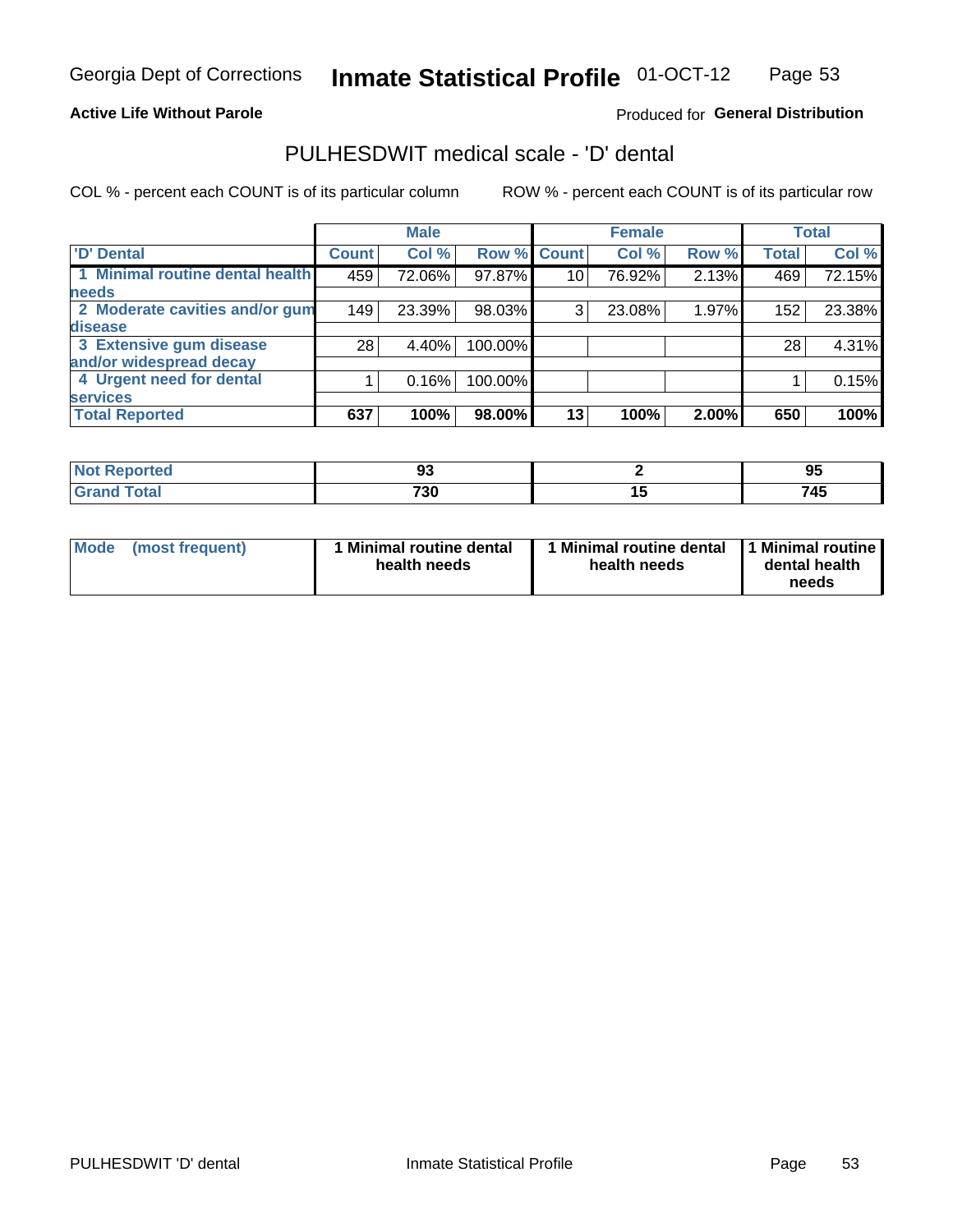#### **Active Life Without Parole**

### Produced for General Distribution

## PULHESDWIT medical scale - 'W' work ability

COL % - percent each COUNT is of its particular column

|                                 |              | <b>Male</b> |         |             | <b>Female</b> |       |              | <b>Total</b> |
|---------------------------------|--------------|-------------|---------|-------------|---------------|-------|--------------|--------------|
| 'W' work ability                | <b>Count</b> | Col %       |         | Row % Count | Col %         | Row % | <b>Total</b> | Col %        |
| 1 Unrestricted work or activity | 540          | 79.76%      | 98.18%  | 10          | 71.43%        | 1.82% | 550          | 79.59%       |
| 2 Minor restrictions on type of | 107          | 15.81%      | 96.40%  | 4           | 28.57%        | 3.60% | 111          | 16.06%       |
| <b>work</b>                     |              |             |         |             |               |       |              |              |
| 3 Moderate restrictions on type | 15           | 2.22%       | 100.00% |             |               |       | 15           | 2.17%        |
| lof work                        |              |             |         |             |               |       |              |              |
| 4 Major restrictions on type of | 10           | 1.48%       | 100.00% |             |               |       | 10           | 1.45%        |
| <b>work</b>                     |              |             |         |             |               |       |              |              |
| 5 Cannot work under any         | 5            | 0.74%       | 100.00% |             |               |       | 5            | 0.72%        |
| <b>circumstances</b>            |              |             |         |             |               |       |              |              |
| <b>Total Reported</b>           | 677          | 100%        | 97.97%  | 14          | 100%          | 2.03% | 691          | 100%         |

| <b>Not Reported</b> |           | -34           |
|---------------------|-----------|---------------|
| <b>Grand Total</b>  | 700<br>טכ | - - -<br>. TV |

| <b>Mode</b> | (most frequent) | 1 Unrestricted work or<br>activity | 1 Unrestricted work or<br>activity | 1 Unrestricted<br>work or activity |
|-------------|-----------------|------------------------------------|------------------------------------|------------------------------------|
|-------------|-----------------|------------------------------------|------------------------------------|------------------------------------|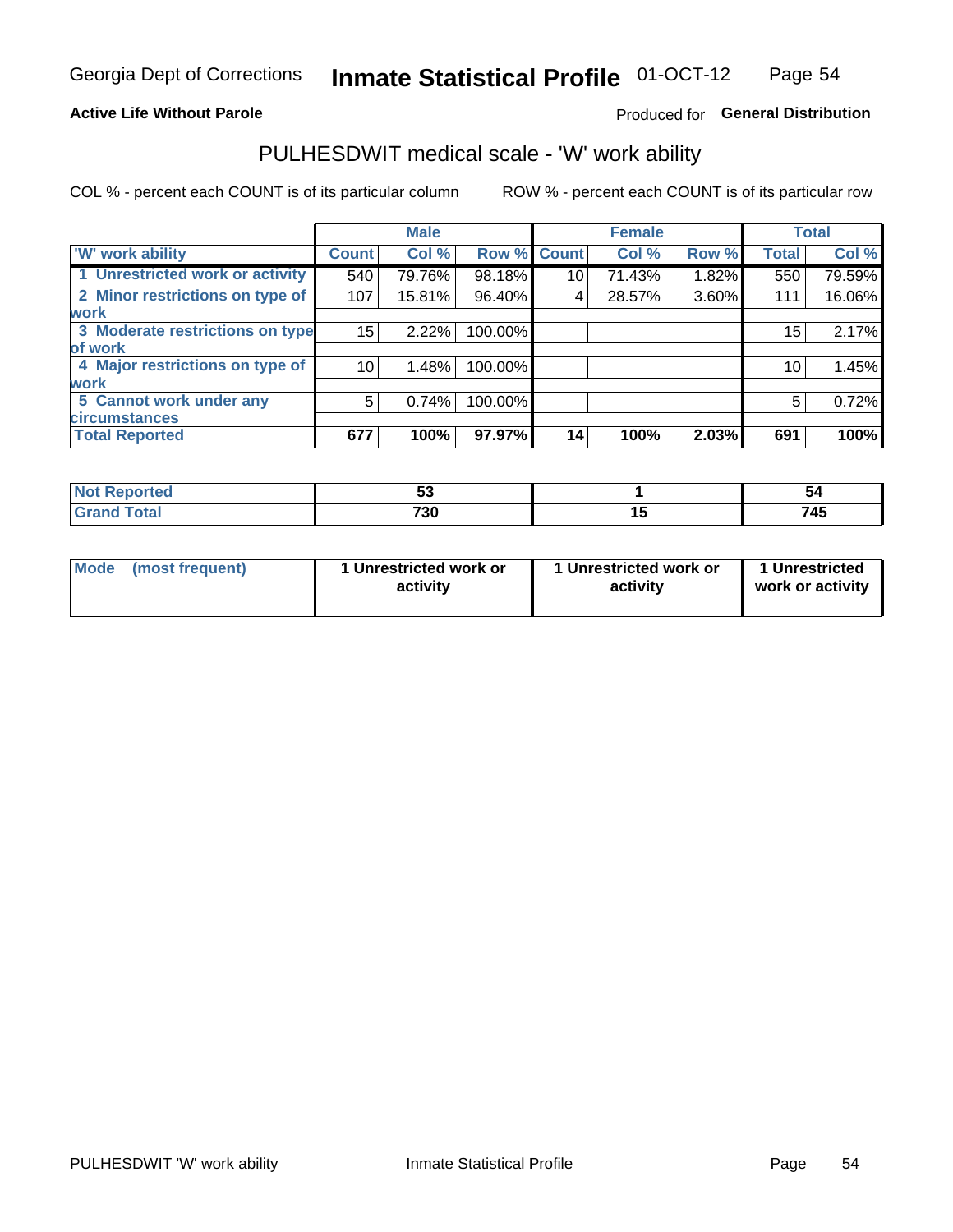#### **Active Life Without Parole**

#### Produced for General Distribution

## PULHESDWIT medical scale - 'I' impairment

|                           |                    | <b>Male</b> |             |    | <b>Female</b> |       |              | <b>Total</b> |
|---------------------------|--------------------|-------------|-------------|----|---------------|-------|--------------|--------------|
| <b>T' Impairment</b>      | Count <sup>!</sup> | Col %       | Row % Count |    | Col %         | Row % | <b>Total</b> | Col %        |
| 1 No impairments or       | 668                | 98.67%      | 97.95%      | 14 | 100.00%       | 2.05% | 682          | 98.70%       |
| <b>disabilities</b>       |                    |             |             |    |               |       |              |              |
| 2 Wheelchair-bound but    |                    | 1.03%       | 100.00%     |    |               |       |              | 1.01%        |
| otherwise OK              |                    |             |             |    |               |       |              |              |
| 4 Needs moderate Assisted |                    | 0.15%       | 100.00%     |    |               |       |              | 0.14%        |
| Living (level II)         |                    |             |             |    |               |       |              |              |
| 5 Needs maximal Assisted  |                    | 0.15%       | 100.00%     |    |               |       |              | 0.14%        |
| <b>Living (level III)</b> |                    |             |             |    |               |       |              |              |
| <b>Total Reported</b>     | 677                | 100%        | 97.97%      | 14 | 100%          | 2.03% | 691          | 100%         |

| orted       | v.  | ວ           |
|-------------|-----|-------------|
| <b>otal</b> | 730 | - - -<br>45 |

| Mode | (most frequent) | 1 No impairments or<br>disabilities | 1 No impairments or<br>disabilities | 1 No impairments  <br>or disabilities |
|------|-----------------|-------------------------------------|-------------------------------------|---------------------------------------|
|------|-----------------|-------------------------------------|-------------------------------------|---------------------------------------|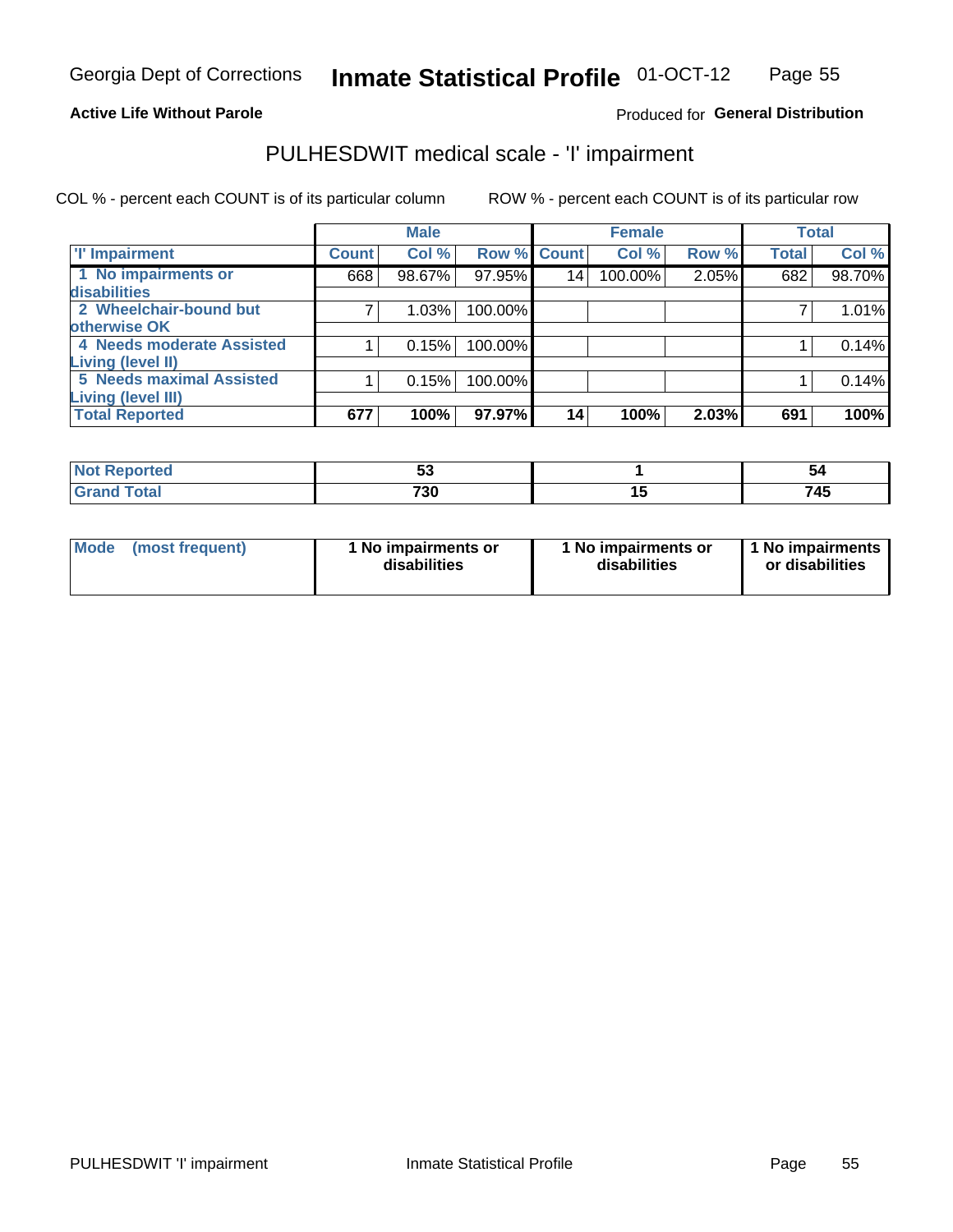#### **Active Life Without Parole**

### Produced fo General Distribution

## PULHESDWIT medical scale - 'T' transportability

COL % - percent each COUNT is of its particular column

|                                                          |              | <b>Male</b> |         |             | <b>Female</b> |       |              | <b>Total</b> |
|----------------------------------------------------------|--------------|-------------|---------|-------------|---------------|-------|--------------|--------------|
| <b>T' Transportability</b>                               | <b>Count</b> | Col %       |         | Row % Count | Col %         | Row % | <b>Total</b> | Col %        |
| 1 Can be transported in any<br>ordinary approved vehicle | 674          | 99.12%      | 97.97%  | 14          | 100.00%       | 2.03% | 688          | 99.14%       |
| 2 Wheelchair-bound, not                                  |              | 0.15%       | 100.00% |             |               |       |              | 0.14%        |
| needing special vehicle                                  |              |             |         |             |               |       |              |              |
| 3 Wheelchair-bound, requires                             |              | 0.15%       | 100.00% |             |               |       |              | 0.14%        |
| special vehicle                                          |              |             |         |             |               |       |              |              |
| 5 Requires ambulance                                     | 4            | 0.59%       | 100.00% |             |               |       | 4            | 0.58%        |
| transport                                                |              |             |         |             |               |       |              |              |
| <b>Total Reported</b>                                    | 680          | 100%        | 97.98%  | 14          | 100%          | 2.02% | 694          | 100%         |

| 'N (<br>oortea | --<br>50 |     |
|----------------|----------|-----|
| υιαι           | 730      | 745 |

| <b>Mode</b> | (most frequent) | 11 Can be transported in any 1 Can be transported in any<br>ordinary approved vehicle   ordinary approved vehicle   transported in any |  | 1 Can be<br>ordinary approved<br>vehicle |
|-------------|-----------------|----------------------------------------------------------------------------------------------------------------------------------------|--|------------------------------------------|
|-------------|-----------------|----------------------------------------------------------------------------------------------------------------------------------------|--|------------------------------------------|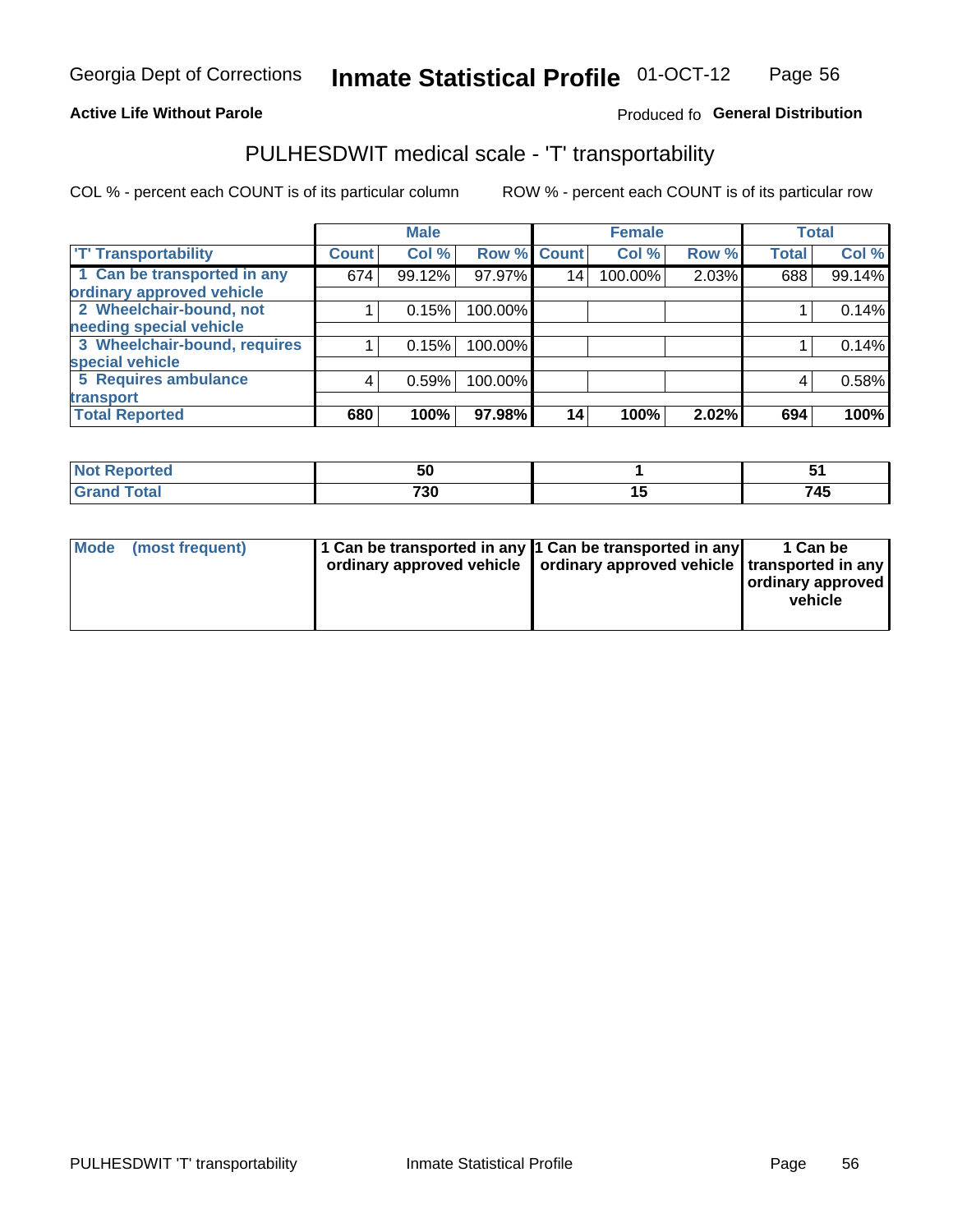### **Active Life Without Parole**

### Produced for General Distribution

## Criminality in family, self-reported

COL % - percent each COUNT is of its particular column

|                              | <b>Male</b>  |        | <b>Female</b> |                 |           | Total    |       |        |
|------------------------------|--------------|--------|---------------|-----------------|-----------|----------|-------|--------|
| <b>Criminality In Family</b> | <b>Count</b> | Col%   | Row %         | <b>Count</b>    | Col %     | Row %    | Total | Col %  |
| Yes, criminality in family   | 157          | 28.19% | 96.91%        | 5               | $50.00\%$ | $3.09\%$ | 162   | 28.57% |
| No criminality in family     | 400          | 71.81% | 98.77%        | 5               | $50.00\%$ | 1.23%    | 405   | 71.43% |
| <b>Total Reported</b>        | 557          | 100%   | 98.24%        | 10 <sup>1</sup> | 100%      | $1.76\%$ | 567   | 100%   |

| <b>Not Reported</b>             | --          |     | 170<br>.     |
|---------------------------------|-------------|-----|--------------|
| <i>i</i> otal<br>l Gran<br>____ | 700<br>7 JU | $-$ | - - -<br>745 |

|  | Mode (most frequent) | No criminality in family | Yes, criminality in family | No criminality in<br>family |
|--|----------------------|--------------------------|----------------------------|-----------------------------|
|--|----------------------|--------------------------|----------------------------|-----------------------------|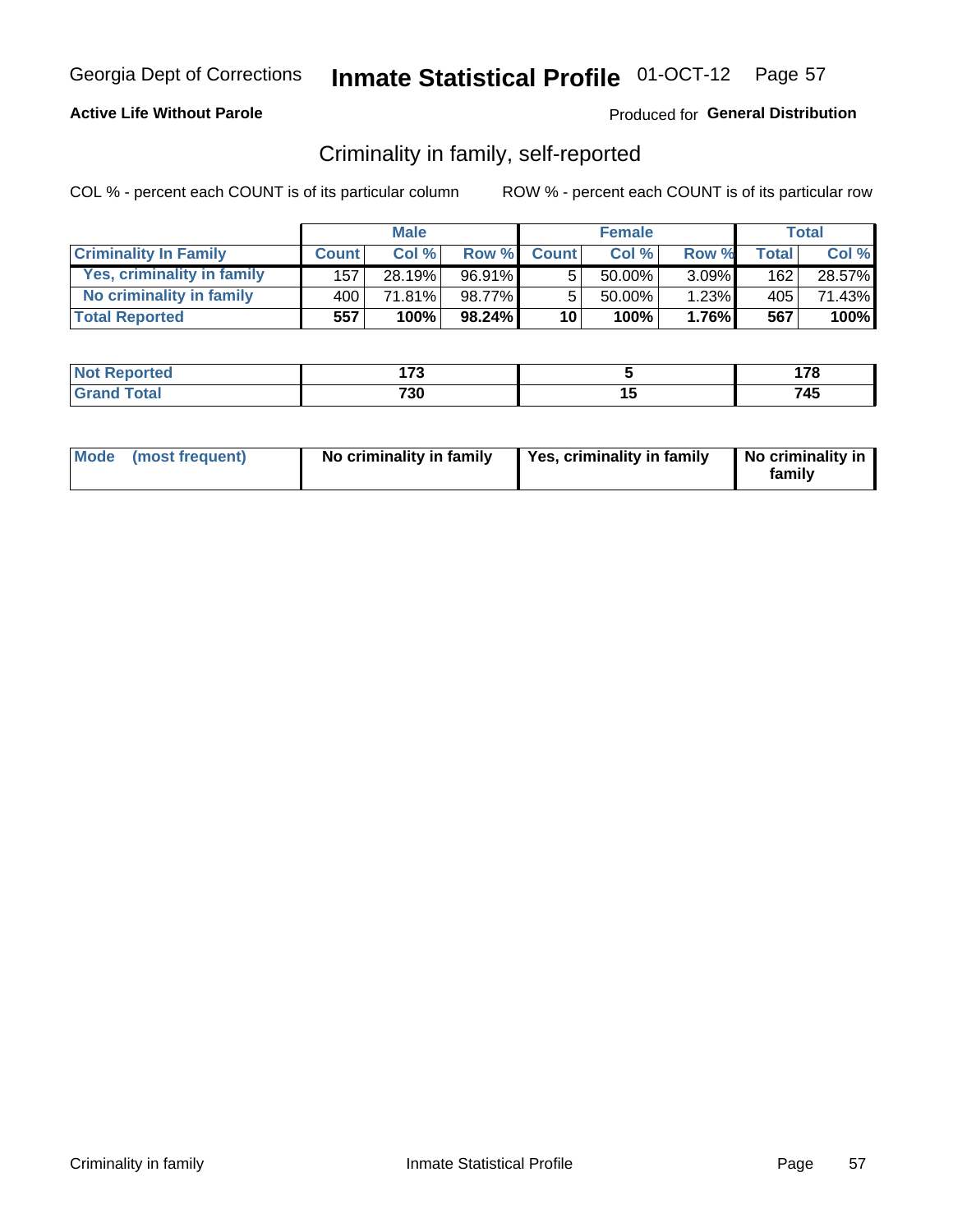### **Active Life Without Parole**

### Produced for General Distribution

## Alcoholism in family, self-reported

COL % - percent each COUNT is of its particular column

|                             | <b>Male</b>  |           | <b>Female</b> |                 |        | Total    |              |        |
|-----------------------------|--------------|-----------|---------------|-----------------|--------|----------|--------------|--------|
| <b>Alcoholism In Family</b> | <b>Count</b> | Col%      | Row %         | <b>Count</b>    | Col %  | Row %    | <b>Total</b> | Col %  |
| Yes, alcoholism in family   | 108          | $19.39\%$ | 97.30%        | 2               | 30.00% | $2.70\%$ | 1111         | 19.58% |
| No alcoholism in family     | 449          | 80.61%    | 98.46%        |                 | 70.00% | $1.54\%$ | 456          | 80.42% |
| <b>Total Reported</b>       | 557          | 100%      | $98.24\%$     | 10 <sup>1</sup> | 100%   | $1.76\%$ | 567          | 100%   |

| <b>Not Reported</b>     | ィラヘ |     | .          |
|-------------------------|-----|-----|------------|
| <b>c</b> otal<br>l Gran | 730 | . . | ハト<br>. T. |

|  | Mode (most frequent) | No alcoholism in family | No alcoholism in family | No alcoholism in<br>family |
|--|----------------------|-------------------------|-------------------------|----------------------------|
|--|----------------------|-------------------------|-------------------------|----------------------------|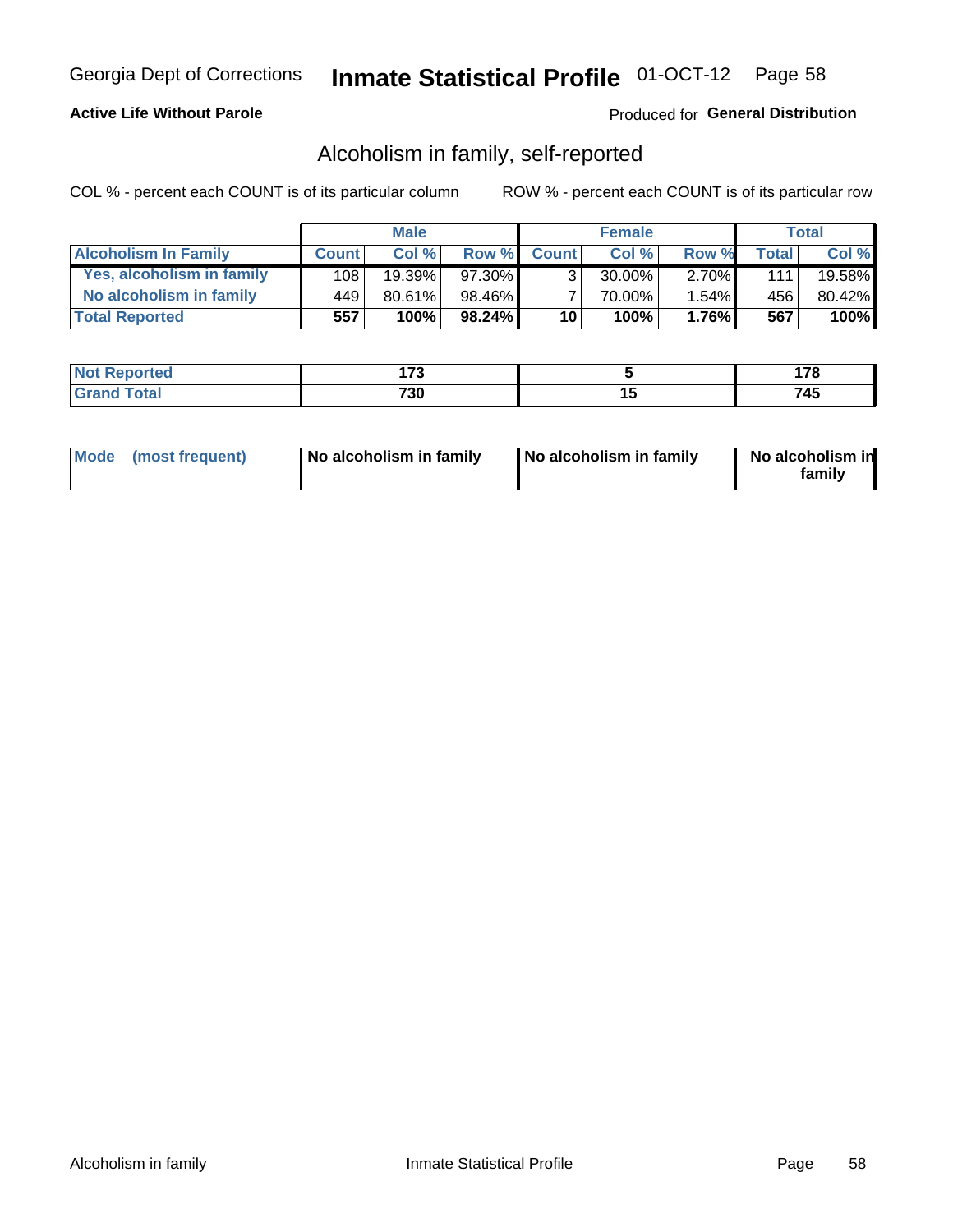### **Active Life Without Parole**

### Produced for General Distribution

## Drug abuse in family, self-reported

COL % - percent each COUNT is of its particular column

|                           | <b>Male</b>  |        | <b>Female</b> |                 |        | Total    |              |        |
|---------------------------|--------------|--------|---------------|-----------------|--------|----------|--------------|--------|
| Drug Abuse In Family      | <b>Count</b> | Col%   | Row %         | <b>Count</b>    | Col%   | Row %    | <b>Total</b> | Col %  |
| Yes, drug abuse in family | 64           | 11.49% | $95.52\%$     | 3               | 30.00% | $4.48\%$ | 67           | 11.82% |
| No drug abuse in family   | 493          | 88.51% | 98.60%I       |                 | 70.00% | $1.40\%$ | 500          | 88.18% |
| <b>Total Reported</b>     | 557          | 100%   | 98.24%        | 10 <sup>1</sup> | 100%   | $1.76\%$ | 567          | 100%   |

| <b>Not Reported</b>     | ィラヘ |     | .          |
|-------------------------|-----|-----|------------|
| <b>c</b> otal<br>l Gran | 730 | . . | ハト<br>. T. |

|  | Mode (most frequent) | No drug abuse in family | No drug abuse in family | No drug abuse in<br>family |
|--|----------------------|-------------------------|-------------------------|----------------------------|
|--|----------------------|-------------------------|-------------------------|----------------------------|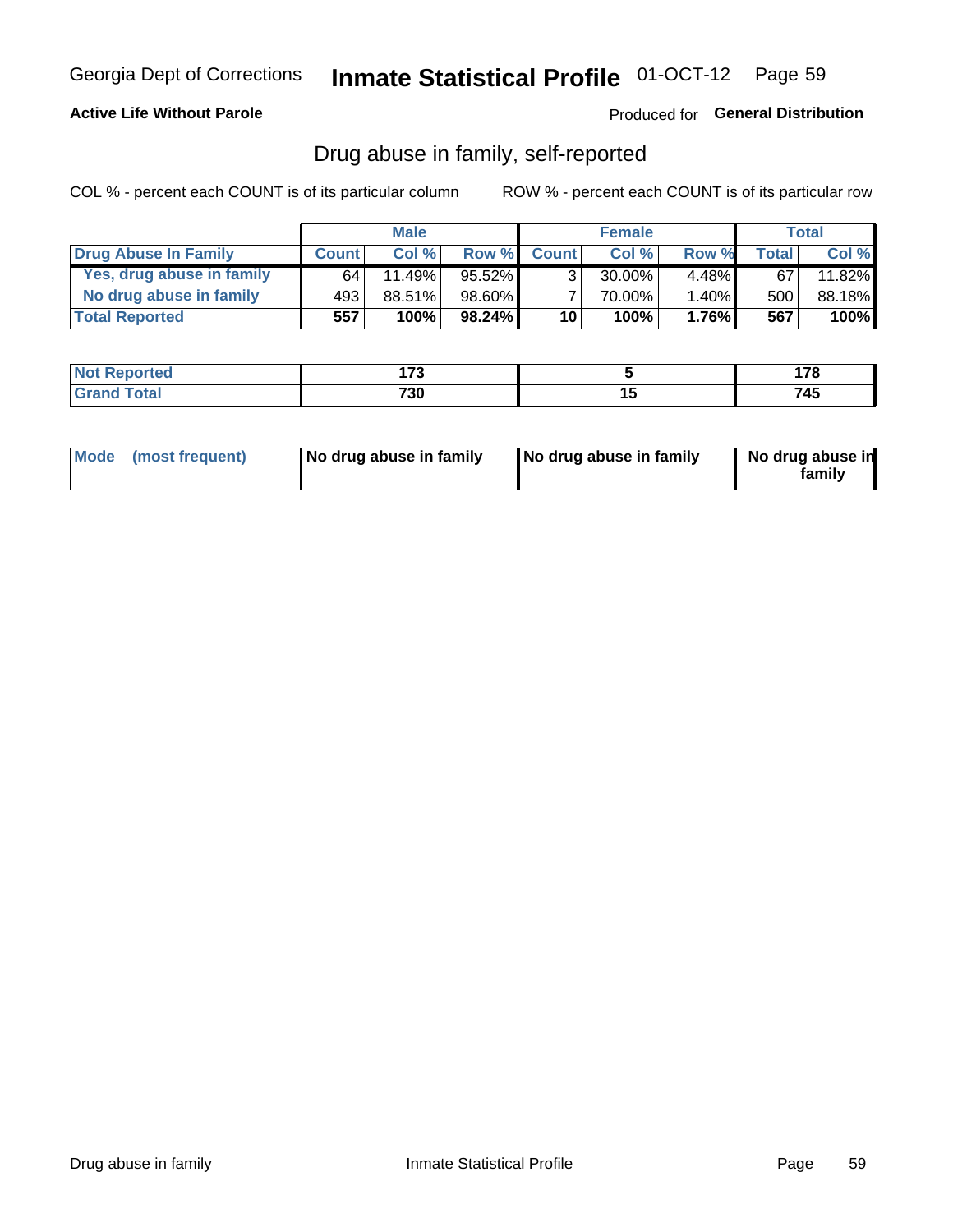### **Active Life Without Parole**

#### Produced for General Distribution

## Subjected to frequent beatings, self-reported

COL % - percent each COUNT is of its particular column

|                                   |              | <b>Male</b> |           |              | <b>Female</b> |       |       | Total  |
|-----------------------------------|--------------|-------------|-----------|--------------|---------------|-------|-------|--------|
| <b>Frequent beatings</b>          | <b>Count</b> | Col %       | Row %     | <b>Count</b> | Col %         | Row % | Total | Col %  |
| <b>Yes, subjected to frequent</b> | 34           | 6.10%       | 97.14%    |              | 10.00%        | 2.86% | 35    | 6.17%  |
| <b>beatings</b>                   |              |             |           |              |               |       |       |        |
| Not subjected to frequent         | 523          | 93.90%      | 98.31%    | 9            | 90.00%        | 1.69% | 532   | 93.83% |
| <b>beatings</b>                   |              |             |           |              |               |       |       |        |
| <b>Total Reported</b>             | 557          | 100%        | $98.24\%$ | 10           | 100%          | 1.76% | 567   | 100%   |

| <b>Not Reported</b>   | ィフヘ<br>. . |     | 170<br>1 I V |
|-----------------------|------------|-----|--------------|
| <b>Total</b><br>Grand | 730        | . . | 745          |

| Mode (most frequent) | Not subjected to frequent<br>beatings | Not subjected to frequent<br>beatings | Not subjected to<br><b>frequent beatings</b> |
|----------------------|---------------------------------------|---------------------------------------|----------------------------------------------|
|                      |                                       |                                       |                                              |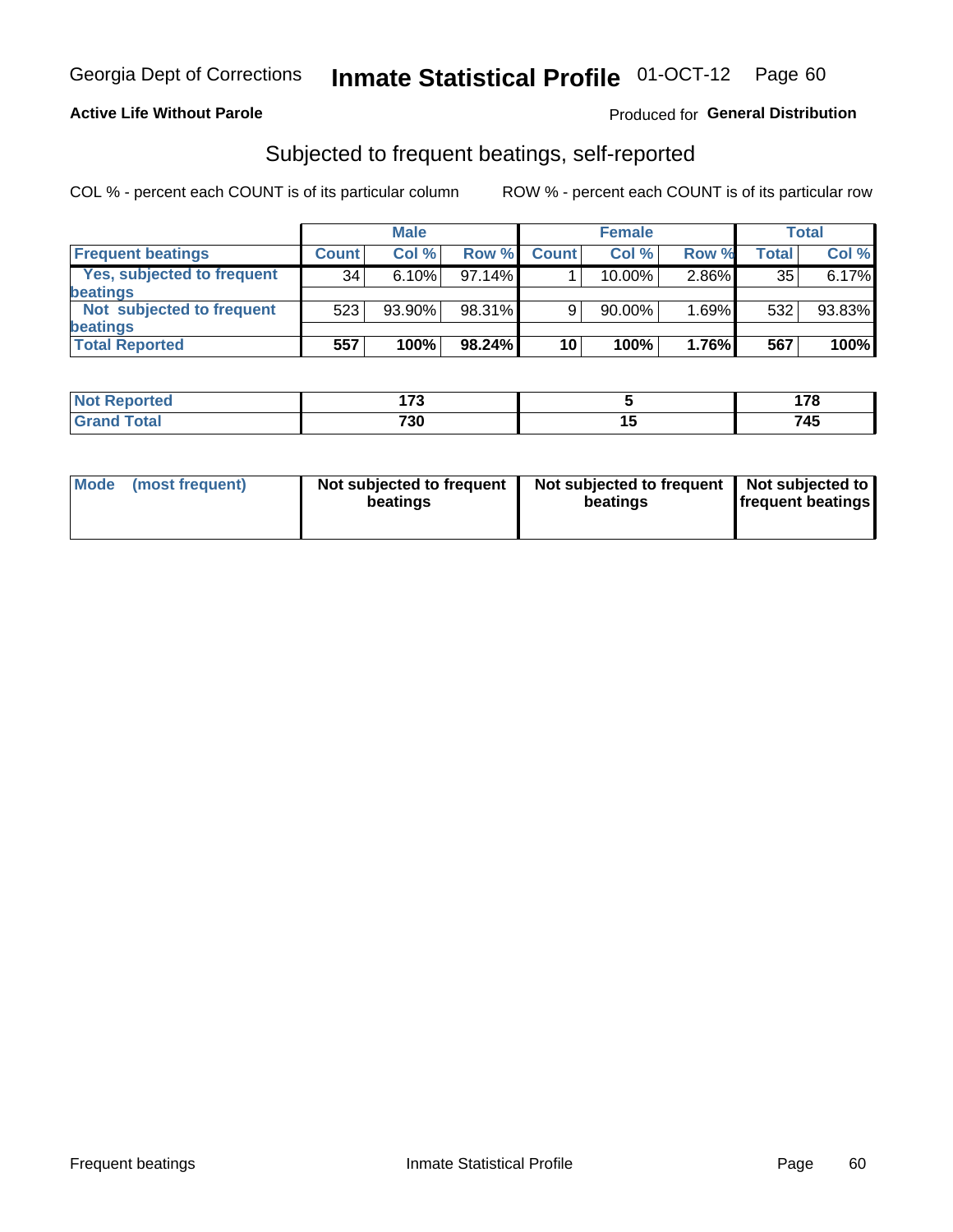### **Active Life Without Parole**

### Produced for General Distribution

## Father absent during inmate's childhood

COL % - percent each COUNT is of its particular column

|                           | <b>Male</b>  |           | <b>Female</b> |                 |           | Total    |         |         |
|---------------------------|--------------|-----------|---------------|-----------------|-----------|----------|---------|---------|
| <b>Father Absent</b>      | <b>Count</b> | Col%      | Row %         | <b>Count</b>    | Col %     | Row %    | Total i | Col %   |
| Yes, father was absent    | 276          | 49.55%    | 98.92%        | 3 <sub>1</sub>  | $30.00\%$ | $1.08\%$ | 279     | 49.21%  |
| No, father was not absent | 281          | $50.45\%$ | 97.57%        |                 | 70.00%    | $2.43\%$ | 288     | 50.79%  |
| <b>Total Reported</b>     | 557          | 100%      | $98.24\%$     | 10 <sup>1</sup> | 100%      | $1.76\%$ | 567     | $100\%$ |

| <b>Not Reported</b>     | --<br>.   | 170<br>. . v        |
|-------------------------|-----------|---------------------|
| <b>Fotal</b><br>' Grano | フクハ<br>ാ∪ | - - -<br>74⊾<br>,45 |

|  | Mode (most frequent) | No, father was not absent No, father was not absent |  | No, father was not<br>absent |
|--|----------------------|-----------------------------------------------------|--|------------------------------|
|--|----------------------|-----------------------------------------------------|--|------------------------------|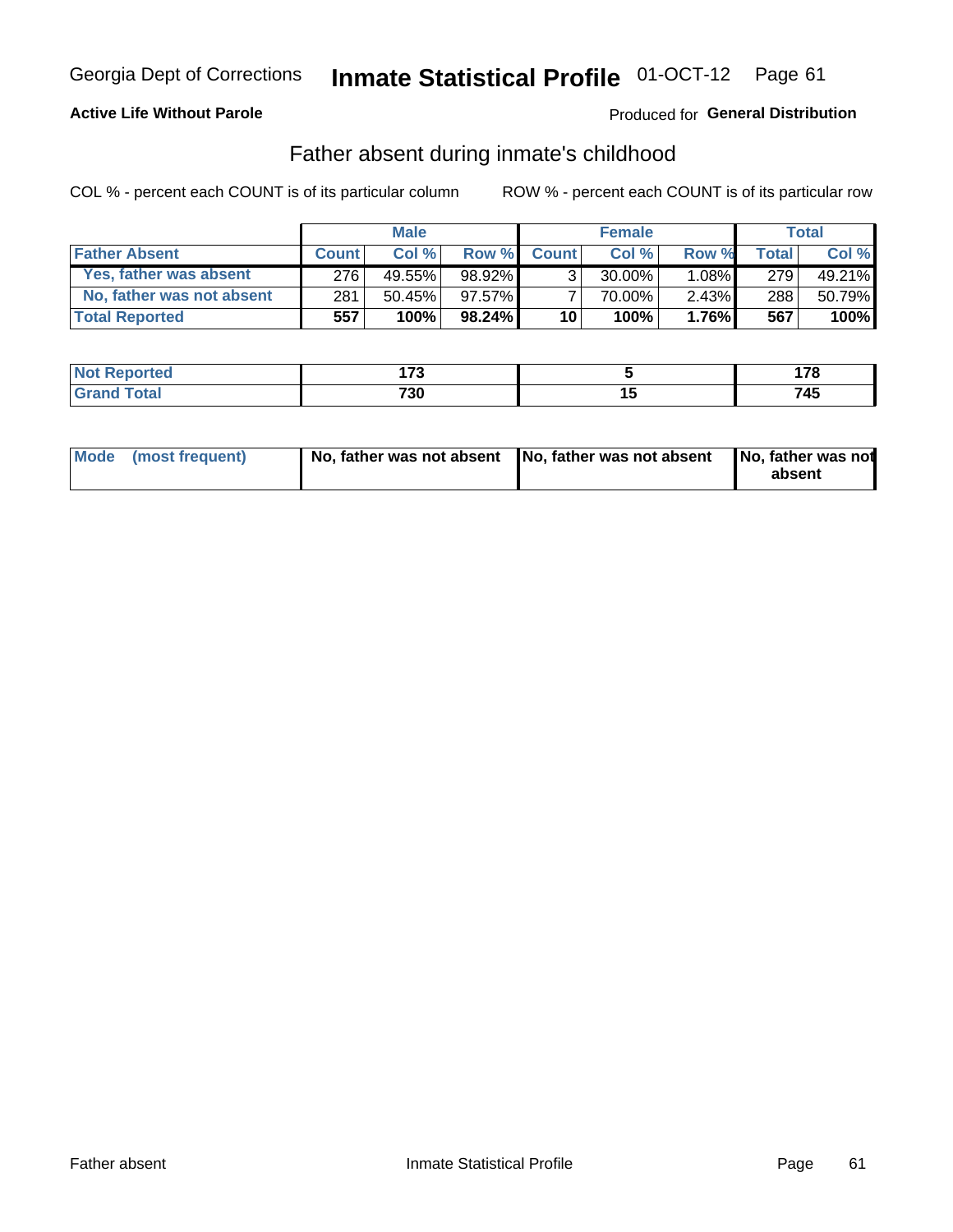### **Active Life Without Parole**

### Produced for General Distribution

## Mother absent during inmate's childhood

COL % - percent each COUNT is of its particular column

|                           | <b>Male</b>  |        | <b>Female</b> |                 |           | Total    |       |        |
|---------------------------|--------------|--------|---------------|-----------------|-----------|----------|-------|--------|
| <b>Mother Absent</b>      | <b>Count</b> | Col%   | Row %         | <b>Count</b>    | Col %     | Row %    | Total | Col %  |
| Yes, mother was absent    | 791          | 14.18% | $97.53\%$     | $\overline{2}$  | $20.00\%$ | $2.47\%$ | 81    | 14.29% |
| No, mother was not absent | 478          | 85.82% | 98.35%        | 8               | 80.00%    | 1.65%    | 486   | 85.71% |
| <b>Total Reported</b>     | 557          | 100%   | $98.24\%$     | 10 <sup>1</sup> | 100%      | $1.76\%$ | 567   | 100%   |

| <b>Reported</b><br><b>NO</b> | --<br>. |    | .   |
|------------------------------|---------|----|-----|
| <b>otal</b>                  | 730     | 17 | 745 |

| Mode (most frequent) | No, mother was not absent   No, mother was not absent   No, mother was | not absent |
|----------------------|------------------------------------------------------------------------|------------|
|                      |                                                                        |            |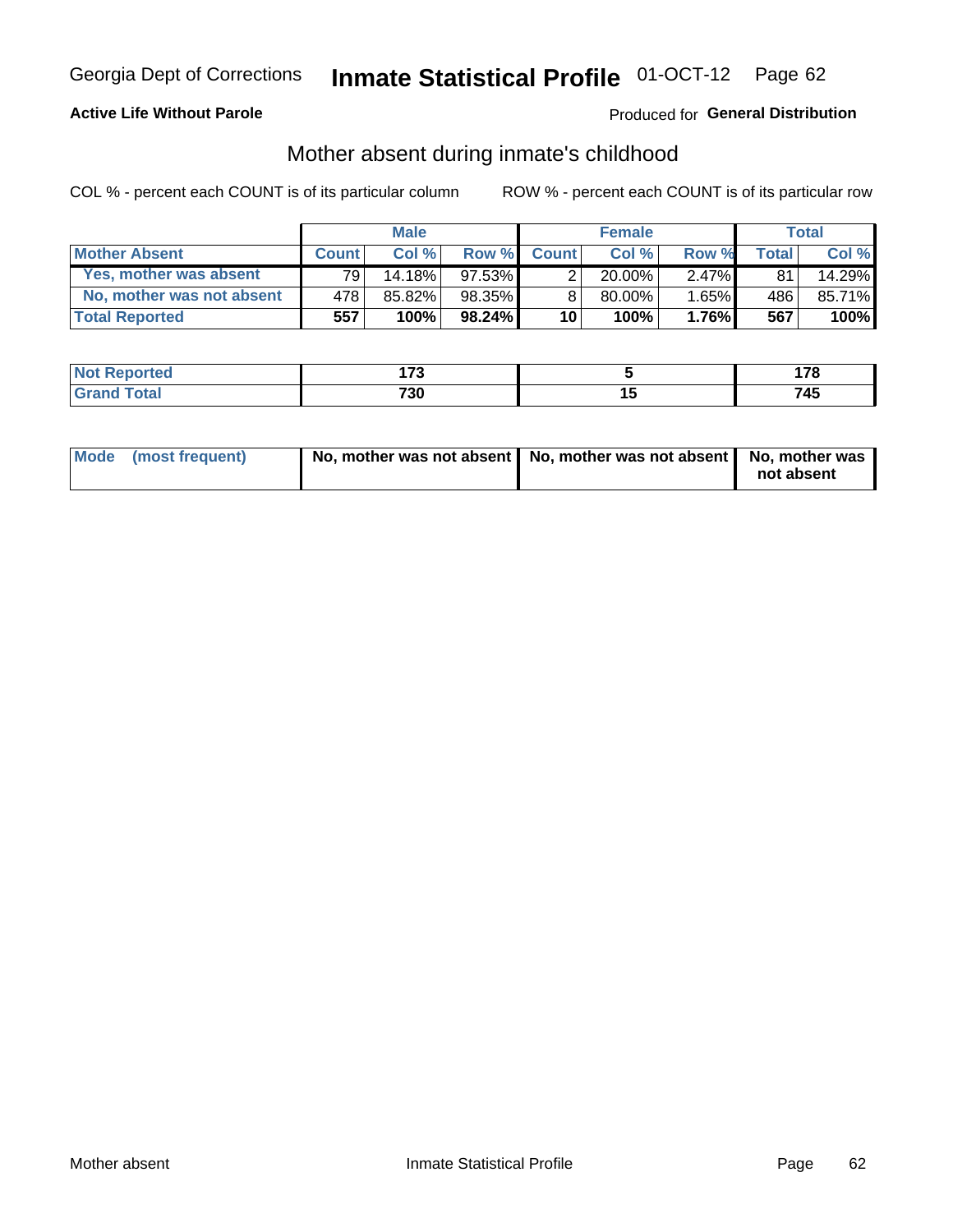### **Active Life Without Parole**

### Produced for General Distribution

## Inmate diagnosed as manipulative

COL % - percent each COUNT is of its particular column

|                          | <b>Male</b>  |        | <b>Female</b> |              |             | Total    |              |        |
|--------------------------|--------------|--------|---------------|--------------|-------------|----------|--------------|--------|
| <b>Manipulative</b>      | <b>Count</b> | Col %  | Row %         | <b>Count</b> | Col %       | Row %    | <b>Total</b> | Col %  |
| <b>Yes, manipulative</b> | 131          | 23.73% | $99.24\%$     |              | $10.00\%$ . | $0.76\%$ | 132          | 23.49% |
| No, not manipulative     | 421          | 76.27% | $97.91\%$     | 9            | 90.00%      | $2.09\%$ | 430          | 76.51% |
| <b>Total Reported</b>    | 552          | 100%   | $98.22\%$     | 10           | 100%        | 1.78%    | 562          | 100%   |

| <b>Not Reported</b>      | 470<br>. . |    | 183 |
|--------------------------|------------|----|-----|
| <b>c</b> otal<br>' Grano | 700<br>טכ  | יי | 745 |

|  | Mode (most frequent) | No, not manipulative | No, not manipulative | No. not<br><b>I</b> manipulative |
|--|----------------------|----------------------|----------------------|----------------------------------|
|--|----------------------|----------------------|----------------------|----------------------------------|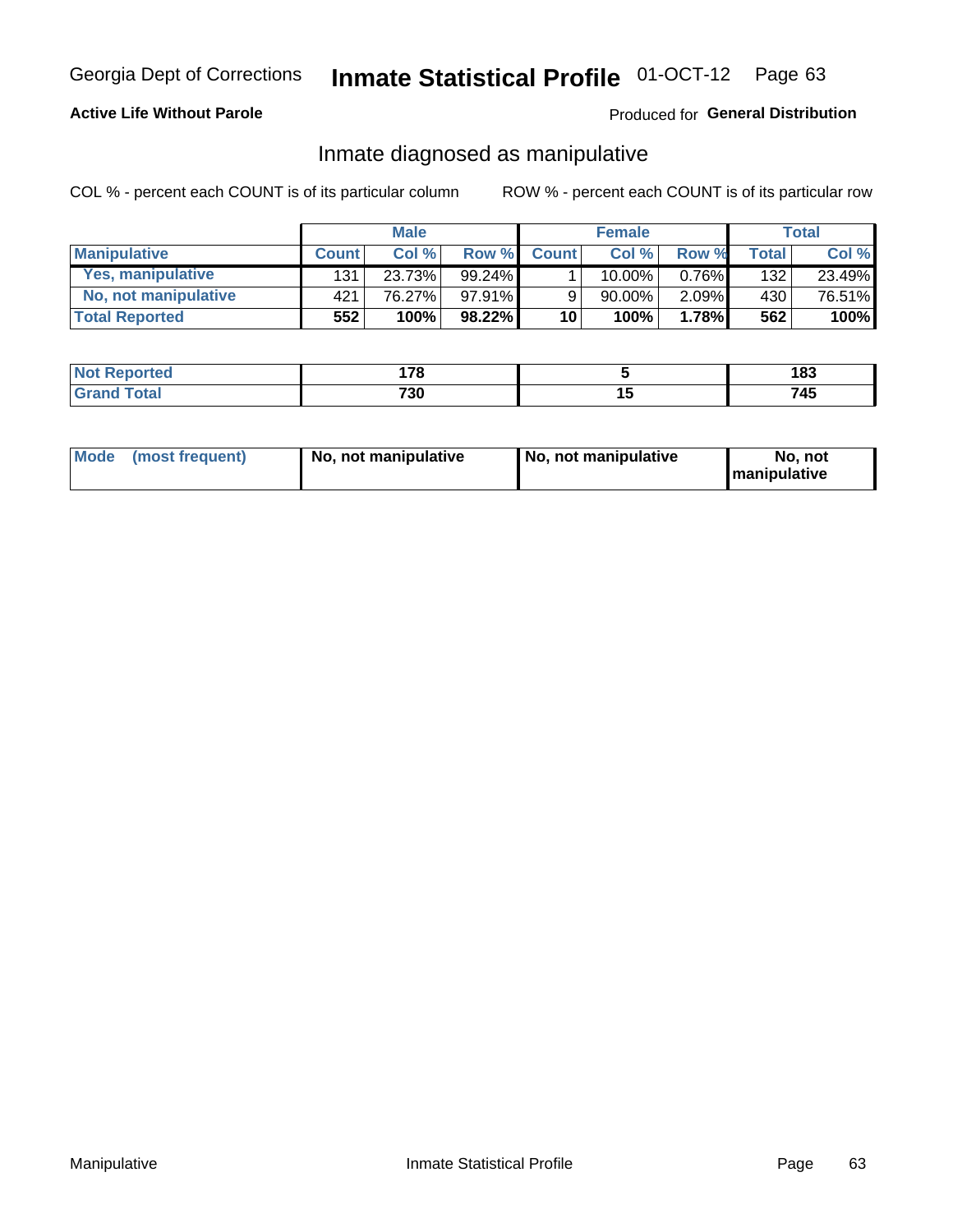# Inmate Statistical Profile 01-OCT-12 Page 64

### **Active Life Without Parole**

#### Produced for General Distribution

## Inmate diagnosed as assaultive

COL % - percent each COUNT is of its particular column

|                       | <b>Male</b>  |        | <b>Female</b> |              |        | Total    |       |        |
|-----------------------|--------------|--------|---------------|--------------|--------|----------|-------|--------|
| <b>Assaultive</b>     | <b>Count</b> | Col %  | Row %         | <b>Count</b> | Col %  | Row %    | Total | Col %  |
| Yes, assaultive       | 433          | 78.44% | 97.96%        | 9            | 90.00% | $2.04\%$ | 442   | 78.65% |
| No, not assaultive    | 119          | 21.56% | 99.17%        |              | 10.00% | $0.83\%$ | 120   | 21.35% |
| <b>Total Reported</b> | 552          | 100%   | 98.22%        | 10           | 100%   | 1.78%    | 562   | 100%   |

| <b>Reported</b> | 470 |    | .   |
|-----------------|-----|----|-----|
| <b>NO</b>       | .   |    | ت 0 |
| <b>otal</b>     | 730 | 17 | 745 |

| Mode (most frequent)<br>Yes, assaultive | Yes, assaultive | <b>Yes, assaultive</b> |
|-----------------------------------------|-----------------|------------------------|
|-----------------------------------------|-----------------|------------------------|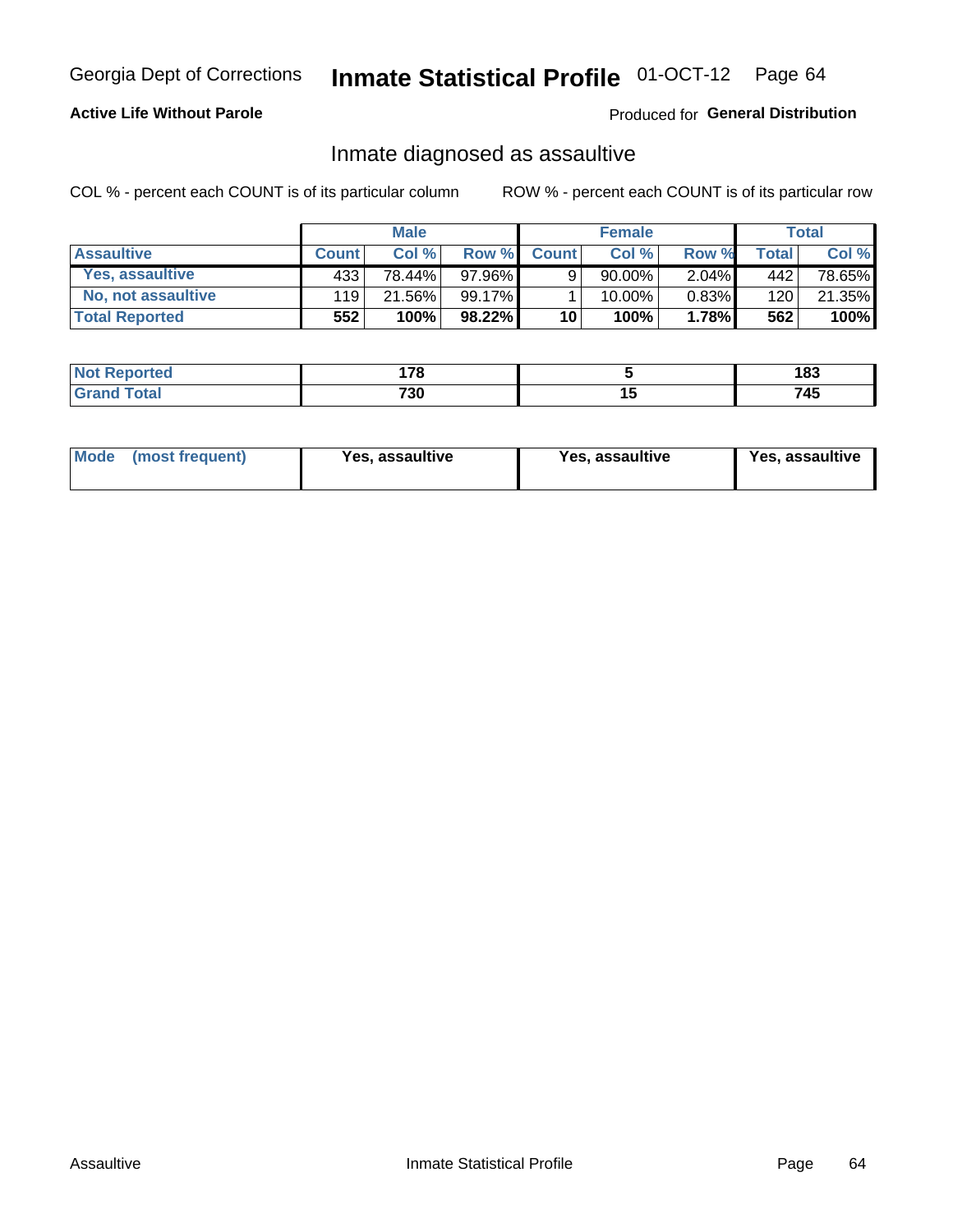#### Inmate Statistical Profile 01-OCT-12 Page 65

#### **Active Life Without Parole**

#### Produced for General Distribution

## Number of prior Georgia incarcerations

COL % - percent each COUNT is of its particular column

|                                       |                 | <b>Male</b> |                    |                 | <b>Female</b> |          |              | <b>Total</b> |
|---------------------------------------|-----------------|-------------|--------------------|-----------------|---------------|----------|--------------|--------------|
| <b>Num of Prior GA Incarcerations</b> | <b>Count</b>    | Col %       | <b>Row % Count</b> |                 | Col %         | Row %    | <b>Total</b> | Col %        |
|                                       | 349             | 47.81%      | 96.41%             | 13 <sub>1</sub> | 86.67%        | 3.59%    | 362          | 48.59%       |
|                                       | 149             | 20.41%      | 100.00%            |                 |               |          | 149          | 20.00%       |
|                                       | 92              | 12.60%      | 100.00%            |                 |               |          | 92           | 12.35%       |
|                                       | 62              | 8.49%       | 98.41%             |                 | 6.67%         | 1.59%    | 63           | 8.46%        |
|                                       | 40              | 5.48%       | 100.00%            |                 |               |          | 40           | 5.37%        |
|                                       | 19              | 2.60%       | 100.00%            |                 |               |          | 19           | 2.55%        |
| <b>More Than 5</b>                    | 19 <sup>1</sup> | 2.60%       | 95.00%             |                 | 6.67%         | $5.00\%$ | 20           | 2.68%        |
| <b>Total Reported</b>                 | 730             | 100%        | 97.99%             | 15              | 100.0%        | 2.01%    | 745          | 100%         |

| тео |              |    |                                               |
|-----|--------------|----|-----------------------------------------------|
|     | 700<br>7 J U | __ | $\rightarrow$ 4 $\rightarrow$<br>45<br>$\sim$ |

| Mean (average)       | 1.23 | ו ש. | 1.22 |
|----------------------|------|------|------|
| Median (middle)      |      |      |      |
| Mode (most frequent) |      |      |      |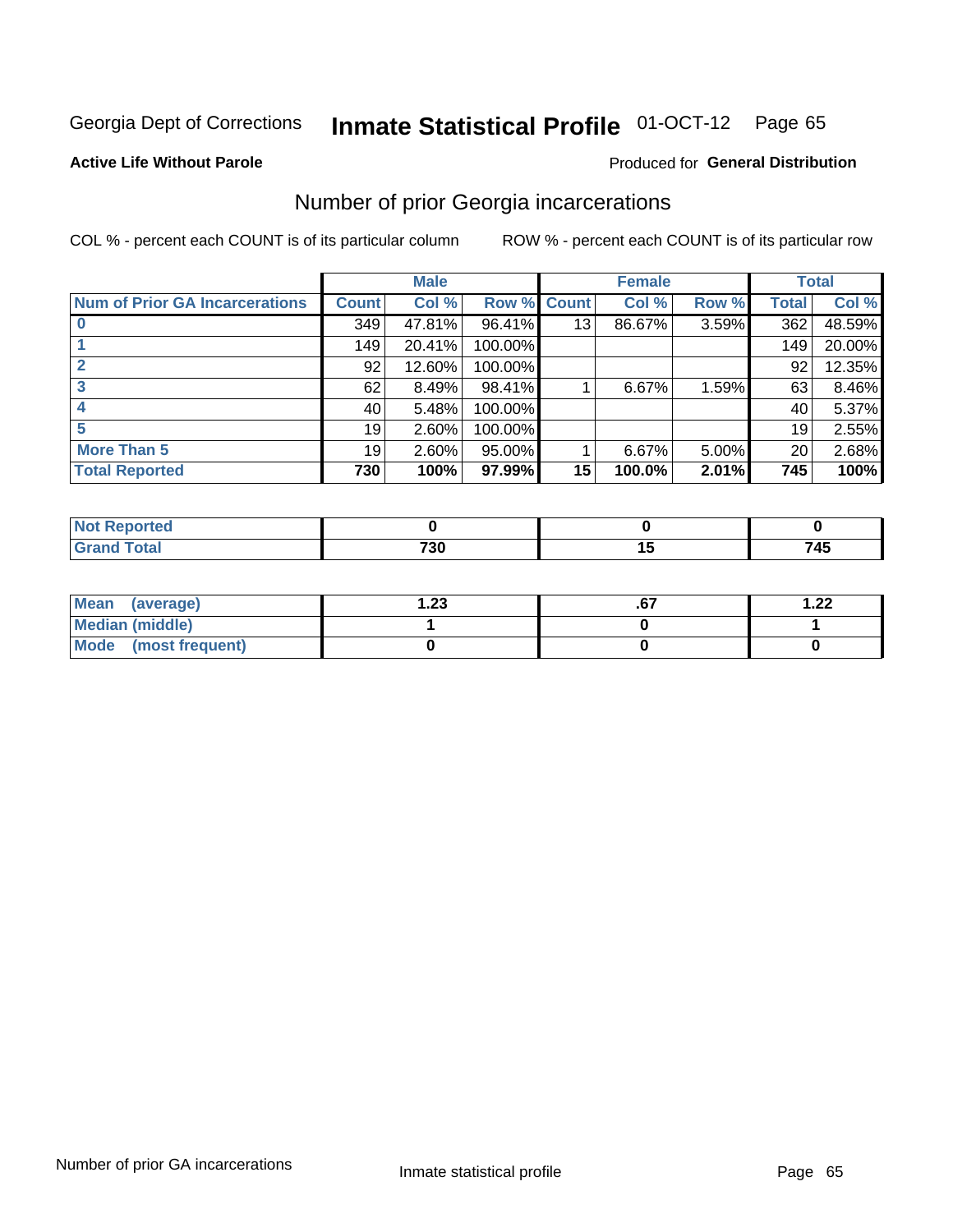#### Inmate Statistical Profile 01-OCT-12 Page 66

**Active Life Without Parole** 

Produced for General Distribution

### Prison sentence in years

COL % - percent each COUNT is of its particular column

ROW % - percent each COUNT is of its particular row

|                                 | <b>Male</b>  |            |           | <b>Female</b>      |            |       | Total |         |
|---------------------------------|--------------|------------|-----------|--------------------|------------|-------|-------|---------|
| <b>Prison Sentence In Years</b> | <b>Count</b> | Col %      |           | <b>Row % Count</b> | Col%       | Row % | Total | Col %   |
| <b>Life Without Parole</b>      | 730          | $100.00\%$ | 97.99%    | 15                 | $100.00\%$ | 2.01% | 745   | 100.00% |
| <b>Total Reported</b>           | 730          | 100%       | $97.99\%$ | 15                 | 100%       | 2.01% | 745   | 100%    |

| Not Reported |     |     |
|--------------|-----|-----|
| <b>otal</b>  | 730 | 745 |

#### **Determinate (numeric) sentences only**

| <b>Mean</b><br><i>(average)</i> |  |
|---------------------------------|--|
|---------------------------------|--|

All sentences (including determinate), with life, life without parole, and death sentences figured at 45 years

| Mea<br>(average) | ᠇៶<br>$\sim$ |  |
|------------------|--------------|--|
|                  |              |  |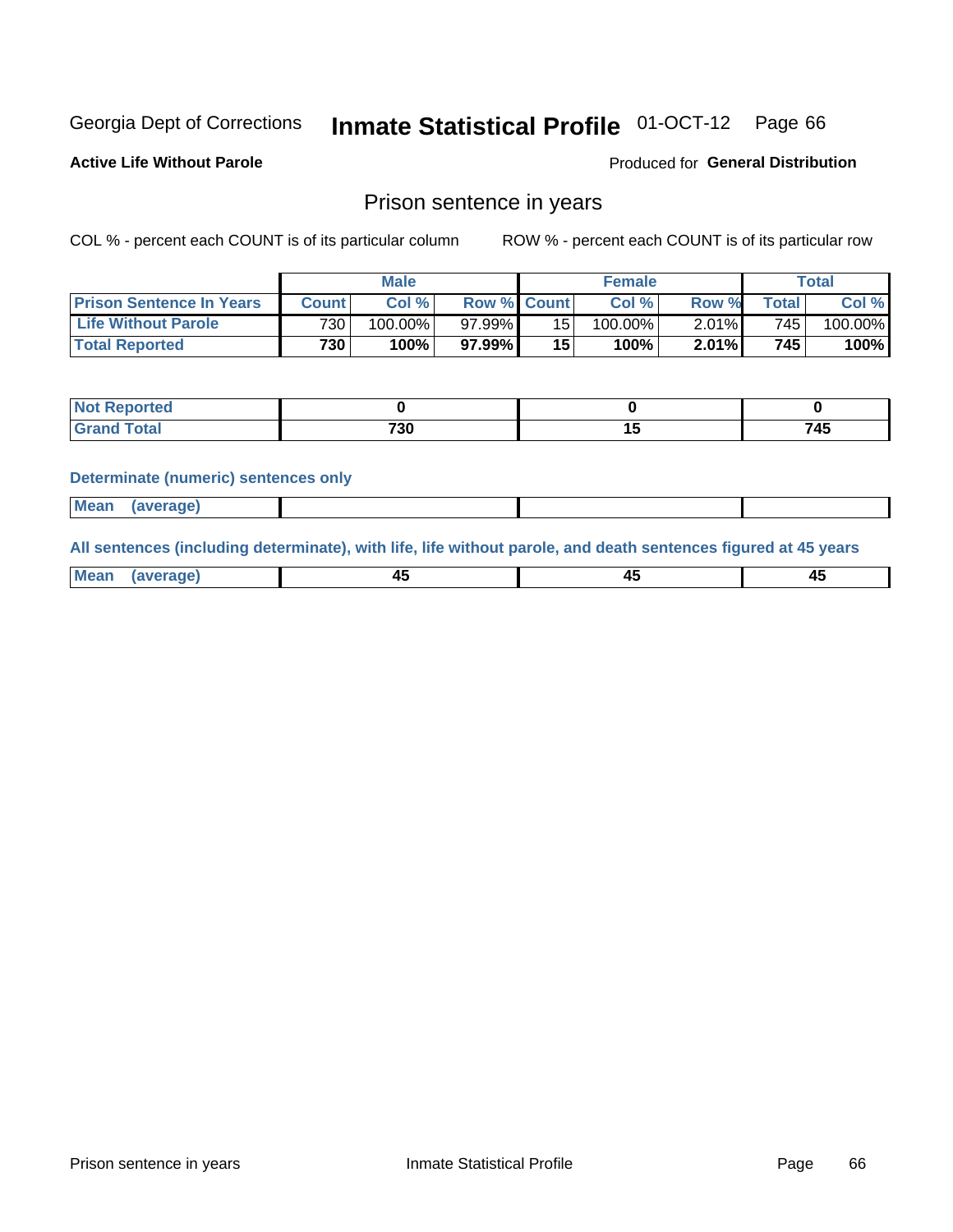#### **Inmate Statistical Profile 01-OCT-12** Georgia Dept of Corrections Page 67

#### **Active Life Without Parole**

#### Produced for General Distribution

## Primary offense, broken out into felonies vs misdemeanors

COL % - percent each COUNT is of its particular column

|                                  |                  | <b>Male</b> |                    |                 | <b>Female</b> |          |                    | Total   |
|----------------------------------|------------------|-------------|--------------------|-----------------|---------------|----------|--------------------|---------|
| <b>Felonies and Misdemeanors</b> | <b>Count</b>     | Col%        | <b>Row % Count</b> |                 | Col%          | Row %    | Total <sub>1</sub> | Col %   |
| <b>Felonies</b>                  | 730 <sub>1</sub> | 100.00%     | 97.99%             | 15 <sub>1</sub> | 100.00%       | $2.01\%$ | $745_1$            | 100.00% |
| <b>Total Reported</b>            | 730              | $100\%$     | 97.99%             | 15              | 100%          | $2.01\%$ | 745                | 100%    |

| Not <b>F</b><br>Reported   |           |     |     |
|----------------------------|-----------|-----|-----|
| <b>Total</b><br>Grand<br>u | 700<br>υc | 730 | 745 |

| <b>Mode</b><br>frequent)<br>nies<br>≧ (most tr.<br>. | onies<br>. | lonies<br>ею<br>____ |
|------------------------------------------------------|------------|----------------------|
|------------------------------------------------------|------------|----------------------|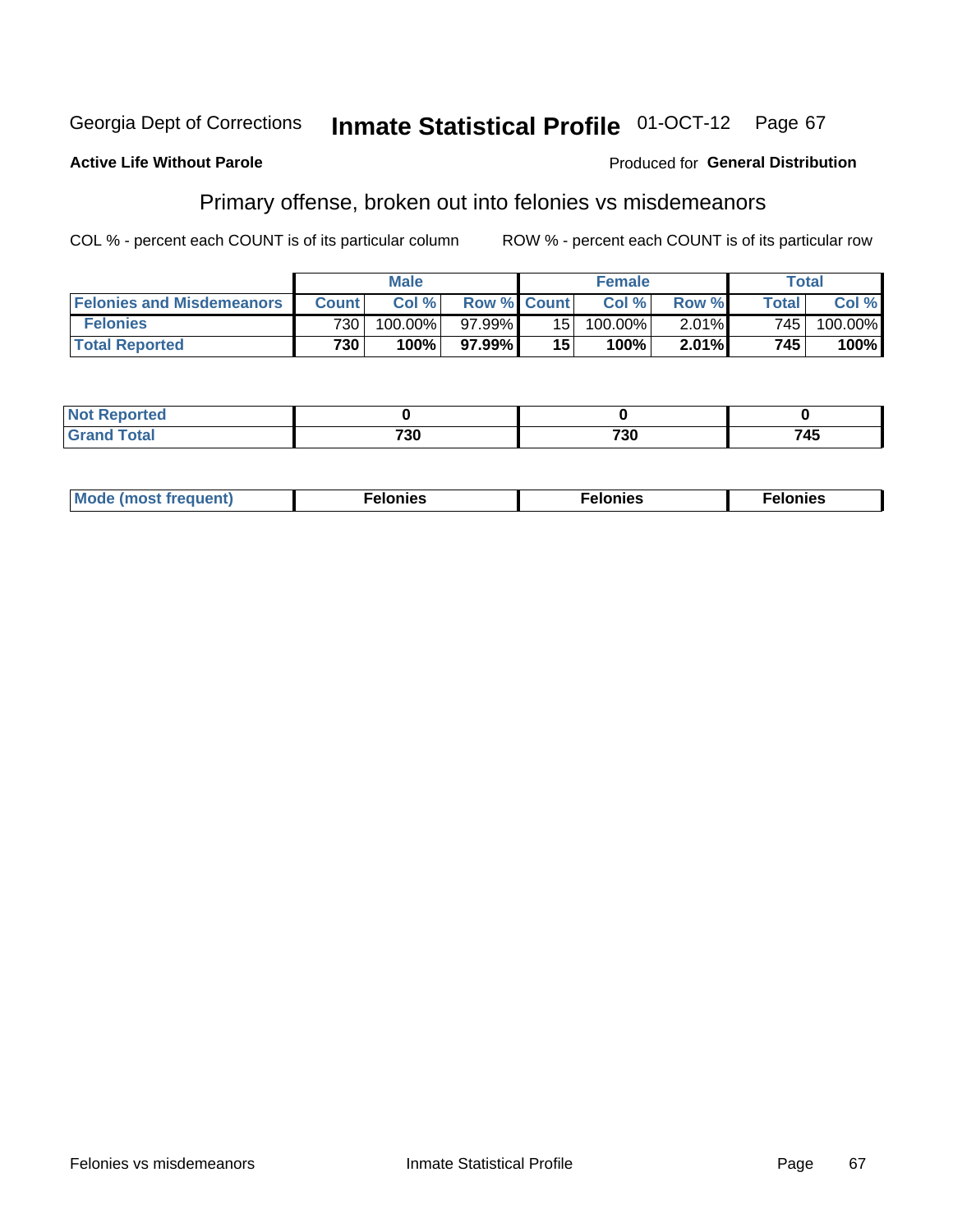#### **Inmate Statistical Profile 01-OCT-12** Page 68

### **Active Life Without Parole**

### Produced for General Distribution

## Primary offense, broken out into six broad crime categories

COL % - percent each COUNT is of its particular column

|                         |                 | <b>Male</b> |             |                 | <b>Female</b> |       |                 | <b>Total</b> |
|-------------------------|-----------------|-------------|-------------|-----------------|---------------|-------|-----------------|--------------|
| <b>Crime Categories</b> | <b>Count</b>    | Col %       | Row % Count |                 | Col %         | Row % | <b>Total</b>    | Col %        |
| <b>Violent</b>          | 603             | 82.60%      | 97.57%      | 15              | 100.00%       | 2.43% | 618             | 82.95%       |
| <b>Sex Crime</b>        | 107             | 14.66%      | 100.00%     |                 | .00%          |       | 107             | 14.36%       |
| 3<br><b>Property</b>    | 3               | .41%        | 100.00%     |                 | .00%          |       |                 | .40%         |
| <b>Drug</b><br>4        | 15 <sub>1</sub> | 2.05%       | 100.00%     |                 | .00%          |       | 15 <sub>1</sub> | 2.01%        |
| <b>Other</b><br>6       | 2               | .27%        | 100.00%     |                 | $.00\%$       |       |                 | $.27\%$      |
| <b>Total Reported</b>   | 730             | 100%        | 97.99%      | 15 <sup>1</sup> | 100%          | 2.01% | 745             | 100%         |

| <b>Not Reported</b> |              |     |
|---------------------|--------------|-----|
| <b>Total</b>        | 700<br>7 J U | 745 |

| M | . | 40 O |
|---|---|------|
|   |   |      |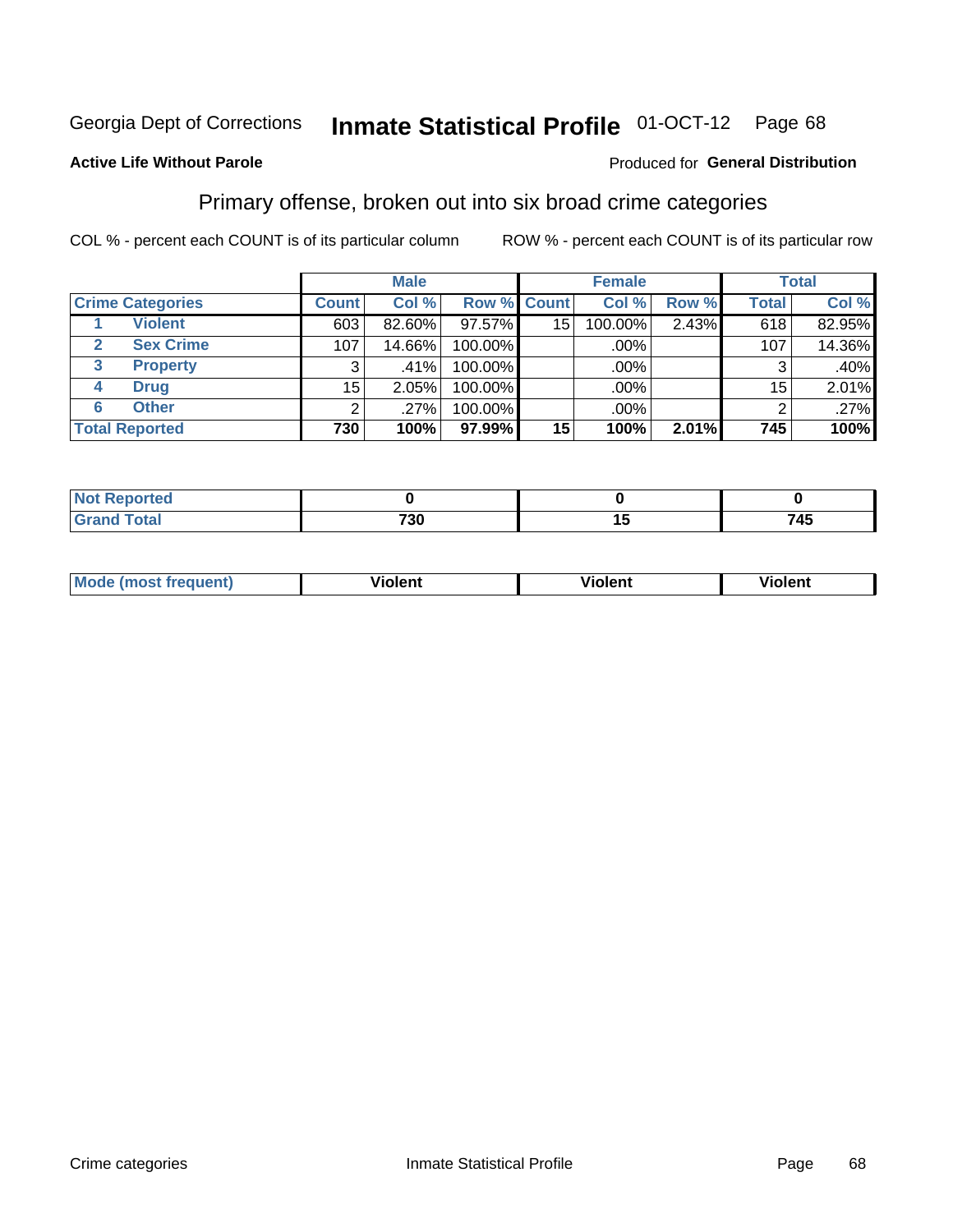#### **Inmate Statistical Profile 01-OCT-12** Page 69

#### **Active Life Without Parole**

#### Produced for General Distribution

## Primary offense, detailed offense code

COL % - percent each COUNT is of its particular column

|   |                                          |                 | <b>Male</b> |         |                 | <b>Female</b> |       |                 | <b>Total</b> |
|---|------------------------------------------|-----------------|-------------|---------|-----------------|---------------|-------|-----------------|--------------|
|   | <b>Primary Offense</b>                   | <b>Count</b>    | Col %       | Row %   | <b>Count</b>    | Col %         | Row % | <b>Total</b>    | Col %        |
| F | <b>Aggrav Child Molestation</b>          | $\overline{13}$ | 1.78%       | 100.00% |                 |               |       | $\overline{13}$ | 1.74%        |
| F | <b>Aggrav Sexual Battery</b>             | 4               | .55%        | 100.00% |                 |               |       | 4               | .54%         |
| F | <b>Aggrav Sodomy</b>                     | 9               | 1.23%       | 100.00% |                 |               |       | 9               | 1.21%        |
| F | <b>Armed Robbery</b>                     | 114             | 15.62%      | 99.13%  | $\mathbf{1}$    | 6.67%         | .87%  | 115             | 15.44%       |
| F | <b>Att/Consprcy Commt</b><br>C/S/Of      | 1.              | .14%        | 100.00% |                 |               |       | 1               | .13%         |
| F | <b>Burglary</b>                          | 3               | .41%        | 100.00% |                 |               |       | 3               | .40%         |
| F | <b>Child Molestation</b>                 | 4               | .55%        | 100.00% |                 |               |       | $\overline{4}$  | .54%         |
| F | <b>Cruelty To Children</b>               | 1               | .14%        | 100.00% |                 |               |       | 1               | .13%         |
| F | <b>Hijacking Motor Vehicle</b>           | 1               | .14%        | 100.00% |                 |               |       | 1               | .13%         |
| F | <b>Kidnapping</b>                        | 61              | 8.36%       | 100.00% |                 |               |       | 61              | 8.19%        |
| F | <b>Murder</b>                            | 425             | 58.22%      | 96.81%  | 14              | 93.33%        | 3.19% | 439             | 58.93%       |
| F | <b>Poss Firearm Convct</b>               | 1               | .14%        | 100.00% |                 |               |       | 1               | .13%         |
|   | <b>Felon</b>                             |                 |             |         |                 |               |       |                 |              |
| F | <b>Poss Of Certain</b><br><b>Weapons</b> | 1               | .14%        | 100.00% |                 |               |       | 1               | .13%         |
| F | <b>Poss Of Cocaine</b>                   | 3               | .41%        | 100.00% |                 |               |       | 3               | .40%         |
| F | <b>Poss W Int Dist Cocaine</b>           | 1               | .14%        | 100.00% |                 |               |       | 1               | .13%         |
| F | <b>Rape</b>                              | 77              | 10.55%      | 100.00% |                 |               |       | 77              | 10.34%       |
| F | <b>Robbery</b>                           | 1               | .14%        | 100.00% |                 |               |       | 1               | .13%         |
| F | <b>S/D Cocaine</b>                       | 5               | .68%        | 100.00% |                 |               |       | 5               | .67%         |
| F | <b>Traf Cocaine 401+ Gm</b>              | 1               | .14%        | 100.00% |                 |               |       | 1               | .13%         |
| F | <b>Traf Cocaine Less 200</b>             | $\overline{2}$  | .27%        | 100.00% |                 |               |       | $\overline{2}$  | .27%         |
|   | Gm                                       |                 |             |         |                 |               |       |                 |              |
| F | <b>Traf Methamph 28-199</b>              | $\mathbf{1}$    | .14%        | 100.00% |                 |               |       | 1               | .13%         |
|   | Gm                                       |                 |             |         |                 |               |       |                 |              |
| F | <b>Viol Ga Cntrl Sbst Act</b>            | 1               | .14%        | 100.00% |                 |               |       | 1               | .13%         |
|   | <b>Total Rported</b>                     | 730             | 100%        | 97.99%  | $\overline{15}$ | 100%          | 2.01% | 745             | 100%         |

| oorted                 |             |    |     |
|------------------------|-------------|----|-----|
| $\sim$ $\sim$<br>_____ | 700<br>7 JU | ., | 745 |

| Mode (most frequent) | 1101 Murder | 1101 Murder | 1101 Murder |
|----------------------|-------------|-------------|-------------|
|                      |             |             |             |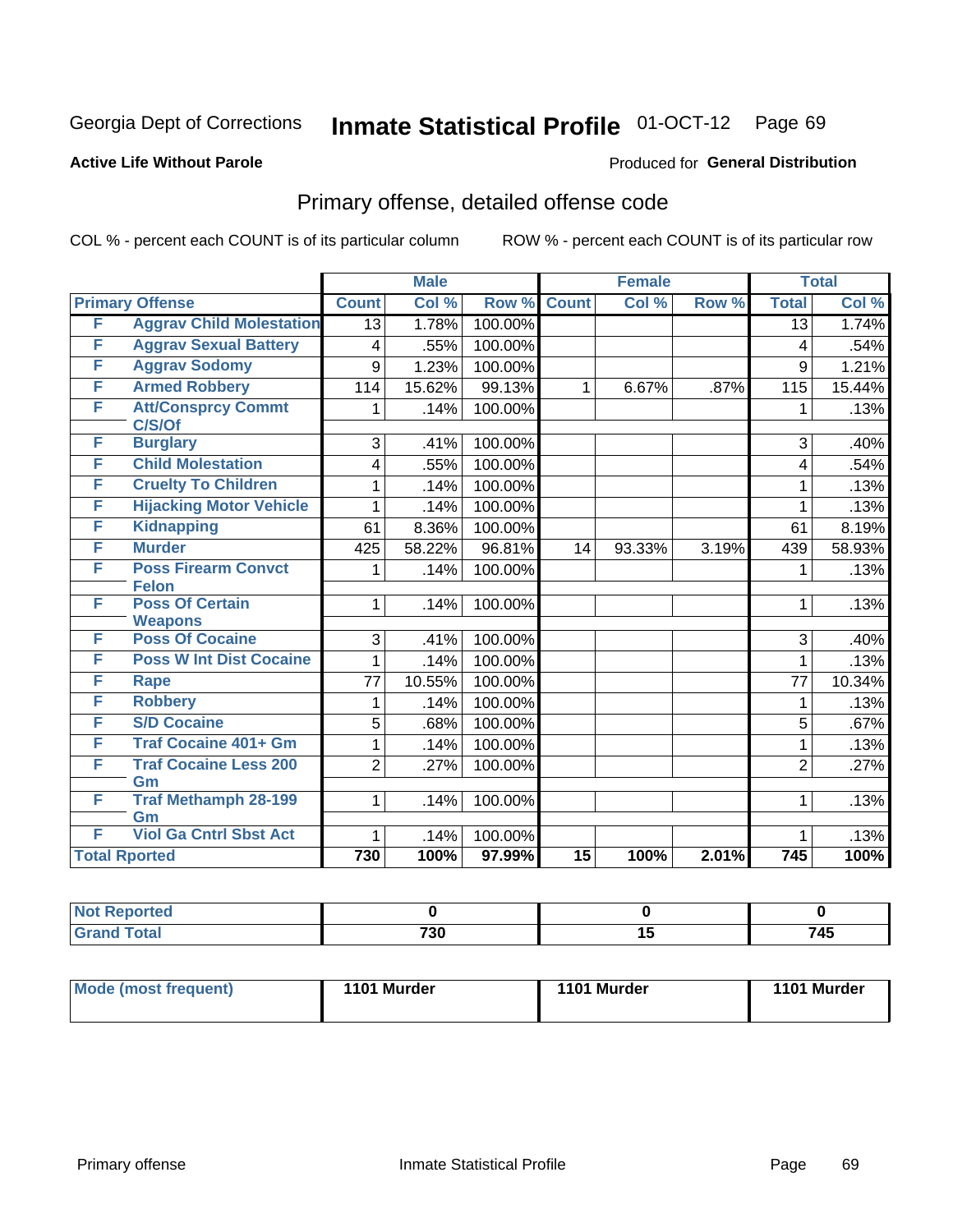#### **Active Life Without Parole**

#### Produced for **General Distribution**

## County of conviction of primary offense

|                                |                | <b>Male</b> |         |                | <b>Female</b> |        |                | <b>Total</b> |
|--------------------------------|----------------|-------------|---------|----------------|---------------|--------|----------------|--------------|
| <b>County of Conviction</b>    | <b>Count</b>   | Col %       | Row %   | <b>Count</b>   | Col %         | Row %  | <b>Total</b>   | Col %        |
| <b>Appling County</b><br>001   | 3              | .41%        | 100.00% |                |               |        | $\overline{3}$ | .40%         |
| <b>Atkinson County</b><br>002  | $\overline{2}$ | .27%        | 100.00% |                |               |        | $\overline{2}$ | .27%         |
| <b>Bacon County</b><br>003     | 1              | .14%        | 100.00% |                |               |        | $\mathbf{1}$   | .13%         |
| <b>Baldwin County</b><br>005   | 4              | .55%        | 100.00% |                |               |        | 4              | .54%         |
| <b>Banks County</b><br>006     | 1              | .14%        | 100.00% |                |               |        | $\mathbf{1}$   | .13%         |
| <b>Barrow County</b><br>007    | 5              | .68%        | 100.00% |                |               |        | 5              | .67%         |
| <b>Bartow County</b><br>008    | 5              | .68%        | 100.00% |                |               |        | 5              | .67%         |
| <b>Ben Hill County</b><br>009  | 4              | .55%        | 100.00% |                |               |        | 4              | .54%         |
| <b>Berrien County</b><br>010   | 1              | .14%        | 100.00% |                |               |        | 1              | .13%         |
| <b>Bibb County</b><br>011      | 22             | 3.01%       | 100.00% |                |               |        | 22             | 2.95%        |
| <b>Bleckley County</b><br>012  | 1              | .14%        | 100.00% |                |               |        | 1              | .13%         |
| <b>Brantley County</b><br>013  | $\overline{2}$ | .27%        | 100.00% |                |               |        | $\overline{2}$ | .27%         |
| <b>Brooks County</b><br>014    | 1              | .14%        | 100.00% |                |               |        | $\mathbf{1}$   | .13%         |
| <b>Bulloch County</b><br>016   | 3              | .41%        | 75.00%  | 1              | 6.67%         | 25.00% | 4              | .54%         |
| <b>Burke County</b><br>017     | $\,6$          | .82%        | 100.00% |                |               |        | 6              | .81%         |
| <b>Butts County</b><br>018     | 5              | .68%        | 100.00% |                |               |        | 5              | .67%         |
| <b>Camden County</b><br>020    | 4              | .55%        | 100.00% |                |               |        | 4              | .54%         |
| <b>Candler County</b><br>021   | 1              | .14%        | 100.00% |                |               |        | $\mathbf{1}$   | .13%         |
| <b>Carroll County</b><br>022   | 3              | .41%        | 100.00% |                |               |        | 3              | .40%         |
| <b>Catoosa County</b><br>023   | $\overline{3}$ | .41%        | 100.00% |                |               |        | $\overline{3}$ | .40%         |
| <b>Charlton County</b><br>024  | 1              | .14%        | 100.00% |                |               |        | $\mathbf{1}$   | .13%         |
| <b>Chatham County</b><br>025   | 29             | 3.97%       | 100.00% |                |               |        | 29             | 3.89%        |
| <b>Chattooga County</b><br>027 | 1              | .14%        | 100.00% |                |               |        | 1              | .13%         |
| <b>Cherokee County</b><br>028  | 3              | .41%        | 100.00% |                |               |        | 3              | .40%         |
| <b>Clarke County</b><br>029    | 17             | 2.33%       | 100.00% |                |               |        | 17             | 2.28%        |
| <b>Clayton County</b><br>031   | 30             | 4.11%       | 100.00% |                |               |        | 30             | 4.03%        |
| <b>Cobb County</b><br>033      | 26             | 3.56%       | 96.30%  | 1              | 6.67%         | 3.70%  | 27             | 3.62%        |
| <b>Coffee County</b><br>034    | 4              | .55%        | 100.00% |                |               |        | 4              | .54%         |
| <b>Colquitt County</b><br>035  | 4              | .55%        | 100.00% |                |               |        | 4              | .54%         |
| <b>Columbia County</b><br>036  | 7              | .96%        | 77.78%  | $\overline{2}$ | 13.33%        | 22.22% | 9              | 1.21%        |
| <b>Cook County</b><br>037      | 4              | .55%        | 100.00% |                |               |        | 4              | .54%         |
| 038<br><b>Coweta County</b>    | 5              | .68%        | 100.00% |                |               |        | 5              | .67%         |
| <b>Crisp County</b><br>040     | 3              | .41%        | 100.00% |                |               |        | 3              | .40%         |
| <b>Dade County</b><br>041      | 1              | .14%        | 100.00% |                |               |        | $\mathbf{1}$   | .13%         |
| <b>Dawson County</b><br>042    | 1              | .14%        | 100.00% |                |               |        | 1              | .13%         |
| <b>Decatur County</b><br>043   | $\overline{2}$ | .27%        | 100.00% |                |               |        | $\overline{2}$ | .27%         |
| <b>Dekalb County</b><br>044    | 62             | 8.49%       | 98.41%  | 1              | 6.67%         | 1.59%  | 63             | 8.46%        |
| <b>Dodge County</b><br>045     | $\mathbf 1$    | .14%        | 100.00% |                |               |        | $\mathbf{1}$   | .13%         |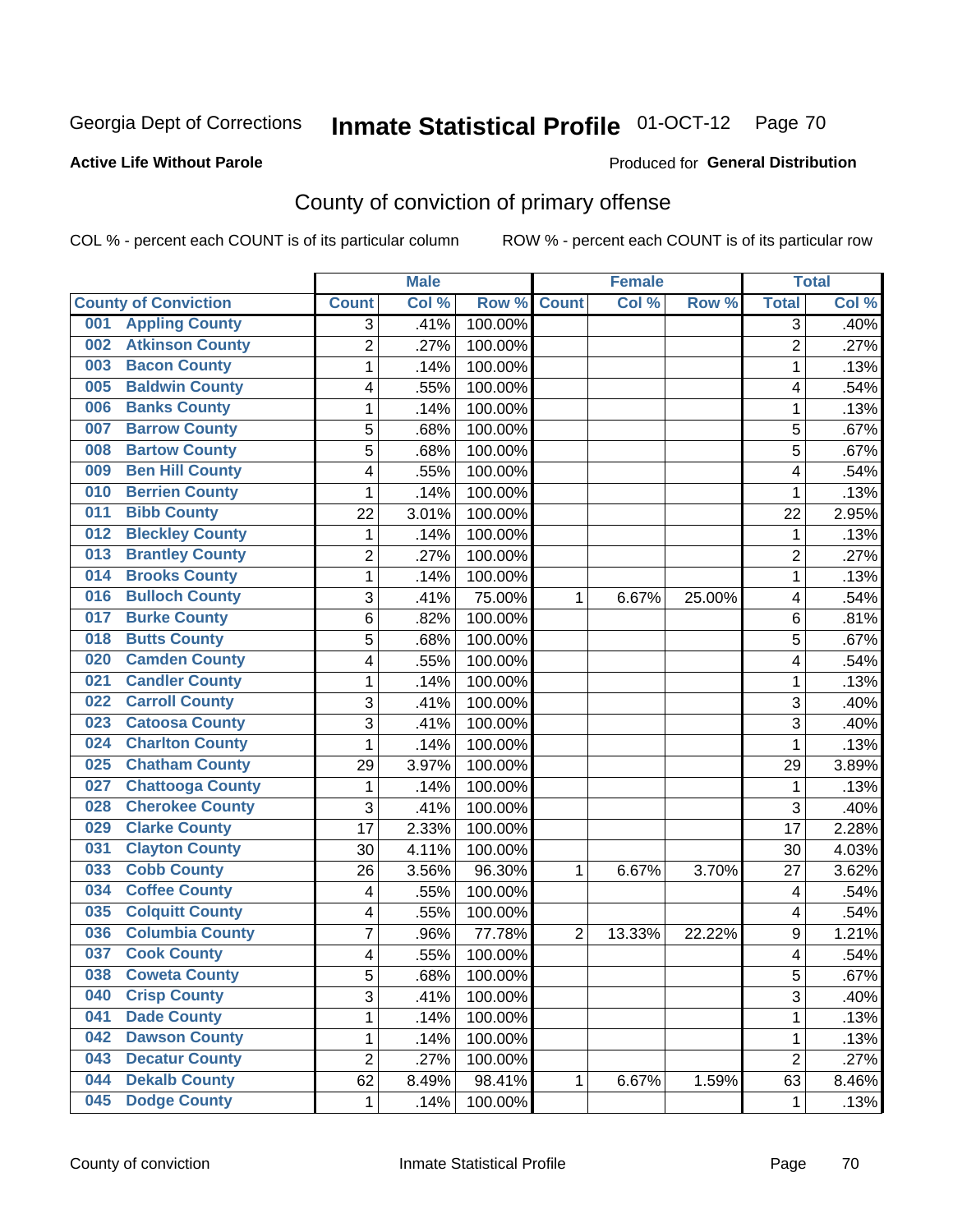#### **Active Life Without Parole**

#### Produced for **General Distribution**

## County of conviction of primary offense

|                                 |                | <b>Male</b> |         |              | <b>Female</b> |        |                | <b>Total</b> |
|---------------------------------|----------------|-------------|---------|--------------|---------------|--------|----------------|--------------|
| <b>County of Conviction</b>     | <b>Count</b>   | Col %       | Row %   | <b>Count</b> | Col %         | Row %  | <b>Total</b>   | Col %        |
| <b>Dooly County</b><br>046      | 2              | .27%        | 100.00% |              |               |        | 2              | .27%         |
| <b>Dougherty County</b><br>047  | 24             | 3.29%       | 96.00%  | 1            | 6.67%         | 4.00%  | 25             | 3.36%        |
| <b>Douglas County</b><br>048    | 23             | 3.15%       | 95.83%  | 1            | 6.67%         | 4.17%  | 24             | 3.22%        |
| <b>Early County</b><br>049      | $\mathbf{1}$   | .14%        | 100.00% |              |               |        | 1              | .13%         |
| <b>Effingham County</b><br>051  | 4              | .55%        | 100.00% |              |               |        | 4              | .54%         |
| <b>Elbert County</b><br>052     | $\overline{2}$ | .27%        | 100.00% |              |               |        | $\overline{2}$ | .27%         |
| <b>Emanuel County</b><br>053    | 6              | .82%        | 100.00% |              |               |        | 6              | .81%         |
| <b>Fayette County</b><br>056    | 4              | .55%        | 100.00% |              |               |        | 4              | .54%         |
| <b>Floyd County</b><br>057      | 9              | 1.23%       | 100.00% |              |               |        | 9              | 1.21%        |
| <b>Forsyth County</b><br>058    | 3              | .41%        | 100.00% |              |               |        | 3              | .40%         |
| <b>Franklin County</b><br>059   | $\overline{2}$ | .27%        | 100.00% |              |               |        | $\overline{2}$ | .27%         |
| <b>Fulton County</b><br>060     | 76             | 10.41%      | 98.70%  | 1            | 6.67%         | 1.30%  | 77             | 10.34%       |
| <b>Gilmer County</b><br>061     | $\overline{2}$ | .27%        | 100.00% |              |               |        | $\overline{2}$ | .27%         |
| <b>Glynn County</b><br>063      | 15             | 2.05%       | 100.00% |              |               |        | 15             | 2.01%        |
| <b>Gordon County</b><br>064     | 1              | .14%        | 100.00% |              |               |        | 1              | .13%         |
| <b>Greene County</b><br>066     | 1              | .14%        | 100.00% |              |               |        | 1              | .13%         |
| <b>Gwinnett County</b><br>067   | 8              | 1.10%       | 88.89%  | 1            | 6.67%         | 11.11% | 9              | 1.21%        |
| <b>Habersham County</b><br>068  | 4              | .55%        | 100.00% |              |               |        | 4              | .54%         |
| <b>Hall County</b><br>069       | 13             | 1.78%       | 92.86%  | 1            | 6.67%         | 7.14%  | 14             | 1.88%        |
| <b>Haralson County</b><br>071   | $\sqrt{2}$     | .27%        | 100.00% |              |               |        | $\mathbf 2$    | .27%         |
| <b>Harris County</b><br>072     | $\overline{2}$ | .27%        | 100.00% |              |               |        | $\overline{2}$ | .27%         |
| <b>Hart County</b><br>073       | $\overline{3}$ | .41%        | 100.00% |              |               |        | 3              | .40%         |
| <b>Henry County</b><br>075      | 10             | 1.37%       | 100.00% |              |               |        | 10             | 1.34%        |
| <b>Houston County</b><br>076    | 12             | 1.64%       | 100.00% |              |               |        | 12             | 1.61%        |
| <b>Irwin County</b><br>077      | $\mathbf{1}$   | .14%        | 100.00% |              |               |        | 1              | .13%         |
| <b>Jackson County</b><br>078    | 10             | 1.37%       | 100.00% |              |               |        | 10             | 1.34%        |
| <b>Jasper County</b><br>079     | 1              | .14%        | 100.00% |              |               |        | 1              | .13%         |
| <b>Jeff Davis County</b><br>080 | 1              | .14%        | 100.00% |              |               |        | 1              | .13%         |
| <b>Jefferson County</b><br>081  | 1              | .14%        | 100.00% |              |               |        | $\mathbf 1$    | .13%         |
| <b>Jenkins County</b><br>082    | 1              | .14%        | 100.00% |              |               |        | $\mathbf 1$    | .13%         |
| <b>Johnson County</b><br>083    | 1              | .14%        | 100.00% |              |               |        | 1              | .13%         |
| 084<br><b>Jones County</b>      | $\overline{c}$ | .27%        | 100.00% |              |               |        | 2              | .27%         |
| <b>Laurens County</b><br>087    | $\overline{3}$ | .41%        | 100.00% |              |               |        | 3              | .40%         |
| <b>Lee County</b><br>088        | $\overline{2}$ | .27%        | 100.00% |              |               |        | $\overline{2}$ | .27%         |
| <b>Liberty County</b><br>089    | 6              | .82%        | 85.71%  | 1            | 6.67%         | 14.29% | $\overline{7}$ | .94%         |
| <b>Long County</b><br>091       | 3              | .41%        | 100.00% |              |               |        | 3              | .40%         |
| <b>Lowndes County</b><br>092    | 5              | .68%        | 100.00% |              |               |        | 5              | .67%         |
| <b>Madison County</b><br>095    | 1              | .14%        | 100.00% |              |               |        | 1              | .13%         |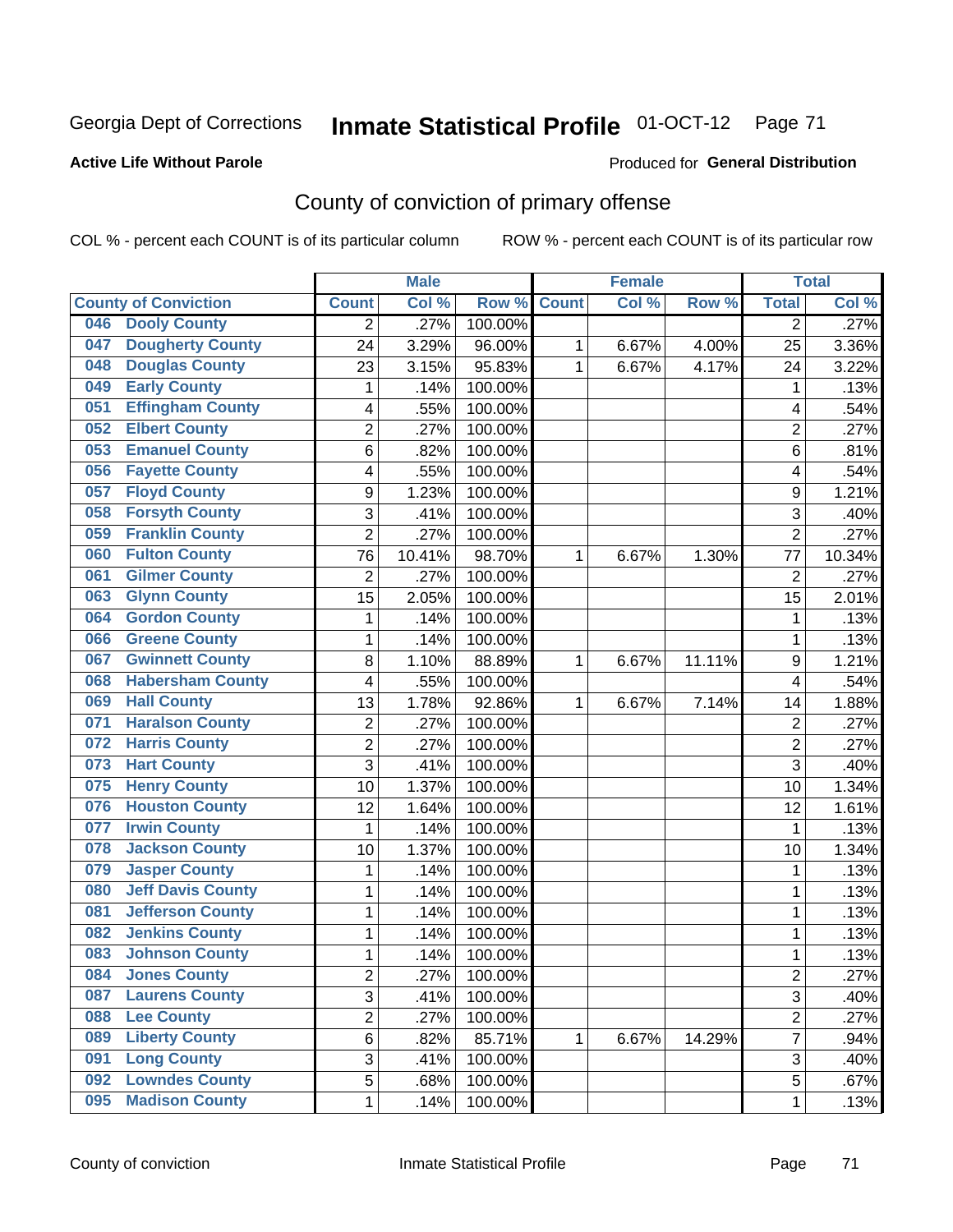#### **Active Life Without Parole**

#### Produced for **General Distribution**

## County of conviction of primary offense

|                                            |                         | <b>Male</b> |                  |              | <b>Female</b> |        |                | <b>Total</b> |
|--------------------------------------------|-------------------------|-------------|------------------|--------------|---------------|--------|----------------|--------------|
| <b>County of Conviction</b>                | <b>Count</b>            | Col %       | Row <sup>%</sup> | <b>Count</b> | Col %         | Row %  | <b>Total</b>   | Col %        |
| <b>Marion County</b><br>096                | 1                       | .14%        | 100.00%          |              |               |        | 1              | .13%         |
| <b>Mcduffie County</b><br>097              | $\overline{2}$          | .27%        | 100.00%          |              |               |        | $\overline{2}$ | .27%         |
| <b>Mcintosh County</b><br>098              | 1                       | .14%        | 100.00%          |              |               |        | 1              | .13%         |
| <b>Miller County</b><br>100                | 1                       | .14%        | 100.00%          |              |               |        | 1              | .13%         |
| <b>Monroe County</b><br>102                | 5                       | .68%        | 100.00%          |              |               |        | 5              | .67%         |
| <b>Morgan County</b><br>104                | 1                       | .14%        | 100.00%          |              |               |        | 1              | .13%         |
| <b>Muscogee County</b><br>106              | 22                      | 3.01%       | 100.00%          |              |               |        | 22             | 2.95%        |
| <b>Newton County</b><br>107                | 5                       | .68%        | 83.33%           | 1            | 6.67%         | 16.67% | 6              | .81%         |
| <b>Oglethorpe County</b><br>109            | 1                       | .14%        | 100.00%          |              |               |        | 1              | .13%         |
| <b>Paulding County</b><br>110              | 2                       | .27%        | 100.00%          |              |               |        | $\overline{2}$ | .27%         |
| <b>Pierce County</b><br>$\overline{113}$   | 1                       | .14%        | 100.00%          |              |               |        | $\mathbf 1$    | .13%         |
| <b>Pike County</b><br>114                  | 4                       | .55%        | 80.00%           | 1            | 6.67%         | 20.00% | 5              | .67%         |
| <b>Polk County</b><br>$\overline{115}$     | 3                       | .41%        | 100.00%          |              |               |        | 3              | .40%         |
| <b>Pulaski County</b><br>116               | 1                       | .14%        | 100.00%          |              |               |        | $\mathbf{1}$   | .13%         |
| <b>Putnam County</b><br>117                | $\overline{7}$          | .96%        | 100.00%          |              |               |        | $\overline{7}$ | .94%         |
| <b>Rabun County</b><br>119                 | 1                       | .14%        | 100.00%          |              |               |        | 1              | .13%         |
| <b>Randolph County</b><br>120              | $\overline{2}$          | .27%        | 100.00%          |              |               |        | $\overline{2}$ | .27%         |
| <b>Richmond County</b><br>$\overline{121}$ | 35                      | 4.79%       | 97.22%           | 1            | 6.67%         | 2.78%  | 36             | 4.83%        |
| <b>Rockdale County</b><br>122              | 8                       | 1.10%       | 100.00%          |              |               |        | 8              | 1.07%        |
| <b>Seminole County</b><br>125              | 1                       | .14%        | 100.00%          |              |               |        | 1              | .13%         |
| <b>Spalding County</b><br>126              | 8                       | 1.10%       | 100.00%          |              |               |        | 8              | 1.07%        |
| <b>Stephens County</b><br>127              | 3                       | .41%        | 100.00%          |              |               |        | 3              | .40%         |
| <b>Sumter County</b><br>129                | 1                       | .14%        | 100.00%          |              |               |        | 1              | .13%         |
| <b>Taliaferro County</b><br>131            | 1                       | .14%        | 100.00%          |              |               |        | 1              | .13%         |
| <b>Tattnall County</b><br>132              | 1                       | .14%        | 100.00%          |              |               |        | 1              | .13%         |
| <b>Terrell County</b><br>135               | 1                       | .14%        | 100.00%          |              |               |        | 1              | .13%         |
| <b>Thomas County</b><br>136                | 4                       | .55%        | 100.00%          |              |               |        | 4              | .54%         |
| <b>Tift County</b><br>137                  | 6                       | .82%        | 100.00%          |              |               |        | 6              | .81%         |
| <b>Toombs County</b><br>138                | 8                       | 1.10%       | 100.00%          |              |               |        | 8              | 1.07%        |
| <b>Towns County</b><br>139                 | 1                       | .14%        | 100.00%          |              |               |        | 1              | .13%         |
| <b>Treutlen County</b><br>140              | 1                       | .14%        | 100.00%          |              |               |        | 1              | .13%         |
| 141<br><b>Troup County</b>                 | $\overline{\mathbf{c}}$ | .27%        | 100.00%          |              |               |        | 2              | .27%         |
| <b>Turner County</b><br>142                | 1                       | .14%        | 100.00%          |              |               |        | $\mathbf{1}$   | .13%         |
| <b>Twiggs County</b><br>$\overline{143}$   | 1                       | .14%        | 100.00%          |              |               |        | $\mathbf{1}$   | .13%         |
| $\overline{145}$<br><b>Upson County</b>    | 3                       | .41%        | 100.00%          |              |               |        | 3              | .40%         |
| <b>Walker County</b><br>146                | 4                       | .55%        | 80.00%           | 1            | 6.67%         | 20.00% | 5              | .67%         |
| <b>Walton County</b><br>147                | 8                       | 1.10%       | 100.00%          |              |               |        | 8              | 1.07%        |
| <b>Ware County</b><br>$\overline{148}$     | 11                      | 1.51%       | 100.00%          |              |               |        | 11             | 1.48%        |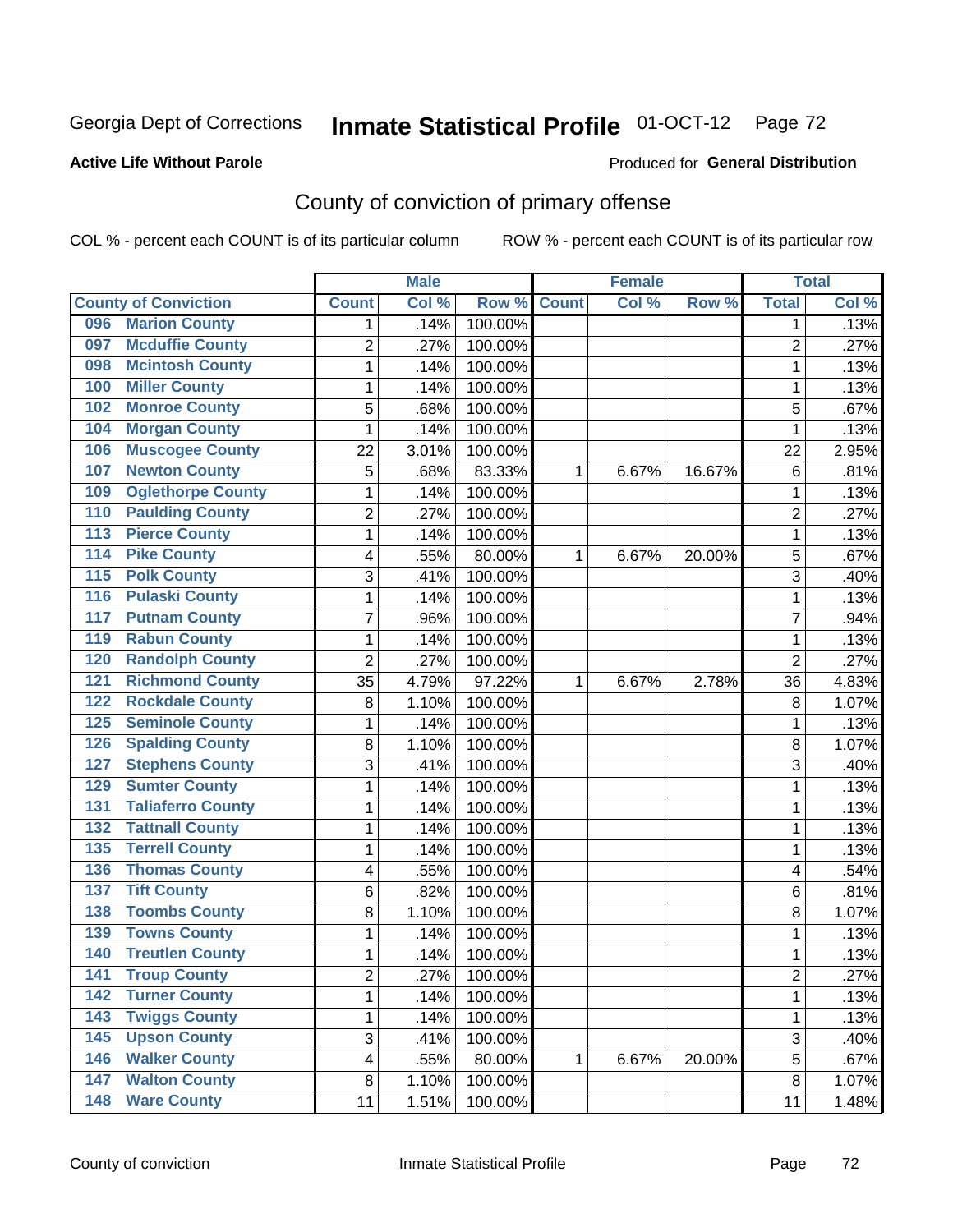#### **Active Life Without Parole**

#### Produced for **General Distribution**

## County of conviction of primary offense

|                                 |              | <b>Male</b> |                    |    | <b>Female</b> |       |              | <b>Total</b> |
|---------------------------------|--------------|-------------|--------------------|----|---------------|-------|--------------|--------------|
| <b>County of Conviction</b>     | <b>Count</b> | Col %       | <b>Row % Count</b> |    | Col %         | Row % | <b>Total</b> | Col %        |
| <b>Washington County</b><br>150 |              | .55%        | 100.00%            |    |               |       |              | .54%         |
| <b>Wayne County</b><br>151      |              | .55%        | 100.00%            |    |               |       |              | $.54\%$      |
| <b>Whitfield County</b><br>155  | 6            | $.82\%$     | 100.00%            |    |               |       | 6            | .81%         |
| <b>Wilkes County</b><br>157     |              | $.14\%$     | 100.00%            |    |               |       |              | .13%         |
| <b>Worth County</b><br>159      |              | $.14\%$     | 100.00%            |    |               |       |              | .13%         |
| <b>Total Rported</b>            | 730          | 100%        | 97.99%             | 15 | 100%          | 2.01% | 745          | 100%         |

| onter                   |             |     |
|-------------------------|-------------|-----|
| <b>c</b> otal<br>$\sim$ | 720<br>′ ວບ | 715 |

| <b>Mode (most frequent)</b> | <b>Fulton County</b> | <b>Columbia County</b> | <b>Fulton County</b> |
|-----------------------------|----------------------|------------------------|----------------------|
|-----------------------------|----------------------|------------------------|----------------------|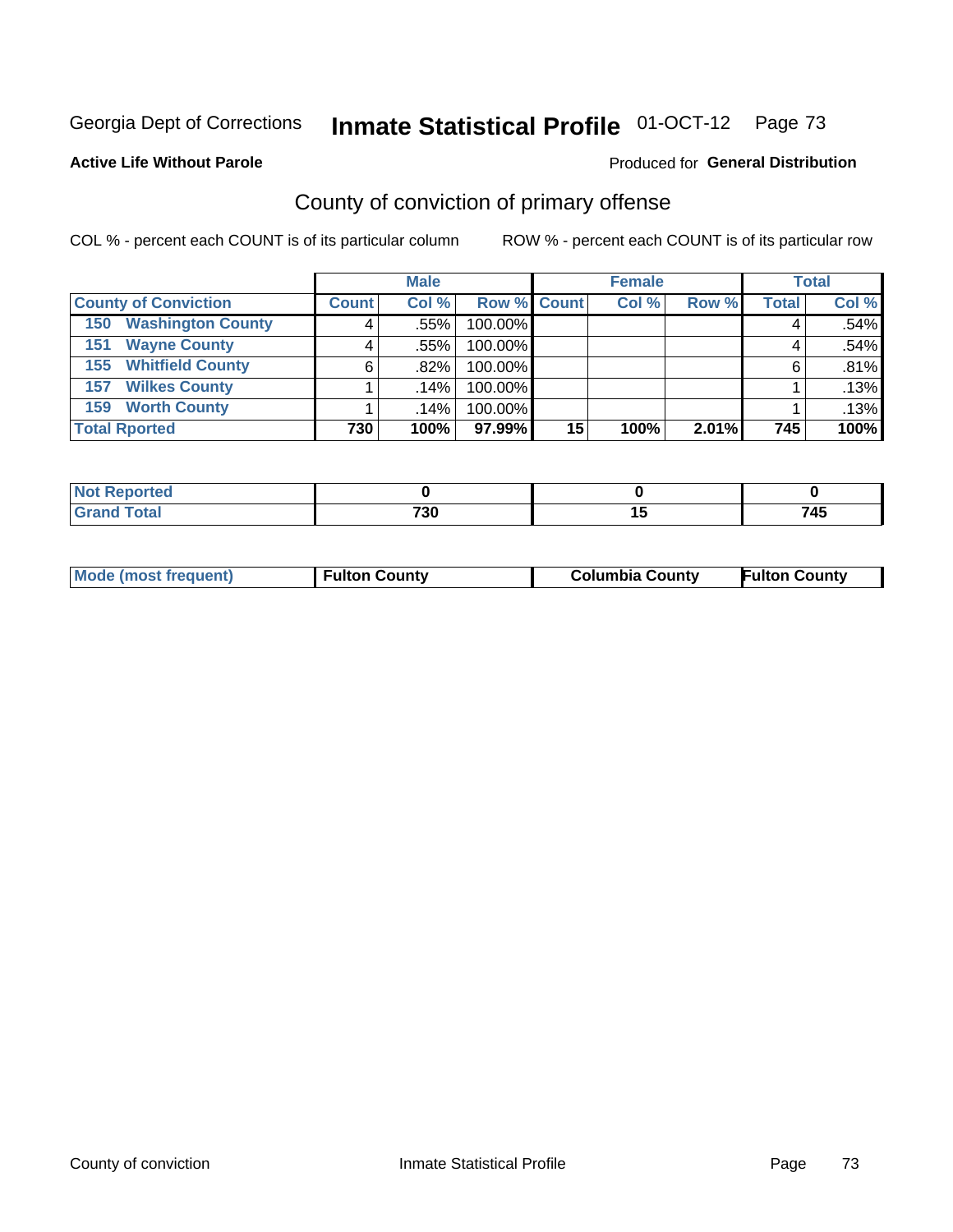#### **Active Life Without Parole**

#### Produced for **General Distribution**

## Circuit of conviction of primary offense

|                         |                                 |                | <b>Male</b> |         |              | <b>Female</b> |        |                  | <b>Total</b>        |
|-------------------------|---------------------------------|----------------|-------------|---------|--------------|---------------|--------|------------------|---------------------|
|                         | <b>Circuit of Conviction</b>    | <b>Count</b>   | Col %       | Row %   | <b>Count</b> | Col%          | Row %  | <b>Total</b>     | Col %               |
| 1                       | <b>Alapaha Circuit</b>          | 7              | .96%        | 100.00% |              |               |        | 7                | .94%                |
| $\overline{2}$          | <b>Alcovy Circuit</b>           | 13             | 1.78%       | 92.86%  | 1            | 6.67%         | 7.14%  | 14               | 1.88%               |
| $\overline{\mathbf{3}}$ | <b>Atlanta Circuit</b>          | 76             | 10.41%      | 98.70%  | $\mathbf{1}$ | 6.67%         | 1.30%  | 77               | 10.34%              |
| 4                       | <b>Atlantic Circuit</b>         | 11             | 1.51%       | 91.67%  | $\mathbf 1$  | 6.67%         | 8.33%  | 12               | 1.61%               |
| 5                       | <b>Augusta Circuit</b>          | 48             | 6.58%       | 94.12%  | 3            | 20.00%        | 5.88%  | 51               | 6.85%               |
| $\overline{6}$          | <b>Blue Ridge Circuit</b>       | 3              | .41%        | 100.00% |              |               |        | 3                | .40%                |
| $\overline{\mathbf{7}}$ | <b>Brunswick Circuit</b>        | 27             | 3.70%       | 100.00% |              |               |        | 27               | 3.62%               |
| 8                       | <b>Chattahoochee Circuit</b>    | 25             | 3.42%       | 100.00% |              |               |        | 25               | 3.36%               |
| $\overline{9}$          | <b>Cherokee Circuit</b>         | 6              | .82%        | 100.00% |              |               |        | $6\phantom{1}6$  | .81%                |
| 10                      | <b>Clayton Circuit</b>          | 30             | 4.11%       | 100.00% |              |               |        | 30               | 4.03%               |
| $\overline{11}$         | <b>Cobb Circuit</b>             | 26             | 3.56%       | 96.30%  | 1            | 6.67%         | 3.70%  | 27               | 3.62%               |
| $\overline{12}$         | <b>Conasauga Circuit</b>        | 6              | .82%        | 100.00% |              |               |        | $\,6$            | .81%                |
| 13                      | <b>Cordele Circuit</b>          | 9              | 1.23%       | 100.00% |              |               |        | 9                | 1.21%               |
| 14                      | <b>Coweta Circuit</b>           | 10             | 1.37%       | 100.00% |              |               |        | 10               | 1.34%               |
| $\overline{15}$         | <b>Dougherty Circuit</b>        | 24             | 3.29%       | 96.00%  | $\mathbf 1$  | 6.67%         | 4.00%  | 25               | 3.36%               |
| 16                      | <b>Dublin Circuit</b>           | $\,6\,$        | .82%        | 100.00% |              |               |        | 6                | .81%                |
| 17                      | <b>Eastern Circuit</b>          | 29             | 3.97%       | 100.00% |              |               |        | 29               | 3.89%               |
| 18                      | <b>Flint Circuit</b>            | 10             | 1.37%       | 100.00% |              |               |        | 10               | 1.34%               |
| 19                      | <b>Griffin Circuit</b>          | 19             | 2.60%       | 95.00%  | 1            | 6.67%         | 5.00%  | 20               | 2.68%               |
| 20                      | <b>Gwinnett Circuit</b>         | 8              | 1.10%       | 88.89%  | 1            | 6.67%         | 11.11% | $\boldsymbol{9}$ | 1.21%               |
| $\overline{21}$         | <b>Houston Circuit</b>          | 12             | 1.64%       | 100.00% |              |               |        | 12               | 1.61%               |
| $\overline{22}$         | <b>Lookout Mountain Circuit</b> | 9              | 1.23%       | 90.00%  | 1            | 6.67%         | 10.00% | 10               | 1.34%               |
| 23                      | <b>Macon Circuit</b>            | 22             | 3.01%       | 100.00% |              |               |        | 22               | 2.95%               |
| $\overline{24}$         | <b>Middle Circuit</b>           | 20             | 2.74%       | 100.00% |              |               |        | 20               | 2.68%               |
| $\overline{25}$         | <b>Mountain Circuit</b>         | 8              | 1.10%       | 100.00% |              |               |        | 8                | 1.07%               |
| 26                      | <b>Northeastern Circuit</b>     | 14             | 1.92%       | 93.33%  | $\mathbf 1$  | 6.67%         | 6.67%  | 15               | 2.01%               |
| $\overline{27}$         | <b>Northern Circuit</b>         | 9              | 1.23%       | 100.00% |              |               |        | 9                | 1.21%               |
| 28                      | <b>Ocmulgee Circuit</b>         | 16             | 2.19%       | 100.00% |              |               |        | 16               | 2.15%               |
| 29                      | <b>Oconee Circuit</b>           | 3              | .41%        | 100.00% |              |               |        | 3                | .40%                |
| 30                      | <b>Ogeechee Circuit</b>         | 8              | 1.10%       | 88.89%  | 1            | 6.67%         | 11.11% | 9                | 1.21%               |
| $\overline{31}$         | <b>Pataula Circuit</b>          | 6              | .82%        | 100.00% |              |               |        | 6                | .81%                |
| 32                      | <b>Piedmont Circuit</b>         | 16             | 2.19%       | 100.00% |              |               |        | 16               | 2.15%               |
| 33                      | <b>Rome Circuit</b>             | 9              | 1.23%       | 100.00% |              |               |        | 9                | $\overline{1.21\%}$ |
| 34                      | <b>South Georgia Circuit</b>    | $\overline{2}$ | .27%        | 100.00% |              |               |        | $\overline{2}$   | .27%                |
| 35                      | <b>Southern Circuit</b>         | 14             | 1.92%       | 100.00% |              |               |        | 14               | 1.88%               |
| 36                      | <b>Southwestern Circuit</b>     | 3              | .41%        | 100.00% |              |               |        | 3                | .40%                |
| 37                      | <b>Stone Mountain Circuit</b>   | 62             | 8.49%       | 98.41%  | 1            | 6.67%         | 1.59%  | 63               | 8.46%               |
| 38                      | <b>Tallapoosa Circuit</b>       | 5              | .68%        | 100.00% |              |               |        | 5                | .67%                |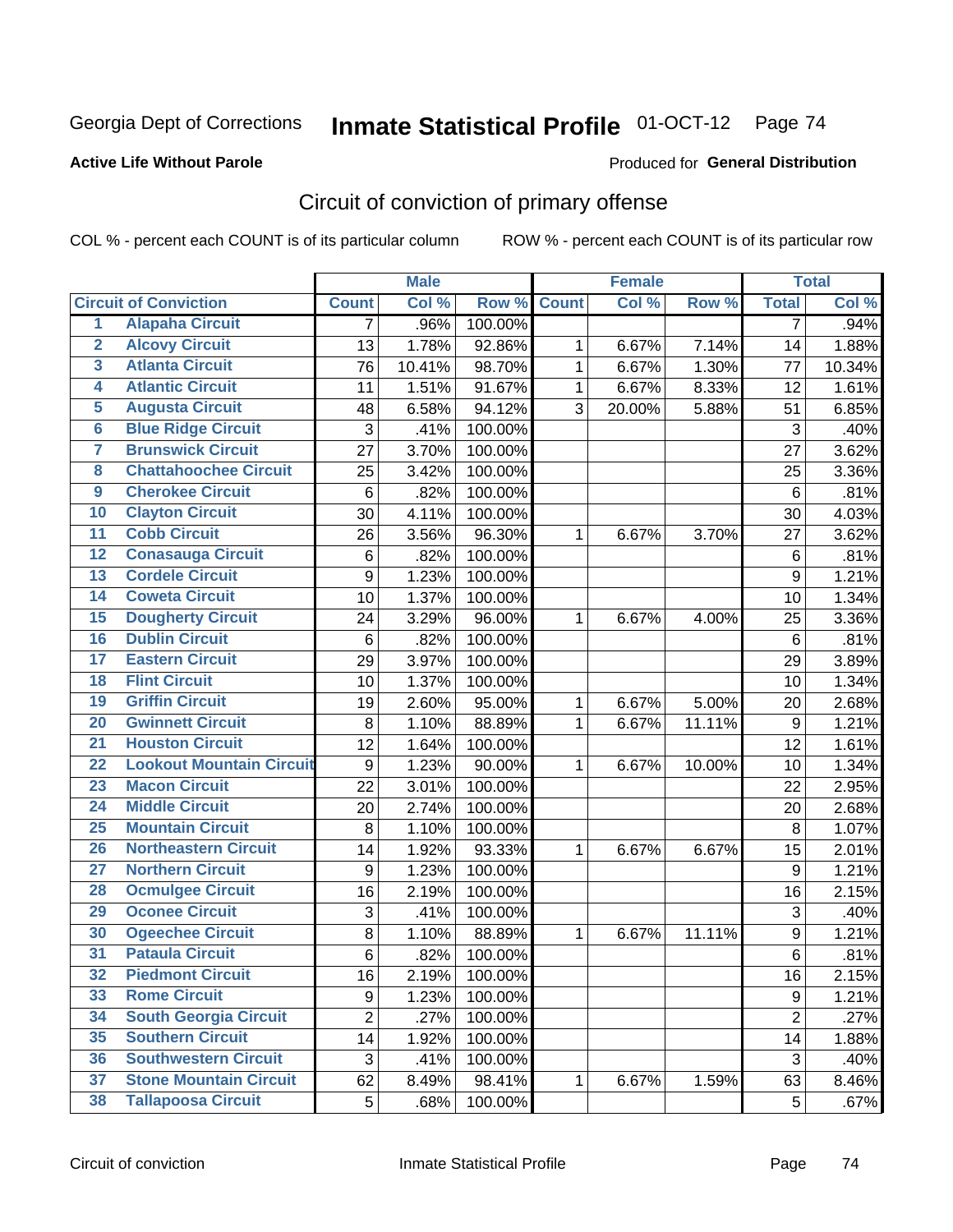#### **Active Life Without Parole**

#### Produced for **General Distribution**

## Circuit of conviction of primary offense

|    |                              |              | <b>Male</b> |         |              | <b>Female</b> |       |              | <b>Total</b> |
|----|------------------------------|--------------|-------------|---------|--------------|---------------|-------|--------------|--------------|
|    | <b>Circuit of Conviction</b> | <b>Count</b> | Col %       | Row %   | <b>Count</b> | Col %         | Row % | <b>Total</b> | Col %        |
| 39 | <b>Tifton Circuit</b>        | 9            | 1.23%       | 100.00% |              |               |       | 9            | 1.21%        |
| 40 | <b>Toombs Circuit</b>        | 4            | .55%        | 100.00% |              |               |       | 4            | .54%         |
| 41 | <b>Waycross Circuit</b>      | 20           | 2.74%       | 100.00% |              |               |       | 20           | 2.68%        |
| 42 | <b>Western Circuit</b>       | 17           | 2.33%       | 100.00% |              |               |       | 17           | 2.28%        |
| 43 | <b>Rockdale Circuit</b>      | 8            | 1.10%       | 100.00% |              |               |       | 8            | 1.07%        |
| 44 | <b>Douglas Circuit</b>       | 23           | 3.15%       | 95.83%  |              | 6.67%         | 4.17% | 24           | 3.22%        |
| 45 | <b>Appalachian Circuit</b>   | 2            | .27%        | 100.00% |              |               |       | 2            | .27%         |
| 46 | <b>Enotah Circuit</b>        |              | .14%        | 100.00% |              |               |       |              | .13%         |
| 47 | <b>Bell-Forsyth Circuit</b>  | 3            | .41%        | 100.00% |              |               |       | 3            | .40%         |
| 48 | <b>Towaliga Circuit</b>      | 10           | 1.37%       | 100.00% |              |               |       | 10           | 1.34%        |
| 49 | <b>Paulding Circuit</b>      | 2            | .27%        | 100.00% |              |               |       | 2            | .27%         |
|    | <b>Total Rported</b>         | 730          | 100%        | 97.99%  | 15           | 100%          | 2.01% | 745          | 100%         |

| .<br>rtea   |            |   |       |
|-------------|------------|---|-------|
| <b>otal</b> | <b>720</b> | י | _ _ _ |
| $\sim$      | υc         |   | - 43  |

| М<br>. Innás<br>.<br>.<br>wanta<br>Πū<br>31.<br>$\sim$ $\sim$ $\sim$ |
|----------------------------------------------------------------------|
|----------------------------------------------------------------------|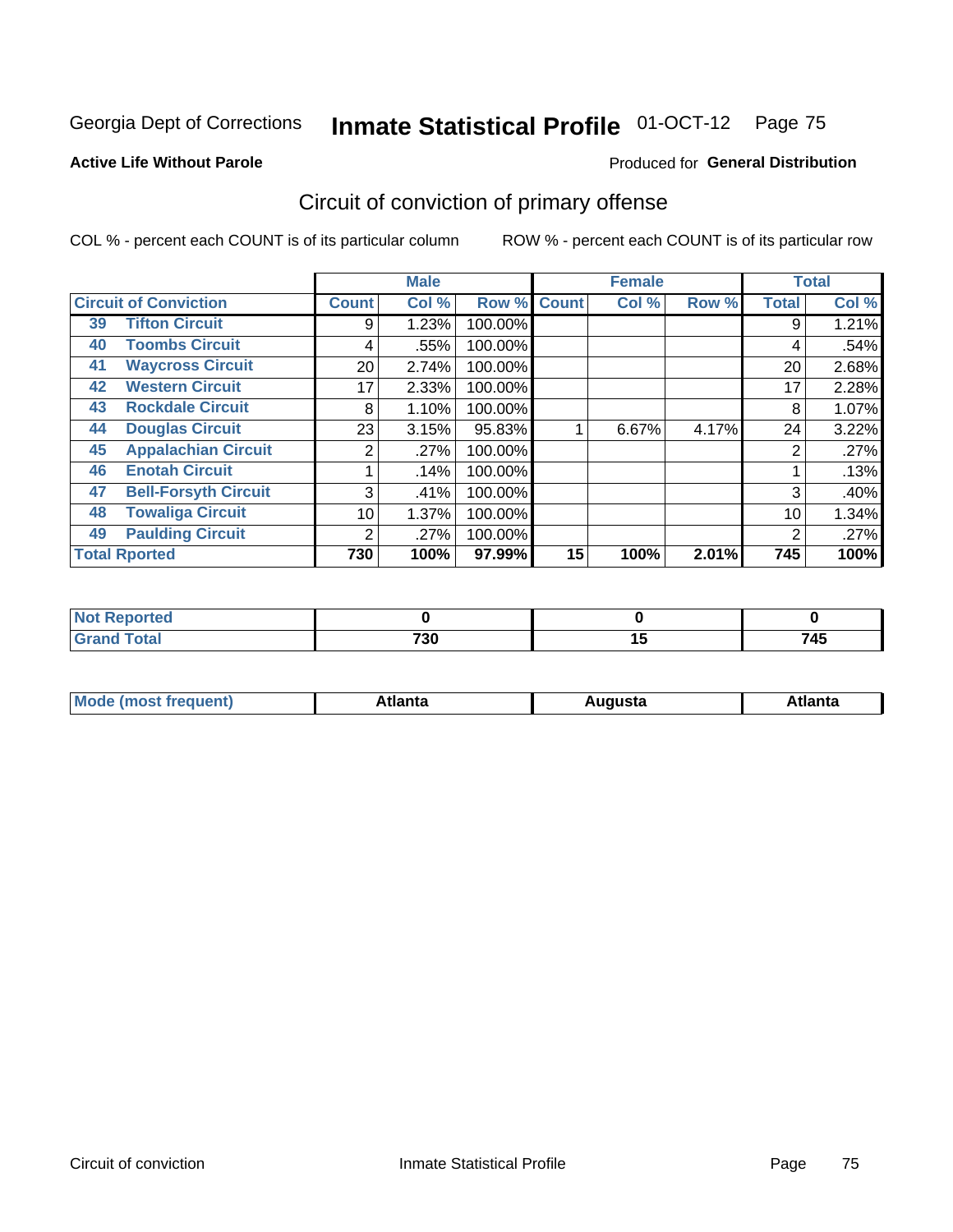### **Active Life Without Parole**

### Produced for **General Distribution**

## Years served (jail + prison) in this incarceration

|                       |              | <b>Male</b> |         |                 | <b>Female</b> |        |                           | <b>Total</b> |
|-----------------------|--------------|-------------|---------|-----------------|---------------|--------|---------------------------|--------------|
| <b>Years Served</b>   | <b>Count</b> | Col %       | Row %   | <b>Count</b>    | Col %         | Row %  | <b>Total</b>              | Col %        |
| Less than one year    | 22           | 3.01%       | 100.00% |                 |               |        | $\overline{22}$           | 2.95%        |
| 1 to 1.99 years       | 40           | 5.48%       | 97.56%  | 1               | 6.67%         | 2.44%  | 41                        | 5.50%        |
| 2 to 2.99 years       | 45           | 6.16%       | 97.83%  | $\mathbf 1$     | 6.67%         | 2.17%  | 46                        | 6.17%        |
| 3 to 3.99 years       | 37           | 5.07%       | 94.87%  | $\overline{2}$  | 13.33%        | 5.13%  | 39                        | 5.23%        |
| 4 to 4.99 years       | 40           | 5.48%       | 100.00% |                 |               |        | 40                        | 5.37%        |
| 5 to 5.99 years       | 44           | 6.03%       | 97.78%  | 1               | 6.67%         | 2.22%  | 45                        | 6.04%        |
| 6 to 6.99 years       | 24           | 3.29%       | 88.89%  | 3               | 20.00%        | 11.11% | 27                        | 3.62%        |
| 7 to 7.99 years       | 32           | 4.38%       | 100.00% |                 |               |        | 32                        | 4.30%        |
| 8 to 8.99 years       | 38           | 5.21%       | 100.00% |                 |               |        | 38                        | 5.10%        |
| 9 to 9.99 years       | 29           | 3.97%       | 93.55%  | $\overline{2}$  | 13.33%        | 6.45%  | 31                        | 4.16%        |
| 10 to 10.99 years     | 42           | 5.75%       | 93.33%  | 3               | 20.00%        | 6.67%  | 45                        | 6.04%        |
| 11 to 11.99 years     | 42           | 5.75%       | 100.00% |                 |               |        | 42                        | 5.64%        |
| 12 to 12.99 years     | 49           | 6.71%       | 100.00% |                 |               |        | 49                        | 6.58%        |
| 13 to 13.99 years     | 28           | 3.84%       | 96.55%  | 1               | 6.67%         | 3.45%  | 29                        | 3.89%        |
| 14 to 14.99 years     | 43           | 5.89%       | 100.00% |                 |               |        | 43                        | 5.77%        |
| 15 to 15.99 years     | 49           | 6.71%       | 98.00%  | 1               | 6.67%         | 2.00%  | 50                        | 6.71%        |
| 16 to 16.99 years     | 35           | 4.79%       | 100.00% |                 |               |        | 35                        | 4.70%        |
| 17 to 17.99 years     | 28           | 3.84%       | 100.00% |                 |               |        | 28                        | 3.76%        |
| 18 to 18.99 years     | 23           | 3.15%       | 100.00% |                 |               |        | 23                        | 3.09%        |
| 19 to 19.99 years     | 12           | 1.64%       | 100.00% |                 |               |        | 12                        | 1.61%        |
| 20 to 20.99 years     | 4            | 0.55%       | 100.00% |                 |               |        | $\overline{\mathbf{4}}$   | 0.54%        |
| 21 to 21.99 years     | 6            | 0.82%       | 100.00% |                 |               |        | 6                         | 0.81%        |
| 22 to 22.99 years     | $\mathbf{1}$ | 0.14%       | 100.00% |                 |               |        | $\mathbf{1}$              | 0.13%        |
| 23 to 23.99 years     | 3            | 0.41%       | 100.00% |                 |               |        | 3                         | 0.40%        |
| 24 to 24.99 years     | 3            | 0.41%       | 100.00% |                 |               |        | $\ensuremath{\mathsf{3}}$ | 0.40%        |
| 25 to 25.99 years     | 3            | 0.41%       | 100.00% |                 |               |        | 3                         | 0.40%        |
| 28 to 28.99 years     | 3            | 0.41%       | 100.00% |                 |               |        | 3                         | 0.40%        |
| Thirty + years        | 5            | 0.68%       | 100.00% |                 |               |        | $\overline{5}$            | 0.67%        |
| <b>Total Reported</b> | 730          | 100%        | 97.99%  | $\overline{15}$ | 100%          | 2.01%  | 745                       | 100%         |

| ______ | 730 | _ ._<br>- 1 |
|--------|-----|-------------|

| <b>Mean</b><br>(average)       | 10.22             | 7.64            | 10.17                    |
|--------------------------------|-------------------|-----------------|--------------------------|
| Median (middle)                | 10.29             | 6.86            | 10.17                    |
| <b>Mode</b><br>(most frequent) | 16 to 16.99 years | 6 to 6.99 years | <b>16 to 16.99 years</b> |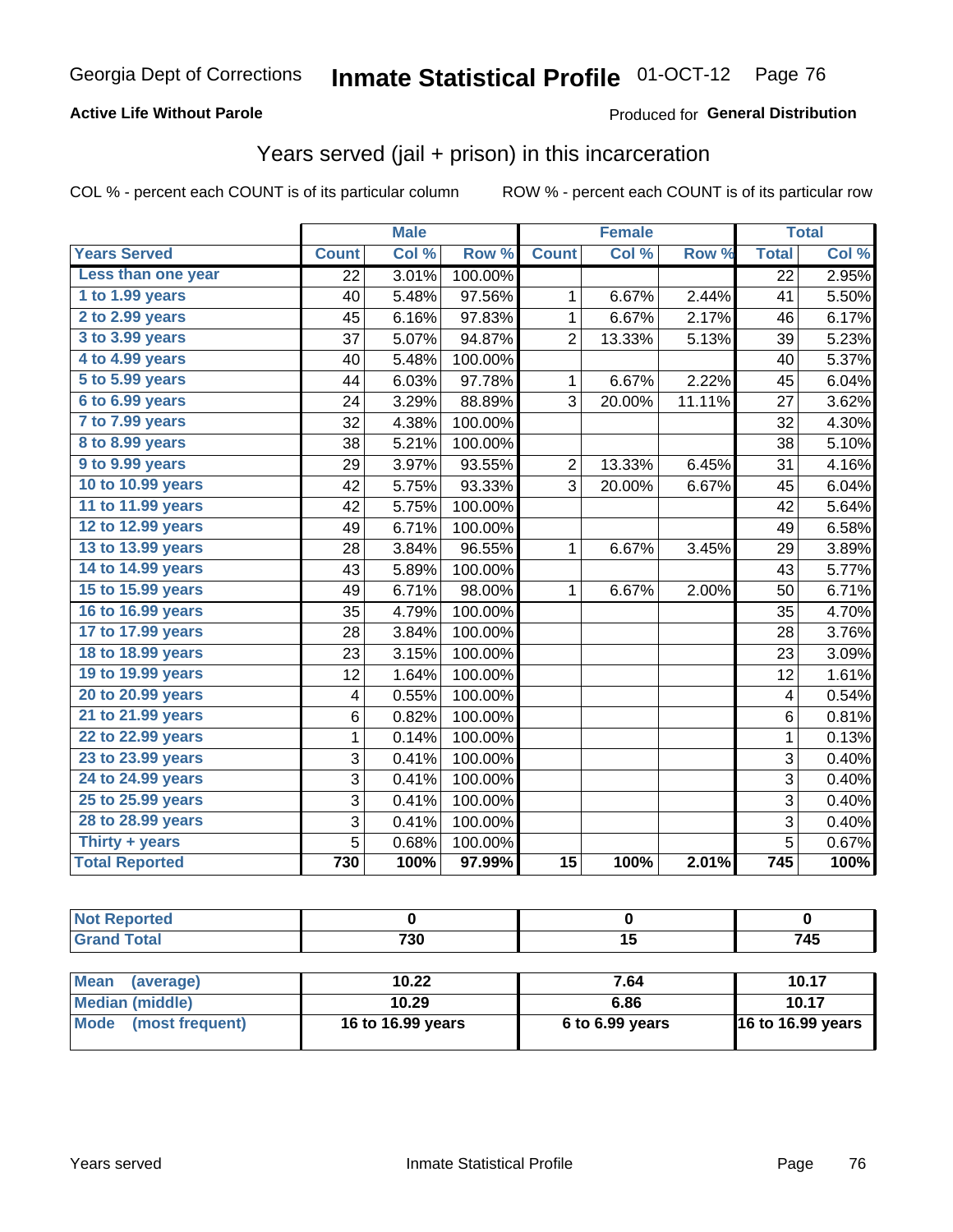#### **Active Life Without Parole**

Produced for **General Distribution**

## Results of most recent HIV tests

|                         | <b>Male</b>      |        |         | <b>Female</b> |           |          | Total       |           |
|-------------------------|------------------|--------|---------|---------------|-----------|----------|-------------|-----------|
| <b>HIV Test Results</b> | <b>Count</b>     | Col %  | Row %I  | <b>Count</b>  | Col%      | Row %    | $\tau$ otal | Col %     |
| <b>Positive</b>         | 5                | 0.69%  | 83.33%  |               | $7.14\%$  | 16.67%   | 6           | $0.81\%$  |
| <b>Negative</b>         | 718              | 99.31% | 98.22%  | 13            | $92.86\%$ | 1.78%    | 731         | $99.19\%$ |
| <b>Total Reported</b>   | 723 <sub>1</sub> | 100%   | 98.10%I | 14            | 100%      | $1.90\%$ | 737         | 100%      |

| ported<br><b>NOT</b> |                                |                          |     |
|----------------------|--------------------------------|--------------------------|-----|
| <b>otal</b><br>----  | 730<br>$\cdot$ $\cdot$ $\cdot$ | $\overline{\phantom{a}}$ | 745 |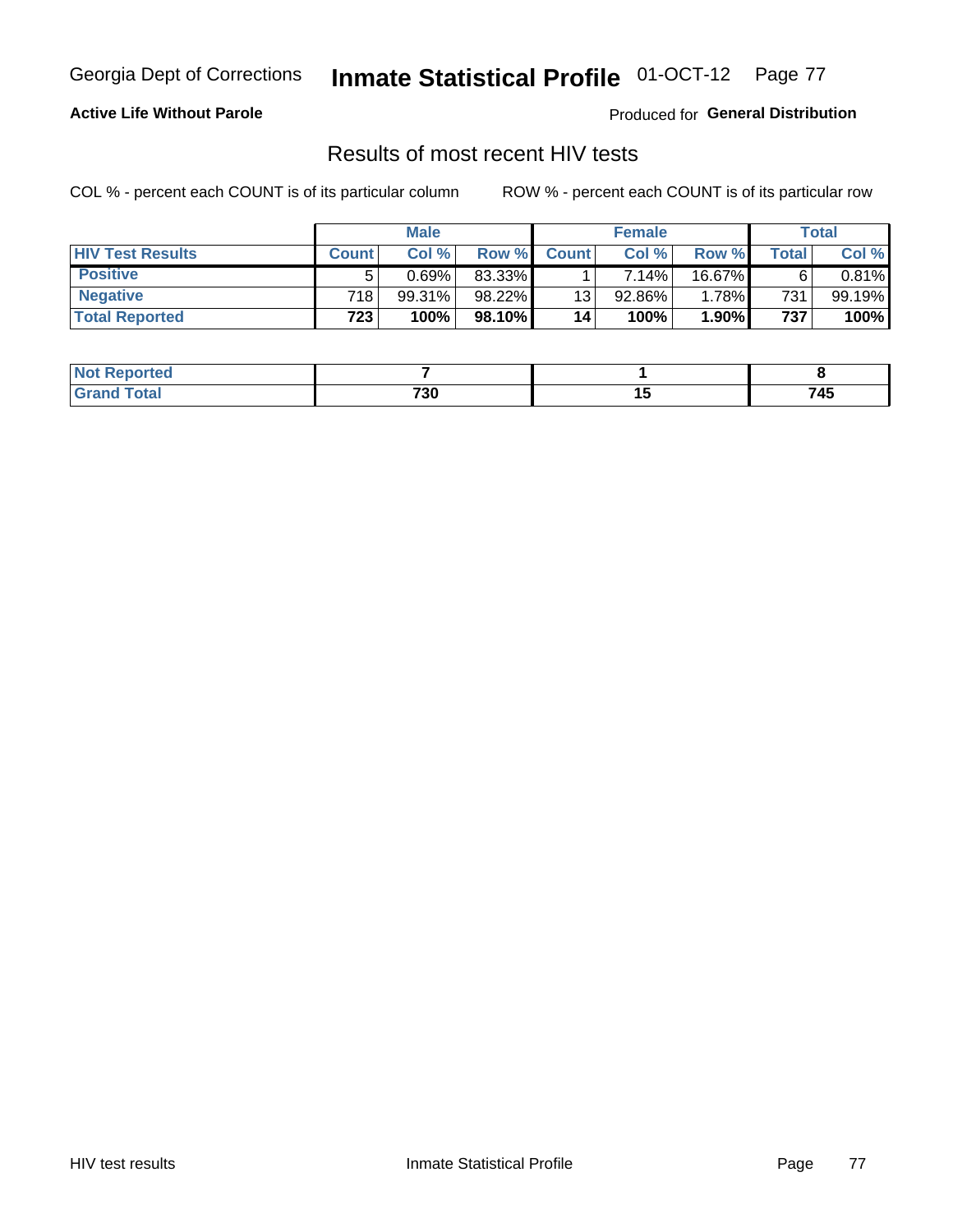### **Active Life Without Parole**

Produced for **General Distribution**

## Results of most recent tuberculosis test

|                                  |              | <b>Male</b> |           |              | <b>Female</b> |          |       | Total  |
|----------------------------------|--------------|-------------|-----------|--------------|---------------|----------|-------|--------|
| <b>Tuberculosis Test Results</b> | <b>Count</b> | Col%        | Row %I    | <b>Count</b> | Col%          | Row %    | Total | Col %  |
| <b>Positive on current test</b>  | 192          | 26.59%      | $99.48\%$ |              | 7.14%         | 0.52%    | 193   | 26.22% |
| <b>Negative</b>                  | 530          | 73.41%      | $97.61\%$ | 13           | $92.86\%$     | $2.39\%$ | 543   | 73.78% |
| <b>Total Reported</b>            | 722          | 100%        | 98.10% I  | 14           | 100%          | $1.90\%$ | 736   | 100%   |

| ported<br>NOT. |     |        |        |
|----------------|-----|--------|--------|
| <b>otal</b>    | 730 | $\sim$ | 745    |
| $\sim$         | __  |        | $\sim$ |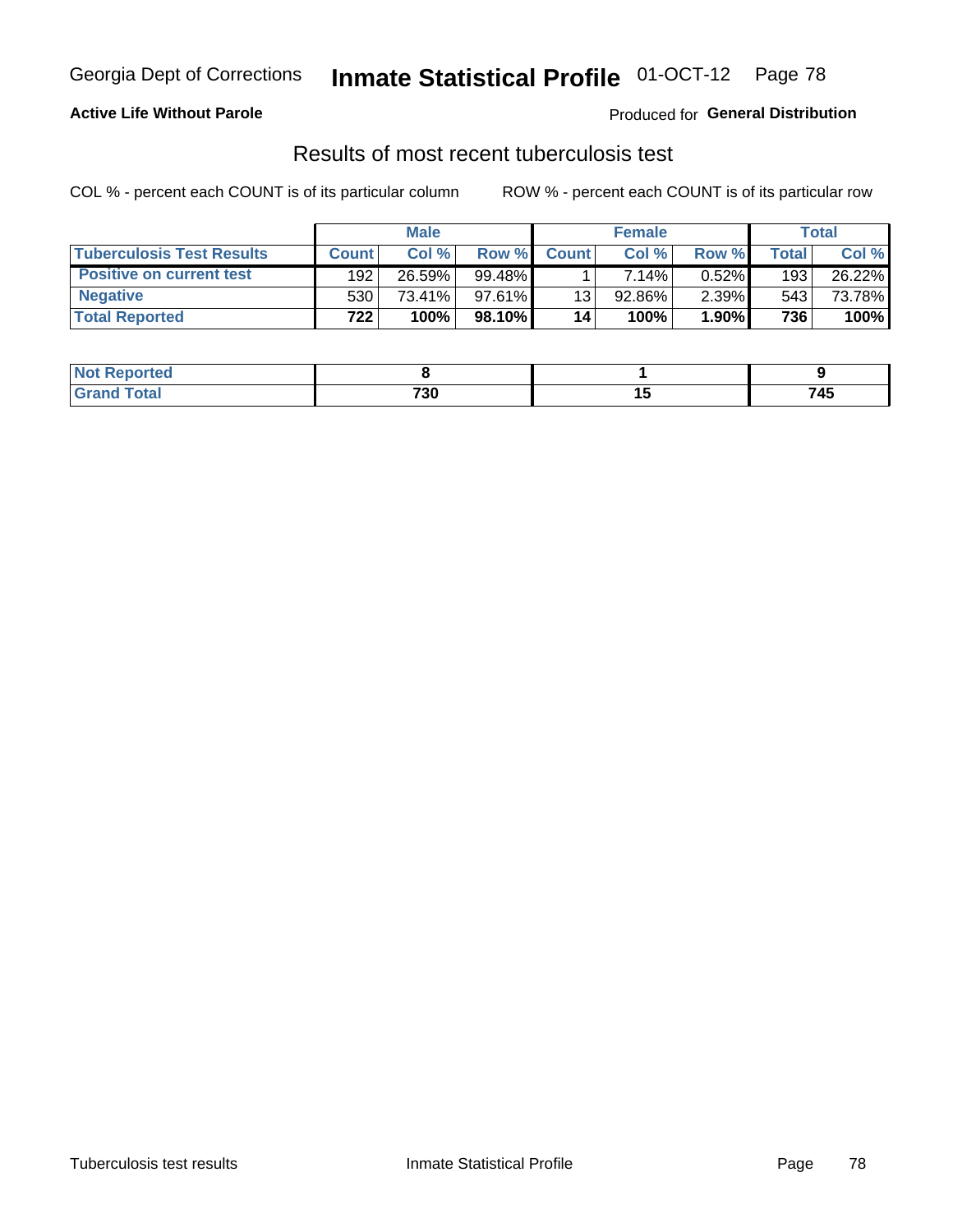### **Active Life Without Parole**

Produced for **General Distribution**

## Results of most recent syphilis test

|                                 | <b>Male</b>  |           |           | <b>Female</b> |           |        | Total |        |
|---------------------------------|--------------|-----------|-----------|---------------|-----------|--------|-------|--------|
| <b>Syphilis Test Results</b>    | <b>Count</b> | Col %     | Row %     | <b>Count</b>  | Col %     | Row %I | Total | Col %  |
| <b>Positive on current test</b> |              | 2.86%     | $94.44\%$ |               | 9.09%     | 5.56%  | 18    | 2.98%  |
| <b>Negative</b>                 | 577          | $97.14\%$ | 98.30%    | 10            | $90.91\%$ | 1.70%  | 587   | 97.02% |
| <b>Total Reported</b>           | 594          | 100%      | 98.18%I   | 11            | 100%      | 1.82%  | 605   | 100%   |

| <b>Not Reported</b> | 136 |        | 140           |
|---------------------|-----|--------|---------------|
| <b>Total</b>        | 730 | $\sim$ | 74F<br>$\sim$ |